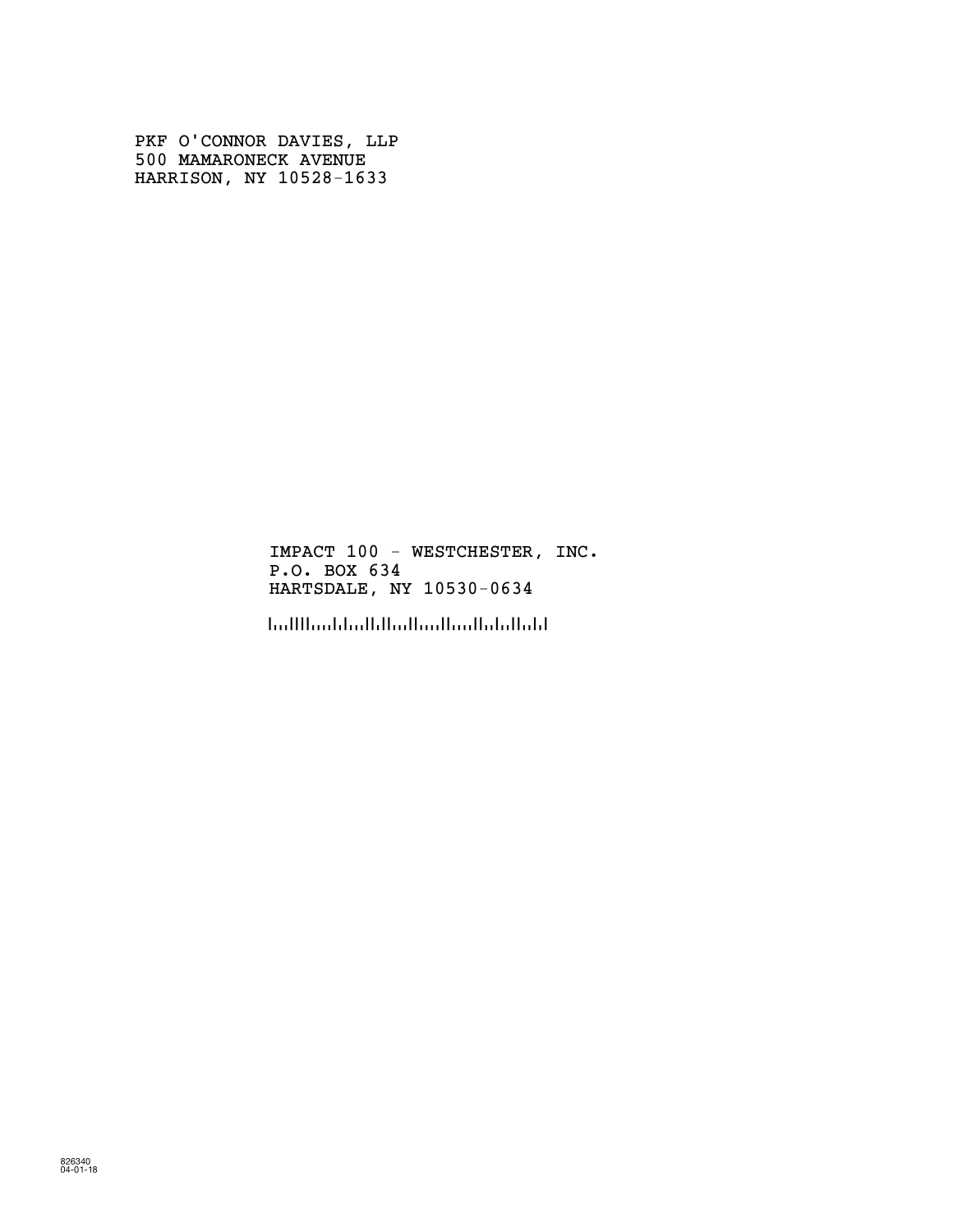Caution: Forms printed from within Adobe Acrobat products may not meet IRS or state taxing agency specifications. When using Acrobat, select the "Actual Size" in the Adobe "Print" dialog.

CLIENT'S COPY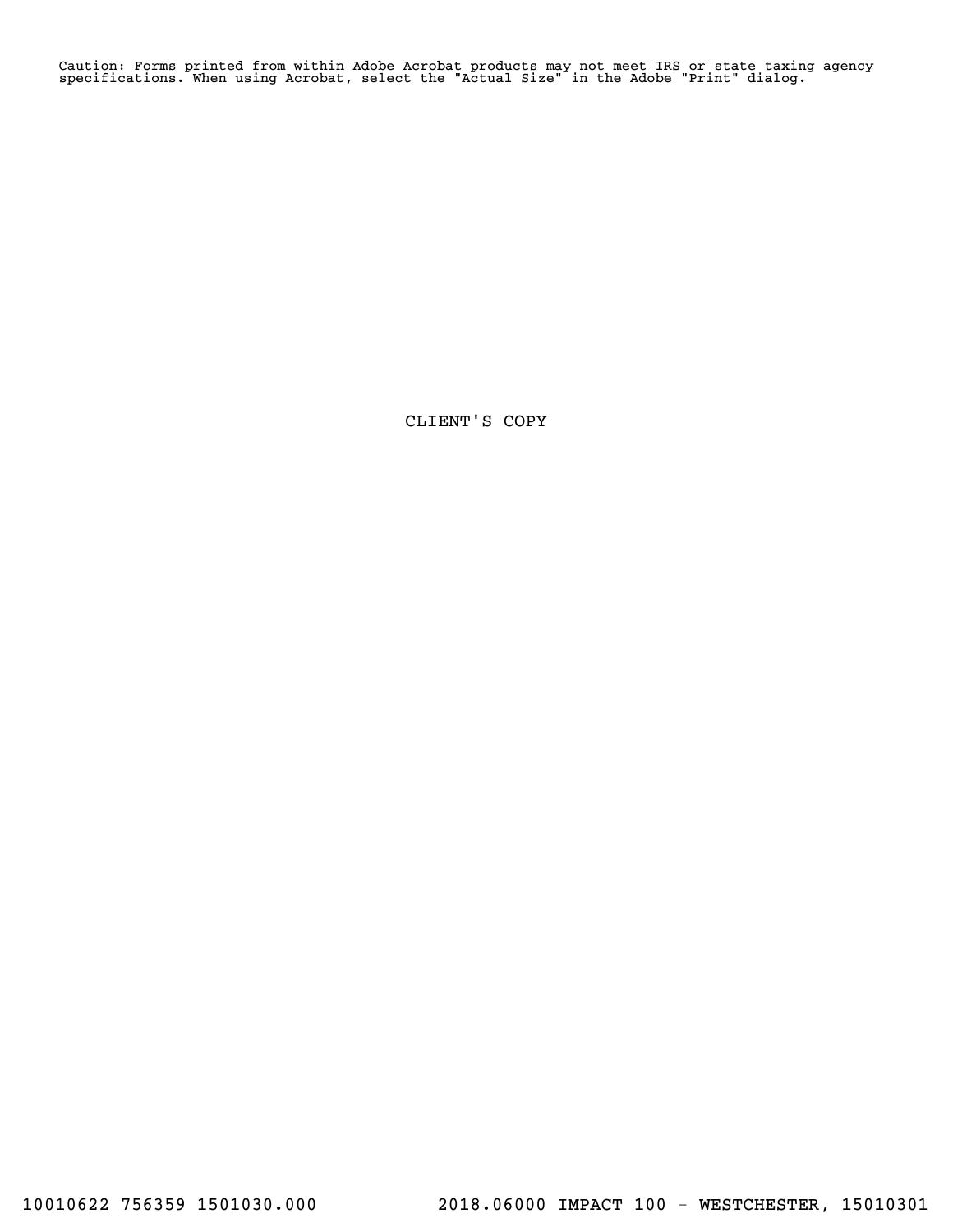

JUNE 22, 2020

IMPACT 100 - WESTCHESTER, INC. P.O. BOX 634 HARTSDALE, NY 10530-0634

IMPACT 100 - WESTCHESTER, INC.:

ENCLOSED ARE THE ORIGINAL AND ONE COPY OF THE 2018 EXEMPT ORGANIZATION RETURNS, AS FOLLOWS...

2018 FORM 990

2018 NEW YORK FORM CHAR500

EACH ORIGINAL SHOULD BE DATED, SIGNED AND FILED IN ACCORDANCE WITH THE FILING INSTRUCTIONS. THE COPY SHOULD BE RETAINED FOR YOUR FILES.

VERY TRULY YOURS,

GARRETT M. HIGGINS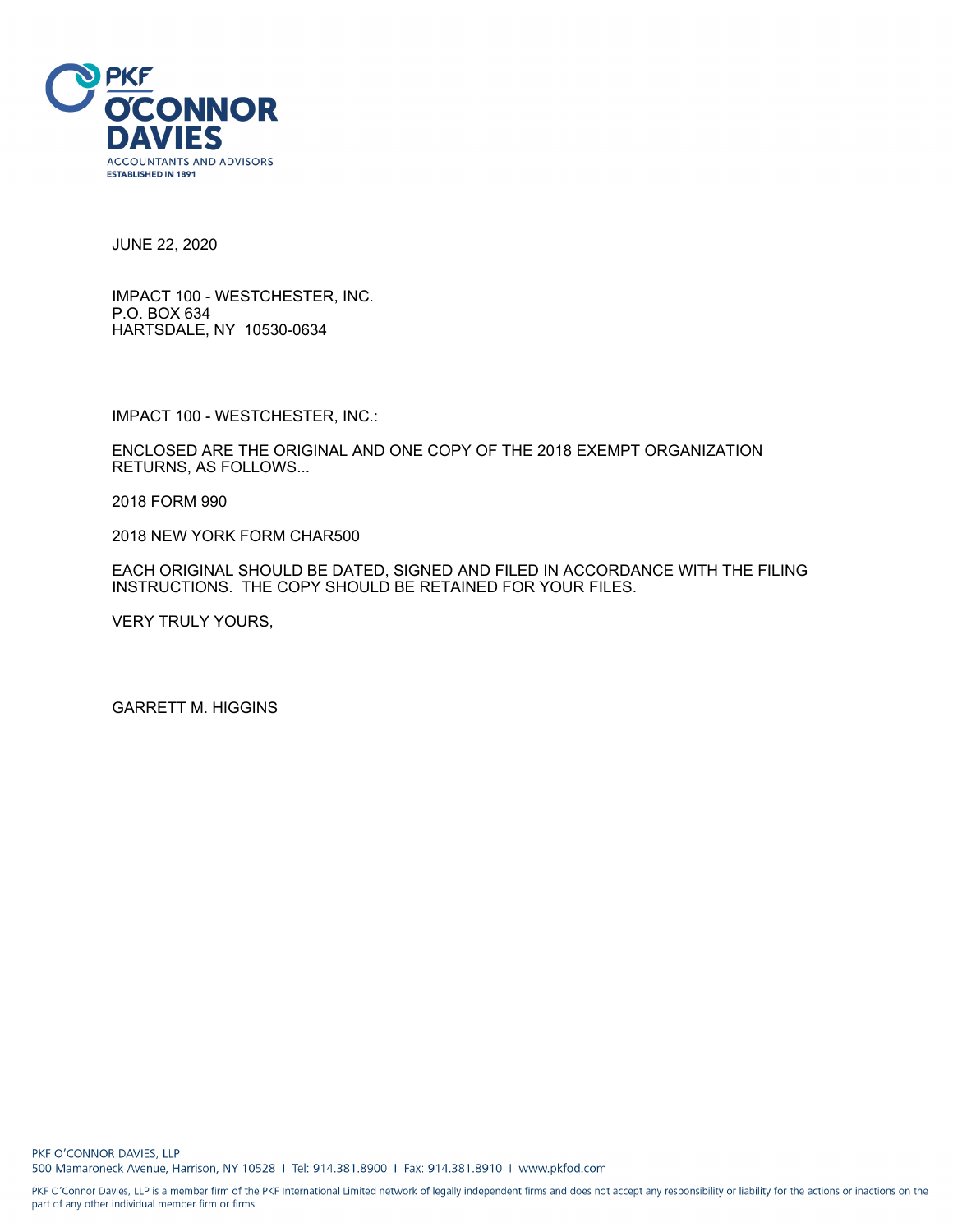## **TAX RETURN FILING INSTRUCTIONS**

FORM 990

### **FOR THE YEAR ENDING**

JUNE 30, 2019

### **PREPARED FOR:**

IMPACT 100 - WESTCHESTER, INC. P.O. BOX 634 HARTSDALE, NY 10530-0634

### **PREPARED BY:**

PKF O'CONNOR DAVIES, LLP 500 MAMARONECK AVENUE HARRISON, NY 10528-1633

### **AMOUNT DUE OR REFUND:**

NOT APPLICABLE

### **MAKE CHECK PAYABLE TO:**

NOT APPLICABLE

### **MAIL TAX RETURN AND CHECK (IF APPLICABLE) TO:**

NOT APPLICABLE

### **RETURN MUST BE MAILED ON OR BEFORE:**

NOT APPLICABLE

### **SPECIAL INSTRUCTIONS:**

THIS RETURN HAS BEEN PREPARED FOR ELECTRONIC FILING. IF YOU WISH TO HAVE IT TRANSMITTED ELECTRONICALLY TO THE IRS, PLEASE SIGN, DATE, AND RETURN FORM 8879-EO TO OUR OFFICE. WE WILL THEN SUBMIT THE ELECTRONIC RETURN TO THE IRS. DO NOT MAIL A PAPER COPY OF THE RETURN TO THE IRS. RETURN FORM 8879-EO TO US AS SOON AS POSSIBLE.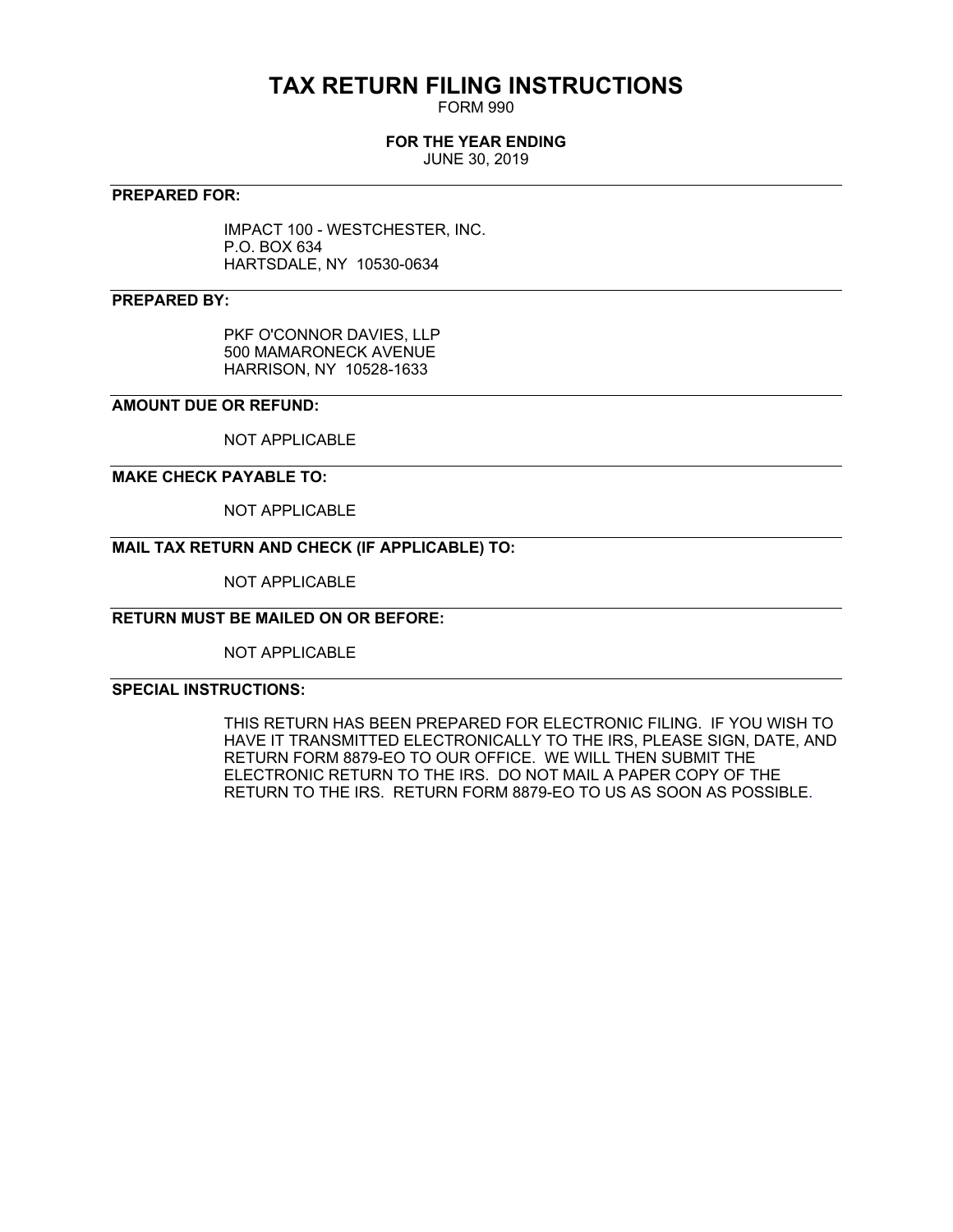Form**8879-EO**

## **IRS e-file Signature Authorization for an Exempt Organization**

For calendar year 2018, or fiscal year beginning  $\rm\,JUL~$   $1$   $\rm\,$  , 2018, and ending  $\rm\,JUN~$   $30$   $\rm\,$  , 20 $19$ 

**| Do not send to the IRS. Keep for your records. | Go to www.irs.gov/Form8879EO for the latest information.** **2018**

Department of the Treasury Internal Revenue Service

Name of exempt organization

**Employer identification number**

### IMPACT 100 - WESTCHESTER, INC. 46-1103703

Name and title of officer

### TREASURER LAURA ROTTER

**Part I** | Type of Return and Return Information (Whole Dollars Only)

on line **1a, 2a, 3a, 4a,** or **5a,** below, and the amount on that line for the return being filed with this form was blank, then leave line **1b, 2b, 3b, 4b,** or **5b,** whichever is applicable, blank (do not enter -0-). But, if you entered -0- on the return, then enter -0- on the applicable line below. **Do not** complete more Check the box for the return for which you are using this Form 8879-EO and enter the applicable amount, if any, from the return. If you check the box than one line in Part I.

| <b>1a</b> Form 990 check here $\blacktriangleright \begin{bmatrix} X \end{bmatrix}$                                                            | 1b  | 406,767. |
|------------------------------------------------------------------------------------------------------------------------------------------------|-----|----------|
| 2a Form 990-EZ check here $\blacktriangleright$<br><b>b</b> Total revenue, if any (Form 990-EZ, line 9) <i>manageranan</i> manageran           | 2b  |          |
| 3a Form 1120-POL check here $\blacktriangleright$ $\Box$                                                                                       | 3b  |          |
| 4a Form 990-PF check here $\blacktriangleright$<br><b>b</b> Tax based on investment income (Form 990-PF, Part VI, line 5) 4b                   |     |          |
| 5a Form 8868 check here $\blacktriangleright$<br><b>b</b> Balance Due (Form 8868, line 3c) <b>Constanting Balance Due</b> (Form 8868, line 3c) | .5b |          |
|                                                                                                                                                |     |          |

### **Part II Declaration and Signature Authorization of Officer**

**(a)** an acknowledgement of receipt or reason for rejection of the transmission, (b) the reason for any delay in processing the return or refund, and (c) Under penalties of perjury, I declare that I am an officer of the above organization and that I have examined a copy of the organization's 2018 electronic return and accompanying schedules and statements and to the best of my knowledge and belief, they are true, correct, and complete. I further declare that the amount in Part I above is the amount shown on the copy of the organization's electronic return. I consent to allow my intermediate service provider, transmitter, or electronic return originator (ERO) to send the organization's return to the IRS and to receive from the IRS the date of any refund. If applicable, I authorize the U.S. Treasury and its designated Financial Agent to initiate an electronic funds withdrawal (direct debit) entry to the financial institution account indicated in the tax preparation software for payment of the organization's federal taxes owed on this return, and the financial institution to debit the entry to this account. To revoke a payment, I must contact the U.S. Treasury Financial Agent at 1-888-353-4537 no later than 2 business days prior to the payment (settlement) date. I also authorize the financial institutions involved in the processing of the electronic payment of taxes to receive confidential information necessary to answer inquiries and resolve issues related to the payment. I have selected a personal identification number (PIN) as my signature for the organization's electronic return and, if applicable, the organization's consent to electronic funds withdrawal.

### **Officer's PIN: check one box only**

| lauthorize PKF O'CONNOR DAVIES, LLP<br> X                                                                                                                                                                                                                                                                                                                                        | 01030<br>to enter my PIN                          |
|----------------------------------------------------------------------------------------------------------------------------------------------------------------------------------------------------------------------------------------------------------------------------------------------------------------------------------------------------------------------------------|---------------------------------------------------|
| <b>ERO</b> firm name                                                                                                                                                                                                                                                                                                                                                             | Enter five numbers, but<br>do not enter all zeros |
| as my signature on the organization's tax year 2018 electronically filed return. If I have indicated within this return that a copy of the return<br>is being filed with a state agency(ies) regulating charities as part of the IRS Fed/State program, I also authorize the aforementioned ERO to<br>enter my PIN on the return's disclosure consent screen.                    |                                                   |
| As an officer of the organization, I will enter my PIN as my signature on the organization's tax year 2018 electronically filed return. If I have<br>indicated within this return that a copy of the return is being filed with a state agency(ies) regulating charities as part of the IRS Fed/State<br>program, I will enter my PIN on the return's disclosure consent screen. |                                                   |
| Officer's signature $\blacktriangleright$                                                                                                                                                                                                                                                                                                                                        | Date $\blacktriangleright$                        |
| <b>Certification and Authentication</b><br><b>Part III</b>                                                                                                                                                                                                                                                                                                                       |                                                   |
| <b>ERO's EFIN/PIN.</b> Enter your six-digit electronic filing identification<br>number (EFIN) followed by your five-digit self-selected PIN.                                                                                                                                                                                                                                     | 26242303218                                       |
|                                                                                                                                                                                                                                                                                                                                                                                  | Do not enter all zeros                            |
| I certify that the above numeric entry is my PIN, which is my signature on the 2018 electronically filed return for the organization indicated above. I<br>confirm that I am submitting this return in accordance with the requirements of Pub. 4163, Modernized e-File (MeF) Information for Authorized IRS<br>e-file Providers for Business Returns.                           |                                                   |
| ERO's signature PKF O'CONNOR DAVIES, LLP                                                                                                                                                                                                                                                                                                                                         | Date $\frac{66}{22}$ /20                          |
| <b>ERO Must Retain This Form - See Instructions</b><br>Do Not Submit This Form to the IRS Unless Requested To Do So                                                                                                                                                                                                                                                              |                                                   |
| LHA For Paperwork Reduction Act Notice, see instructions.                                                                                                                                                                                                                                                                                                                        | Form 8879-EO $(2018)$                             |
| 823051 10-26-18                                                                                                                                                                                                                                                                                                                                                                  |                                                   |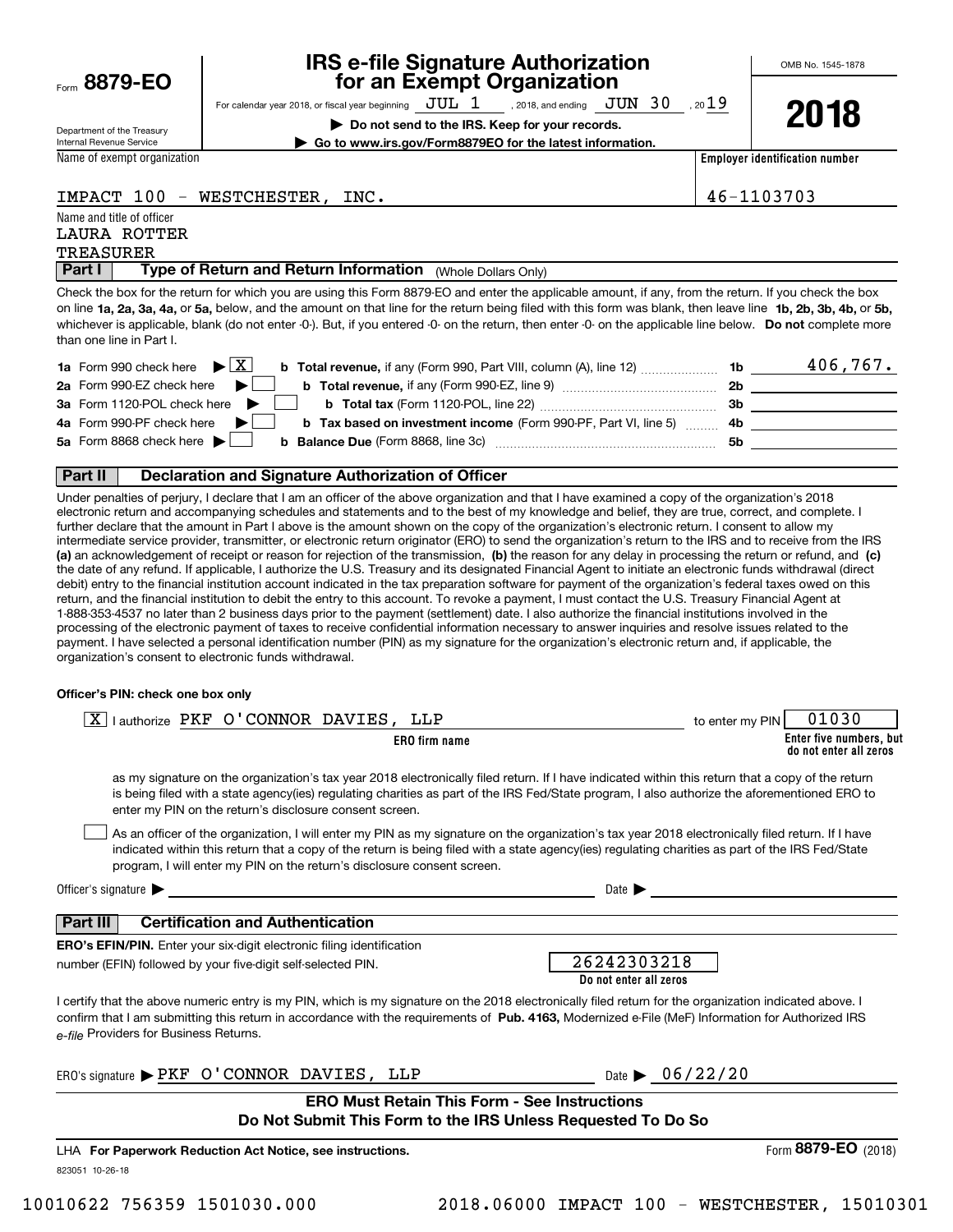| <b>Return of Organization Exempt From Income Tax</b><br>Form <b>990</b><br>Under section 501(c), 527, or 4947(a)(1) of the Internal Revenue Code (except private foundations)<br>Do not enter social security numbers on this form as it may be made public.<br>Department of the Treasury<br>Internal Revenue Service<br>Go to www.irs.gov/Form990 for instructions and the latest information.<br>and ending JUN 30, 2019<br>JUL 1, 2018<br>A For the 2018 calendar year, or tax year beginning<br><b>C</b> Name of organization<br><b>B</b> Check if<br>applicable:<br>Address<br>IMPACT 100 - WESTCHESTER, INC.<br>change<br>Name<br>Doing business as<br>change<br>Initial<br>Number and street (or P.O. box if mail is not delivered to street address)<br>Room/suite<br>return<br> Final<br>P.O. BOX 634<br>return/<br>termin-<br>City or town, state or province, country, and ZIP or foreign postal code<br>ated<br> Amended<br>10530-0634<br>HARTSDALE, NY<br>∣return<br> Applica-<br>F Name and address of principal officer: SAMANTHA SCHWAM<br>tion<br>pending<br>18 QUAKER MEETING HOUSE ROAD, ARMONK, NY<br>10<br>Tax-exempt status: $\overline{X}$ 501(c)(3)<br>$501(c)$ $\left( \qquad \qquad \right)$ $\blacktriangleleft$ (insert no.)<br>$4947(a)(1)$ or<br>527<br>J Website: WWW.IMPACT100WESTCHESTER.WILDAPRICOT.ORG<br><b>K</b> Form of organization: $\boxed{\mathbf{X}}$ Corporation<br>Other $\blacktriangleright$<br>Trust<br>Association<br>Part I<br>Summary<br>Briefly describe the organization's mission or most significant activities: COLLECTIVELY FUND GRANTS TO<br>1.<br>LOCAL CHARITABLE INITIATIVES AND TO ENGAGE WOMEN IN PHILANTHROPY.<br>Check this box $\blacktriangleright$ $\Box$ if the organization discontinued its operations or disposed of more than 25% of its net assets.<br>2<br>Number of voting members of the governing body (Part VI, line 1a)<br>з<br>4<br>5<br>Contributions and grants (Part VIII, line 1h)<br>8<br>Program service revenue (Part VIII, line 2g)<br>9<br>10<br>Other revenue (Part VIII, column (A), lines 5, 6d, 8c, 9c, 10c, and 11e)<br>11<br>Total revenue - add lines 8 through 11 (must equal Part VIII, column (A), line 12)<br>12<br>13<br>Grants and similar amounts paid (Part IX, column (A), lines 1-3)<br>14<br>15 Salaries, other compensation, employee benefits (Part IX, column (A), lines 5-10)<br>$0$ .<br><b>b</b> Total fundraising expenses (Part IX, column (D), line 25)<br>Other expenses (Part IX, column (A), lines 11a-11d, 11f-24e)<br>17<br>Total expenses. Add lines 13-17 (must equal Part IX, column (A), line 25)<br>18<br>19<br>Total assets (Part X, line 16)<br>20 | E Telephone number<br>G Gross receipts \$<br>$H(a)$ is this a group return<br>for subordinates?<br>$H(c)$ Group exemption number $\blacktriangleright$<br>3<br>5<br>6<br>7a<br>7 <sub>b</sub><br><b>Prior Year</b><br>463,054.<br>0. | <b>Open to Public</b><br>Inspection<br>D Employer identification number<br>46-1103703<br>$914 - 262 - 4863$<br>406, 767.<br>$\blacksquare$ Yes $\boxed{\text{X}}$ No<br>$H(b)$ Are all subordinates included? $\Box$ Yes  <br>If "No," attach a list. (see instructions)<br>L Year of formation: $2012$ M State of legal domicile: NY<br>$\overline{\mathbf{4}}$<br>199 |
|--------------------------------------------------------------------------------------------------------------------------------------------------------------------------------------------------------------------------------------------------------------------------------------------------------------------------------------------------------------------------------------------------------------------------------------------------------------------------------------------------------------------------------------------------------------------------------------------------------------------------------------------------------------------------------------------------------------------------------------------------------------------------------------------------------------------------------------------------------------------------------------------------------------------------------------------------------------------------------------------------------------------------------------------------------------------------------------------------------------------------------------------------------------------------------------------------------------------------------------------------------------------------------------------------------------------------------------------------------------------------------------------------------------------------------------------------------------------------------------------------------------------------------------------------------------------------------------------------------------------------------------------------------------------------------------------------------------------------------------------------------------------------------------------------------------------------------------------------------------------------------------------------------------------------------------------------------------------------------------------------------------------------------------------------------------------------------------------------------------------------------------------------------------------------------------------------------------------------------------------------------------------------------------------------------------------------------------------------------------------------------------------------------------------------------------------------------------------------------------------------------------------------------------------------------------------------------------------------------------------------------------------------------------------------------------|--------------------------------------------------------------------------------------------------------------------------------------------------------------------------------------------------------------------------------------|-------------------------------------------------------------------------------------------------------------------------------------------------------------------------------------------------------------------------------------------------------------------------------------------------------------------------------------------------------------------------|
|                                                                                                                                                                                                                                                                                                                                                                                                                                                                                                                                                                                                                                                                                                                                                                                                                                                                                                                                                                                                                                                                                                                                                                                                                                                                                                                                                                                                                                                                                                                                                                                                                                                                                                                                                                                                                                                                                                                                                                                                                                                                                                                                                                                                                                                                                                                                                                                                                                                                                                                                                                                                                                                                                      |                                                                                                                                                                                                                                      |                                                                                                                                                                                                                                                                                                                                                                         |
|                                                                                                                                                                                                                                                                                                                                                                                                                                                                                                                                                                                                                                                                                                                                                                                                                                                                                                                                                                                                                                                                                                                                                                                                                                                                                                                                                                                                                                                                                                                                                                                                                                                                                                                                                                                                                                                                                                                                                                                                                                                                                                                                                                                                                                                                                                                                                                                                                                                                                                                                                                                                                                                                                      |                                                                                                                                                                                                                                      |                                                                                                                                                                                                                                                                                                                                                                         |
|                                                                                                                                                                                                                                                                                                                                                                                                                                                                                                                                                                                                                                                                                                                                                                                                                                                                                                                                                                                                                                                                                                                                                                                                                                                                                                                                                                                                                                                                                                                                                                                                                                                                                                                                                                                                                                                                                                                                                                                                                                                                                                                                                                                                                                                                                                                                                                                                                                                                                                                                                                                                                                                                                      |                                                                                                                                                                                                                                      |                                                                                                                                                                                                                                                                                                                                                                         |
|                                                                                                                                                                                                                                                                                                                                                                                                                                                                                                                                                                                                                                                                                                                                                                                                                                                                                                                                                                                                                                                                                                                                                                                                                                                                                                                                                                                                                                                                                                                                                                                                                                                                                                                                                                                                                                                                                                                                                                                                                                                                                                                                                                                                                                                                                                                                                                                                                                                                                                                                                                                                                                                                                      |                                                                                                                                                                                                                                      |                                                                                                                                                                                                                                                                                                                                                                         |
|                                                                                                                                                                                                                                                                                                                                                                                                                                                                                                                                                                                                                                                                                                                                                                                                                                                                                                                                                                                                                                                                                                                                                                                                                                                                                                                                                                                                                                                                                                                                                                                                                                                                                                                                                                                                                                                                                                                                                                                                                                                                                                                                                                                                                                                                                                                                                                                                                                                                                                                                                                                                                                                                                      |                                                                                                                                                                                                                                      |                                                                                                                                                                                                                                                                                                                                                                         |
|                                                                                                                                                                                                                                                                                                                                                                                                                                                                                                                                                                                                                                                                                                                                                                                                                                                                                                                                                                                                                                                                                                                                                                                                                                                                                                                                                                                                                                                                                                                                                                                                                                                                                                                                                                                                                                                                                                                                                                                                                                                                                                                                                                                                                                                                                                                                                                                                                                                                                                                                                                                                                                                                                      |                                                                                                                                                                                                                                      |                                                                                                                                                                                                                                                                                                                                                                         |
|                                                                                                                                                                                                                                                                                                                                                                                                                                                                                                                                                                                                                                                                                                                                                                                                                                                                                                                                                                                                                                                                                                                                                                                                                                                                                                                                                                                                                                                                                                                                                                                                                                                                                                                                                                                                                                                                                                                                                                                                                                                                                                                                                                                                                                                                                                                                                                                                                                                                                                                                                                                                                                                                                      |                                                                                                                                                                                                                                      |                                                                                                                                                                                                                                                                                                                                                                         |
|                                                                                                                                                                                                                                                                                                                                                                                                                                                                                                                                                                                                                                                                                                                                                                                                                                                                                                                                                                                                                                                                                                                                                                                                                                                                                                                                                                                                                                                                                                                                                                                                                                                                                                                                                                                                                                                                                                                                                                                                                                                                                                                                                                                                                                                                                                                                                                                                                                                                                                                                                                                                                                                                                      |                                                                                                                                                                                                                                      |                                                                                                                                                                                                                                                                                                                                                                         |
|                                                                                                                                                                                                                                                                                                                                                                                                                                                                                                                                                                                                                                                                                                                                                                                                                                                                                                                                                                                                                                                                                                                                                                                                                                                                                                                                                                                                                                                                                                                                                                                                                                                                                                                                                                                                                                                                                                                                                                                                                                                                                                                                                                                                                                                                                                                                                                                                                                                                                                                                                                                                                                                                                      |                                                                                                                                                                                                                                      |                                                                                                                                                                                                                                                                                                                                                                         |
|                                                                                                                                                                                                                                                                                                                                                                                                                                                                                                                                                                                                                                                                                                                                                                                                                                                                                                                                                                                                                                                                                                                                                                                                                                                                                                                                                                                                                                                                                                                                                                                                                                                                                                                                                                                                                                                                                                                                                                                                                                                                                                                                                                                                                                                                                                                                                                                                                                                                                                                                                                                                                                                                                      |                                                                                                                                                                                                                                      |                                                                                                                                                                                                                                                                                                                                                                         |
|                                                                                                                                                                                                                                                                                                                                                                                                                                                                                                                                                                                                                                                                                                                                                                                                                                                                                                                                                                                                                                                                                                                                                                                                                                                                                                                                                                                                                                                                                                                                                                                                                                                                                                                                                                                                                                                                                                                                                                                                                                                                                                                                                                                                                                                                                                                                                                                                                                                                                                                                                                                                                                                                                      |                                                                                                                                                                                                                                      |                                                                                                                                                                                                                                                                                                                                                                         |
|                                                                                                                                                                                                                                                                                                                                                                                                                                                                                                                                                                                                                                                                                                                                                                                                                                                                                                                                                                                                                                                                                                                                                                                                                                                                                                                                                                                                                                                                                                                                                                                                                                                                                                                                                                                                                                                                                                                                                                                                                                                                                                                                                                                                                                                                                                                                                                                                                                                                                                                                                                                                                                                                                      |                                                                                                                                                                                                                                      |                                                                                                                                                                                                                                                                                                                                                                         |
|                                                                                                                                                                                                                                                                                                                                                                                                                                                                                                                                                                                                                                                                                                                                                                                                                                                                                                                                                                                                                                                                                                                                                                                                                                                                                                                                                                                                                                                                                                                                                                                                                                                                                                                                                                                                                                                                                                                                                                                                                                                                                                                                                                                                                                                                                                                                                                                                                                                                                                                                                                                                                                                                                      |                                                                                                                                                                                                                                      |                                                                                                                                                                                                                                                                                                                                                                         |
|                                                                                                                                                                                                                                                                                                                                                                                                                                                                                                                                                                                                                                                                                                                                                                                                                                                                                                                                                                                                                                                                                                                                                                                                                                                                                                                                                                                                                                                                                                                                                                                                                                                                                                                                                                                                                                                                                                                                                                                                                                                                                                                                                                                                                                                                                                                                                                                                                                                                                                                                                                                                                                                                                      |                                                                                                                                                                                                                                      |                                                                                                                                                                                                                                                                                                                                                                         |
|                                                                                                                                                                                                                                                                                                                                                                                                                                                                                                                                                                                                                                                                                                                                                                                                                                                                                                                                                                                                                                                                                                                                                                                                                                                                                                                                                                                                                                                                                                                                                                                                                                                                                                                                                                                                                                                                                                                                                                                                                                                                                                                                                                                                                                                                                                                                                                                                                                                                                                                                                                                                                                                                                      |                                                                                                                                                                                                                                      |                                                                                                                                                                                                                                                                                                                                                                         |
|                                                                                                                                                                                                                                                                                                                                                                                                                                                                                                                                                                                                                                                                                                                                                                                                                                                                                                                                                                                                                                                                                                                                                                                                                                                                                                                                                                                                                                                                                                                                                                                                                                                                                                                                                                                                                                                                                                                                                                                                                                                                                                                                                                                                                                                                                                                                                                                                                                                                                                                                                                                                                                                                                      |                                                                                                                                                                                                                                      |                                                                                                                                                                                                                                                                                                                                                                         |
|                                                                                                                                                                                                                                                                                                                                                                                                                                                                                                                                                                                                                                                                                                                                                                                                                                                                                                                                                                                                                                                                                                                                                                                                                                                                                                                                                                                                                                                                                                                                                                                                                                                                                                                                                                                                                                                                                                                                                                                                                                                                                                                                                                                                                                                                                                                                                                                                                                                                                                                                                                                                                                                                                      |                                                                                                                                                                                                                                      |                                                                                                                                                                                                                                                                                                                                                                         |
|                                                                                                                                                                                                                                                                                                                                                                                                                                                                                                                                                                                                                                                                                                                                                                                                                                                                                                                                                                                                                                                                                                                                                                                                                                                                                                                                                                                                                                                                                                                                                                                                                                                                                                                                                                                                                                                                                                                                                                                                                                                                                                                                                                                                                                                                                                                                                                                                                                                                                                                                                                                                                                                                                      |                                                                                                                                                                                                                                      |                                                                                                                                                                                                                                                                                                                                                                         |
|                                                                                                                                                                                                                                                                                                                                                                                                                                                                                                                                                                                                                                                                                                                                                                                                                                                                                                                                                                                                                                                                                                                                                                                                                                                                                                                                                                                                                                                                                                                                                                                                                                                                                                                                                                                                                                                                                                                                                                                                                                                                                                                                                                                                                                                                                                                                                                                                                                                                                                                                                                                                                                                                                      |                                                                                                                                                                                                                                      |                                                                                                                                                                                                                                                                                                                                                                         |
|                                                                                                                                                                                                                                                                                                                                                                                                                                                                                                                                                                                                                                                                                                                                                                                                                                                                                                                                                                                                                                                                                                                                                                                                                                                                                                                                                                                                                                                                                                                                                                                                                                                                                                                                                                                                                                                                                                                                                                                                                                                                                                                                                                                                                                                                                                                                                                                                                                                                                                                                                                                                                                                                                      |                                                                                                                                                                                                                                      |                                                                                                                                                                                                                                                                                                                                                                         |
|                                                                                                                                                                                                                                                                                                                                                                                                                                                                                                                                                                                                                                                                                                                                                                                                                                                                                                                                                                                                                                                                                                                                                                                                                                                                                                                                                                                                                                                                                                                                                                                                                                                                                                                                                                                                                                                                                                                                                                                                                                                                                                                                                                                                                                                                                                                                                                                                                                                                                                                                                                                                                                                                                      |                                                                                                                                                                                                                                      |                                                                                                                                                                                                                                                                                                                                                                         |
|                                                                                                                                                                                                                                                                                                                                                                                                                                                                                                                                                                                                                                                                                                                                                                                                                                                                                                                                                                                                                                                                                                                                                                                                                                                                                                                                                                                                                                                                                                                                                                                                                                                                                                                                                                                                                                                                                                                                                                                                                                                                                                                                                                                                                                                                                                                                                                                                                                                                                                                                                                                                                                                                                      |                                                                                                                                                                                                                                      |                                                                                                                                                                                                                                                                                                                                                                         |
|                                                                                                                                                                                                                                                                                                                                                                                                                                                                                                                                                                                                                                                                                                                                                                                                                                                                                                                                                                                                                                                                                                                                                                                                                                                                                                                                                                                                                                                                                                                                                                                                                                                                                                                                                                                                                                                                                                                                                                                                                                                                                                                                                                                                                                                                                                                                                                                                                                                                                                                                                                                                                                                                                      |                                                                                                                                                                                                                                      |                                                                                                                                                                                                                                                                                                                                                                         |
|                                                                                                                                                                                                                                                                                                                                                                                                                                                                                                                                                                                                                                                                                                                                                                                                                                                                                                                                                                                                                                                                                                                                                                                                                                                                                                                                                                                                                                                                                                                                                                                                                                                                                                                                                                                                                                                                                                                                                                                                                                                                                                                                                                                                                                                                                                                                                                                                                                                                                                                                                                                                                                                                                      |                                                                                                                                                                                                                                      |                                                                                                                                                                                                                                                                                                                                                                         |
|                                                                                                                                                                                                                                                                                                                                                                                                                                                                                                                                                                                                                                                                                                                                                                                                                                                                                                                                                                                                                                                                                                                                                                                                                                                                                                                                                                                                                                                                                                                                                                                                                                                                                                                                                                                                                                                                                                                                                                                                                                                                                                                                                                                                                                                                                                                                                                                                                                                                                                                                                                                                                                                                                      |                                                                                                                                                                                                                                      | <b>Current Year</b><br>397,089.                                                                                                                                                                                                                                                                                                                                         |
|                                                                                                                                                                                                                                                                                                                                                                                                                                                                                                                                                                                                                                                                                                                                                                                                                                                                                                                                                                                                                                                                                                                                                                                                                                                                                                                                                                                                                                                                                                                                                                                                                                                                                                                                                                                                                                                                                                                                                                                                                                                                                                                                                                                                                                                                                                                                                                                                                                                                                                                                                                                                                                                                                      |                                                                                                                                                                                                                                      |                                                                                                                                                                                                                                                                                                                                                                         |
|                                                                                                                                                                                                                                                                                                                                                                                                                                                                                                                                                                                                                                                                                                                                                                                                                                                                                                                                                                                                                                                                                                                                                                                                                                                                                                                                                                                                                                                                                                                                                                                                                                                                                                                                                                                                                                                                                                                                                                                                                                                                                                                                                                                                                                                                                                                                                                                                                                                                                                                                                                                                                                                                                      | 4,992.                                                                                                                                                                                                                               | 9,678.                                                                                                                                                                                                                                                                                                                                                                  |
|                                                                                                                                                                                                                                                                                                                                                                                                                                                                                                                                                                                                                                                                                                                                                                                                                                                                                                                                                                                                                                                                                                                                                                                                                                                                                                                                                                                                                                                                                                                                                                                                                                                                                                                                                                                                                                                                                                                                                                                                                                                                                                                                                                                                                                                                                                                                                                                                                                                                                                                                                                                                                                                                                      | 0.                                                                                                                                                                                                                                   |                                                                                                                                                                                                                                                                                                                                                                         |
|                                                                                                                                                                                                                                                                                                                                                                                                                                                                                                                                                                                                                                                                                                                                                                                                                                                                                                                                                                                                                                                                                                                                                                                                                                                                                                                                                                                                                                                                                                                                                                                                                                                                                                                                                                                                                                                                                                                                                                                                                                                                                                                                                                                                                                                                                                                                                                                                                                                                                                                                                                                                                                                                                      | 468,046.                                                                                                                                                                                                                             | 406, 767.                                                                                                                                                                                                                                                                                                                                                               |
|                                                                                                                                                                                                                                                                                                                                                                                                                                                                                                                                                                                                                                                                                                                                                                                                                                                                                                                                                                                                                                                                                                                                                                                                                                                                                                                                                                                                                                                                                                                                                                                                                                                                                                                                                                                                                                                                                                                                                                                                                                                                                                                                                                                                                                                                                                                                                                                                                                                                                                                                                                                                                                                                                      | 332,000.                                                                                                                                                                                                                             | 351,999.                                                                                                                                                                                                                                                                                                                                                                |
|                                                                                                                                                                                                                                                                                                                                                                                                                                                                                                                                                                                                                                                                                                                                                                                                                                                                                                                                                                                                                                                                                                                                                                                                                                                                                                                                                                                                                                                                                                                                                                                                                                                                                                                                                                                                                                                                                                                                                                                                                                                                                                                                                                                                                                                                                                                                                                                                                                                                                                                                                                                                                                                                                      | $0$ .                                                                                                                                                                                                                                |                                                                                                                                                                                                                                                                                                                                                                         |
|                                                                                                                                                                                                                                                                                                                                                                                                                                                                                                                                                                                                                                                                                                                                                                                                                                                                                                                                                                                                                                                                                                                                                                                                                                                                                                                                                                                                                                                                                                                                                                                                                                                                                                                                                                                                                                                                                                                                                                                                                                                                                                                                                                                                                                                                                                                                                                                                                                                                                                                                                                                                                                                                                      | $\overline{\mathbf{0}}$ .                                                                                                                                                                                                            |                                                                                                                                                                                                                                                                                                                                                                         |
|                                                                                                                                                                                                                                                                                                                                                                                                                                                                                                                                                                                                                                                                                                                                                                                                                                                                                                                                                                                                                                                                                                                                                                                                                                                                                                                                                                                                                                                                                                                                                                                                                                                                                                                                                                                                                                                                                                                                                                                                                                                                                                                                                                                                                                                                                                                                                                                                                                                                                                                                                                                                                                                                                      | 0.                                                                                                                                                                                                                                   |                                                                                                                                                                                                                                                                                                                                                                         |
|                                                                                                                                                                                                                                                                                                                                                                                                                                                                                                                                                                                                                                                                                                                                                                                                                                                                                                                                                                                                                                                                                                                                                                                                                                                                                                                                                                                                                                                                                                                                                                                                                                                                                                                                                                                                                                                                                                                                                                                                                                                                                                                                                                                                                                                                                                                                                                                                                                                                                                                                                                                                                                                                                      |                                                                                                                                                                                                                                      |                                                                                                                                                                                                                                                                                                                                                                         |
|                                                                                                                                                                                                                                                                                                                                                                                                                                                                                                                                                                                                                                                                                                                                                                                                                                                                                                                                                                                                                                                                                                                                                                                                                                                                                                                                                                                                                                                                                                                                                                                                                                                                                                                                                                                                                                                                                                                                                                                                                                                                                                                                                                                                                                                                                                                                                                                                                                                                                                                                                                                                                                                                                      | 48,055.                                                                                                                                                                                                                              | 46,199.                                                                                                                                                                                                                                                                                                                                                                 |
|                                                                                                                                                                                                                                                                                                                                                                                                                                                                                                                                                                                                                                                                                                                                                                                                                                                                                                                                                                                                                                                                                                                                                                                                                                                                                                                                                                                                                                                                                                                                                                                                                                                                                                                                                                                                                                                                                                                                                                                                                                                                                                                                                                                                                                                                                                                                                                                                                                                                                                                                                                                                                                                                                      | 380,055.                                                                                                                                                                                                                             | 398,198.                                                                                                                                                                                                                                                                                                                                                                |
|                                                                                                                                                                                                                                                                                                                                                                                                                                                                                                                                                                                                                                                                                                                                                                                                                                                                                                                                                                                                                                                                                                                                                                                                                                                                                                                                                                                                                                                                                                                                                                                                                                                                                                                                                                                                                                                                                                                                                                                                                                                                                                                                                                                                                                                                                                                                                                                                                                                                                                                                                                                                                                                                                      | 87,991.                                                                                                                                                                                                                              | 8,569.                                                                                                                                                                                                                                                                                                                                                                  |
|                                                                                                                                                                                                                                                                                                                                                                                                                                                                                                                                                                                                                                                                                                                                                                                                                                                                                                                                                                                                                                                                                                                                                                                                                                                                                                                                                                                                                                                                                                                                                                                                                                                                                                                                                                                                                                                                                                                                                                                                                                                                                                                                                                                                                                                                                                                                                                                                                                                                                                                                                                                                                                                                                      | <b>Beginning of Current Year</b>                                                                                                                                                                                                     | <b>End of Year</b>                                                                                                                                                                                                                                                                                                                                                      |
|                                                                                                                                                                                                                                                                                                                                                                                                                                                                                                                                                                                                                                                                                                                                                                                                                                                                                                                                                                                                                                                                                                                                                                                                                                                                                                                                                                                                                                                                                                                                                                                                                                                                                                                                                                                                                                                                                                                                                                                                                                                                                                                                                                                                                                                                                                                                                                                                                                                                                                                                                                                                                                                                                      | 653,901.                                                                                                                                                                                                                             | 627,057.                                                                                                                                                                                                                                                                                                                                                                |
| Total liabilities (Part X, line 26)<br>21                                                                                                                                                                                                                                                                                                                                                                                                                                                                                                                                                                                                                                                                                                                                                                                                                                                                                                                                                                                                                                                                                                                                                                                                                                                                                                                                                                                                                                                                                                                                                                                                                                                                                                                                                                                                                                                                                                                                                                                                                                                                                                                                                                                                                                                                                                                                                                                                                                                                                                                                                                                                                                            | 491,530.                                                                                                                                                                                                                             | $\overline{456}$ , 000.                                                                                                                                                                                                                                                                                                                                                 |
| 22                                                                                                                                                                                                                                                                                                                                                                                                                                                                                                                                                                                                                                                                                                                                                                                                                                                                                                                                                                                                                                                                                                                                                                                                                                                                                                                                                                                                                                                                                                                                                                                                                                                                                                                                                                                                                                                                                                                                                                                                                                                                                                                                                                                                                                                                                                                                                                                                                                                                                                                                                                                                                                                                                   | 162, 371.                                                                                                                                                                                                                            | 171,057.                                                                                                                                                                                                                                                                                                                                                                |
| Part II<br><b>Signature Block</b>                                                                                                                                                                                                                                                                                                                                                                                                                                                                                                                                                                                                                                                                                                                                                                                                                                                                                                                                                                                                                                                                                                                                                                                                                                                                                                                                                                                                                                                                                                                                                                                                                                                                                                                                                                                                                                                                                                                                                                                                                                                                                                                                                                                                                                                                                                                                                                                                                                                                                                                                                                                                                                                    |                                                                                                                                                                                                                                      |                                                                                                                                                                                                                                                                                                                                                                         |

| Sign            | Signature of officer                                                              |                                 | Date                     |                              |
|-----------------|-----------------------------------------------------------------------------------|---------------------------------|--------------------------|------------------------------|
| Here            | LAURA ROTTER,<br><b>TREASURER</b>                                                 |                                 |                          |                              |
|                 | Type or print name and title                                                      |                                 |                          |                              |
|                 | Print/Type preparer's name                                                        | Preparer's signature            | Date<br>Check            | <b>PTIN</b>                  |
| Paid            | GARRETT M.<br>HIGGINS                                                             | HIGGINS<br><b>GARRETT</b><br>м. | $06/22/20$ self-employed | P00543209                    |
| Preparer        | FKF O'CONNOR DAVIES, LLP<br>Firm's name                                           |                                 | Firm's $EIN$             | 27-1728945                   |
| Use Only        | 500 MAMARONECK AVENUE<br>Firm's address                                           |                                 |                          |                              |
|                 | HARRISON, NY 10528-1633                                                           |                                 |                          | Phone no. $914 - 381 - 8900$ |
|                 | May the IRS discuss this return with the preparer shown above? (see instructions) |                                 |                          | X.<br>Yes<br><b>No</b>       |
| 832001 12-31-18 | LHA For Paperwork Reduction Act Notice, see the separate instructions.            |                                 |                          | Form 990 (2018)              |

SEE SCHEDULE O FOR ORGANIZATION MISSION STATEMENT CONTINUATION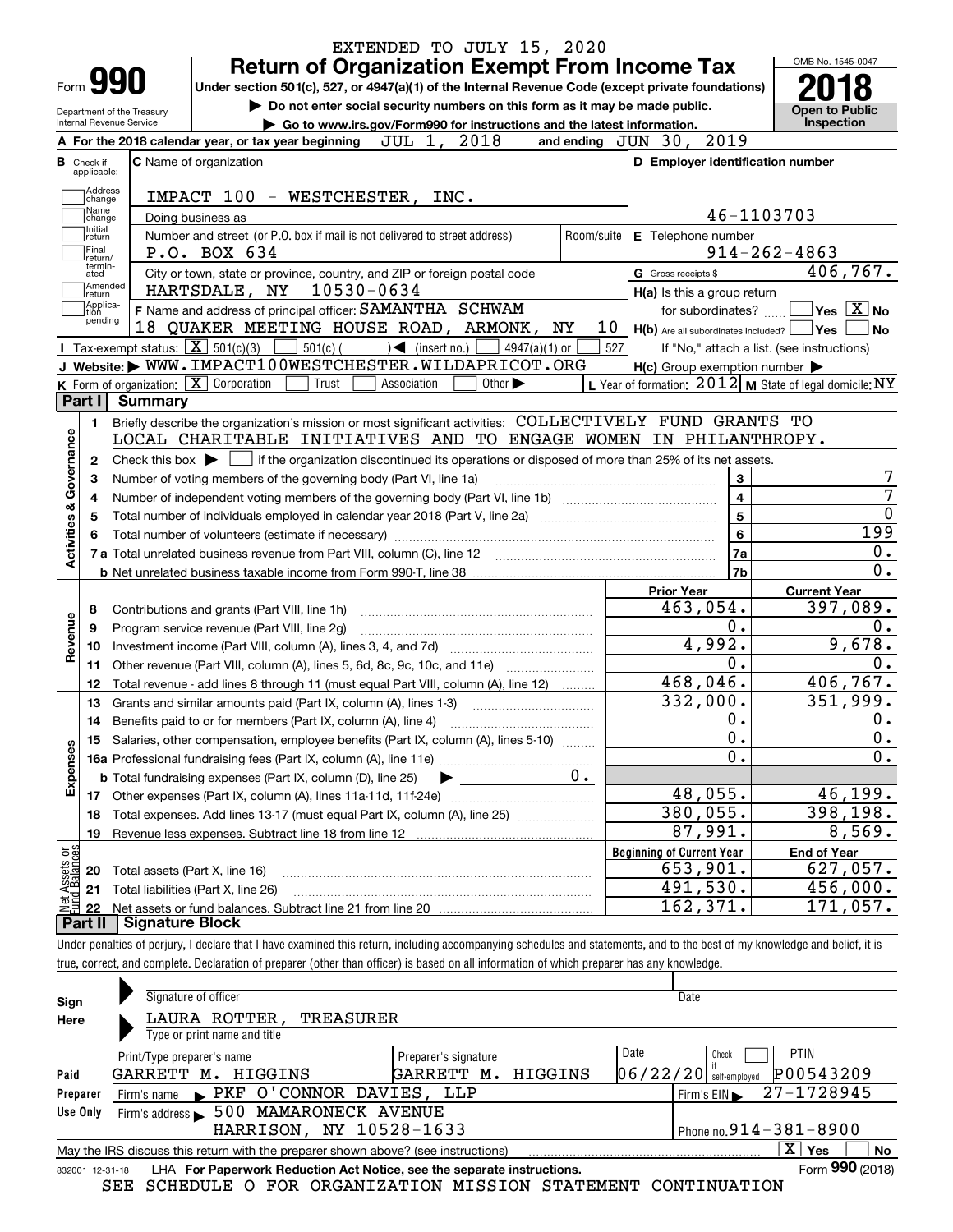|              | IMPACT 100 - WESTCHESTER, INC.<br>Form 990 (2018)                                                                                                                                                                                                | 46-1103703                                      | Page 2 |
|--------------|--------------------------------------------------------------------------------------------------------------------------------------------------------------------------------------------------------------------------------------------------|-------------------------------------------------|--------|
|              | Part III Statement of Program Service Accomplishments                                                                                                                                                                                            |                                                 |        |
|              |                                                                                                                                                                                                                                                  |                                                 |        |
| 1            | Briefly describe the organization's mission:<br>TO COLLECTIVELY FUND GRANTS TO LOCAL CHARITABLE INITIATIVES AND TO                                                                                                                               |                                                 |        |
|              | ENGAGE WOMEN IN PHILANTHROPY. WE SOLICIT AND PERFORM A RIGOROUS REVIEW                                                                                                                                                                           |                                                 |        |
|              | AND EVALUATION OF GRANT PROPOSALS WHICH RAISES AWARENESS OF MANY                                                                                                                                                                                 |                                                 |        |
|              | WORTHWHILE CHARITABLE ORGANIZATIONS.                                                                                                                                                                                                             |                                                 |        |
| $\mathbf{2}$ | Did the organization undertake any significant program services during the year which were not listed on the                                                                                                                                     |                                                 |        |
|              | prior Form 990 or 990-EZ?                                                                                                                                                                                                                        | $\overline{\ }$ Yes $\overline{\phantom{X}}$ No |        |
|              | If "Yes," describe these new services on Schedule O.                                                                                                                                                                                             |                                                 |        |
| 3            | Did the organization cease conducting, or make significant changes in how it conducts, any program services?                                                                                                                                     | $\overline{\ }$ Yes $\overline{\mathrm{X}}$ No  |        |
|              | If "Yes," describe these changes on Schedule O.                                                                                                                                                                                                  |                                                 |        |
| 4            | Describe the organization's program service accomplishments for each of its three largest program services, as measured by expenses.                                                                                                             |                                                 |        |
|              | Section 501(c)(3) and 501(c)(4) organizations are required to report the amount of grants and allocations to others, the total expenses, and                                                                                                     |                                                 |        |
|              | revenue, if any, for each program service reported.                                                                                                                                                                                              |                                                 |        |
|              | (Expenses \$<br>4a (Code:<br>PROJECT AND OPERATING GRANTS ARE PAID OUT TO MEET UNMET NEEDS IN THE                                                                                                                                                |                                                 |        |
|              | WESTCHESTER REGION. EVERY YEAR THE GRANT AMOUNTS ARE DETERMINED BY THE                                                                                                                                                                           |                                                 |        |
|              | NUMBER OF WOMEN WHO JOIN AS MEMBERS. GRANT FINALISTS ARE DETERMINED                                                                                                                                                                              |                                                 |        |
|              | THROUGH A DETAILED PROCESS OF PROPOSAL REVIEW AND EVALUATION BY THE                                                                                                                                                                              |                                                 |        |
|              | MEMBERS. THE GRANT RECIPIENTS ARE CHOSEN BY A VOTE OF THE MEMBERSHIP AT                                                                                                                                                                          |                                                 |        |
|              | THE ANNUAL MEETING.                                                                                                                                                                                                                              |                                                 |        |
|              |                                                                                                                                                                                                                                                  |                                                 |        |
|              |                                                                                                                                                                                                                                                  |                                                 |        |
|              |                                                                                                                                                                                                                                                  |                                                 |        |
|              |                                                                                                                                                                                                                                                  |                                                 |        |
|              |                                                                                                                                                                                                                                                  |                                                 |        |
|              |                                                                                                                                                                                                                                                  |                                                 |        |
| 4b           |                                                                                                                                                                                                                                                  | $\sqrt{ }$ (Revenue \$                          |        |
|              |                                                                                                                                                                                                                                                  |                                                 |        |
|              |                                                                                                                                                                                                                                                  |                                                 |        |
|              |                                                                                                                                                                                                                                                  |                                                 |        |
|              |                                                                                                                                                                                                                                                  |                                                 |        |
|              |                                                                                                                                                                                                                                                  |                                                 |        |
|              |                                                                                                                                                                                                                                                  |                                                 |        |
|              |                                                                                                                                                                                                                                                  |                                                 |        |
|              |                                                                                                                                                                                                                                                  |                                                 |        |
|              |                                                                                                                                                                                                                                                  |                                                 |        |
|              |                                                                                                                                                                                                                                                  |                                                 |        |
|              |                                                                                                                                                                                                                                                  |                                                 |        |
| 4с           | ) (Revenue \$<br>(Code:                                                                                                                                                                                                                          |                                                 |        |
|              | ) (Expenses \$<br>and the contract of the contract of the contract of the contract of the contract of the contract of the contract of the contract of the contract of the contract of the contract of the contract of the contract of the contra |                                                 |        |
|              |                                                                                                                                                                                                                                                  |                                                 |        |
|              |                                                                                                                                                                                                                                                  |                                                 |        |
|              |                                                                                                                                                                                                                                                  |                                                 |        |
|              |                                                                                                                                                                                                                                                  |                                                 |        |
|              |                                                                                                                                                                                                                                                  |                                                 |        |
|              |                                                                                                                                                                                                                                                  |                                                 |        |
|              |                                                                                                                                                                                                                                                  |                                                 |        |
|              |                                                                                                                                                                                                                                                  |                                                 |        |
|              |                                                                                                                                                                                                                                                  |                                                 |        |
|              |                                                                                                                                                                                                                                                  |                                                 |        |
|              |                                                                                                                                                                                                                                                  |                                                 |        |
| 4d           | Other program services (Describe in Schedule O.)                                                                                                                                                                                                 |                                                 |        |
|              | (Expenses \$<br>Revenue \$<br>including grants of \$                                                                                                                                                                                             |                                                 |        |
| 4е           | 351,999.<br>Total program service expenses                                                                                                                                                                                                       |                                                 |        |
|              |                                                                                                                                                                                                                                                  | Form 990 (2018)                                 |        |
|              | 832002 12-31-18<br>2                                                                                                                                                                                                                             |                                                 |        |
|              |                                                                                                                                                                                                                                                  |                                                 |        |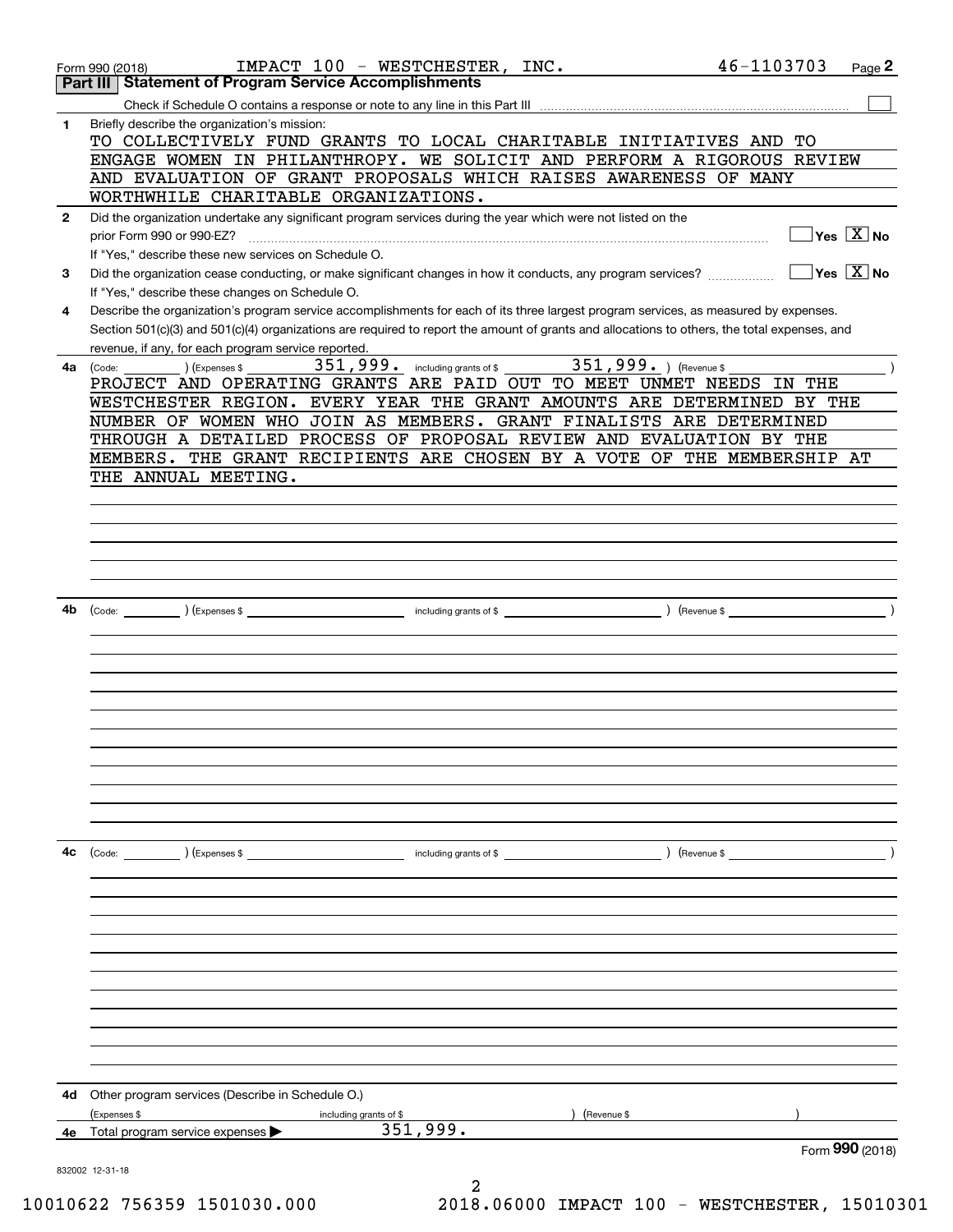| Form 990 (2018) |  |  |
|-----------------|--|--|

Form 990 (2018) IMPACT  10 0 **- WESTCHESTER,** INC. 4 6-110 3 7 0 3 <sub>Page</sub> 3<br><mark>Part IV | Checklist of Required Schedules</mark>

| Is the organization described in section $501(c)(3)$ or $4947(a)(1)$ (other than a private foundation)?<br>1.<br>X<br>1.<br>$\overline{2}$<br>X<br>2<br>Did the organization engage in direct or indirect political campaign activities on behalf of or in opposition to candidates for<br>3<br>x<br>3<br>Section 501(c)(3) organizations. Did the organization engage in lobbying activities, or have a section 501(h) election in effect<br>4<br>x<br>4<br>Is the organization a section 501(c)(4), 501(c)(5), or 501(c)(6) organization that receives membership dues, assessments, or<br>5<br>x<br>5<br>Did the organization maintain any donor advised funds or any similar funds or accounts for which donors have the right to<br>6<br>x<br>provide advice on the distribution or investment of amounts in such funds or accounts? If "Yes," complete Schedule D, Part I<br>6<br>Did the organization receive or hold a conservation easement, including easements to preserve open space,<br>7<br>x<br>$\overline{7}$<br>Did the organization maintain collections of works of art, historical treasures, or other similar assets? If "Yes," complete<br>8<br>x<br>8<br>Did the organization report an amount in Part X, line 21, for escrow or custodial account liability, serve as a custodian for<br>9<br>amounts not listed in Part X; or provide credit counseling, debt management, credit repair, or debt negotiation services?<br>x<br>9<br>If "Yes," complete Schedule D, Part IV<br>Did the organization, directly or through a related organization, hold assets in temporarily restricted endowments, permanent<br>10<br>x<br>10<br>If the organization's answer to any of the following questions is "Yes," then complete Schedule D, Parts VI, VIII, VIII, IX, or X<br>11<br>as applicable.<br>a Did the organization report an amount for land, buildings, and equipment in Part X, line 10? If "Yes," complete Schedule D,<br>x<br>11a<br><b>b</b> Did the organization report an amount for investments - other securities in Part X, line 12 that is 5% or more of its total<br>x<br>11 <sub>b</sub><br>c Did the organization report an amount for investments - program related in Part X, line 13 that is 5% or more of its total<br>x<br>11c<br>d Did the organization report an amount for other assets in Part X, line 15 that is 5% or more of its total assets reported in<br>X<br>11d<br>$\mathbf X$<br>11e<br>e Did the organization report an amount for other liabilities in Part X, line 25? If "Yes," complete Schedule D, Part X<br>Did the organization's separate or consolidated financial statements for the tax year include a footnote that addresses<br>X<br>the organization's liability for uncertain tax positions under FIN 48 (ASC 740)? If "Yes," complete Schedule D, Part X<br>11f<br>12a Did the organization obtain separate, independent audited financial statements for the tax year? If "Yes," complete<br>x<br>12a<br>Schedule D, Parts XI and XII<br>b Was the organization included in consolidated, independent audited financial statements for the tax year?<br>If "Yes," and if the organization answered "No" to line 12a, then completing Schedule D, Parts XI and XII is optional<br>12b<br>ᅀ<br>X<br>13<br>13<br>X<br>Did the organization maintain an office, employees, or agents outside of the United States?<br>14a<br>14a<br><b>b</b> Did the organization have aggregate revenues or expenses of more than \$10,000 from grantmaking, fundraising, business,<br>investment, and program service activities outside the United States, or aggregate foreign investments valued at \$100,000<br>x<br>14b<br>Did the organization report on Part IX, column (A), line 3, more than \$5,000 of grants or other assistance to or for any<br>15<br>x<br>15<br>Did the organization report on Part IX, column (A), line 3, more than \$5,000 of aggregate grants or other assistance to<br>16<br>x<br>16<br>Did the organization report a total of more than \$15,000 of expenses for professional fundraising services on Part IX,<br>17<br>x<br>17<br>Did the organization report more than \$15,000 total of fundraising event gross income and contributions on Part VIII, lines<br>18<br>x<br>18<br>Did the organization report more than \$15,000 of gross income from gaming activities on Part VIII, line 9a? If "Yes."<br>19<br>X,<br>19<br>X<br>20a<br>20 <sub>b</sub><br>b If "Yes" to line 20a, did the organization attach a copy of its audited financial statements to this return?<br>Did the organization report more than \$5,000 of grants or other assistance to any domestic organization or<br>21<br>х<br>21<br>Form 990 (2018)<br>832003 12-31-18 |  | Yes | No |
|----------------------------------------------------------------------------------------------------------------------------------------------------------------------------------------------------------------------------------------------------------------------------------------------------------------------------------------------------------------------------------------------------------------------------------------------------------------------------------------------------------------------------------------------------------------------------------------------------------------------------------------------------------------------------------------------------------------------------------------------------------------------------------------------------------------------------------------------------------------------------------------------------------------------------------------------------------------------------------------------------------------------------------------------------------------------------------------------------------------------------------------------------------------------------------------------------------------------------------------------------------------------------------------------------------------------------------------------------------------------------------------------------------------------------------------------------------------------------------------------------------------------------------------------------------------------------------------------------------------------------------------------------------------------------------------------------------------------------------------------------------------------------------------------------------------------------------------------------------------------------------------------------------------------------------------------------------------------------------------------------------------------------------------------------------------------------------------------------------------------------------------------------------------------------------------------------------------------------------------------------------------------------------------------------------------------------------------------------------------------------------------------------------------------------------------------------------------------------------------------------------------------------------------------------------------------------------------------------------------------------------------------------------------------------------------------------------------------------------------------------------------------------------------------------------------------------------------------------------------------------------------------------------------------------------------------------------------------------------------------------------------------------------------------------------------------------------------------------------------------------------------------------------------------------------------------------------------------------------------------------------------------------------------------------------------------------------------------------------------------------------------------------------------------------------------------------------------------------------------------------------------------------------------------------------------------------------------------------------------------------------------------------------------------------------------------------------------------------------------------------------------------------------------------------------------------------------------------------------------------------------------------------------------------------------------------------------------------------------------------------------------------------------------------------------------------------------------------------------------------------------------------------------------------------------------------------------------------------------------------------------------------------------------------------------------------------------------------------------------------------------------------------------------------------------------------------------------------------------------------------------------------------------------------------------------------------------------------------------------------------------------------------------------------------------------------------------------------------------------------------|--|-----|----|
|                                                                                                                                                                                                                                                                                                                                                                                                                                                                                                                                                                                                                                                                                                                                                                                                                                                                                                                                                                                                                                                                                                                                                                                                                                                                                                                                                                                                                                                                                                                                                                                                                                                                                                                                                                                                                                                                                                                                                                                                                                                                                                                                                                                                                                                                                                                                                                                                                                                                                                                                                                                                                                                                                                                                                                                                                                                                                                                                                                                                                                                                                                                                                                                                                                                                                                                                                                                                                                                                                                                                                                                                                                                                                                                                                                                                                                                                                                                                                                                                                                                                                                                                                                                                                                                                                                                                                                                                                                                                                                                                                                                                                                                                                                                                                    |  |     |    |
|                                                                                                                                                                                                                                                                                                                                                                                                                                                                                                                                                                                                                                                                                                                                                                                                                                                                                                                                                                                                                                                                                                                                                                                                                                                                                                                                                                                                                                                                                                                                                                                                                                                                                                                                                                                                                                                                                                                                                                                                                                                                                                                                                                                                                                                                                                                                                                                                                                                                                                                                                                                                                                                                                                                                                                                                                                                                                                                                                                                                                                                                                                                                                                                                                                                                                                                                                                                                                                                                                                                                                                                                                                                                                                                                                                                                                                                                                                                                                                                                                                                                                                                                                                                                                                                                                                                                                                                                                                                                                                                                                                                                                                                                                                                                                    |  |     |    |
|                                                                                                                                                                                                                                                                                                                                                                                                                                                                                                                                                                                                                                                                                                                                                                                                                                                                                                                                                                                                                                                                                                                                                                                                                                                                                                                                                                                                                                                                                                                                                                                                                                                                                                                                                                                                                                                                                                                                                                                                                                                                                                                                                                                                                                                                                                                                                                                                                                                                                                                                                                                                                                                                                                                                                                                                                                                                                                                                                                                                                                                                                                                                                                                                                                                                                                                                                                                                                                                                                                                                                                                                                                                                                                                                                                                                                                                                                                                                                                                                                                                                                                                                                                                                                                                                                                                                                                                                                                                                                                                                                                                                                                                                                                                                                    |  |     |    |
|                                                                                                                                                                                                                                                                                                                                                                                                                                                                                                                                                                                                                                                                                                                                                                                                                                                                                                                                                                                                                                                                                                                                                                                                                                                                                                                                                                                                                                                                                                                                                                                                                                                                                                                                                                                                                                                                                                                                                                                                                                                                                                                                                                                                                                                                                                                                                                                                                                                                                                                                                                                                                                                                                                                                                                                                                                                                                                                                                                                                                                                                                                                                                                                                                                                                                                                                                                                                                                                                                                                                                                                                                                                                                                                                                                                                                                                                                                                                                                                                                                                                                                                                                                                                                                                                                                                                                                                                                                                                                                                                                                                                                                                                                                                                                    |  |     |    |
|                                                                                                                                                                                                                                                                                                                                                                                                                                                                                                                                                                                                                                                                                                                                                                                                                                                                                                                                                                                                                                                                                                                                                                                                                                                                                                                                                                                                                                                                                                                                                                                                                                                                                                                                                                                                                                                                                                                                                                                                                                                                                                                                                                                                                                                                                                                                                                                                                                                                                                                                                                                                                                                                                                                                                                                                                                                                                                                                                                                                                                                                                                                                                                                                                                                                                                                                                                                                                                                                                                                                                                                                                                                                                                                                                                                                                                                                                                                                                                                                                                                                                                                                                                                                                                                                                                                                                                                                                                                                                                                                                                                                                                                                                                                                                    |  |     |    |
|                                                                                                                                                                                                                                                                                                                                                                                                                                                                                                                                                                                                                                                                                                                                                                                                                                                                                                                                                                                                                                                                                                                                                                                                                                                                                                                                                                                                                                                                                                                                                                                                                                                                                                                                                                                                                                                                                                                                                                                                                                                                                                                                                                                                                                                                                                                                                                                                                                                                                                                                                                                                                                                                                                                                                                                                                                                                                                                                                                                                                                                                                                                                                                                                                                                                                                                                                                                                                                                                                                                                                                                                                                                                                                                                                                                                                                                                                                                                                                                                                                                                                                                                                                                                                                                                                                                                                                                                                                                                                                                                                                                                                                                                                                                                                    |  |     |    |
|                                                                                                                                                                                                                                                                                                                                                                                                                                                                                                                                                                                                                                                                                                                                                                                                                                                                                                                                                                                                                                                                                                                                                                                                                                                                                                                                                                                                                                                                                                                                                                                                                                                                                                                                                                                                                                                                                                                                                                                                                                                                                                                                                                                                                                                                                                                                                                                                                                                                                                                                                                                                                                                                                                                                                                                                                                                                                                                                                                                                                                                                                                                                                                                                                                                                                                                                                                                                                                                                                                                                                                                                                                                                                                                                                                                                                                                                                                                                                                                                                                                                                                                                                                                                                                                                                                                                                                                                                                                                                                                                                                                                                                                                                                                                                    |  |     |    |
|                                                                                                                                                                                                                                                                                                                                                                                                                                                                                                                                                                                                                                                                                                                                                                                                                                                                                                                                                                                                                                                                                                                                                                                                                                                                                                                                                                                                                                                                                                                                                                                                                                                                                                                                                                                                                                                                                                                                                                                                                                                                                                                                                                                                                                                                                                                                                                                                                                                                                                                                                                                                                                                                                                                                                                                                                                                                                                                                                                                                                                                                                                                                                                                                                                                                                                                                                                                                                                                                                                                                                                                                                                                                                                                                                                                                                                                                                                                                                                                                                                                                                                                                                                                                                                                                                                                                                                                                                                                                                                                                                                                                                                                                                                                                                    |  |     |    |
|                                                                                                                                                                                                                                                                                                                                                                                                                                                                                                                                                                                                                                                                                                                                                                                                                                                                                                                                                                                                                                                                                                                                                                                                                                                                                                                                                                                                                                                                                                                                                                                                                                                                                                                                                                                                                                                                                                                                                                                                                                                                                                                                                                                                                                                                                                                                                                                                                                                                                                                                                                                                                                                                                                                                                                                                                                                                                                                                                                                                                                                                                                                                                                                                                                                                                                                                                                                                                                                                                                                                                                                                                                                                                                                                                                                                                                                                                                                                                                                                                                                                                                                                                                                                                                                                                                                                                                                                                                                                                                                                                                                                                                                                                                                                                    |  |     |    |
|                                                                                                                                                                                                                                                                                                                                                                                                                                                                                                                                                                                                                                                                                                                                                                                                                                                                                                                                                                                                                                                                                                                                                                                                                                                                                                                                                                                                                                                                                                                                                                                                                                                                                                                                                                                                                                                                                                                                                                                                                                                                                                                                                                                                                                                                                                                                                                                                                                                                                                                                                                                                                                                                                                                                                                                                                                                                                                                                                                                                                                                                                                                                                                                                                                                                                                                                                                                                                                                                                                                                                                                                                                                                                                                                                                                                                                                                                                                                                                                                                                                                                                                                                                                                                                                                                                                                                                                                                                                                                                                                                                                                                                                                                                                                                    |  |     |    |
|                                                                                                                                                                                                                                                                                                                                                                                                                                                                                                                                                                                                                                                                                                                                                                                                                                                                                                                                                                                                                                                                                                                                                                                                                                                                                                                                                                                                                                                                                                                                                                                                                                                                                                                                                                                                                                                                                                                                                                                                                                                                                                                                                                                                                                                                                                                                                                                                                                                                                                                                                                                                                                                                                                                                                                                                                                                                                                                                                                                                                                                                                                                                                                                                                                                                                                                                                                                                                                                                                                                                                                                                                                                                                                                                                                                                                                                                                                                                                                                                                                                                                                                                                                                                                                                                                                                                                                                                                                                                                                                                                                                                                                                                                                                                                    |  |     |    |
|                                                                                                                                                                                                                                                                                                                                                                                                                                                                                                                                                                                                                                                                                                                                                                                                                                                                                                                                                                                                                                                                                                                                                                                                                                                                                                                                                                                                                                                                                                                                                                                                                                                                                                                                                                                                                                                                                                                                                                                                                                                                                                                                                                                                                                                                                                                                                                                                                                                                                                                                                                                                                                                                                                                                                                                                                                                                                                                                                                                                                                                                                                                                                                                                                                                                                                                                                                                                                                                                                                                                                                                                                                                                                                                                                                                                                                                                                                                                                                                                                                                                                                                                                                                                                                                                                                                                                                                                                                                                                                                                                                                                                                                                                                                                                    |  |     |    |
|                                                                                                                                                                                                                                                                                                                                                                                                                                                                                                                                                                                                                                                                                                                                                                                                                                                                                                                                                                                                                                                                                                                                                                                                                                                                                                                                                                                                                                                                                                                                                                                                                                                                                                                                                                                                                                                                                                                                                                                                                                                                                                                                                                                                                                                                                                                                                                                                                                                                                                                                                                                                                                                                                                                                                                                                                                                                                                                                                                                                                                                                                                                                                                                                                                                                                                                                                                                                                                                                                                                                                                                                                                                                                                                                                                                                                                                                                                                                                                                                                                                                                                                                                                                                                                                                                                                                                                                                                                                                                                                                                                                                                                                                                                                                                    |  |     |    |
|                                                                                                                                                                                                                                                                                                                                                                                                                                                                                                                                                                                                                                                                                                                                                                                                                                                                                                                                                                                                                                                                                                                                                                                                                                                                                                                                                                                                                                                                                                                                                                                                                                                                                                                                                                                                                                                                                                                                                                                                                                                                                                                                                                                                                                                                                                                                                                                                                                                                                                                                                                                                                                                                                                                                                                                                                                                                                                                                                                                                                                                                                                                                                                                                                                                                                                                                                                                                                                                                                                                                                                                                                                                                                                                                                                                                                                                                                                                                                                                                                                                                                                                                                                                                                                                                                                                                                                                                                                                                                                                                                                                                                                                                                                                                                    |  |     |    |
|                                                                                                                                                                                                                                                                                                                                                                                                                                                                                                                                                                                                                                                                                                                                                                                                                                                                                                                                                                                                                                                                                                                                                                                                                                                                                                                                                                                                                                                                                                                                                                                                                                                                                                                                                                                                                                                                                                                                                                                                                                                                                                                                                                                                                                                                                                                                                                                                                                                                                                                                                                                                                                                                                                                                                                                                                                                                                                                                                                                                                                                                                                                                                                                                                                                                                                                                                                                                                                                                                                                                                                                                                                                                                                                                                                                                                                                                                                                                                                                                                                                                                                                                                                                                                                                                                                                                                                                                                                                                                                                                                                                                                                                                                                                                                    |  |     |    |
|                                                                                                                                                                                                                                                                                                                                                                                                                                                                                                                                                                                                                                                                                                                                                                                                                                                                                                                                                                                                                                                                                                                                                                                                                                                                                                                                                                                                                                                                                                                                                                                                                                                                                                                                                                                                                                                                                                                                                                                                                                                                                                                                                                                                                                                                                                                                                                                                                                                                                                                                                                                                                                                                                                                                                                                                                                                                                                                                                                                                                                                                                                                                                                                                                                                                                                                                                                                                                                                                                                                                                                                                                                                                                                                                                                                                                                                                                                                                                                                                                                                                                                                                                                                                                                                                                                                                                                                                                                                                                                                                                                                                                                                                                                                                                    |  |     |    |
|                                                                                                                                                                                                                                                                                                                                                                                                                                                                                                                                                                                                                                                                                                                                                                                                                                                                                                                                                                                                                                                                                                                                                                                                                                                                                                                                                                                                                                                                                                                                                                                                                                                                                                                                                                                                                                                                                                                                                                                                                                                                                                                                                                                                                                                                                                                                                                                                                                                                                                                                                                                                                                                                                                                                                                                                                                                                                                                                                                                                                                                                                                                                                                                                                                                                                                                                                                                                                                                                                                                                                                                                                                                                                                                                                                                                                                                                                                                                                                                                                                                                                                                                                                                                                                                                                                                                                                                                                                                                                                                                                                                                                                                                                                                                                    |  |     |    |
|                                                                                                                                                                                                                                                                                                                                                                                                                                                                                                                                                                                                                                                                                                                                                                                                                                                                                                                                                                                                                                                                                                                                                                                                                                                                                                                                                                                                                                                                                                                                                                                                                                                                                                                                                                                                                                                                                                                                                                                                                                                                                                                                                                                                                                                                                                                                                                                                                                                                                                                                                                                                                                                                                                                                                                                                                                                                                                                                                                                                                                                                                                                                                                                                                                                                                                                                                                                                                                                                                                                                                                                                                                                                                                                                                                                                                                                                                                                                                                                                                                                                                                                                                                                                                                                                                                                                                                                                                                                                                                                                                                                                                                                                                                                                                    |  |     |    |
|                                                                                                                                                                                                                                                                                                                                                                                                                                                                                                                                                                                                                                                                                                                                                                                                                                                                                                                                                                                                                                                                                                                                                                                                                                                                                                                                                                                                                                                                                                                                                                                                                                                                                                                                                                                                                                                                                                                                                                                                                                                                                                                                                                                                                                                                                                                                                                                                                                                                                                                                                                                                                                                                                                                                                                                                                                                                                                                                                                                                                                                                                                                                                                                                                                                                                                                                                                                                                                                                                                                                                                                                                                                                                                                                                                                                                                                                                                                                                                                                                                                                                                                                                                                                                                                                                                                                                                                                                                                                                                                                                                                                                                                                                                                                                    |  |     |    |
|                                                                                                                                                                                                                                                                                                                                                                                                                                                                                                                                                                                                                                                                                                                                                                                                                                                                                                                                                                                                                                                                                                                                                                                                                                                                                                                                                                                                                                                                                                                                                                                                                                                                                                                                                                                                                                                                                                                                                                                                                                                                                                                                                                                                                                                                                                                                                                                                                                                                                                                                                                                                                                                                                                                                                                                                                                                                                                                                                                                                                                                                                                                                                                                                                                                                                                                                                                                                                                                                                                                                                                                                                                                                                                                                                                                                                                                                                                                                                                                                                                                                                                                                                                                                                                                                                                                                                                                                                                                                                                                                                                                                                                                                                                                                                    |  |     |    |
|                                                                                                                                                                                                                                                                                                                                                                                                                                                                                                                                                                                                                                                                                                                                                                                                                                                                                                                                                                                                                                                                                                                                                                                                                                                                                                                                                                                                                                                                                                                                                                                                                                                                                                                                                                                                                                                                                                                                                                                                                                                                                                                                                                                                                                                                                                                                                                                                                                                                                                                                                                                                                                                                                                                                                                                                                                                                                                                                                                                                                                                                                                                                                                                                                                                                                                                                                                                                                                                                                                                                                                                                                                                                                                                                                                                                                                                                                                                                                                                                                                                                                                                                                                                                                                                                                                                                                                                                                                                                                                                                                                                                                                                                                                                                                    |  |     |    |
|                                                                                                                                                                                                                                                                                                                                                                                                                                                                                                                                                                                                                                                                                                                                                                                                                                                                                                                                                                                                                                                                                                                                                                                                                                                                                                                                                                                                                                                                                                                                                                                                                                                                                                                                                                                                                                                                                                                                                                                                                                                                                                                                                                                                                                                                                                                                                                                                                                                                                                                                                                                                                                                                                                                                                                                                                                                                                                                                                                                                                                                                                                                                                                                                                                                                                                                                                                                                                                                                                                                                                                                                                                                                                                                                                                                                                                                                                                                                                                                                                                                                                                                                                                                                                                                                                                                                                                                                                                                                                                                                                                                                                                                                                                                                                    |  |     |    |
|                                                                                                                                                                                                                                                                                                                                                                                                                                                                                                                                                                                                                                                                                                                                                                                                                                                                                                                                                                                                                                                                                                                                                                                                                                                                                                                                                                                                                                                                                                                                                                                                                                                                                                                                                                                                                                                                                                                                                                                                                                                                                                                                                                                                                                                                                                                                                                                                                                                                                                                                                                                                                                                                                                                                                                                                                                                                                                                                                                                                                                                                                                                                                                                                                                                                                                                                                                                                                                                                                                                                                                                                                                                                                                                                                                                                                                                                                                                                                                                                                                                                                                                                                                                                                                                                                                                                                                                                                                                                                                                                                                                                                                                                                                                                                    |  |     |    |
|                                                                                                                                                                                                                                                                                                                                                                                                                                                                                                                                                                                                                                                                                                                                                                                                                                                                                                                                                                                                                                                                                                                                                                                                                                                                                                                                                                                                                                                                                                                                                                                                                                                                                                                                                                                                                                                                                                                                                                                                                                                                                                                                                                                                                                                                                                                                                                                                                                                                                                                                                                                                                                                                                                                                                                                                                                                                                                                                                                                                                                                                                                                                                                                                                                                                                                                                                                                                                                                                                                                                                                                                                                                                                                                                                                                                                                                                                                                                                                                                                                                                                                                                                                                                                                                                                                                                                                                                                                                                                                                                                                                                                                                                                                                                                    |  |     |    |
|                                                                                                                                                                                                                                                                                                                                                                                                                                                                                                                                                                                                                                                                                                                                                                                                                                                                                                                                                                                                                                                                                                                                                                                                                                                                                                                                                                                                                                                                                                                                                                                                                                                                                                                                                                                                                                                                                                                                                                                                                                                                                                                                                                                                                                                                                                                                                                                                                                                                                                                                                                                                                                                                                                                                                                                                                                                                                                                                                                                                                                                                                                                                                                                                                                                                                                                                                                                                                                                                                                                                                                                                                                                                                                                                                                                                                                                                                                                                                                                                                                                                                                                                                                                                                                                                                                                                                                                                                                                                                                                                                                                                                                                                                                                                                    |  |     |    |
|                                                                                                                                                                                                                                                                                                                                                                                                                                                                                                                                                                                                                                                                                                                                                                                                                                                                                                                                                                                                                                                                                                                                                                                                                                                                                                                                                                                                                                                                                                                                                                                                                                                                                                                                                                                                                                                                                                                                                                                                                                                                                                                                                                                                                                                                                                                                                                                                                                                                                                                                                                                                                                                                                                                                                                                                                                                                                                                                                                                                                                                                                                                                                                                                                                                                                                                                                                                                                                                                                                                                                                                                                                                                                                                                                                                                                                                                                                                                                                                                                                                                                                                                                                                                                                                                                                                                                                                                                                                                                                                                                                                                                                                                                                                                                    |  |     |    |
|                                                                                                                                                                                                                                                                                                                                                                                                                                                                                                                                                                                                                                                                                                                                                                                                                                                                                                                                                                                                                                                                                                                                                                                                                                                                                                                                                                                                                                                                                                                                                                                                                                                                                                                                                                                                                                                                                                                                                                                                                                                                                                                                                                                                                                                                                                                                                                                                                                                                                                                                                                                                                                                                                                                                                                                                                                                                                                                                                                                                                                                                                                                                                                                                                                                                                                                                                                                                                                                                                                                                                                                                                                                                                                                                                                                                                                                                                                                                                                                                                                                                                                                                                                                                                                                                                                                                                                                                                                                                                                                                                                                                                                                                                                                                                    |  |     |    |
|                                                                                                                                                                                                                                                                                                                                                                                                                                                                                                                                                                                                                                                                                                                                                                                                                                                                                                                                                                                                                                                                                                                                                                                                                                                                                                                                                                                                                                                                                                                                                                                                                                                                                                                                                                                                                                                                                                                                                                                                                                                                                                                                                                                                                                                                                                                                                                                                                                                                                                                                                                                                                                                                                                                                                                                                                                                                                                                                                                                                                                                                                                                                                                                                                                                                                                                                                                                                                                                                                                                                                                                                                                                                                                                                                                                                                                                                                                                                                                                                                                                                                                                                                                                                                                                                                                                                                                                                                                                                                                                                                                                                                                                                                                                                                    |  |     |    |
|                                                                                                                                                                                                                                                                                                                                                                                                                                                                                                                                                                                                                                                                                                                                                                                                                                                                                                                                                                                                                                                                                                                                                                                                                                                                                                                                                                                                                                                                                                                                                                                                                                                                                                                                                                                                                                                                                                                                                                                                                                                                                                                                                                                                                                                                                                                                                                                                                                                                                                                                                                                                                                                                                                                                                                                                                                                                                                                                                                                                                                                                                                                                                                                                                                                                                                                                                                                                                                                                                                                                                                                                                                                                                                                                                                                                                                                                                                                                                                                                                                                                                                                                                                                                                                                                                                                                                                                                                                                                                                                                                                                                                                                                                                                                                    |  |     |    |
|                                                                                                                                                                                                                                                                                                                                                                                                                                                                                                                                                                                                                                                                                                                                                                                                                                                                                                                                                                                                                                                                                                                                                                                                                                                                                                                                                                                                                                                                                                                                                                                                                                                                                                                                                                                                                                                                                                                                                                                                                                                                                                                                                                                                                                                                                                                                                                                                                                                                                                                                                                                                                                                                                                                                                                                                                                                                                                                                                                                                                                                                                                                                                                                                                                                                                                                                                                                                                                                                                                                                                                                                                                                                                                                                                                                                                                                                                                                                                                                                                                                                                                                                                                                                                                                                                                                                                                                                                                                                                                                                                                                                                                                                                                                                                    |  |     |    |
|                                                                                                                                                                                                                                                                                                                                                                                                                                                                                                                                                                                                                                                                                                                                                                                                                                                                                                                                                                                                                                                                                                                                                                                                                                                                                                                                                                                                                                                                                                                                                                                                                                                                                                                                                                                                                                                                                                                                                                                                                                                                                                                                                                                                                                                                                                                                                                                                                                                                                                                                                                                                                                                                                                                                                                                                                                                                                                                                                                                                                                                                                                                                                                                                                                                                                                                                                                                                                                                                                                                                                                                                                                                                                                                                                                                                                                                                                                                                                                                                                                                                                                                                                                                                                                                                                                                                                                                                                                                                                                                                                                                                                                                                                                                                                    |  |     |    |
|                                                                                                                                                                                                                                                                                                                                                                                                                                                                                                                                                                                                                                                                                                                                                                                                                                                                                                                                                                                                                                                                                                                                                                                                                                                                                                                                                                                                                                                                                                                                                                                                                                                                                                                                                                                                                                                                                                                                                                                                                                                                                                                                                                                                                                                                                                                                                                                                                                                                                                                                                                                                                                                                                                                                                                                                                                                                                                                                                                                                                                                                                                                                                                                                                                                                                                                                                                                                                                                                                                                                                                                                                                                                                                                                                                                                                                                                                                                                                                                                                                                                                                                                                                                                                                                                                                                                                                                                                                                                                                                                                                                                                                                                                                                                                    |  |     |    |
|                                                                                                                                                                                                                                                                                                                                                                                                                                                                                                                                                                                                                                                                                                                                                                                                                                                                                                                                                                                                                                                                                                                                                                                                                                                                                                                                                                                                                                                                                                                                                                                                                                                                                                                                                                                                                                                                                                                                                                                                                                                                                                                                                                                                                                                                                                                                                                                                                                                                                                                                                                                                                                                                                                                                                                                                                                                                                                                                                                                                                                                                                                                                                                                                                                                                                                                                                                                                                                                                                                                                                                                                                                                                                                                                                                                                                                                                                                                                                                                                                                                                                                                                                                                                                                                                                                                                                                                                                                                                                                                                                                                                                                                                                                                                                    |  |     |    |
|                                                                                                                                                                                                                                                                                                                                                                                                                                                                                                                                                                                                                                                                                                                                                                                                                                                                                                                                                                                                                                                                                                                                                                                                                                                                                                                                                                                                                                                                                                                                                                                                                                                                                                                                                                                                                                                                                                                                                                                                                                                                                                                                                                                                                                                                                                                                                                                                                                                                                                                                                                                                                                                                                                                                                                                                                                                                                                                                                                                                                                                                                                                                                                                                                                                                                                                                                                                                                                                                                                                                                                                                                                                                                                                                                                                                                                                                                                                                                                                                                                                                                                                                                                                                                                                                                                                                                                                                                                                                                                                                                                                                                                                                                                                                                    |  |     |    |
|                                                                                                                                                                                                                                                                                                                                                                                                                                                                                                                                                                                                                                                                                                                                                                                                                                                                                                                                                                                                                                                                                                                                                                                                                                                                                                                                                                                                                                                                                                                                                                                                                                                                                                                                                                                                                                                                                                                                                                                                                                                                                                                                                                                                                                                                                                                                                                                                                                                                                                                                                                                                                                                                                                                                                                                                                                                                                                                                                                                                                                                                                                                                                                                                                                                                                                                                                                                                                                                                                                                                                                                                                                                                                                                                                                                                                                                                                                                                                                                                                                                                                                                                                                                                                                                                                                                                                                                                                                                                                                                                                                                                                                                                                                                                                    |  |     |    |
|                                                                                                                                                                                                                                                                                                                                                                                                                                                                                                                                                                                                                                                                                                                                                                                                                                                                                                                                                                                                                                                                                                                                                                                                                                                                                                                                                                                                                                                                                                                                                                                                                                                                                                                                                                                                                                                                                                                                                                                                                                                                                                                                                                                                                                                                                                                                                                                                                                                                                                                                                                                                                                                                                                                                                                                                                                                                                                                                                                                                                                                                                                                                                                                                                                                                                                                                                                                                                                                                                                                                                                                                                                                                                                                                                                                                                                                                                                                                                                                                                                                                                                                                                                                                                                                                                                                                                                                                                                                                                                                                                                                                                                                                                                                                                    |  |     |    |
|                                                                                                                                                                                                                                                                                                                                                                                                                                                                                                                                                                                                                                                                                                                                                                                                                                                                                                                                                                                                                                                                                                                                                                                                                                                                                                                                                                                                                                                                                                                                                                                                                                                                                                                                                                                                                                                                                                                                                                                                                                                                                                                                                                                                                                                                                                                                                                                                                                                                                                                                                                                                                                                                                                                                                                                                                                                                                                                                                                                                                                                                                                                                                                                                                                                                                                                                                                                                                                                                                                                                                                                                                                                                                                                                                                                                                                                                                                                                                                                                                                                                                                                                                                                                                                                                                                                                                                                                                                                                                                                                                                                                                                                                                                                                                    |  |     |    |
|                                                                                                                                                                                                                                                                                                                                                                                                                                                                                                                                                                                                                                                                                                                                                                                                                                                                                                                                                                                                                                                                                                                                                                                                                                                                                                                                                                                                                                                                                                                                                                                                                                                                                                                                                                                                                                                                                                                                                                                                                                                                                                                                                                                                                                                                                                                                                                                                                                                                                                                                                                                                                                                                                                                                                                                                                                                                                                                                                                                                                                                                                                                                                                                                                                                                                                                                                                                                                                                                                                                                                                                                                                                                                                                                                                                                                                                                                                                                                                                                                                                                                                                                                                                                                                                                                                                                                                                                                                                                                                                                                                                                                                                                                                                                                    |  |     |    |
|                                                                                                                                                                                                                                                                                                                                                                                                                                                                                                                                                                                                                                                                                                                                                                                                                                                                                                                                                                                                                                                                                                                                                                                                                                                                                                                                                                                                                                                                                                                                                                                                                                                                                                                                                                                                                                                                                                                                                                                                                                                                                                                                                                                                                                                                                                                                                                                                                                                                                                                                                                                                                                                                                                                                                                                                                                                                                                                                                                                                                                                                                                                                                                                                                                                                                                                                                                                                                                                                                                                                                                                                                                                                                                                                                                                                                                                                                                                                                                                                                                                                                                                                                                                                                                                                                                                                                                                                                                                                                                                                                                                                                                                                                                                                                    |  |     |    |
|                                                                                                                                                                                                                                                                                                                                                                                                                                                                                                                                                                                                                                                                                                                                                                                                                                                                                                                                                                                                                                                                                                                                                                                                                                                                                                                                                                                                                                                                                                                                                                                                                                                                                                                                                                                                                                                                                                                                                                                                                                                                                                                                                                                                                                                                                                                                                                                                                                                                                                                                                                                                                                                                                                                                                                                                                                                                                                                                                                                                                                                                                                                                                                                                                                                                                                                                                                                                                                                                                                                                                                                                                                                                                                                                                                                                                                                                                                                                                                                                                                                                                                                                                                                                                                                                                                                                                                                                                                                                                                                                                                                                                                                                                                                                                    |  |     |    |
|                                                                                                                                                                                                                                                                                                                                                                                                                                                                                                                                                                                                                                                                                                                                                                                                                                                                                                                                                                                                                                                                                                                                                                                                                                                                                                                                                                                                                                                                                                                                                                                                                                                                                                                                                                                                                                                                                                                                                                                                                                                                                                                                                                                                                                                                                                                                                                                                                                                                                                                                                                                                                                                                                                                                                                                                                                                                                                                                                                                                                                                                                                                                                                                                                                                                                                                                                                                                                                                                                                                                                                                                                                                                                                                                                                                                                                                                                                                                                                                                                                                                                                                                                                                                                                                                                                                                                                                                                                                                                                                                                                                                                                                                                                                                                    |  |     |    |
|                                                                                                                                                                                                                                                                                                                                                                                                                                                                                                                                                                                                                                                                                                                                                                                                                                                                                                                                                                                                                                                                                                                                                                                                                                                                                                                                                                                                                                                                                                                                                                                                                                                                                                                                                                                                                                                                                                                                                                                                                                                                                                                                                                                                                                                                                                                                                                                                                                                                                                                                                                                                                                                                                                                                                                                                                                                                                                                                                                                                                                                                                                                                                                                                                                                                                                                                                                                                                                                                                                                                                                                                                                                                                                                                                                                                                                                                                                                                                                                                                                                                                                                                                                                                                                                                                                                                                                                                                                                                                                                                                                                                                                                                                                                                                    |  |     |    |
|                                                                                                                                                                                                                                                                                                                                                                                                                                                                                                                                                                                                                                                                                                                                                                                                                                                                                                                                                                                                                                                                                                                                                                                                                                                                                                                                                                                                                                                                                                                                                                                                                                                                                                                                                                                                                                                                                                                                                                                                                                                                                                                                                                                                                                                                                                                                                                                                                                                                                                                                                                                                                                                                                                                                                                                                                                                                                                                                                                                                                                                                                                                                                                                                                                                                                                                                                                                                                                                                                                                                                                                                                                                                                                                                                                                                                                                                                                                                                                                                                                                                                                                                                                                                                                                                                                                                                                                                                                                                                                                                                                                                                                                                                                                                                    |  |     |    |
|                                                                                                                                                                                                                                                                                                                                                                                                                                                                                                                                                                                                                                                                                                                                                                                                                                                                                                                                                                                                                                                                                                                                                                                                                                                                                                                                                                                                                                                                                                                                                                                                                                                                                                                                                                                                                                                                                                                                                                                                                                                                                                                                                                                                                                                                                                                                                                                                                                                                                                                                                                                                                                                                                                                                                                                                                                                                                                                                                                                                                                                                                                                                                                                                                                                                                                                                                                                                                                                                                                                                                                                                                                                                                                                                                                                                                                                                                                                                                                                                                                                                                                                                                                                                                                                                                                                                                                                                                                                                                                                                                                                                                                                                                                                                                    |  |     |    |
|                                                                                                                                                                                                                                                                                                                                                                                                                                                                                                                                                                                                                                                                                                                                                                                                                                                                                                                                                                                                                                                                                                                                                                                                                                                                                                                                                                                                                                                                                                                                                                                                                                                                                                                                                                                                                                                                                                                                                                                                                                                                                                                                                                                                                                                                                                                                                                                                                                                                                                                                                                                                                                                                                                                                                                                                                                                                                                                                                                                                                                                                                                                                                                                                                                                                                                                                                                                                                                                                                                                                                                                                                                                                                                                                                                                                                                                                                                                                                                                                                                                                                                                                                                                                                                                                                                                                                                                                                                                                                                                                                                                                                                                                                                                                                    |  |     |    |
|                                                                                                                                                                                                                                                                                                                                                                                                                                                                                                                                                                                                                                                                                                                                                                                                                                                                                                                                                                                                                                                                                                                                                                                                                                                                                                                                                                                                                                                                                                                                                                                                                                                                                                                                                                                                                                                                                                                                                                                                                                                                                                                                                                                                                                                                                                                                                                                                                                                                                                                                                                                                                                                                                                                                                                                                                                                                                                                                                                                                                                                                                                                                                                                                                                                                                                                                                                                                                                                                                                                                                                                                                                                                                                                                                                                                                                                                                                                                                                                                                                                                                                                                                                                                                                                                                                                                                                                                                                                                                                                                                                                                                                                                                                                                                    |  |     |    |
|                                                                                                                                                                                                                                                                                                                                                                                                                                                                                                                                                                                                                                                                                                                                                                                                                                                                                                                                                                                                                                                                                                                                                                                                                                                                                                                                                                                                                                                                                                                                                                                                                                                                                                                                                                                                                                                                                                                                                                                                                                                                                                                                                                                                                                                                                                                                                                                                                                                                                                                                                                                                                                                                                                                                                                                                                                                                                                                                                                                                                                                                                                                                                                                                                                                                                                                                                                                                                                                                                                                                                                                                                                                                                                                                                                                                                                                                                                                                                                                                                                                                                                                                                                                                                                                                                                                                                                                                                                                                                                                                                                                                                                                                                                                                                    |  |     |    |
|                                                                                                                                                                                                                                                                                                                                                                                                                                                                                                                                                                                                                                                                                                                                                                                                                                                                                                                                                                                                                                                                                                                                                                                                                                                                                                                                                                                                                                                                                                                                                                                                                                                                                                                                                                                                                                                                                                                                                                                                                                                                                                                                                                                                                                                                                                                                                                                                                                                                                                                                                                                                                                                                                                                                                                                                                                                                                                                                                                                                                                                                                                                                                                                                                                                                                                                                                                                                                                                                                                                                                                                                                                                                                                                                                                                                                                                                                                                                                                                                                                                                                                                                                                                                                                                                                                                                                                                                                                                                                                                                                                                                                                                                                                                                                    |  |     |    |
|                                                                                                                                                                                                                                                                                                                                                                                                                                                                                                                                                                                                                                                                                                                                                                                                                                                                                                                                                                                                                                                                                                                                                                                                                                                                                                                                                                                                                                                                                                                                                                                                                                                                                                                                                                                                                                                                                                                                                                                                                                                                                                                                                                                                                                                                                                                                                                                                                                                                                                                                                                                                                                                                                                                                                                                                                                                                                                                                                                                                                                                                                                                                                                                                                                                                                                                                                                                                                                                                                                                                                                                                                                                                                                                                                                                                                                                                                                                                                                                                                                                                                                                                                                                                                                                                                                                                                                                                                                                                                                                                                                                                                                                                                                                                                    |  |     |    |
|                                                                                                                                                                                                                                                                                                                                                                                                                                                                                                                                                                                                                                                                                                                                                                                                                                                                                                                                                                                                                                                                                                                                                                                                                                                                                                                                                                                                                                                                                                                                                                                                                                                                                                                                                                                                                                                                                                                                                                                                                                                                                                                                                                                                                                                                                                                                                                                                                                                                                                                                                                                                                                                                                                                                                                                                                                                                                                                                                                                                                                                                                                                                                                                                                                                                                                                                                                                                                                                                                                                                                                                                                                                                                                                                                                                                                                                                                                                                                                                                                                                                                                                                                                                                                                                                                                                                                                                                                                                                                                                                                                                                                                                                                                                                                    |  |     |    |
|                                                                                                                                                                                                                                                                                                                                                                                                                                                                                                                                                                                                                                                                                                                                                                                                                                                                                                                                                                                                                                                                                                                                                                                                                                                                                                                                                                                                                                                                                                                                                                                                                                                                                                                                                                                                                                                                                                                                                                                                                                                                                                                                                                                                                                                                                                                                                                                                                                                                                                                                                                                                                                                                                                                                                                                                                                                                                                                                                                                                                                                                                                                                                                                                                                                                                                                                                                                                                                                                                                                                                                                                                                                                                                                                                                                                                                                                                                                                                                                                                                                                                                                                                                                                                                                                                                                                                                                                                                                                                                                                                                                                                                                                                                                                                    |  |     |    |
|                                                                                                                                                                                                                                                                                                                                                                                                                                                                                                                                                                                                                                                                                                                                                                                                                                                                                                                                                                                                                                                                                                                                                                                                                                                                                                                                                                                                                                                                                                                                                                                                                                                                                                                                                                                                                                                                                                                                                                                                                                                                                                                                                                                                                                                                                                                                                                                                                                                                                                                                                                                                                                                                                                                                                                                                                                                                                                                                                                                                                                                                                                                                                                                                                                                                                                                                                                                                                                                                                                                                                                                                                                                                                                                                                                                                                                                                                                                                                                                                                                                                                                                                                                                                                                                                                                                                                                                                                                                                                                                                                                                                                                                                                                                                                    |  |     |    |
|                                                                                                                                                                                                                                                                                                                                                                                                                                                                                                                                                                                                                                                                                                                                                                                                                                                                                                                                                                                                                                                                                                                                                                                                                                                                                                                                                                                                                                                                                                                                                                                                                                                                                                                                                                                                                                                                                                                                                                                                                                                                                                                                                                                                                                                                                                                                                                                                                                                                                                                                                                                                                                                                                                                                                                                                                                                                                                                                                                                                                                                                                                                                                                                                                                                                                                                                                                                                                                                                                                                                                                                                                                                                                                                                                                                                                                                                                                                                                                                                                                                                                                                                                                                                                                                                                                                                                                                                                                                                                                                                                                                                                                                                                                                                                    |  |     |    |
|                                                                                                                                                                                                                                                                                                                                                                                                                                                                                                                                                                                                                                                                                                                                                                                                                                                                                                                                                                                                                                                                                                                                                                                                                                                                                                                                                                                                                                                                                                                                                                                                                                                                                                                                                                                                                                                                                                                                                                                                                                                                                                                                                                                                                                                                                                                                                                                                                                                                                                                                                                                                                                                                                                                                                                                                                                                                                                                                                                                                                                                                                                                                                                                                                                                                                                                                                                                                                                                                                                                                                                                                                                                                                                                                                                                                                                                                                                                                                                                                                                                                                                                                                                                                                                                                                                                                                                                                                                                                                                                                                                                                                                                                                                                                                    |  |     |    |

3

832003 12-31-18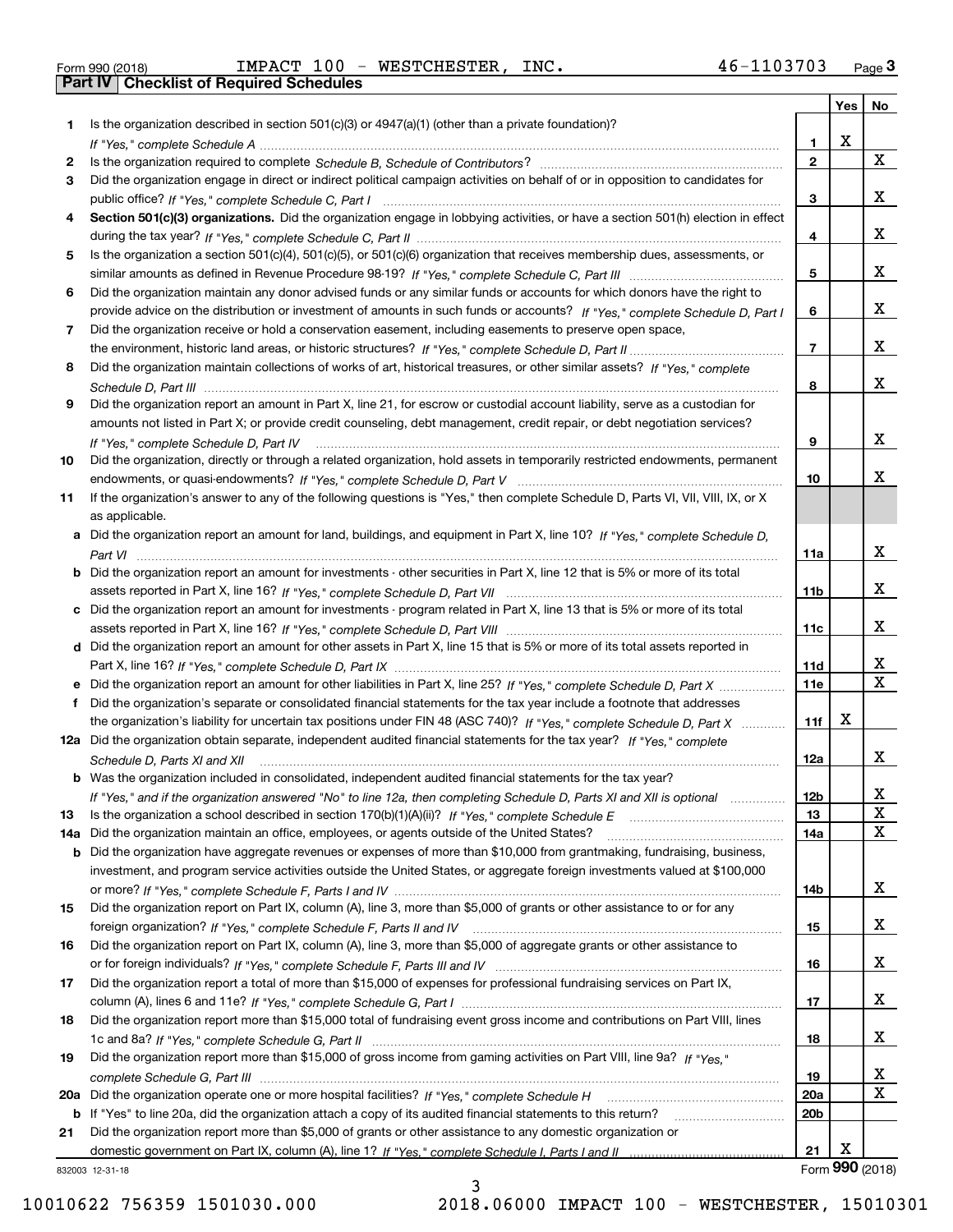| Form 990 (2018) |  |  |
|-----------------|--|--|

|          |                                                                                                                                   |                 | Yes | <b>No</b>       |
|----------|-----------------------------------------------------------------------------------------------------------------------------------|-----------------|-----|-----------------|
| 22       | Did the organization report more than \$5,000 of grants or other assistance to or for domestic individuals on                     |                 |     |                 |
|          |                                                                                                                                   | 22              |     | х               |
| 23       | Did the organization answer "Yes" to Part VII, Section A, line 3, 4, or 5 about compensation of the organization's current        |                 |     |                 |
|          | and former officers, directors, trustees, key employees, and highest compensated employees? If "Yes," complete                    |                 |     |                 |
|          |                                                                                                                                   | 23              |     | x               |
|          | 24a Did the organization have a tax-exempt bond issue with an outstanding principal amount of more than \$100,000 as of the       |                 |     |                 |
|          | last day of the year, that was issued after December 31, 2002? If "Yes," answer lines 24b through 24d and complete                |                 |     |                 |
|          |                                                                                                                                   | 24a             |     | x               |
|          | <b>b</b> Did the organization invest any proceeds of tax-exempt bonds beyond a temporary period exception?                        | 24b             |     |                 |
|          | c Did the organization maintain an escrow account other than a refunding escrow at any time during the year to defease            |                 |     |                 |
|          | any tax-exempt bonds?                                                                                                             | 24c             |     |                 |
|          |                                                                                                                                   | 24d             |     |                 |
|          | 25a Section 501(c)(3), 501(c)(4), and 501(c)(29) organizations. Did the organization engage in an excess benefit                  |                 |     |                 |
|          |                                                                                                                                   | 25a             |     | х               |
|          | b Is the organization aware that it engaged in an excess benefit transaction with a disqualified person in a prior year, and      |                 |     |                 |
|          | that the transaction has not been reported on any of the organization's prior Forms 990 or 990-EZ? If "Yes," complete             |                 |     |                 |
|          | Schedule L, Part I                                                                                                                | 25 <sub>b</sub> |     | х               |
| 26       | Did the organization report any amount on Part X, line 5, 6, or 22 for receivables from or payables to any current or             |                 |     |                 |
|          | former officers, directors, trustees, key employees, highest compensated employees, or disqualified persons? If "Yes."            |                 |     |                 |
|          |                                                                                                                                   | 26              |     | х               |
| 27       | Did the organization provide a grant or other assistance to an officer, director, trustee, key employee, substantial              |                 |     |                 |
|          | contributor or employee thereof, a grant selection committee member, or to a 35% controlled entity or family member               |                 |     |                 |
|          |                                                                                                                                   | 27              |     | х               |
| 28       | Was the organization a party to a business transaction with one of the following parties (see Schedule L, Part IV                 |                 |     |                 |
|          | instructions for applicable filing thresholds, conditions, and exceptions):                                                       |                 |     |                 |
|          | a A current or former officer, director, trustee, or key employee? If "Yes," complete Schedule L, Part IV                         | 28a             |     | x               |
|          | b A family member of a current or former officer, director, trustee, or key employee? If "Yes," complete Schedule L, Part IV      | 28 <sub>b</sub> |     | $\mathbf X$     |
|          | c An entity of which a current or former officer, director, trustee, or key employee (or a family member thereof) was an officer, |                 |     |                 |
|          |                                                                                                                                   | 28c             |     | X               |
| 29       |                                                                                                                                   | 29              |     | $\mathbf X$     |
| 30       | Did the organization receive contributions of art, historical treasures, or other similar assets, or qualified conservation       |                 |     |                 |
|          |                                                                                                                                   | 30              |     | х               |
| 31       | Did the organization liquidate, terminate, or dissolve and cease operations?                                                      |                 |     |                 |
|          |                                                                                                                                   | 31              |     | х               |
| 32       | Did the organization sell, exchange, dispose of, or transfer more than 25% of its net assets? If "Yes," complete                  |                 |     |                 |
|          |                                                                                                                                   | 32              |     | х               |
| 33       | Did the organization own 100% of an entity disregarded as separate from the organization under Regulations                        |                 |     |                 |
|          |                                                                                                                                   | 33              |     | х               |
| 34       | Was the organization related to any tax-exempt or taxable entity? If "Yes," complete Schedule R, Part II, III, or IV, and         |                 |     |                 |
|          |                                                                                                                                   | 34              |     | x               |
|          | 35a Did the organization have a controlled entity within the meaning of section 512(b)(13)?                                       | 35a             |     | х               |
|          | b If "Yes" to line 35a, did the organization receive any payment from or engage in any transaction with a controlled entity       |                 |     |                 |
|          |                                                                                                                                   | 35 <sub>b</sub> |     |                 |
| 36       | Section 501(c)(3) organizations. Did the organization make any transfers to an exempt non-charitable related organization?        |                 |     |                 |
|          |                                                                                                                                   | 36              |     | x               |
| 37       | Did the organization conduct more than 5% of its activities through an entity that is not a related organization                  |                 |     |                 |
|          |                                                                                                                                   | 37              |     | x               |
| 38       | Did the organization complete Schedule O and provide explanations in Schedule O for Part VI, lines 11b and 19?                    |                 |     |                 |
|          | Note. All Form 990 filers are required to complete Schedule O                                                                     | 38              | х   |                 |
| ∣ Part V | <b>Statements Regarding Other IRS Filings and Tax Compliance</b>                                                                  |                 |     |                 |
|          | Check if Schedule O contains a response or note to any line in this Part V                                                        |                 |     |                 |
|          |                                                                                                                                   |                 | Yes | No              |
|          | <b>1a</b> Enter the number reported in Box 3 of Form 1096. Enter -0- if not applicable <i>mummumumum</i><br>1a                    |                 |     |                 |
|          | 0<br><b>b</b> Enter the number of Forms W-2G included in line 1a. Enter -0- if not applicable <i>manumumumum</i><br>1b            |                 |     |                 |
|          | c Did the organization comply with backup withholding rules for reportable payments to vendors and reportable gaming              |                 |     |                 |
|          | (gambling) winnings to prize winners?                                                                                             | 1c              |     |                 |
|          | 832004 12-31-18                                                                                                                   |                 |     | Form 990 (2018) |
|          |                                                                                                                                   |                 |     |                 |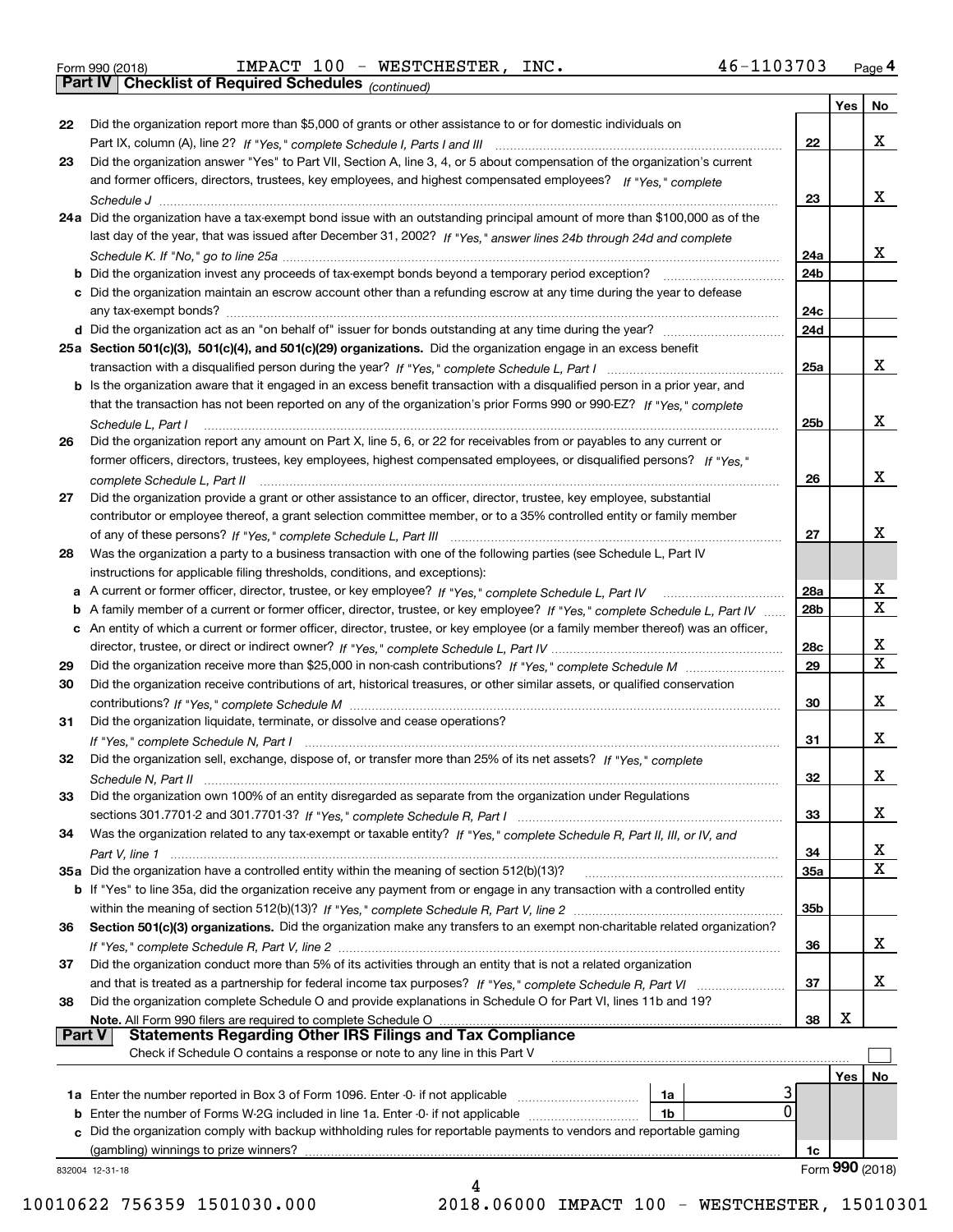|     | Form 990 (2018) | IMPACT 100 - WESTCHESTER, INC.<br>46-1103703                                                                                                                                                                                          |                |     | $Page$ <sup>5</sup> |
|-----|-----------------|---------------------------------------------------------------------------------------------------------------------------------------------------------------------------------------------------------------------------------------|----------------|-----|---------------------|
|     | <b>Part V</b>   | Statements Regarding Other IRS Filings and Tax Compliance (continued)                                                                                                                                                                 |                |     |                     |
|     |                 |                                                                                                                                                                                                                                       |                | Yes | No                  |
|     |                 | 2a Enter the number of employees reported on Form W-3, Transmittal of Wage and Tax Statements,                                                                                                                                        |                |     |                     |
|     |                 | filed for the calendar year ending with or within the year covered by this return <i>manumumumum</i><br>2a                                                                                                                            | 0              |     |                     |
|     |                 |                                                                                                                                                                                                                                       | 2 <sub>b</sub> |     |                     |
|     |                 |                                                                                                                                                                                                                                       |                |     |                     |
|     |                 | 3a Did the organization have unrelated business gross income of \$1,000 or more during the year?                                                                                                                                      | 3a             |     | х                   |
|     |                 |                                                                                                                                                                                                                                       | 3b             |     |                     |
|     |                 | 4a At any time during the calendar year, did the organization have an interest in, or a signature or other authority over, a                                                                                                          |                |     |                     |
|     |                 |                                                                                                                                                                                                                                       | 4a             |     | х                   |
|     |                 | <b>b</b> If "Yes," enter the name of the foreign country: $\blacktriangleright$                                                                                                                                                       |                |     |                     |
|     |                 | See instructions for filing requirements for FinCEN Form 114, Report of Foreign Bank and Financial Accounts (FBAR).                                                                                                                   |                |     |                     |
|     |                 | 5a Was the organization a party to a prohibited tax shelter transaction at any time during the tax year?                                                                                                                              | 5a             |     | х                   |
| b   |                 |                                                                                                                                                                                                                                       | 5 <sub>b</sub> |     | х                   |
| c   |                 |                                                                                                                                                                                                                                       | 5c             |     |                     |
|     |                 | 6a Does the organization have annual gross receipts that are normally greater than \$100,000, and did the organization solicit                                                                                                        |                |     |                     |
|     |                 |                                                                                                                                                                                                                                       | 6a             |     | х                   |
|     |                 | <b>b</b> If "Yes," did the organization include with every solicitation an express statement that such contributions or gifts                                                                                                         |                |     |                     |
|     |                 |                                                                                                                                                                                                                                       | 6b             |     |                     |
| 7   |                 | Organizations that may receive deductible contributions under section 170(c).                                                                                                                                                         |                |     |                     |
| а   |                 | Did the organization receive a payment in excess of \$75 made partly as a contribution and partly for goods and services provided to the payor?                                                                                       | 7a             |     | х                   |
| b   |                 | If "Yes," did the organization notify the donor of the value of the goods or services provided?                                                                                                                                       | 7b             |     |                     |
| с   |                 | Did the organization sell, exchange, or otherwise dispose of tangible personal property for which it was required                                                                                                                     |                |     |                     |
|     |                 |                                                                                                                                                                                                                                       | 7c             |     | х                   |
|     |                 | 7d <br>d If "Yes," indicate the number of Forms 8282 filed during the year [11] [11] No. 2010 [12] Henry Marian Marian Marian Marian Marian Marian Marian Marian Marian Marian Marian Marian Marian Marian Marian Marian Marian Maria |                |     |                     |
| е   |                 |                                                                                                                                                                                                                                       | 7e             |     | х<br>х              |
| f   |                 | Did the organization, during the year, pay premiums, directly or indirectly, on a personal benefit contract?                                                                                                                          | 7f             |     |                     |
| g   |                 | If the organization received a contribution of qualified intellectual property, did the organization file Form 8899 as required?                                                                                                      | 7g             |     |                     |
| h   |                 | If the organization received a contribution of cars, boats, airplanes, or other vehicles, did the organization file a Form 1098-C?                                                                                                    | 7h             |     |                     |
| 8   |                 | Sponsoring organizations maintaining donor advised funds. Did a donor advised fund maintained by the                                                                                                                                  | 8              |     |                     |
| 9   |                 | sponsoring organization have excess business holdings at any time during the year?<br>Sponsoring organizations maintaining donor advised funds.                                                                                       |                |     |                     |
| а   |                 | Did the sponsoring organization make any taxable distributions under section 4966?                                                                                                                                                    | 9а             |     |                     |
| b   |                 | Did the sponsoring organization make a distribution to a donor, donor advisor, or related person?                                                                                                                                     | 9b             |     |                     |
| 10  |                 | Section 501(c)(7) organizations. Enter:                                                                                                                                                                                               |                |     |                     |
|     |                 | 10a<br>a Initiation fees and capital contributions included on Part VIII, line 12 [111] [11] [11] Initiation fees and capital contributions included on Part VIII, line 12                                                            |                |     |                     |
|     |                 |                                                                                                                                                                                                                                       |                |     |                     |
| 11  |                 | Section 501(c)(12) organizations. Enter:                                                                                                                                                                                              |                |     |                     |
| а   |                 | 11a                                                                                                                                                                                                                                   |                |     |                     |
| b   |                 | Gross income from other sources (Do not net amounts due or paid to other sources against                                                                                                                                              |                |     |                     |
|     |                 | <b>11b</b>                                                                                                                                                                                                                            |                |     |                     |
|     |                 | 12a Section 4947(a)(1) non-exempt charitable trusts. Is the organization filing Form 990 in lieu of Form 1041?                                                                                                                        | 12a            |     |                     |
|     |                 | 12b<br><b>b</b> If "Yes," enter the amount of tax-exempt interest received or accrued during the year <i>manument</i>                                                                                                                 |                |     |                     |
| 13  |                 | Section 501(c)(29) qualified nonprofit health insurance issuers.                                                                                                                                                                      |                |     |                     |
|     |                 | a Is the organization licensed to issue qualified health plans in more than one state?                                                                                                                                                | 13а            |     |                     |
|     |                 | Note. See the instructions for additional information the organization must report on Schedule O.                                                                                                                                     |                |     |                     |
| b   |                 | Enter the amount of reserves the organization is required to maintain by the states in which the                                                                                                                                      |                |     |                     |
|     |                 | 13b                                                                                                                                                                                                                                   |                |     |                     |
|     |                 | 13с                                                                                                                                                                                                                                   |                |     |                     |
| 14a |                 | Did the organization receive any payments for indoor tanning services during the tax year?                                                                                                                                            | 14a            |     | х                   |
|     |                 |                                                                                                                                                                                                                                       | 14b            |     |                     |
| 15  |                 | Is the organization subject to the section 4960 tax on payment(s) of more than \$1,000,000 in remuneration or                                                                                                                         |                |     |                     |
|     |                 |                                                                                                                                                                                                                                       | 15             |     | X                   |
|     |                 | If "Yes," see instructions and file Form 4720, Schedule N.                                                                                                                                                                            |                |     |                     |
| 16  |                 | Is the organization an educational institution subject to the section 4968 excise tax on net investment income?                                                                                                                       | 16             |     | X                   |
|     |                 | If "Yes," complete Form 4720, Schedule O.                                                                                                                                                                                             |                |     | $Eorm$ 990 (2019)   |

Form (2018) **990**

832005 12-31-18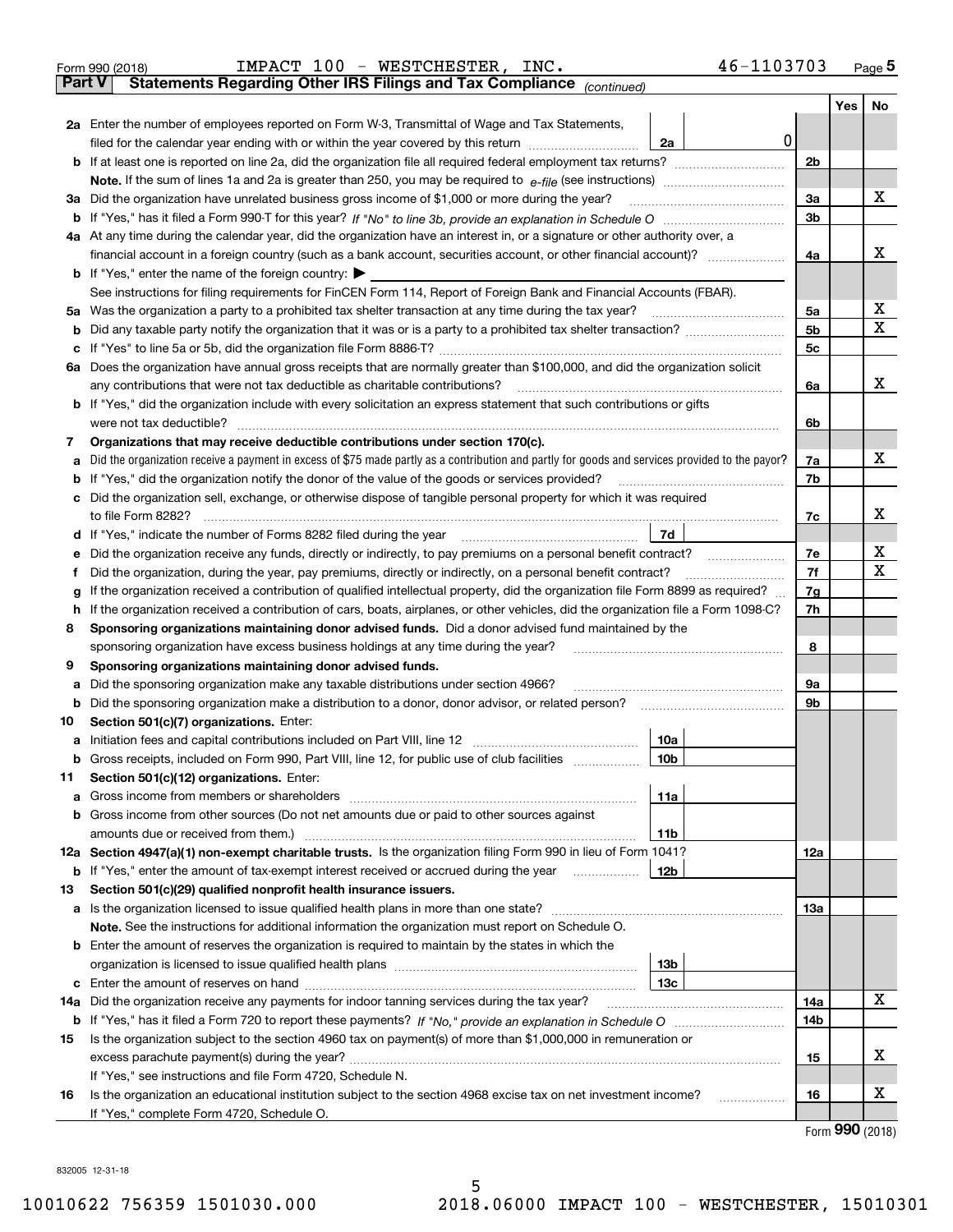|  | Form 990 (2018) |
|--|-----------------|
|  |                 |

IMPACT 100 - WESTCHESTER, INC. 46-1103703

*For each "Yes" response to lines 2 through 7b below, and for a "No" response to line 8a, 8b, or 10b below, describe the circumstances, processes, or changes in Schedule O. See instructions.* Form 990 (2018) **COMBACT 100 - WESTCHESTER, INC.** 46-1103703 Page 6<br>**Part VI Governance, Management, and Disclosure** For each "Yes" response to lines 2 through 7b below, and for a "No" response

|                 |                                                                                                                                                                                                                                |                 | Yes   No        |                         |
|-----------------|--------------------------------------------------------------------------------------------------------------------------------------------------------------------------------------------------------------------------------|-----------------|-----------------|-------------------------|
|                 | <b>1a</b> Enter the number of voting members of the governing body at the end of the tax year<br>1a                                                                                                                            |                 |                 |                         |
|                 | If there are material differences in voting rights among members of the governing body, or if the governing                                                                                                                    |                 |                 |                         |
|                 | body delegated broad authority to an executive committee or similar committee, explain in Schedule O.                                                                                                                          |                 |                 |                         |
| b               | Enter the number of voting members included in line 1a, above, who are independent<br>1b                                                                                                                                       | 7               |                 |                         |
| 2               | Did any officer, director, trustee, or key employee have a family relationship or a business relationship with any other                                                                                                       |                 |                 |                         |
|                 | officer, director, trustee, or key employee?                                                                                                                                                                                   | $\mathbf{2}$    |                 | X                       |
| 3               | Did the organization delegate control over management duties customarily performed by or under the direct supervision                                                                                                          |                 |                 |                         |
|                 |                                                                                                                                                                                                                                | 3               |                 | X                       |
| 4               | Did the organization make any significant changes to its governing documents since the prior Form 990 was filed?                                                                                                               | 4               |                 | $\overline{\mathtt{x}}$ |
| 5               |                                                                                                                                                                                                                                | 5               |                 | $\overline{\mathbf{x}}$ |
| 6               | Did the organization have members or stockholders?                                                                                                                                                                             | 6               | $\mathbf X$     |                         |
| 7a              | Did the organization have members, stockholders, or other persons who had the power to elect or appoint one or                                                                                                                 |                 |                 |                         |
|                 |                                                                                                                                                                                                                                | 7a              |                 | X                       |
|                 | <b>b</b> Are any governance decisions of the organization reserved to (or subject to approval by) members, stockholders, or                                                                                                    |                 |                 |                         |
|                 | persons other than the governing body?                                                                                                                                                                                         | 7b              |                 | X                       |
| 8               | Did the organization contemporaneously document the meetings held or written actions undertaken during the year by the following:                                                                                              |                 |                 |                         |
| a               |                                                                                                                                                                                                                                | 8а              | X               |                         |
|                 |                                                                                                                                                                                                                                | 8b              | X               |                         |
| 9               | Is there any officer, director, trustee, or key employee listed in Part VII, Section A, who cannot be reached at the                                                                                                           |                 |                 |                         |
|                 |                                                                                                                                                                                                                                | 9               |                 | X                       |
|                 | Section B. Policies <sub>(This</sub> Section B requests information about policies not required by the Internal Revenue Code.)                                                                                                 |                 |                 |                         |
|                 |                                                                                                                                                                                                                                |                 | Yes             | No                      |
|                 |                                                                                                                                                                                                                                | 10a             |                 | X                       |
|                 | <b>b</b> If "Yes," did the organization have written policies and procedures governing the activities of such chapters, affiliates,                                                                                            |                 |                 |                         |
|                 |                                                                                                                                                                                                                                | 10 <sub>b</sub> |                 |                         |
|                 | 11a Has the organization provided a complete copy of this Form 990 to all members of its governing body before filing the form?                                                                                                | 11a             | X               |                         |
|                 | <b>b</b> Describe in Schedule O the process, if any, used by the organization to review this Form 990.                                                                                                                         |                 |                 |                         |
|                 |                                                                                                                                                                                                                                | 12a             | X               |                         |
| b               |                                                                                                                                                                                                                                | 12 <sub>b</sub> | X               |                         |
|                 | c Did the organization regularly and consistently monitor and enforce compliance with the policy? If "Yes," describe                                                                                                           |                 |                 |                         |
|                 | in Schedule O how this was done measured and the control of the control of the state of the control of the control of the control of the control of the control of the control of the control of the control of the control of | 12c             | X               |                         |
| 13              |                                                                                                                                                                                                                                | 13              | $\mathbf x$     |                         |
| 14              |                                                                                                                                                                                                                                | 14              | X               |                         |
| 15              | Did the process for determining compensation of the following persons include a review and approval by independent                                                                                                             |                 |                 |                         |
|                 | persons, comparability data, and contemporaneous substantiation of the deliberation and decision?                                                                                                                              |                 |                 |                         |
|                 |                                                                                                                                                                                                                                | 15a             |                 | х                       |
|                 |                                                                                                                                                                                                                                | 15b             |                 | $\overline{\mathbf{x}}$ |
|                 | If "Yes" to line 15a or 15b, describe the process in Schedule O (see instructions).                                                                                                                                            |                 |                 |                         |
|                 | 16a Did the organization invest in, contribute assets to, or participate in a joint venture or similar arrangement with a                                                                                                      |                 |                 |                         |
|                 | taxable entity during the year?                                                                                                                                                                                                | 16a             |                 | $\mathbf X$             |
|                 | <b>b</b> If "Yes," did the organization follow a written policy or procedure requiring the organization to evaluate its participation                                                                                          |                 |                 |                         |
|                 | in joint venture arrangements under applicable federal tax law, and take steps to safeguard the organization's                                                                                                                 |                 |                 |                         |
|                 |                                                                                                                                                                                                                                | 16b             |                 |                         |
|                 | <b>Section C. Disclosure</b>                                                                                                                                                                                                   |                 |                 |                         |
| 17              | List the states with which a copy of this Form 990 is required to be filed $\blacktriangleright$ NY                                                                                                                            |                 |                 |                         |
| 18              | Section 6104 requires an organization to make its Forms 1023 (1024 or 1024 A if applicable), 990, and 990-T (Section 501(c)(3)s only) available                                                                                |                 |                 |                         |
|                 | for public inspection. Indicate how you made these available. Check all that apply.                                                                                                                                            |                 |                 |                         |
|                 | $X$ Upon request<br>$ X $ Own website<br>$ X $ Another's website<br>Other (explain in Schedule O)                                                                                                                              |                 |                 |                         |
| 19              | Describe in Schedule O whether (and if so, how) the organization made its governing documents, conflict of interest policy, and financial                                                                                      |                 |                 |                         |
|                 | statements available to the public during the tax year.                                                                                                                                                                        |                 |                 |                         |
| 20              | State the name, address, and telephone number of the person who possesses the organization's books and records                                                                                                                 |                 |                 |                         |
|                 | LAURA ROTTER - 914-393-6506                                                                                                                                                                                                    |                 |                 |                         |
|                 | 10606<br>11 WINSLOW ROAD, WHITE PLAINS,<br>ΝY                                                                                                                                                                                  |                 |                 |                         |
| 832006 12-31-18 |                                                                                                                                                                                                                                |                 | Form 990 (2018) |                         |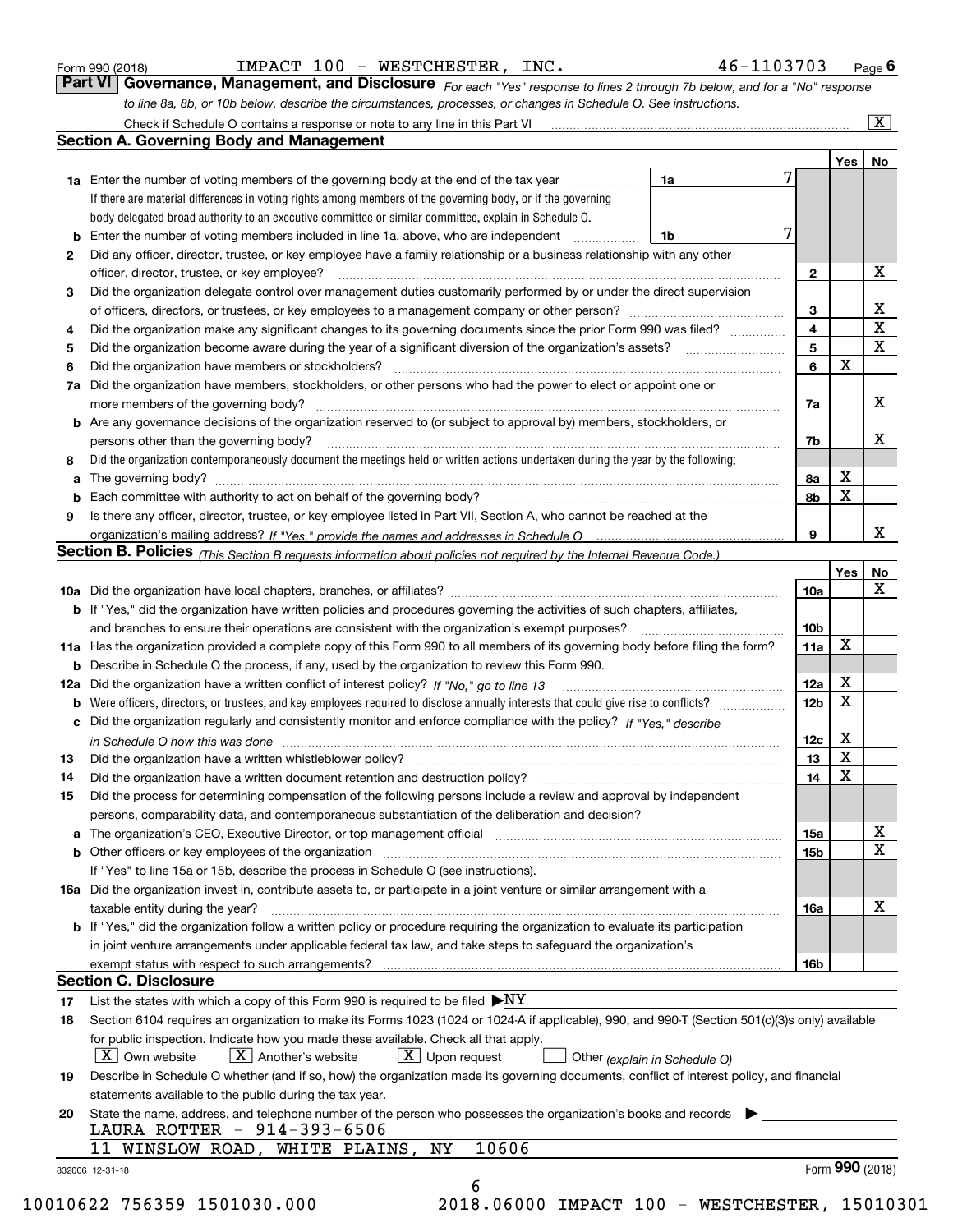**(A)**

 $\mathcal{L}^{\text{max}}$ 

## **7Part VII Compensation of Officers, Directors, Trustees, Key Employees, Highest Compensated Employees, and Independent Contractors**

Check if Schedule O contains a response or note to any line in this Part VII

**Section A. Officers, Directors, Trustees, Key Employees, and Highest Compensated Employees**

**1a**  Complete this table for all persons required to be listed. Report compensation for the calendar year ending with or within the organization's tax year.

**•** List all of the organization's current officers, directors, trustees (whether individuals or organizations), regardless of amount of compensation. Enter -0- in columns  $(D)$ ,  $(E)$ , and  $(F)$  if no compensation was paid.

● List all of the organization's **current** key employees, if any. See instructions for definition of "key employee."

**•** List the organization's five current highest compensated employees (other than an officer, director, trustee, or key employee) who received reportable compensation (Box 5 of Form W-2 and/or Box 7 of Form 1099-MISC) of more than \$100,000 from the organization and any related organizations.

 $\bullet$  List all of the organization's **former** officers, key employees, and highest compensated employees who received more than \$100,000 of reportable compensation from the organization and any related organizations.

**•** List all of the organization's former directors or trustees that received, in the capacity as a former director or trustee of the organization, more than \$10,000 of reportable compensation from the organization and any related organizations.

List persons in the following order: individual trustees or directors; institutional trustees; officers; key employees; highest compensated employees; and former such persons.

 $\boxed{\textbf{X}}$  Check this box if neither the organization nor any related organization compensated any current officer, director, or trustee.

| (A)                  | (B)                                                                          | (C)<br>Position                |                       |                         |              |                                                                                                 |        | (D)                                    | (E)                                              | (F)                                                                               |
|----------------------|------------------------------------------------------------------------------|--------------------------------|-----------------------|-------------------------|--------------|-------------------------------------------------------------------------------------------------|--------|----------------------------------------|--------------------------------------------------|-----------------------------------------------------------------------------------|
| Name and Title       | Average<br>hours per                                                         |                                |                       |                         |              | (do not check more than one<br>box, unless person is both an<br>officer and a director/trustee) |        | Reportable<br>compensation<br>from     | Reportable<br>compensation                       | Estimated<br>amount of                                                            |
|                      | week<br>(list any<br>hours for<br>related<br>organizations<br>below<br>line) | Individual trustee or director | Institutional trustee | Officer                 | Key employee | Highest compensated<br> employee                                                                | Former | the<br>organization<br>(W-2/1099-MISC) | from related<br>organizations<br>(W-2/1099-MISC) | other<br>compensation<br>from the<br>organization<br>and related<br>organizations |
| (1) SUSAN BLOOM      | 20.00                                                                        |                                |                       |                         |              |                                                                                                 |        |                                        |                                                  |                                                                                   |
| CO-PRESIDENT         |                                                                              | $\mathbf X$                    |                       | $\mathbf X$             |              |                                                                                                 |        | 0.                                     | 0.                                               | 0.                                                                                |
| (2) SAMANTHA SCHWAM  | 20.00                                                                        |                                |                       |                         |              |                                                                                                 |        |                                        |                                                  |                                                                                   |
| CO-PRESIDENT         |                                                                              | $\mathbf X$                    |                       | $\overline{\textbf{X}}$ |              |                                                                                                 |        | 0.                                     | 0.                                               | $0_{.}$                                                                           |
| (3) LAURA STONE      | 20.00                                                                        |                                |                       |                         |              |                                                                                                 |        |                                        |                                                  |                                                                                   |
| <b>SECRETARY</b>     |                                                                              | $\mathbf X$                    |                       | $\mathbf X$             |              |                                                                                                 |        | 0.                                     | 0.                                               | $0_{.}$                                                                           |
| (4) LAURA ROTTER     | 20.00                                                                        |                                |                       |                         |              |                                                                                                 |        |                                        |                                                  |                                                                                   |
| <b>TREASURER</b>     |                                                                              | $\mathbf X$                    |                       | $\overline{\textbf{X}}$ |              |                                                                                                 |        | 0.                                     | 0.                                               | $\mathbf 0$ .                                                                     |
| (5) DAWN HOESTEREY   | 20.00                                                                        |                                |                       |                         |              |                                                                                                 |        |                                        |                                                  |                                                                                   |
| VICE PRESIDENT       |                                                                              | $\mathbf X$                    |                       | $\mathbf X$             |              |                                                                                                 |        | 0.                                     | 0.                                               | 0.                                                                                |
| (6) BLAKELY BRODBECK | 20.00                                                                        |                                |                       |                         |              |                                                                                                 |        |                                        |                                                  |                                                                                   |
| VICE PRESIDENT       |                                                                              | $\mathbf X$                    |                       | $\overline{\textbf{X}}$ |              |                                                                                                 |        | 0.                                     | 0.                                               | 0.                                                                                |
| (7) ROBERTA SHAPIRO  | 20.00                                                                        |                                |                       |                         |              |                                                                                                 |        |                                        |                                                  |                                                                                   |
| VICE PRESIDENT       |                                                                              | $\mathbf X$                    |                       | $\mathbf X$             |              |                                                                                                 |        | $0$ .                                  | 0.                                               | 0.                                                                                |
|                      |                                                                              |                                |                       |                         |              |                                                                                                 |        |                                        |                                                  |                                                                                   |
|                      |                                                                              |                                |                       |                         |              |                                                                                                 |        |                                        |                                                  |                                                                                   |
|                      |                                                                              |                                |                       |                         |              |                                                                                                 |        |                                        |                                                  |                                                                                   |
|                      |                                                                              |                                |                       |                         |              |                                                                                                 |        |                                        |                                                  |                                                                                   |
|                      |                                                                              |                                |                       |                         |              |                                                                                                 |        |                                        |                                                  |                                                                                   |
|                      |                                                                              |                                |                       |                         |              |                                                                                                 |        |                                        |                                                  |                                                                                   |
|                      |                                                                              |                                |                       |                         |              |                                                                                                 |        |                                        |                                                  |                                                                                   |
|                      |                                                                              |                                |                       |                         |              |                                                                                                 |        |                                        |                                                  |                                                                                   |
|                      |                                                                              |                                |                       |                         |              |                                                                                                 |        |                                        |                                                  |                                                                                   |
|                      |                                                                              |                                |                       |                         |              |                                                                                                 |        |                                        |                                                  |                                                                                   |
|                      |                                                                              |                                |                       |                         |              |                                                                                                 |        |                                        |                                                  |                                                                                   |
|                      |                                                                              |                                |                       |                         |              |                                                                                                 |        |                                        |                                                  |                                                                                   |
|                      |                                                                              |                                |                       |                         |              |                                                                                                 |        |                                        |                                                  |                                                                                   |
|                      |                                                                              |                                |                       |                         |              |                                                                                                 |        |                                        |                                                  |                                                                                   |
|                      |                                                                              |                                |                       |                         |              |                                                                                                 |        |                                        |                                                  |                                                                                   |

7

832007 12-31-18

Form (2018) **990**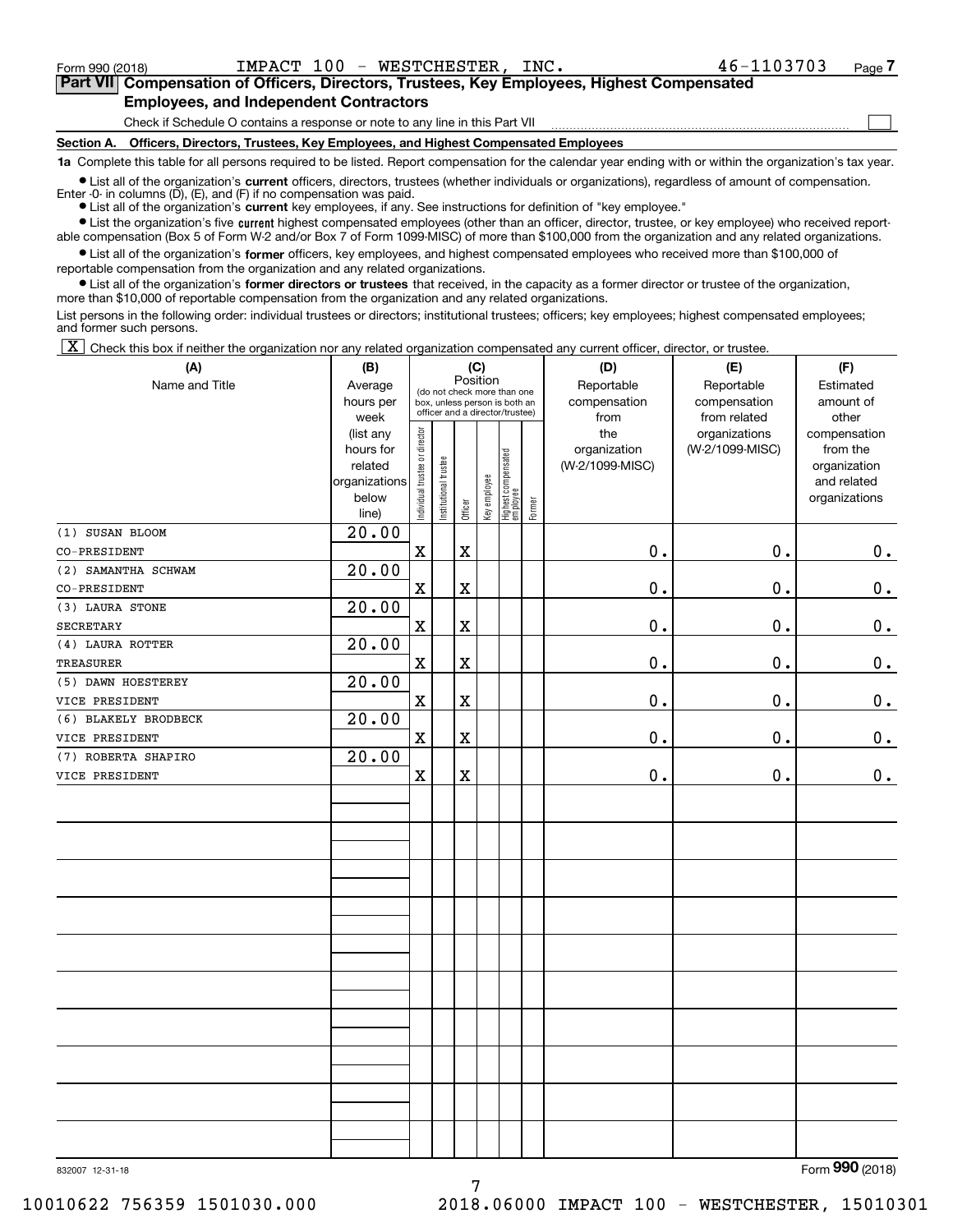| 46-1103703<br>IMPACT 100 - WESTCHESTER, INC.<br>Form 990 (2018)                                                    |                                                                                                                                                                                                                                                                                                                                                                                                     |                                                                      |                                |                       |                 |              |                                                                                                 |        |                                           |                                                   |                        |                     | Page 8                                                                   |                                      |
|--------------------------------------------------------------------------------------------------------------------|-----------------------------------------------------------------------------------------------------------------------------------------------------------------------------------------------------------------------------------------------------------------------------------------------------------------------------------------------------------------------------------------------------|----------------------------------------------------------------------|--------------------------------|-----------------------|-----------------|--------------|-------------------------------------------------------------------------------------------------|--------|-------------------------------------------|---------------------------------------------------|------------------------|---------------------|--------------------------------------------------------------------------|--------------------------------------|
| Part VII<br>Section A. Officers, Directors, Trustees, Key Employees, and Highest Compensated Employees (continued) |                                                                                                                                                                                                                                                                                                                                                                                                     |                                                                      |                                |                       |                 |              |                                                                                                 |        |                                           |                                                   |                        |                     |                                                                          |                                      |
|                                                                                                                    | (A)<br>Name and title                                                                                                                                                                                                                                                                                                                                                                               | (B)<br>Average<br>hours per<br>week                                  |                                |                       | (C)<br>Position |              | (do not check more than one<br>box, unless person is both an<br>officer and a director/trustee) |        | (D)<br>Reportable<br>compensation<br>from | (E)<br>Reportable<br>compensation<br>from related |                        |                     | (F)<br>Estimated<br>amount of<br>other                                   |                                      |
|                                                                                                                    |                                                                                                                                                                                                                                                                                                                                                                                                     | (list any<br>hours for<br>related<br>organizations<br>below<br>line) | Individual trustee or director | Institutional trustee | Officer         | key employee | Highest compensated<br>employee                                                                 | Former | the<br>organization<br>(W-2/1099-MISC)    | organizations<br>(W-2/1099-MISC)                  |                        |                     | compensation<br>from the<br>organization<br>and related<br>organizations |                                      |
|                                                                                                                    |                                                                                                                                                                                                                                                                                                                                                                                                     |                                                                      |                                |                       |                 |              |                                                                                                 |        |                                           |                                                   |                        |                     |                                                                          |                                      |
|                                                                                                                    |                                                                                                                                                                                                                                                                                                                                                                                                     |                                                                      |                                |                       |                 |              |                                                                                                 |        |                                           |                                                   |                        |                     |                                                                          |                                      |
|                                                                                                                    |                                                                                                                                                                                                                                                                                                                                                                                                     |                                                                      |                                |                       |                 |              |                                                                                                 |        |                                           |                                                   |                        |                     |                                                                          |                                      |
|                                                                                                                    |                                                                                                                                                                                                                                                                                                                                                                                                     |                                                                      |                                |                       |                 |              |                                                                                                 |        |                                           |                                                   |                        |                     |                                                                          |                                      |
|                                                                                                                    |                                                                                                                                                                                                                                                                                                                                                                                                     |                                                                      |                                |                       |                 |              |                                                                                                 |        |                                           |                                                   |                        |                     |                                                                          |                                      |
|                                                                                                                    |                                                                                                                                                                                                                                                                                                                                                                                                     |                                                                      |                                |                       |                 |              |                                                                                                 |        |                                           |                                                   |                        |                     |                                                                          |                                      |
|                                                                                                                    |                                                                                                                                                                                                                                                                                                                                                                                                     |                                                                      |                                |                       |                 |              |                                                                                                 |        | 0.                                        |                                                   | 0.                     |                     |                                                                          | $0$ .                                |
|                                                                                                                    | c Total from continuation sheets to Part VII, Section A <b>manual</b> contains the Total from continuum                                                                                                                                                                                                                                                                                             |                                                                      |                                |                       |                 |              |                                                                                                 |        | $\mathbf 0$ .<br>$\mathbf 0$ .            |                                                   | 0.<br>$\overline{0}$ . |                     |                                                                          | $\overline{0}$ .<br>$\overline{0}$ . |
| 2                                                                                                                  | Total number of individuals (including but not limited to those listed above) who received more than \$100,000 of reportable<br>compensation from the organization $\blacktriangleright$                                                                                                                                                                                                            |                                                                      |                                |                       |                 |              |                                                                                                 |        |                                           |                                                   |                        |                     | Yes                                                                      | 0<br>No                              |
| з<br>4                                                                                                             | Did the organization list any former officer, director, or trustee, key employee, or highest compensated employee on<br>line 1a? If "Yes," complete Schedule J for such individual manufactured contained and the 1a? If "Yes," complete Schedule J for such individual<br>For any individual listed on line 1a, is the sum of reportable compensation and other compensation from the organization |                                                                      |                                |                       |                 |              |                                                                                                 |        |                                           |                                                   |                        | 3                   |                                                                          | x                                    |
| 5                                                                                                                  | Did any person listed on line 1a receive or accrue compensation from any unrelated organization or individual for services                                                                                                                                                                                                                                                                          |                                                                      |                                |                       |                 |              |                                                                                                 |        |                                           |                                                   |                        | 4                   |                                                                          | x                                    |
|                                                                                                                    | <b>Section B. Independent Contractors</b>                                                                                                                                                                                                                                                                                                                                                           |                                                                      |                                |                       |                 |              |                                                                                                 |        |                                           |                                                   |                        | 5                   |                                                                          | x                                    |
| 1                                                                                                                  | Complete this table for your five highest compensated independent contractors that received more than \$100,000 of compensation from<br>the organization. Report compensation for the calendar year ending with or within the organization's tax year.                                                                                                                                              |                                                                      |                                |                       |                 |              |                                                                                                 |        |                                           |                                                   |                        |                     |                                                                          |                                      |
|                                                                                                                    | (A)<br>Name and business address                                                                                                                                                                                                                                                                                                                                                                    |                                                                      |                                | <b>NONE</b>           |                 |              |                                                                                                 |        | (B)<br>Description of services            |                                                   |                        | (C)<br>Compensation |                                                                          |                                      |
|                                                                                                                    |                                                                                                                                                                                                                                                                                                                                                                                                     |                                                                      |                                |                       |                 |              |                                                                                                 |        |                                           |                                                   |                        |                     |                                                                          |                                      |
|                                                                                                                    |                                                                                                                                                                                                                                                                                                                                                                                                     |                                                                      |                                |                       |                 |              |                                                                                                 |        |                                           |                                                   |                        |                     |                                                                          |                                      |
|                                                                                                                    |                                                                                                                                                                                                                                                                                                                                                                                                     |                                                                      |                                |                       |                 |              |                                                                                                 |        |                                           |                                                   |                        |                     |                                                                          |                                      |
| $\mathbf{2}$                                                                                                       | Total number of independent contractors (including but not limited to those listed above) who received more than<br>\$100,000 of compensation from the organization                                                                                                                                                                                                                                 |                                                                      |                                |                       |                 | 0            |                                                                                                 |        |                                           |                                                   |                        |                     |                                                                          |                                      |
|                                                                                                                    |                                                                                                                                                                                                                                                                                                                                                                                                     |                                                                      |                                |                       |                 |              |                                                                                                 |        |                                           |                                                   |                        | Form 990 (2018)     |                                                                          |                                      |

832008 12-31-18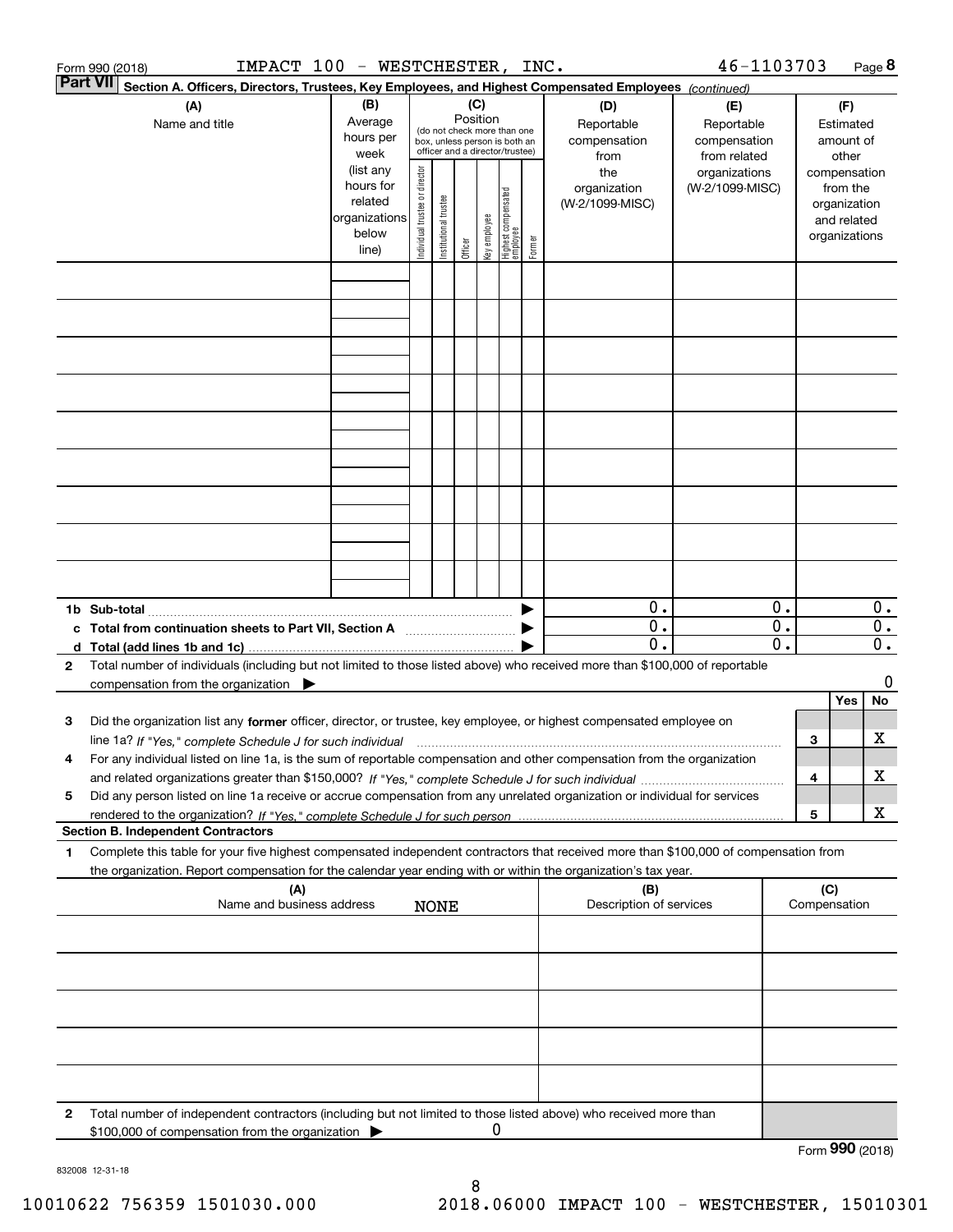|      |                                                       |                                                                                                                                                                                        |                                                                                                                                                                                                                                                                                                                                                                                                                                                                                                                                                                                                                                                                                                                                                                                                                                   |                                                                                                                                                                                                                                                                                                                                                                                                                                                                                                                                                                                                        |                                                                                                                                              |                                  | Page 9                                                             |
|------|-------------------------------------------------------|----------------------------------------------------------------------------------------------------------------------------------------------------------------------------------------|-----------------------------------------------------------------------------------------------------------------------------------------------------------------------------------------------------------------------------------------------------------------------------------------------------------------------------------------------------------------------------------------------------------------------------------------------------------------------------------------------------------------------------------------------------------------------------------------------------------------------------------------------------------------------------------------------------------------------------------------------------------------------------------------------------------------------------------|--------------------------------------------------------------------------------------------------------------------------------------------------------------------------------------------------------------------------------------------------------------------------------------------------------------------------------------------------------------------------------------------------------------------------------------------------------------------------------------------------------------------------------------------------------------------------------------------------------|----------------------------------------------------------------------------------------------------------------------------------------------|----------------------------------|--------------------------------------------------------------------|
|      |                                                       |                                                                                                                                                                                        |                                                                                                                                                                                                                                                                                                                                                                                                                                                                                                                                                                                                                                                                                                                                                                                                                                   |                                                                                                                                                                                                                                                                                                                                                                                                                                                                                                                                                                                                        |                                                                                                                                              |                                  |                                                                    |
|      |                                                       |                                                                                                                                                                                        |                                                                                                                                                                                                                                                                                                                                                                                                                                                                                                                                                                                                                                                                                                                                                                                                                                   |                                                                                                                                                                                                                                                                                                                                                                                                                                                                                                                                                                                                        |                                                                                                                                              |                                  |                                                                    |
|      |                                                       |                                                                                                                                                                                        |                                                                                                                                                                                                                                                                                                                                                                                                                                                                                                                                                                                                                                                                                                                                                                                                                                   | Total revenue                                                                                                                                                                                                                                                                                                                                                                                                                                                                                                                                                                                          | Related or<br>exempt function<br>revenue                                                                                                     | Unrelated<br>business<br>revenue | (D)<br>Revenue excluded<br>from tax under<br>sections<br>512 - 514 |
|      |                                                       | 1a                                                                                                                                                                                     |                                                                                                                                                                                                                                                                                                                                                                                                                                                                                                                                                                                                                                                                                                                                                                                                                                   |                                                                                                                                                                                                                                                                                                                                                                                                                                                                                                                                                                                                        |                                                                                                                                              |                                  |                                                                    |
|      |                                                       |                                                                                                                                                                                        |                                                                                                                                                                                                                                                                                                                                                                                                                                                                                                                                                                                                                                                                                                                                                                                                                                   |                                                                                                                                                                                                                                                                                                                                                                                                                                                                                                                                                                                                        |                                                                                                                                              |                                  |                                                                    |
|      |                                                       |                                                                                                                                                                                        |                                                                                                                                                                                                                                                                                                                                                                                                                                                                                                                                                                                                                                                                                                                                                                                                                                   |                                                                                                                                                                                                                                                                                                                                                                                                                                                                                                                                                                                                        |                                                                                                                                              |                                  |                                                                    |
|      |                                                       |                                                                                                                                                                                        |                                                                                                                                                                                                                                                                                                                                                                                                                                                                                                                                                                                                                                                                                                                                                                                                                                   |                                                                                                                                                                                                                                                                                                                                                                                                                                                                                                                                                                                                        |                                                                                                                                              |                                  |                                                                    |
|      |                                                       | 1e                                                                                                                                                                                     |                                                                                                                                                                                                                                                                                                                                                                                                                                                                                                                                                                                                                                                                                                                                                                                                                                   |                                                                                                                                                                                                                                                                                                                                                                                                                                                                                                                                                                                                        |                                                                                                                                              |                                  |                                                                    |
|      |                                                       |                                                                                                                                                                                        |                                                                                                                                                                                                                                                                                                                                                                                                                                                                                                                                                                                                                                                                                                                                                                                                                                   |                                                                                                                                                                                                                                                                                                                                                                                                                                                                                                                                                                                                        |                                                                                                                                              |                                  |                                                                    |
|      |                                                       |                                                                                                                                                                                        |                                                                                                                                                                                                                                                                                                                                                                                                                                                                                                                                                                                                                                                                                                                                                                                                                                   |                                                                                                                                                                                                                                                                                                                                                                                                                                                                                                                                                                                                        |                                                                                                                                              |                                  |                                                                    |
|      |                                                       |                                                                                                                                                                                        |                                                                                                                                                                                                                                                                                                                                                                                                                                                                                                                                                                                                                                                                                                                                                                                                                                   |                                                                                                                                                                                                                                                                                                                                                                                                                                                                                                                                                                                                        |                                                                                                                                              |                                  |                                                                    |
|      |                                                       |                                                                                                                                                                                        |                                                                                                                                                                                                                                                                                                                                                                                                                                                                                                                                                                                                                                                                                                                                                                                                                                   |                                                                                                                                                                                                                                                                                                                                                                                                                                                                                                                                                                                                        |                                                                                                                                              |                                  |                                                                    |
|      |                                                       |                                                                                                                                                                                        |                                                                                                                                                                                                                                                                                                                                                                                                                                                                                                                                                                                                                                                                                                                                                                                                                                   |                                                                                                                                                                                                                                                                                                                                                                                                                                                                                                                                                                                                        |                                                                                                                                              |                                  |                                                                    |
|      |                                                       |                                                                                                                                                                                        |                                                                                                                                                                                                                                                                                                                                                                                                                                                                                                                                                                                                                                                                                                                                                                                                                                   |                                                                                                                                                                                                                                                                                                                                                                                                                                                                                                                                                                                                        |                                                                                                                                              |                                  |                                                                    |
|      |                                                       |                                                                                                                                                                                        |                                                                                                                                                                                                                                                                                                                                                                                                                                                                                                                                                                                                                                                                                                                                                                                                                                   |                                                                                                                                                                                                                                                                                                                                                                                                                                                                                                                                                                                                        |                                                                                                                                              |                                  |                                                                    |
|      |                                                       |                                                                                                                                                                                        |                                                                                                                                                                                                                                                                                                                                                                                                                                                                                                                                                                                                                                                                                                                                                                                                                                   |                                                                                                                                                                                                                                                                                                                                                                                                                                                                                                                                                                                                        |                                                                                                                                              |                                  |                                                                    |
|      |                                                       |                                                                                                                                                                                        |                                                                                                                                                                                                                                                                                                                                                                                                                                                                                                                                                                                                                                                                                                                                                                                                                                   |                                                                                                                                                                                                                                                                                                                                                                                                                                                                                                                                                                                                        |                                                                                                                                              |                                  |                                                                    |
|      |                                                       |                                                                                                                                                                                        |                                                                                                                                                                                                                                                                                                                                                                                                                                                                                                                                                                                                                                                                                                                                                                                                                                   |                                                                                                                                                                                                                                                                                                                                                                                                                                                                                                                                                                                                        |                                                                                                                                              |                                  |                                                                    |
|      |                                                       |                                                                                                                                                                                        |                                                                                                                                                                                                                                                                                                                                                                                                                                                                                                                                                                                                                                                                                                                                                                                                                                   |                                                                                                                                                                                                                                                                                                                                                                                                                                                                                                                                                                                                        |                                                                                                                                              |                                  |                                                                    |
|      |                                                       |                                                                                                                                                                                        |                                                                                                                                                                                                                                                                                                                                                                                                                                                                                                                                                                                                                                                                                                                                                                                                                                   |                                                                                                                                                                                                                                                                                                                                                                                                                                                                                                                                                                                                        |                                                                                                                                              |                                  |                                                                    |
|      |                                                       |                                                                                                                                                                                        |                                                                                                                                                                                                                                                                                                                                                                                                                                                                                                                                                                                                                                                                                                                                                                                                                                   |                                                                                                                                                                                                                                                                                                                                                                                                                                                                                                                                                                                                        |                                                                                                                                              |                                  | 9,678.                                                             |
|      |                                                       |                                                                                                                                                                                        |                                                                                                                                                                                                                                                                                                                                                                                                                                                                                                                                                                                                                                                                                                                                                                                                                                   |                                                                                                                                                                                                                                                                                                                                                                                                                                                                                                                                                                                                        |                                                                                                                                              |                                  |                                                                    |
|      |                                                       |                                                                                                                                                                                        |                                                                                                                                                                                                                                                                                                                                                                                                                                                                                                                                                                                                                                                                                                                                                                                                                                   |                                                                                                                                                                                                                                                                                                                                                                                                                                                                                                                                                                                                        |                                                                                                                                              |                                  |                                                                    |
|      |                                                       |                                                                                                                                                                                        |                                                                                                                                                                                                                                                                                                                                                                                                                                                                                                                                                                                                                                                                                                                                                                                                                                   |                                                                                                                                                                                                                                                                                                                                                                                                                                                                                                                                                                                                        |                                                                                                                                              |                                  |                                                                    |
|      |                                                       |                                                                                                                                                                                        |                                                                                                                                                                                                                                                                                                                                                                                                                                                                                                                                                                                                                                                                                                                                                                                                                                   |                                                                                                                                                                                                                                                                                                                                                                                                                                                                                                                                                                                                        |                                                                                                                                              |                                  |                                                                    |
|      |                                                       |                                                                                                                                                                                        |                                                                                                                                                                                                                                                                                                                                                                                                                                                                                                                                                                                                                                                                                                                                                                                                                                   |                                                                                                                                                                                                                                                                                                                                                                                                                                                                                                                                                                                                        |                                                                                                                                              |                                  |                                                                    |
|      |                                                       |                                                                                                                                                                                        |                                                                                                                                                                                                                                                                                                                                                                                                                                                                                                                                                                                                                                                                                                                                                                                                                                   |                                                                                                                                                                                                                                                                                                                                                                                                                                                                                                                                                                                                        |                                                                                                                                              |                                  |                                                                    |
|      |                                                       |                                                                                                                                                                                        |                                                                                                                                                                                                                                                                                                                                                                                                                                                                                                                                                                                                                                                                                                                                                                                                                                   |                                                                                                                                                                                                                                                                                                                                                                                                                                                                                                                                                                                                        |                                                                                                                                              |                                  |                                                                    |
|      |                                                       |                                                                                                                                                                                        |                                                                                                                                                                                                                                                                                                                                                                                                                                                                                                                                                                                                                                                                                                                                                                                                                                   |                                                                                                                                                                                                                                                                                                                                                                                                                                                                                                                                                                                                        |                                                                                                                                              |                                  |                                                                    |
|      |                                                       |                                                                                                                                                                                        |                                                                                                                                                                                                                                                                                                                                                                                                                                                                                                                                                                                                                                                                                                                                                                                                                                   |                                                                                                                                                                                                                                                                                                                                                                                                                                                                                                                                                                                                        |                                                                                                                                              |                                  |                                                                    |
|      |                                                       |                                                                                                                                                                                        |                                                                                                                                                                                                                                                                                                                                                                                                                                                                                                                                                                                                                                                                                                                                                                                                                                   |                                                                                                                                                                                                                                                                                                                                                                                                                                                                                                                                                                                                        |                                                                                                                                              |                                  |                                                                    |
|      |                                                       |                                                                                                                                                                                        |                                                                                                                                                                                                                                                                                                                                                                                                                                                                                                                                                                                                                                                                                                                                                                                                                                   |                                                                                                                                                                                                                                                                                                                                                                                                                                                                                                                                                                                                        |                                                                                                                                              |                                  |                                                                    |
|      |                                                       |                                                                                                                                                                                        |                                                                                                                                                                                                                                                                                                                                                                                                                                                                                                                                                                                                                                                                                                                                                                                                                                   |                                                                                                                                                                                                                                                                                                                                                                                                                                                                                                                                                                                                        |                                                                                                                                              |                                  |                                                                    |
|      |                                                       |                                                                                                                                                                                        |                                                                                                                                                                                                                                                                                                                                                                                                                                                                                                                                                                                                                                                                                                                                                                                                                                   |                                                                                                                                                                                                                                                                                                                                                                                                                                                                                                                                                                                                        |                                                                                                                                              |                                  |                                                                    |
|      |                                                       |                                                                                                                                                                                        |                                                                                                                                                                                                                                                                                                                                                                                                                                                                                                                                                                                                                                                                                                                                                                                                                                   |                                                                                                                                                                                                                                                                                                                                                                                                                                                                                                                                                                                                        |                                                                                                                                              |                                  |                                                                    |
|      |                                                       |                                                                                                                                                                                        |                                                                                                                                                                                                                                                                                                                                                                                                                                                                                                                                                                                                                                                                                                                                                                                                                                   |                                                                                                                                                                                                                                                                                                                                                                                                                                                                                                                                                                                                        |                                                                                                                                              |                                  |                                                                    |
|      |                                                       |                                                                                                                                                                                        |                                                                                                                                                                                                                                                                                                                                                                                                                                                                                                                                                                                                                                                                                                                                                                                                                                   |                                                                                                                                                                                                                                                                                                                                                                                                                                                                                                                                                                                                        |                                                                                                                                              |                                  |                                                                    |
|      |                                                       |                                                                                                                                                                                        |                                                                                                                                                                                                                                                                                                                                                                                                                                                                                                                                                                                                                                                                                                                                                                                                                                   |                                                                                                                                                                                                                                                                                                                                                                                                                                                                                                                                                                                                        |                                                                                                                                              |                                  |                                                                    |
|      |                                                       |                                                                                                                                                                                        |                                                                                                                                                                                                                                                                                                                                                                                                                                                                                                                                                                                                                                                                                                                                                                                                                                   |                                                                                                                                                                                                                                                                                                                                                                                                                                                                                                                                                                                                        |                                                                                                                                              |                                  |                                                                    |
|      |                                                       |                                                                                                                                                                                        | ▶<br>.                                                                                                                                                                                                                                                                                                                                                                                                                                                                                                                                                                                                                                                                                                                                                                                                                            |                                                                                                                                                                                                                                                                                                                                                                                                                                                                                                                                                                                                        |                                                                                                                                              |                                  |                                                                    |
|      |                                                       |                                                                                                                                                                                        |                                                                                                                                                                                                                                                                                                                                                                                                                                                                                                                                                                                                                                                                                                                                                                                                                                   |                                                                                                                                                                                                                                                                                                                                                                                                                                                                                                                                                                                                        |                                                                                                                                              |                                  |                                                                    |
|      |                                                       |                                                                                                                                                                                        |                                                                                                                                                                                                                                                                                                                                                                                                                                                                                                                                                                                                                                                                                                                                                                                                                                   |                                                                                                                                                                                                                                                                                                                                                                                                                                                                                                                                                                                                        |                                                                                                                                              |                                  |                                                                    |
|      |                                                       |                                                                                                                                                                                        |                                                                                                                                                                                                                                                                                                                                                                                                                                                                                                                                                                                                                                                                                                                                                                                                                                   |                                                                                                                                                                                                                                                                                                                                                                                                                                                                                                                                                                                                        |                                                                                                                                              |                                  |                                                                    |
|      |                                                       |                                                                                                                                                                                        | ▶                                                                                                                                                                                                                                                                                                                                                                                                                                                                                                                                                                                                                                                                                                                                                                                                                                 |                                                                                                                                                                                                                                                                                                                                                                                                                                                                                                                                                                                                        |                                                                                                                                              |                                  |                                                                    |
|      |                                                       |                                                                                                                                                                                        |                                                                                                                                                                                                                                                                                                                                                                                                                                                                                                                                                                                                                                                                                                                                                                                                                                   |                                                                                                                                                                                                                                                                                                                                                                                                                                                                                                                                                                                                        |                                                                                                                                              |                                  |                                                                    |
|      |                                                       |                                                                                                                                                                                        |                                                                                                                                                                                                                                                                                                                                                                                                                                                                                                                                                                                                                                                                                                                                                                                                                                   |                                                                                                                                                                                                                                                                                                                                                                                                                                                                                                                                                                                                        |                                                                                                                                              |                                  |                                                                    |
|      |                                                       |                                                                                                                                                                                        |                                                                                                                                                                                                                                                                                                                                                                                                                                                                                                                                                                                                                                                                                                                                                                                                                                   |                                                                                                                                                                                                                                                                                                                                                                                                                                                                                                                                                                                                        |                                                                                                                                              |                                  |                                                                    |
|      |                                                       |                                                                                                                                                                                        |                                                                                                                                                                                                                                                                                                                                                                                                                                                                                                                                                                                                                                                                                                                                                                                                                                   |                                                                                                                                                                                                                                                                                                                                                                                                                                                                                                                                                                                                        |                                                                                                                                              |                                  |                                                                    |
|      |                                                       |                                                                                                                                                                                        | <b>Business Code</b>                                                                                                                                                                                                                                                                                                                                                                                                                                                                                                                                                                                                                                                                                                                                                                                                              |                                                                                                                                                                                                                                                                                                                                                                                                                                                                                                                                                                                                        |                                                                                                                                              |                                  |                                                                    |
| 11 a |                                                       |                                                                                                                                                                                        |                                                                                                                                                                                                                                                                                                                                                                                                                                                                                                                                                                                                                                                                                                                                                                                                                                   |                                                                                                                                                                                                                                                                                                                                                                                                                                                                                                                                                                                                        |                                                                                                                                              |                                  |                                                                    |
| b    |                                                       |                                                                                                                                                                                        |                                                                                                                                                                                                                                                                                                                                                                                                                                                                                                                                                                                                                                                                                                                                                                                                                                   |                                                                                                                                                                                                                                                                                                                                                                                                                                                                                                                                                                                                        |                                                                                                                                              |                                  |                                                                    |
| с    |                                                       |                                                                                                                                                                                        |                                                                                                                                                                                                                                                                                                                                                                                                                                                                                                                                                                                                                                                                                                                                                                                                                                   |                                                                                                                                                                                                                                                                                                                                                                                                                                                                                                                                                                                                        |                                                                                                                                              |                                  |                                                                    |
|      |                                                       |                                                                                                                                                                                        |                                                                                                                                                                                                                                                                                                                                                                                                                                                                                                                                                                                                                                                                                                                                                                                                                                   |                                                                                                                                                                                                                                                                                                                                                                                                                                                                                                                                                                                                        |                                                                                                                                              |                                  |                                                                    |
| d    |                                                       |                                                                                                                                                                                        |                                                                                                                                                                                                                                                                                                                                                                                                                                                                                                                                                                                                                                                                                                                                                                                                                                   |                                                                                                                                                                                                                                                                                                                                                                                                                                                                                                                                                                                                        |                                                                                                                                              |                                  |                                                                    |
|      |                                                       |                                                                                                                                                                                        | $\blacktriangleright$                                                                                                                                                                                                                                                                                                                                                                                                                                                                                                                                                                                                                                                                                                                                                                                                             | 406,767.                                                                                                                                                                                                                                                                                                                                                                                                                                                                                                                                                                                               | 0.                                                                                                                                           | $0$ .                            | 9,678.                                                             |
|      | 2 a<br>b<br>c<br>d<br>е<br>g<br>З<br>4<br>5<br>b<br>c | Form 990 (2018)<br><b>Part VIII</b><br><b>b</b> Membership dues<br>7 a Gross amount from sales of<br>assets other than inventory<br><b>b</b> Less: cost or other basis<br>including \$ | <b>Statement of Revenue</b><br>1 a Federated campaigns<br>1 <sub>b</sub><br>1c<br>c Fundraising events<br>1 <sub>d</sub><br>d Related organizations<br>e Government grants (contributions)<br>f All other contributions, gifts, grants, and<br>  1f  <br>similar amounts not included above<br><u> 1980 - Johann Barbara, martxa alemaniar amerikan a</u><br>6 a Gross rents<br>Less: rental expenses<br>Rental income or (loss)<br>(i) Securities<br>and sales expenses   <br>8 a Gross income from fundraising events (not<br><u>of</u> of<br>contributions reported on line 1c). See<br>c Net income or (loss) from fundraising events<br>9 a Gross income from gaming activities. See<br>10 a Gross sales of inventory, less returns<br>Miscellaneous Revenue<br><u> 1989 - Johann Barbara, martxa eta idazlea (h. 1989).</u> | 380,859.<br>16, 230.<br><b>g</b> Noncash contributions included in lines 1a-1f: \$<br><b>Business Code</b><br><u> 1999 - Johann John Stone, markin fan it ferskearre fan it ferskearre fan it ferskearre fan it ferskearre fan i</u><br><u> 1989 - Johann Stein, mars an deutscher Stein († 1958)</u><br>▶<br>Investment income (including dividends, interest, and<br>▶<br>Income from investment of tax-exempt bond proceeds<br>▶<br>(i) Real<br>(ii) Personal<br>(ii) Other<br>$\mathbf b$<br><b>b</b> Less: cost of goods sold $\ldots$ <b>b</b><br>c Net income or (loss) from sales of inventory | IMPACT 100 - WESTCHESTER, INC.<br>Check if Schedule O contains a response or note to any line in this Part VIII<br>(A)<br>397,089.<br>9,678. | (B)                              | 46-1103703<br>$\overline{(C)}$                                     |

9 12-31-18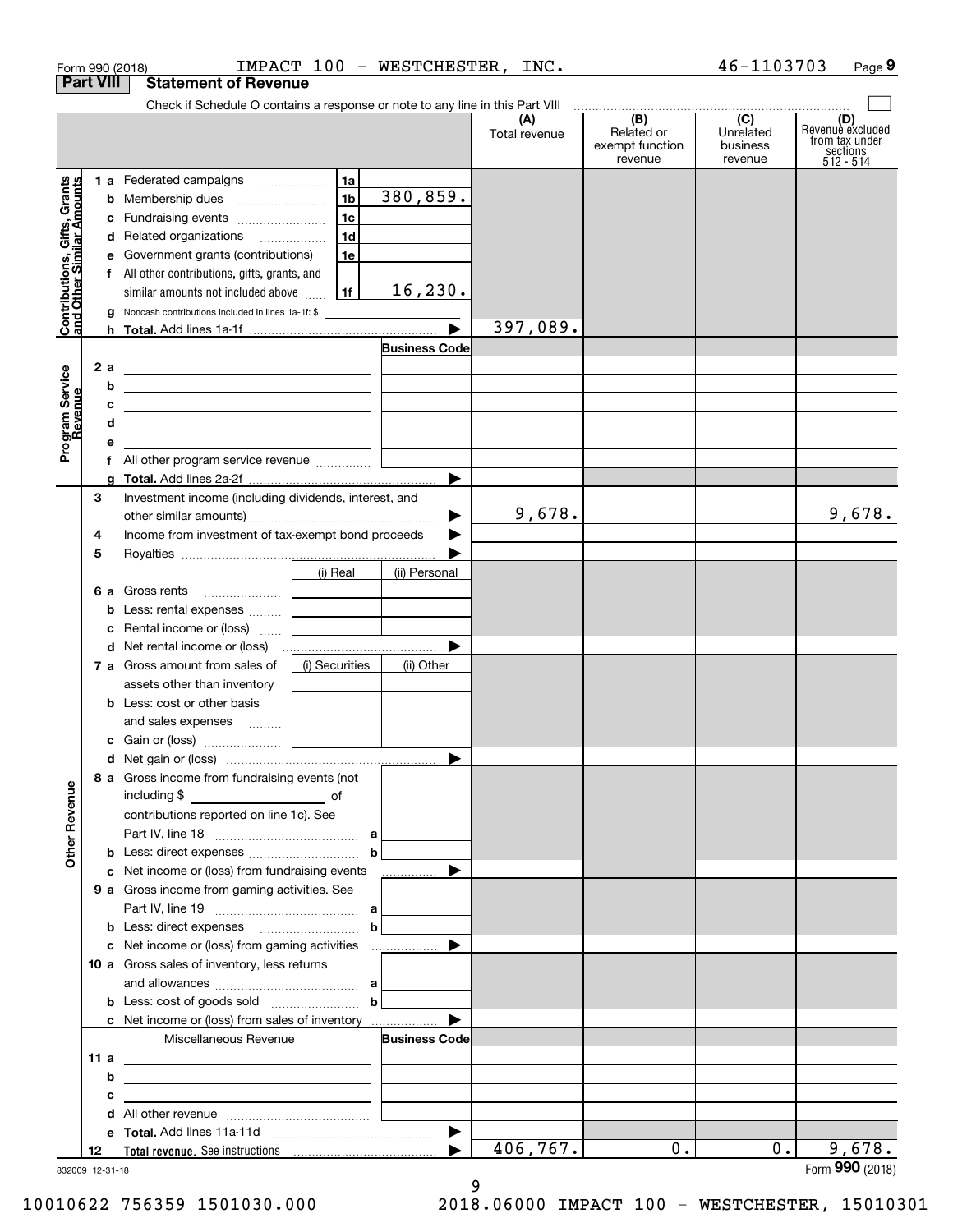|    | Form 990 (2018)                                                                                                                                                                                             | IMPACT 100 - WESTCHESTER, | INC.            |                  | 46-1103703<br><u>Pag</u> e 10 |
|----|-------------------------------------------------------------------------------------------------------------------------------------------------------------------------------------------------------------|---------------------------|-----------------|------------------|-------------------------------|
|    | <b>Part IX   Statement of Functional Expenses</b>                                                                                                                                                           |                           |                 |                  |                               |
|    | Section 501(c)(3) and 501(c)(4) organizations must complete all columns. All other organizations must complete column (A).                                                                                  |                           |                 |                  |                               |
|    | Check if Schedule O contains a response or note to any line in this Part IX                                                                                                                                 | (A)                       | (B)             | $\overline{(C)}$ | (D)                           |
|    | Do not include amounts reported on lines 6b,                                                                                                                                                                | Total expenses            | Program service | Management and   | Fundraising                   |
|    | 7b, 8b, 9b, and 10b of Part VIII.                                                                                                                                                                           |                           | expenses        | general expenses | expenses                      |
| 1. | Grants and other assistance to domestic organizations                                                                                                                                                       |                           |                 |                  |                               |
|    | and domestic governments. See Part IV, line 21                                                                                                                                                              | 351,999.                  | 351,999.        |                  |                               |
| 2  | Grants and other assistance to domestic                                                                                                                                                                     |                           |                 |                  |                               |
|    | individuals. See Part IV, line 22                                                                                                                                                                           |                           |                 |                  |                               |
| 3  | Grants and other assistance to foreign<br>organizations, foreign governments, and foreign                                                                                                                   |                           |                 |                  |                               |
|    | individuals. See Part IV, lines 15 and 16                                                                                                                                                                   |                           |                 |                  |                               |
| 4  | Benefits paid to or for members                                                                                                                                                                             |                           |                 |                  |                               |
| 5  | Compensation of current officers, directors,                                                                                                                                                                |                           |                 |                  |                               |
|    | trustees, and key employees                                                                                                                                                                                 |                           |                 |                  |                               |
| 6  | Compensation not included above, to disqualified                                                                                                                                                            |                           |                 |                  |                               |
|    | persons (as defined under section 4958(f)(1)) and                                                                                                                                                           |                           |                 |                  |                               |
|    | persons described in section 4958(c)(3)(B)                                                                                                                                                                  |                           |                 |                  |                               |
| 7  |                                                                                                                                                                                                             |                           |                 |                  |                               |
| 8  | Pension plan accruals and contributions (include                                                                                                                                                            |                           |                 |                  |                               |
|    | section 401(k) and 403(b) employer contributions)                                                                                                                                                           |                           |                 |                  |                               |
| 9  |                                                                                                                                                                                                             |                           |                 |                  |                               |
| 10 |                                                                                                                                                                                                             |                           |                 |                  |                               |
| 11 | Fees for services (non-employees):                                                                                                                                                                          |                           |                 |                  |                               |
| a  |                                                                                                                                                                                                             |                           |                 |                  |                               |
| b  |                                                                                                                                                                                                             |                           |                 |                  |                               |
| c  |                                                                                                                                                                                                             | 8,500.                    |                 | 8,500.           |                               |
| d  |                                                                                                                                                                                                             |                           |                 |                  |                               |
| e  | Professional fundraising services. See Part IV, line 17                                                                                                                                                     |                           |                 |                  |                               |
| f  | Investment management fees                                                                                                                                                                                  |                           |                 |                  |                               |
| g  | Other. (If line 11g amount exceeds 10% of line 25,                                                                                                                                                          |                           |                 |                  |                               |
|    | column (A) amount, list line 11g expenses on Sch O.)                                                                                                                                                        |                           |                 |                  |                               |
| 12 | Advertising and promotion <i>manually contained</i>                                                                                                                                                         |                           |                 |                  |                               |
| 13 |                                                                                                                                                                                                             | 4,674.                    |                 | 4,674.           |                               |
| 14 |                                                                                                                                                                                                             | 4,956.                    |                 | 4,956.           |                               |
| 15 |                                                                                                                                                                                                             |                           |                 |                  |                               |
| 16 |                                                                                                                                                                                                             |                           |                 |                  |                               |
| 17 | Travel                                                                                                                                                                                                      |                           |                 |                  |                               |
| 18 | Payments of travel or entertainment expenses                                                                                                                                                                |                           |                 |                  |                               |
|    | for any federal, state, or local public officials                                                                                                                                                           |                           |                 |                  |                               |
| 19 | Conferences, conventions, and meetings                                                                                                                                                                      | 26, 158.                  |                 | 26, 158.         |                               |
| 20 | Interest                                                                                                                                                                                                    |                           |                 |                  |                               |
| 21 |                                                                                                                                                                                                             |                           |                 |                  |                               |
| 22 | Depreciation, depletion, and amortization                                                                                                                                                                   |                           |                 |                  |                               |
| 23 | Insurance                                                                                                                                                                                                   | 1,811.                    |                 | 1,811.           |                               |
| 24 | Other expenses. Itemize expenses not covered<br>above. (List miscellaneous expenses in line 24e. If line<br>24e amount exceeds 10% of line 25, column (A)<br>amount, list line 24e expenses on Schedule O.) |                           |                 |                  |                               |
|    | a ANNIVERSARY EVENT                                                                                                                                                                                         | 100.                      |                 | 100.             |                               |
| b  |                                                                                                                                                                                                             |                           |                 |                  |                               |
| с  |                                                                                                                                                                                                             |                           |                 |                  |                               |
| d  |                                                                                                                                                                                                             |                           |                 |                  |                               |
|    | e All other expenses                                                                                                                                                                                        |                           |                 |                  |                               |
| 25 | Total functional expenses. Add lines 1 through 24e                                                                                                                                                          | 398,198.                  | 351,999.        | 46, 199.         | 0.                            |
| 26 | <b>Joint costs.</b> Complete this line only if the organization<br>reported in column (B) joint costs from a combined                                                                                       |                           |                 |                  |                               |

832010 12-31-18

Check here  $\blacktriangleright$ 

Check here  $\begin{array}{|c|c|c|c|c|}\hline \text{ } & \text{ if following SOP 98-2 (ASC 958-720)} \hline \end{array}$ 

educational campaign and fundraising solicitation.

10 10010622 756359 1501030.000 2018.06000 IMPACT 100 - WESTCHESTER, 15010301

Form (2018) **990**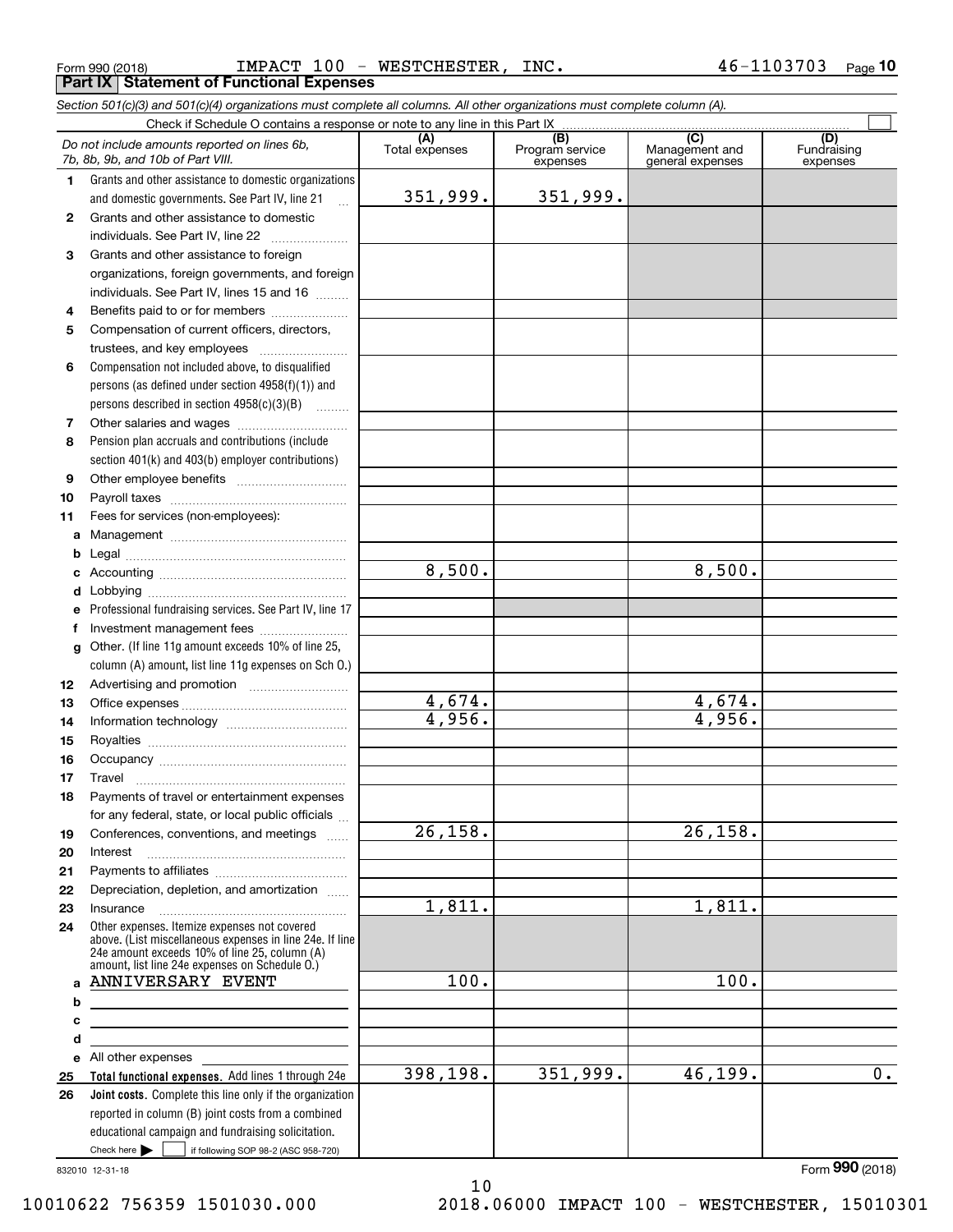Form (2018) **990**

|  | Form 990 (2018) |  |
|--|-----------------|--|
|  |                 |  |

**(A) (B)** Beginning of year | | End of year  $77,003.$  1 87,911. **11**Cash - non-interest-bearing ~~~~~~~~~~~~~~~~~~~~~~~~~  $576,898.$  2 538,946. **22**Savings and temporary cash investments ~~~~~~~~~~~~~~~~~~**33** Pledges and grants receivable, net  $\ldots$  **multimes contained and grants receivable**, net **multimes contained and grants receivable**, net **multimes contained and grants receivable** 200. Accounts receivable, net ~~~~~~~~~~~~~~~~~~~~~~~~~~ **445**Loans and other receivables from current and former officers, directors, trustees, key employees, and highest compensated employees. Complete Part II of Schedule L ~~~~~~~~~~~~~~~~~~~~~~~~~~~~ **56**Loans and other receivables from other disqualified persons (as defined under section 4958(f)(1)), persons described in section 4958(c)(3)(B), and contributing employers and sponsoring organizations of section 501(c)(9) voluntary employees' beneficiary organizations (see instr). Complete Part II of Sch L ...... **6Assets 77**Notes and loans receivable, net ~~~~~~~~~~~~~~~~~~~~~~~ **88**Inventories for sale or use ~~~~~~~~~~~~~~~~~~~~~~~~~~ Prepaid expenses and deferred charges **9910a**Land, buildings, and equipment: cost or other basis. Complete Part VI of Schedule D will aller **10cb** Less: accumulated depreciation \_\_\_\_\_\_\_\_\_\_\_\_\_\_\_ Lub **1111**Investments - publicly traded securities ~~~~~~~~~~~~~~~~~~~ **1212**Investments - other securities. See Part IV, line 11 ~~~~~~~~~~~~~~**13**Investments - program-related. See Part IV, line 11 **131414**Intangible assets ~~~~~~~~~~~~~~~~~~~~~~~~~~~~~~ Other assets. See Part IV, line 11 ~~~~~~~~~~~~~~~~~~~~~~ **1515** $653,901$ .  $16$  627,057. **1616Total assets.**  Add lines 1 through 15 (must equal line 34) **1717**Accounts payable and accrued expenses ~~~~~~~~~~~~~~~~~~488,530. 453,000. **1818**Grants payable ~~~~~~~~~~~~~~~~~~~~~~~~~~~~~~~ 3,000. 3,000. **1919**Deferred revenue et al. and the state of the state of the state of the state of the state of the state of the state of the state of the state of the state of the state of the state of the state of the state of the state of **2020**Tax-exempt bond liabilities …………………………………………………………… **21**Escrow or custodial account liability. Complete Part IV of Schedule D **21**Loans and other payables to current and former officers, directors, trustees, **22**Liabilities **Liabilities** key employees, highest compensated employees, and disqualified persons. Complete Part II of Schedule L <sub>…………………………………………………………</sub> **2223**Secured mortgages and notes payable to unrelated third parties **23**Unsecured notes and loans payable to unrelated third parties ~~~~~~~~~~~~~~~~~~~~ **242425**Other liabilities (including federal income tax, payables to related third parties, and other liabilities not included on lines 17-24). Complete Part X of Schedule D ~~~~~~~~~~~~~~~~~~~~~~~~~~~~~~~~ **25**491,530. 456,000. **2626Total liabilities.**  Add lines 17 through 25 Organizations that follow SFAS 117 (ASC 958), check here  $\blacktriangleright$   $\boxed{\text{X}}$  and **complete lines 27 through 29, and lines 33 and 34. Net Assets or Fund Balances Net Assets or Fund Balances**  $59,010$ .  $|z_7|$  82,218. **2727**Unrestricted net assets ~~~~~~~~~~~~~~~~~~~~~~~~~~~  $103,361. |28|$  88,839. **2828**Temporarily restricted net assets ~~~~~~~~~~~~~~~~~~~~~~ **2929**Permanently restricted net assets …………………………………………………… **Organizations that do not follow SFAS 117 (ASC 958), check here** | **and complete lines 30 through 34. 3030**Capital stock or trust principal, or current funds ~~~~~~~~~~~~~~~ **3131**Paid-in or capital surplus, or land, building, or equipment fund will concurred. **3232**Retained earnings, endowment, accumulated income, or other funds www.com  $162,371.$   $33$  171,057. **33**Total net assets or fund balances ~~~~~~~~~~~~~~~~~~~~~~ **33** $653,901.$   $34$  627,057. **34**Total liabilities and net assets/fund balances **34**

46-1103703 Page 11

 $\mathcal{L}^{\text{max}}$ 

### Form 990 (2018) Page IMPACT 100 - WESTCHESTER, INC. 46-1103703

Check if Schedule O contains a response or note to any line in this Part X **Part X** | **Balance Sheet**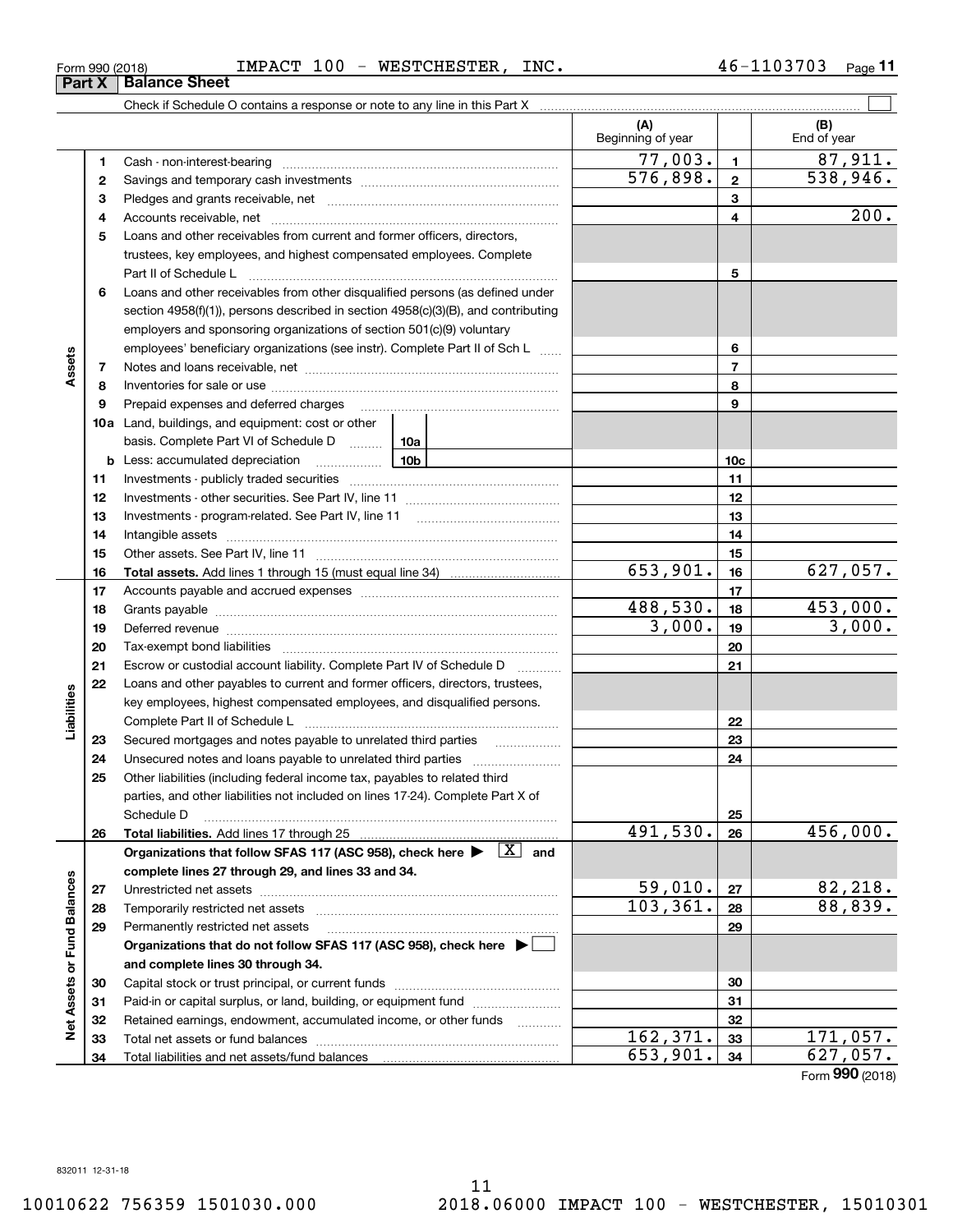|    | IMPACT 100 - WESTCHESTER,<br>INC.<br>Form 990 (2018)                                                                                                                                                                                                                     | 46-1103703     |                |                     | Page $12$        |  |  |
|----|--------------------------------------------------------------------------------------------------------------------------------------------------------------------------------------------------------------------------------------------------------------------------|----------------|----------------|---------------------|------------------|--|--|
|    | Part XI<br><b>Reconciliation of Net Assets</b>                                                                                                                                                                                                                           |                |                |                     |                  |  |  |
|    | Check if Schedule O contains a response or note to any line in this Part XI                                                                                                                                                                                              |                |                |                     |                  |  |  |
|    |                                                                                                                                                                                                                                                                          |                |                |                     |                  |  |  |
| 1  | Total revenue (must equal Part VIII, column (A), line 12)                                                                                                                                                                                                                | 1.             |                | 406,767.            |                  |  |  |
| 2  | Total expenses (must equal Part IX, column (A), line 25)                                                                                                                                                                                                                 | $\overline{2}$ |                | 398,198.            |                  |  |  |
| 3  | Revenue less expenses. Subtract line 2 from line 1                                                                                                                                                                                                                       | 3              |                | 8,569.<br>162, 371. |                  |  |  |
| 4  | $\overline{\mathbf{4}}$                                                                                                                                                                                                                                                  |                |                |                     |                  |  |  |
| 5  | Net unrealized gains (losses) on investments                                                                                                                                                                                                                             | 5              |                |                     | 117.             |  |  |
| 6  | Donated services and use of facilities                                                                                                                                                                                                                                   | 6              |                |                     |                  |  |  |
| 7  | Investment expenses                                                                                                                                                                                                                                                      | $\overline{7}$ |                |                     |                  |  |  |
| 8  | Prior period adjustments                                                                                                                                                                                                                                                 | 8              |                |                     |                  |  |  |
| 9  | Other changes in net assets or fund balances (explain in Schedule O)                                                                                                                                                                                                     | 9              |                |                     | $\overline{0}$ . |  |  |
| 10 | Net assets or fund balances at end of year. Combine lines 3 through 9 (must equal Part X, line 33,                                                                                                                                                                       |                |                |                     |                  |  |  |
|    | column (B))                                                                                                                                                                                                                                                              | 10             |                | 171,057.            |                  |  |  |
|    | Part XII Financial Statements and Reporting                                                                                                                                                                                                                              |                |                |                     |                  |  |  |
|    |                                                                                                                                                                                                                                                                          |                |                |                     |                  |  |  |
| 1. | $\boxed{\mathbf{X}}$ Accrual<br>Accounting method used to prepare the Form 990: [16] Cash<br>Other                                                                                                                                                                       |                |                | Yes                 | <b>No</b>        |  |  |
|    | If the organization changed its method of accounting from a prior year or checked "Other," explain in Schedule O.                                                                                                                                                        |                | 2a             | X                   |                  |  |  |
|    | 2a Were the organization's financial statements compiled or reviewed by an independent accountant?                                                                                                                                                                       |                |                |                     |                  |  |  |
|    | If "Yes," check a box below to indicate whether the financial statements for the year were compiled or reviewed on a<br>separate basis, consolidated basis, or both:<br>$\lfloor x \rfloor$ Separate basis<br>Consolidated basis<br>Both consolidated and separate basis |                |                |                     |                  |  |  |
|    | <b>b</b> Were the organization's financial statements audited by an independent accountant?                                                                                                                                                                              |                | 2 <sub>b</sub> |                     | х                |  |  |
|    | If "Yes," check a box below to indicate whether the financial statements for the year were audited on a separate basis,                                                                                                                                                  |                |                |                     |                  |  |  |
|    | consolidated basis, or both:                                                                                                                                                                                                                                             |                |                |                     |                  |  |  |
|    | <b>Consolidated basis</b><br>Separate basis<br>Both consolidated and separate basis                                                                                                                                                                                      |                |                |                     |                  |  |  |
|    | c If "Yes" to line 2a or 2b, does the organization have a committee that assumes responsibility for oversight of the audit,                                                                                                                                              |                |                |                     |                  |  |  |
|    |                                                                                                                                                                                                                                                                          |                | 2c             |                     | х                |  |  |
|    | If the organization changed either its oversight process or selection process during the tax year, explain in Schedule O.                                                                                                                                                |                |                |                     |                  |  |  |
|    | 3a As a result of a federal award, was the organization required to undergo an audit or audits as set forth in the Single Audit                                                                                                                                          |                |                |                     |                  |  |  |
|    | Act and OMB Circular A-133?                                                                                                                                                                                                                                              |                | За             |                     | x                |  |  |
|    | b If "Yes," did the organization undergo the required audit or audits? If the organization did not undergo the required audit                                                                                                                                            |                |                |                     |                  |  |  |
|    |                                                                                                                                                                                                                                                                          |                | 3b             |                     |                  |  |  |
|    |                                                                                                                                                                                                                                                                          |                |                | $000 \text{ days}$  |                  |  |  |

Form (2018) **990**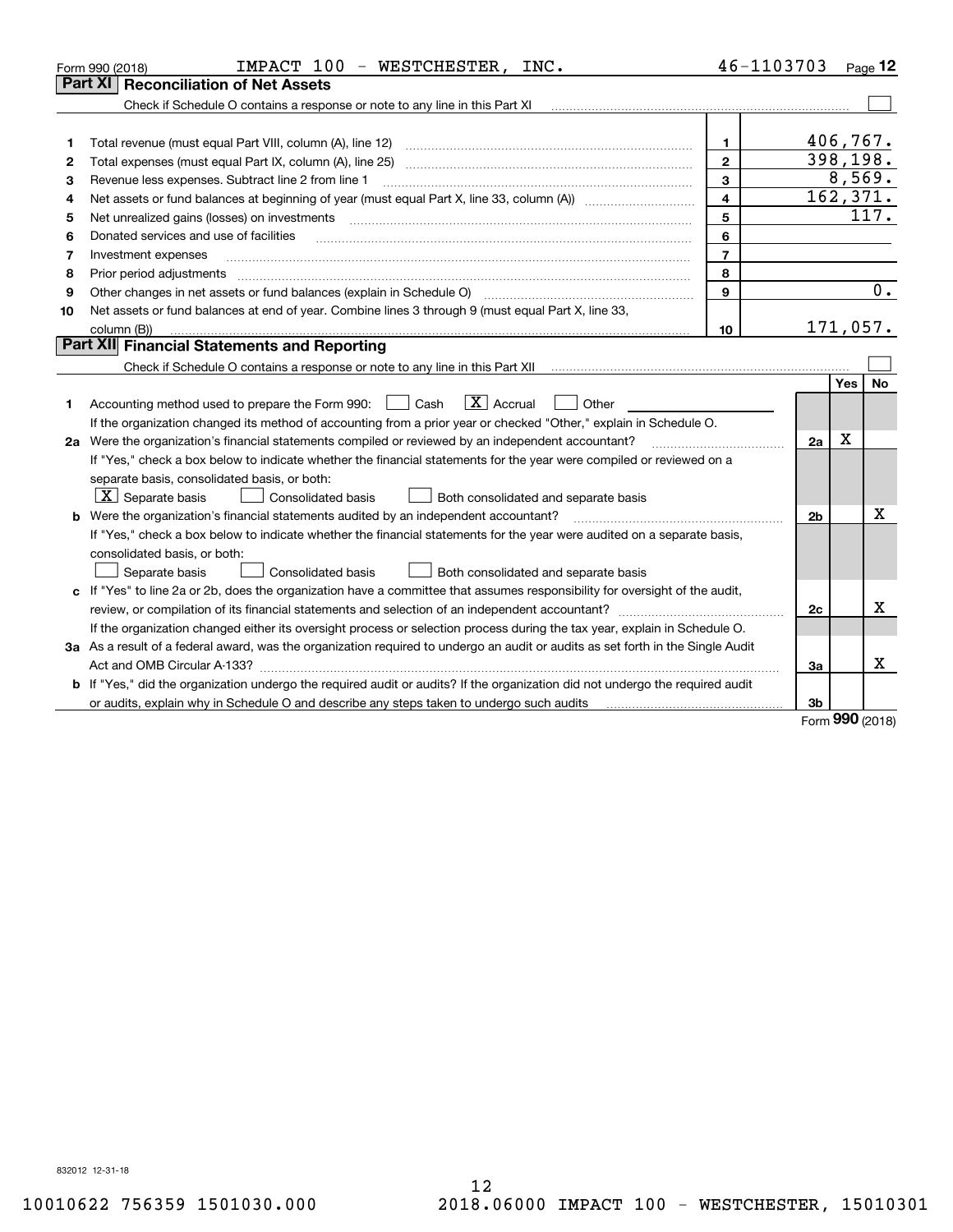| <b>SCHEDULE A</b> |
|-------------------|
|-------------------|

|  |  |  | (Form 990 or 990-EZ) |  |
|--|--|--|----------------------|--|
|--|--|--|----------------------|--|

# **Public Charity Status and Public Support**

**Complete if the organization is a section 501(c)(3) organization or a section 4947(a)(1) nonexempt charitable trust.**

| Attach to Form 990 or Form 990-EZ. |  |  |  |
|------------------------------------|--|--|--|
|                                    |  |  |  |

| OMB No. 1545-0047                   |
|-------------------------------------|
|                                     |
| <b>Open to Public</b><br>Inspection |

|                  |                     | Department of the Treasury<br>Internal Revenue Service                                                                                                                                                                                                                                                                                                                                                                                                                             |                                             |                                                                                    | ▶ Attach to Form 990 or Form 990-EZ.<br>Go to www.irs.gov/Form990 for instructions and the latest information.                                                                                                                                                                                                                                                                                                                                                                                                                                                  |     |                                 |                            |  | <b>Open to Public</b><br><b>Inspection</b> |  |
|------------------|---------------------|------------------------------------------------------------------------------------------------------------------------------------------------------------------------------------------------------------------------------------------------------------------------------------------------------------------------------------------------------------------------------------------------------------------------------------------------------------------------------------|---------------------------------------------|------------------------------------------------------------------------------------|-----------------------------------------------------------------------------------------------------------------------------------------------------------------------------------------------------------------------------------------------------------------------------------------------------------------------------------------------------------------------------------------------------------------------------------------------------------------------------------------------------------------------------------------------------------------|-----|---------------------------------|----------------------------|--|--------------------------------------------|--|
|                  |                     | Name of the organization                                                                                                                                                                                                                                                                                                                                                                                                                                                           |                                             |                                                                                    |                                                                                                                                                                                                                                                                                                                                                                                                                                                                                                                                                                 |     |                                 |                            |  | <b>Employer identification number</b>      |  |
|                  |                     |                                                                                                                                                                                                                                                                                                                                                                                                                                                                                    |                                             |                                                                                    | IMPACT 100 - WESTCHESTER, INC.                                                                                                                                                                                                                                                                                                                                                                                                                                                                                                                                  |     |                                 |                            |  | 46-1103703                                 |  |
|                  | Part I              |                                                                                                                                                                                                                                                                                                                                                                                                                                                                                    |                                             |                                                                                    | Reason for Public Charity Status (All organizations must complete this part.) See instructions.                                                                                                                                                                                                                                                                                                                                                                                                                                                                 |     |                                 |                            |  |                                            |  |
| 1<br>2<br>з<br>4 |                     | city, and state:                                                                                                                                                                                                                                                                                                                                                                                                                                                                   |                                             |                                                                                    | The organization is not a private foundation because it is: (For lines 1 through 12, check only one box.)<br>A church, convention of churches, or association of churches described in section 170(b)(1)(A)(i).<br>A school described in section 170(b)(1)(A)(ii). (Attach Schedule E (Form 990 or 990-EZ).)<br>A hospital or a cooperative hospital service organization described in section 170(b)(1)(A)(iii).<br>A medical research organization operated in conjunction with a hospital described in section 170(b)(1)(A)(iii). Enter the hospital's name, |     |                                 |                            |  |                                            |  |
| 5                |                     |                                                                                                                                                                                                                                                                                                                                                                                                                                                                                    |                                             |                                                                                    | An organization operated for the benefit of a college or university owned or operated by a governmental unit described in                                                                                                                                                                                                                                                                                                                                                                                                                                       |     |                                 |                            |  |                                            |  |
|                  |                     |                                                                                                                                                                                                                                                                                                                                                                                                                                                                                    |                                             | section 170(b)(1)(A)(iv). (Complete Part II.)                                      |                                                                                                                                                                                                                                                                                                                                                                                                                                                                                                                                                                 |     |                                 |                            |  |                                            |  |
| 6                |                     |                                                                                                                                                                                                                                                                                                                                                                                                                                                                                    |                                             |                                                                                    | A federal, state, or local government or governmental unit described in section 170(b)(1)(A)(v).                                                                                                                                                                                                                                                                                                                                                                                                                                                                |     |                                 |                            |  |                                            |  |
| $\overline{7}$   | $\lfloor x \rfloor$ |                                                                                                                                                                                                                                                                                                                                                                                                                                                                                    |                                             |                                                                                    | An organization that normally receives a substantial part of its support from a governmental unit or from the general public described in                                                                                                                                                                                                                                                                                                                                                                                                                       |     |                                 |                            |  |                                            |  |
|                  |                     |                                                                                                                                                                                                                                                                                                                                                                                                                                                                                    |                                             | section 170(b)(1)(A)(vi). (Complete Part II.)                                      |                                                                                                                                                                                                                                                                                                                                                                                                                                                                                                                                                                 |     |                                 |                            |  |                                            |  |
| 8                |                     |                                                                                                                                                                                                                                                                                                                                                                                                                                                                                    |                                             |                                                                                    | A community trust described in section 170(b)(1)(A)(vi). (Complete Part II.)                                                                                                                                                                                                                                                                                                                                                                                                                                                                                    |     |                                 |                            |  |                                            |  |
| 9                |                     |                                                                                                                                                                                                                                                                                                                                                                                                                                                                                    |                                             |                                                                                    | An agricultural research organization described in section 170(b)(1)(A)(ix) operated in conjunction with a land-grant college                                                                                                                                                                                                                                                                                                                                                                                                                                   |     |                                 |                            |  |                                            |  |
|                  |                     |                                                                                                                                                                                                                                                                                                                                                                                                                                                                                    |                                             |                                                                                    | or university or a non-land-grant college of agriculture (see instructions). Enter the name, city, and state of the college or                                                                                                                                                                                                                                                                                                                                                                                                                                  |     |                                 |                            |  |                                            |  |
|                  |                     | university:                                                                                                                                                                                                                                                                                                                                                                                                                                                                        |                                             |                                                                                    |                                                                                                                                                                                                                                                                                                                                                                                                                                                                                                                                                                 |     |                                 |                            |  |                                            |  |
| 10               |                     | An organization that normally receives: (1) more than 33 1/3% of its support from contributions, membership fees, and gross receipts from<br>activities related to its exempt functions - subject to certain exceptions, and (2) no more than 33 1/3% of its support from gross investment<br>income and unrelated business taxable income (less section 511 tax) from businesses acquired by the organization after June 30, 1975.<br>See section 509(a)(2). (Complete Part III.) |                                             |                                                                                    |                                                                                                                                                                                                                                                                                                                                                                                                                                                                                                                                                                 |     |                                 |                            |  |                                            |  |
| 11               |                     |                                                                                                                                                                                                                                                                                                                                                                                                                                                                                    |                                             |                                                                                    | An organization organized and operated exclusively to test for public safety. See section 509(a)(4).                                                                                                                                                                                                                                                                                                                                                                                                                                                            |     |                                 |                            |  |                                            |  |
| 12               |                     |                                                                                                                                                                                                                                                                                                                                                                                                                                                                                    |                                             |                                                                                    | An organization organized and operated exclusively for the benefit of, to perform the functions of, or to carry out the purposes of one or                                                                                                                                                                                                                                                                                                                                                                                                                      |     |                                 |                            |  |                                            |  |
|                  |                     |                                                                                                                                                                                                                                                                                                                                                                                                                                                                                    |                                             |                                                                                    | more publicly supported organizations described in section 509(a)(1) or section 509(a)(2). See section 509(a)(3). Check the box in                                                                                                                                                                                                                                                                                                                                                                                                                              |     |                                 |                            |  |                                            |  |
|                  |                     |                                                                                                                                                                                                                                                                                                                                                                                                                                                                                    |                                             |                                                                                    | lines 12a through 12d that describes the type of supporting organization and complete lines 12e, 12f, and 12g.                                                                                                                                                                                                                                                                                                                                                                                                                                                  |     |                                 |                            |  |                                            |  |
| а                |                     |                                                                                                                                                                                                                                                                                                                                                                                                                                                                                    |                                             |                                                                                    | Type I. A supporting organization operated, supervised, or controlled by its supported organization(s), typically by giving                                                                                                                                                                                                                                                                                                                                                                                                                                     |     |                                 |                            |  |                                            |  |
|                  |                     |                                                                                                                                                                                                                                                                                                                                                                                                                                                                                    |                                             |                                                                                    | the supported organization(s) the power to regularly appoint or elect a majority of the directors or trustees of the supporting                                                                                                                                                                                                                                                                                                                                                                                                                                 |     |                                 |                            |  |                                            |  |
|                  |                     |                                                                                                                                                                                                                                                                                                                                                                                                                                                                                    |                                             | organization. You must complete Part IV, Sections A and B.                         |                                                                                                                                                                                                                                                                                                                                                                                                                                                                                                                                                                 |     |                                 |                            |  |                                            |  |
| b                |                     |                                                                                                                                                                                                                                                                                                                                                                                                                                                                                    |                                             |                                                                                    | Type II. A supporting organization supervised or controlled in connection with its supported organization(s), by having                                                                                                                                                                                                                                                                                                                                                                                                                                         |     |                                 |                            |  |                                            |  |
|                  |                     |                                                                                                                                                                                                                                                                                                                                                                                                                                                                                    |                                             |                                                                                    | control or management of the supporting organization vested in the same persons that control or manage the supported                                                                                                                                                                                                                                                                                                                                                                                                                                            |     |                                 |                            |  |                                            |  |
|                  |                     |                                                                                                                                                                                                                                                                                                                                                                                                                                                                                    |                                             |                                                                                    | organization(s). You must complete Part IV, Sections A and C.                                                                                                                                                                                                                                                                                                                                                                                                                                                                                                   |     |                                 |                            |  |                                            |  |
| с                |                     |                                                                                                                                                                                                                                                                                                                                                                                                                                                                                    |                                             |                                                                                    | Type III functionally integrated. A supporting organization operated in connection with, and functionally integrated with,                                                                                                                                                                                                                                                                                                                                                                                                                                      |     |                                 |                            |  |                                            |  |
|                  |                     |                                                                                                                                                                                                                                                                                                                                                                                                                                                                                    |                                             |                                                                                    | its supported organization(s) (see instructions). You must complete Part IV, Sections A, D, and E.                                                                                                                                                                                                                                                                                                                                                                                                                                                              |     |                                 |                            |  |                                            |  |
| d                |                     |                                                                                                                                                                                                                                                                                                                                                                                                                                                                                    |                                             |                                                                                    | Type III non-functionally integrated. A supporting organization operated in connection with its supported organization(s)                                                                                                                                                                                                                                                                                                                                                                                                                                       |     |                                 |                            |  |                                            |  |
|                  |                     |                                                                                                                                                                                                                                                                                                                                                                                                                                                                                    |                                             |                                                                                    | that is not functionally integrated. The organization generally must satisfy a distribution requirement and an attentiveness                                                                                                                                                                                                                                                                                                                                                                                                                                    |     |                                 |                            |  |                                            |  |
|                  |                     |                                                                                                                                                                                                                                                                                                                                                                                                                                                                                    |                                             |                                                                                    | requirement (see instructions). You must complete Part IV, Sections A and D, and Part V.                                                                                                                                                                                                                                                                                                                                                                                                                                                                        |     |                                 |                            |  |                                            |  |
| е                |                     |                                                                                                                                                                                                                                                                                                                                                                                                                                                                                    |                                             |                                                                                    | Check this box if the organization received a written determination from the IRS that it is a Type I, Type II, Type III                                                                                                                                                                                                                                                                                                                                                                                                                                         |     |                                 |                            |  |                                            |  |
|                  |                     |                                                                                                                                                                                                                                                                                                                                                                                                                                                                                    |                                             |                                                                                    | functionally integrated, or Type III non-functionally integrated supporting organization.                                                                                                                                                                                                                                                                                                                                                                                                                                                                       |     |                                 |                            |  |                                            |  |
|                  |                     |                                                                                                                                                                                                                                                                                                                                                                                                                                                                                    | Enter the number of supported organizations |                                                                                    |                                                                                                                                                                                                                                                                                                                                                                                                                                                                                                                                                                 |     |                                 |                            |  |                                            |  |
|                  |                     | (i) Name of supported                                                                                                                                                                                                                                                                                                                                                                                                                                                              |                                             | Provide the following information about the supported organization(s).<br>(ii) EIN | (iii) Type of organization                                                                                                                                                                                                                                                                                                                                                                                                                                                                                                                                      |     | (iv) Is the organization listed | (v) Amount of monetary     |  | (vi) Amount of other                       |  |
|                  |                     | organization                                                                                                                                                                                                                                                                                                                                                                                                                                                                       |                                             |                                                                                    | (described on lines 1-10                                                                                                                                                                                                                                                                                                                                                                                                                                                                                                                                        |     | in your governing document?     | support (see instructions) |  | support (see instructions)                 |  |
|                  |                     |                                                                                                                                                                                                                                                                                                                                                                                                                                                                                    |                                             |                                                                                    | above (see instructions))                                                                                                                                                                                                                                                                                                                                                                                                                                                                                                                                       | Yes | <b>No</b>                       |                            |  |                                            |  |
|                  |                     |                                                                                                                                                                                                                                                                                                                                                                                                                                                                                    |                                             |                                                                                    |                                                                                                                                                                                                                                                                                                                                                                                                                                                                                                                                                                 |     |                                 |                            |  |                                            |  |
|                  |                     |                                                                                                                                                                                                                                                                                                                                                                                                                                                                                    |                                             |                                                                                    |                                                                                                                                                                                                                                                                                                                                                                                                                                                                                                                                                                 |     |                                 |                            |  |                                            |  |
|                  |                     |                                                                                                                                                                                                                                                                                                                                                                                                                                                                                    |                                             |                                                                                    |                                                                                                                                                                                                                                                                                                                                                                                                                                                                                                                                                                 |     |                                 |                            |  |                                            |  |
|                  |                     |                                                                                                                                                                                                                                                                                                                                                                                                                                                                                    |                                             |                                                                                    |                                                                                                                                                                                                                                                                                                                                                                                                                                                                                                                                                                 |     |                                 |                            |  |                                            |  |
|                  |                     |                                                                                                                                                                                                                                                                                                                                                                                                                                                                                    |                                             |                                                                                    |                                                                                                                                                                                                                                                                                                                                                                                                                                                                                                                                                                 |     |                                 |                            |  |                                            |  |
|                  |                     |                                                                                                                                                                                                                                                                                                                                                                                                                                                                                    |                                             |                                                                                    |                                                                                                                                                                                                                                                                                                                                                                                                                                                                                                                                                                 |     |                                 |                            |  |                                            |  |
|                  |                     |                                                                                                                                                                                                                                                                                                                                                                                                                                                                                    |                                             |                                                                                    |                                                                                                                                                                                                                                                                                                                                                                                                                                                                                                                                                                 |     |                                 |                            |  |                                            |  |
|                  |                     |                                                                                                                                                                                                                                                                                                                                                                                                                                                                                    |                                             |                                                                                    |                                                                                                                                                                                                                                                                                                                                                                                                                                                                                                                                                                 |     |                                 |                            |  |                                            |  |
|                  |                     |                                                                                                                                                                                                                                                                                                                                                                                                                                                                                    |                                             |                                                                                    |                                                                                                                                                                                                                                                                                                                                                                                                                                                                                                                                                                 |     |                                 |                            |  |                                            |  |
|                  |                     |                                                                                                                                                                                                                                                                                                                                                                                                                                                                                    |                                             |                                                                                    |                                                                                                                                                                                                                                                                                                                                                                                                                                                                                                                                                                 |     |                                 |                            |  |                                            |  |

**Total**

LHA For Paperwork Reduction Act Notice, see the Instructions for Form 990 or 990-EZ. 832021 10-11-18 Schedule A (Form 990 or 990-EZ) 2018 13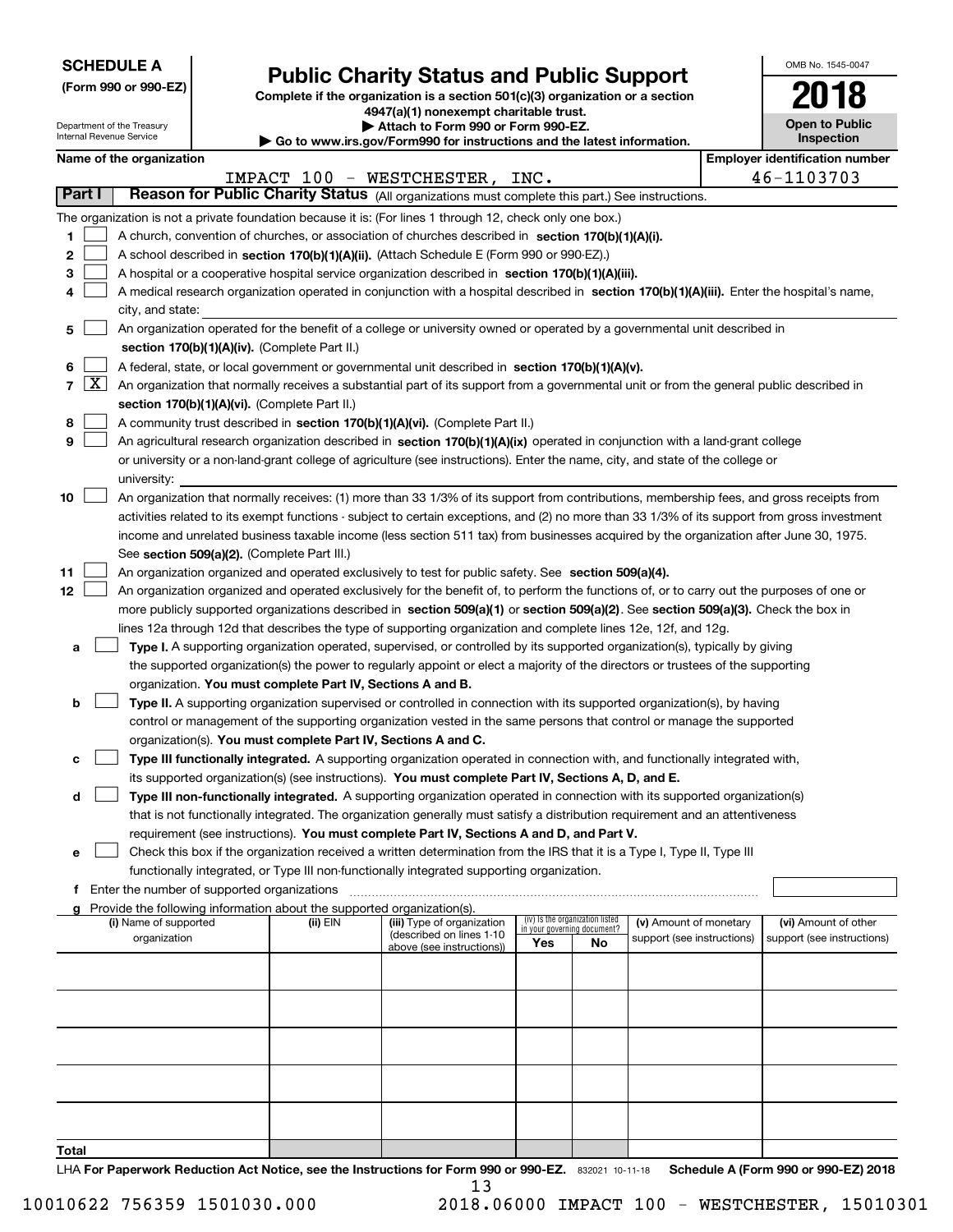### Schedule A (Form 990 or 990-EZ) 2018 Page IMPACT 100 - WESTCHESTER, INC. 46-1103703 **Part II Support Schedule for Organizations Described in Sections 170(b)(1)(A)(iv) and 170(b)(1)(A)(vi)**

 $46 - 1103703$  Page 2

(Complete only if you checked the box on line 5, 7, or 8 of Part I or if the organization failed to qualify under Part III. If the organization fails to qualify under the tests listed below, please complete Part III.)

| <b>Section A. Public Support</b>                                                                                                           |          |            |            |                        |                                      |                                          |
|--------------------------------------------------------------------------------------------------------------------------------------------|----------|------------|------------|------------------------|--------------------------------------|------------------------------------------|
| Calendar year (or fiscal year beginning in) $\blacktriangleright$                                                                          | (a) 2014 | $(b)$ 2015 | $(c)$ 2016 | $(d)$ 2017             | (e) 2018                             | (f) Total                                |
| <b>1</b> Gifts, grants, contributions, and                                                                                                 |          |            |            |                        |                                      |                                          |
| membership fees received. (Do not                                                                                                          |          |            |            |                        |                                      |                                          |
| include any "unusual grants.")                                                                                                             | 203,062. | 319, 207.  | 344,989.   | 463,054.               | 397,089.                             | 1727401.                                 |
| 2 Tax revenues levied for the organ-                                                                                                       |          |            |            |                        |                                      |                                          |
| ization's benefit and either paid to                                                                                                       |          |            |            |                        |                                      |                                          |
| or expended on its behalf                                                                                                                  |          |            |            |                        |                                      |                                          |
| 3 The value of services or facilities                                                                                                      |          |            |            |                        |                                      |                                          |
| furnished by a governmental unit to                                                                                                        |          |            |            |                        |                                      |                                          |
| the organization without charge                                                                                                            |          |            |            |                        |                                      |                                          |
| 4 Total. Add lines 1 through 3                                                                                                             | 203,062. | 319, 207.  | 344,989.   | 463,054.               | 397,089.                             | 1727401.                                 |
| 5 The portion of total contributions                                                                                                       |          |            |            |                        |                                      |                                          |
| by each person (other than a                                                                                                               |          |            |            |                        |                                      |                                          |
| governmental unit or publicly                                                                                                              |          |            |            |                        |                                      |                                          |
| supported organization) included                                                                                                           |          |            |            |                        |                                      |                                          |
| on line 1 that exceeds 2% of the                                                                                                           |          |            |            |                        |                                      |                                          |
| amount shown on line 11,                                                                                                                   |          |            |            |                        |                                      |                                          |
| column (f)                                                                                                                                 |          |            |            |                        |                                      |                                          |
| 6 Public support. Subtract line 5 from line 4.                                                                                             |          |            |            |                        |                                      | 1727401.                                 |
| <b>Section B. Total Support</b>                                                                                                            |          |            |            |                        |                                      |                                          |
| Calendar year (or fiscal year beginning in)                                                                                                | (a) 2014 | $(b)$ 2015 | $(c)$ 2016 | $(d)$ 2017             | (e) 2018                             | (f) Total                                |
| <b>7</b> Amounts from line 4                                                                                                               | 203,062. | 319,207.   | 344,989.   | $\overline{463,054}$ . | 397,089.                             | 1727401.                                 |
| 8 Gross income from interest,                                                                                                              |          |            |            |                        |                                      |                                          |
| dividends, payments received on                                                                                                            |          |            |            |                        |                                      |                                          |
| securities loans, rents, royalties,                                                                                                        |          |            |            |                        |                                      |                                          |
| and income from similar sources                                                                                                            | 40.      | 39.        | 890.       | 4,992.                 | 9,678.                               | 15,639.                                  |
| <b>9</b> Net income from unrelated business                                                                                                |          |            |            |                        |                                      |                                          |
| activities, whether or not the                                                                                                             |          |            |            |                        |                                      |                                          |
| business is regularly carried on                                                                                                           |          |            |            |                        |                                      |                                          |
| <b>10</b> Other income. Do not include gain                                                                                                |          |            |            |                        |                                      |                                          |
| or loss from the sale of capital                                                                                                           |          |            |            |                        |                                      |                                          |
| assets (Explain in Part VI.) <b>Constant</b>                                                                                               |          |            |            |                        |                                      |                                          |
| <b>11 Total support.</b> Add lines 7 through 10                                                                                            |          |            |            |                        |                                      | 1743040.                                 |
| <b>12</b> Gross receipts from related activities, etc. (see instructions)                                                                  |          |            |            |                        | 12                                   |                                          |
| 13 First five years. If the Form 990 is for the organization's first, second, third, fourth, or fifth tax year as a section 501(c)(3)      |          |            |            |                        |                                      |                                          |
| organization, check this box and stop here                                                                                                 |          |            |            |                        |                                      |                                          |
| Section C. Computation of Public Support Percentage                                                                                        |          |            |            |                        |                                      |                                          |
| 14 Public support percentage for 2018 (line 6, column (f) divided by line 11, column (f) <i>mummumumum</i>                                 |          |            |            |                        | 14                                   | 99.10<br>%                               |
|                                                                                                                                            |          |            |            |                        | 15                                   | 99.60<br>$\%$                            |
| 16a 33 1/3% support test - 2018. If the organization did not check the box on line 13, and line 14 is 33 1/3% or more, check this box and  |          |            |            |                        |                                      |                                          |
| stop here. The organization qualifies as a publicly supported organization                                                                 |          |            |            |                        |                                      | $\blacktriangleright$ $\boxed{\text{X}}$ |
| b 33 1/3% support test - 2017. If the organization did not check a box on line 13 or 16a, and line 15 is 33 1/3% or more, check this box   |          |            |            |                        |                                      |                                          |
| and stop here. The organization qualifies as a publicly supported organization                                                             |          |            |            |                        |                                      |                                          |
| 17a 10% -facts-and-circumstances test - 2018. If the organization did not check a box on line 13, 16a, or 16b, and line 14 is 10% or more, |          |            |            |                        |                                      |                                          |
| and if the organization meets the "facts-and-circumstances" test, check this box and stop here. Explain in Part VI how the organization    |          |            |            |                        |                                      |                                          |
| meets the "facts-and-circumstances" test. The organization qualifies as a publicly supported organization <i>manumumumumum</i>             |          |            |            |                        |                                      |                                          |
| b 10% -facts-and-circumstances test - 2017. If the organization did not check a box on line 13, 16a, 16b, or 17a, and line 15 is 10% or    |          |            |            |                        |                                      |                                          |
| more, and if the organization meets the "facts-and-circumstances" test, check this box and stop here. Explain in Part VI how the           |          |            |            |                        |                                      |                                          |
| organization meets the "facts-and-circumstances" test. The organization qualifies as a publicly supported organization                     |          |            |            |                        |                                      |                                          |
| 18 Private foundation. If the organization did not check a box on line 13, 16a, 16b, 17a, or 17b, check this box and see instructions      |          |            |            |                        |                                      |                                          |
|                                                                                                                                            |          |            |            |                        | Schedule A (Form 990 or 990-F7) 2018 |                                          |

**Schedule A (Form 990 or 990-EZ) 2018**

832022 10-11-18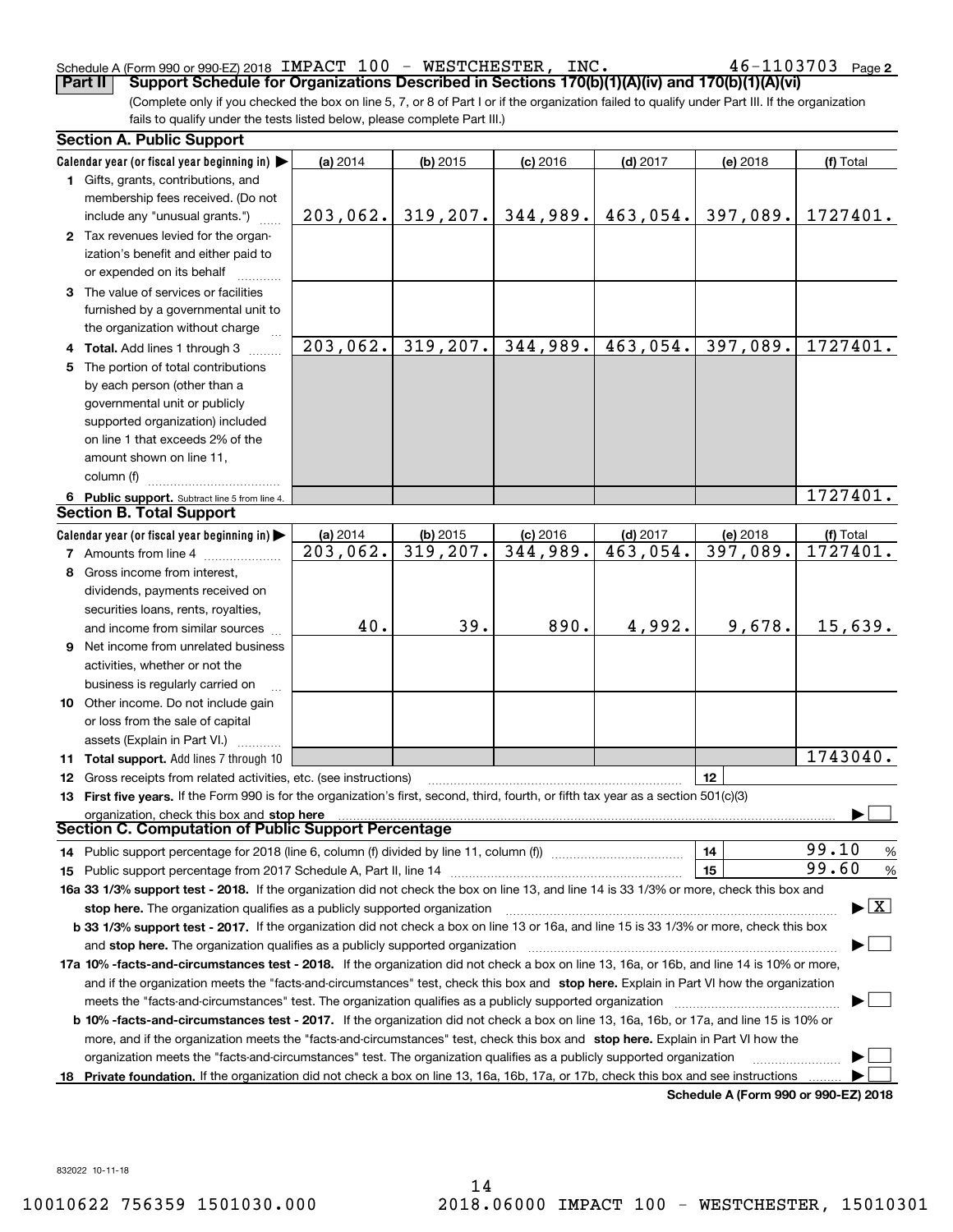### Schedule A (Form 990 or 990-EZ) 2018 Page IMPACT 100 - WESTCHESTER, INC. 46-1103703 **Part III Support Schedule for Organizations Described in Section 509(a)(2)**

(Complete only if you checked the box on line 10 of Part I or if the organization failed to qualify under Part II. If the organization fails to qualify under the tests listed below, please complete Part II.)

|    | <b>Section A. Public Support</b>                                                                                                                                                                                                                      |            |            |            |            |          |                                      |
|----|-------------------------------------------------------------------------------------------------------------------------------------------------------------------------------------------------------------------------------------------------------|------------|------------|------------|------------|----------|--------------------------------------|
|    | Calendar year (or fiscal year beginning in) $\blacktriangleright$                                                                                                                                                                                     | (a) 2014   | $(b)$ 2015 | $(c)$ 2016 | $(d)$ 2017 | (e) 2018 | (f) Total                            |
|    | 1 Gifts, grants, contributions, and                                                                                                                                                                                                                   |            |            |            |            |          |                                      |
|    | membership fees received. (Do not                                                                                                                                                                                                                     |            |            |            |            |          |                                      |
|    | include any "unusual grants.")                                                                                                                                                                                                                        |            |            |            |            |          |                                      |
|    | 2 Gross receipts from admissions,<br>merchandise sold or services per-<br>formed, or facilities furnished in<br>any activity that is related to the<br>organization's tax-exempt purpose                                                              |            |            |            |            |          |                                      |
|    | 3 Gross receipts from activities that<br>are not an unrelated trade or bus-                                                                                                                                                                           |            |            |            |            |          |                                      |
|    | iness under section 513                                                                                                                                                                                                                               |            |            |            |            |          |                                      |
|    | 4 Tax revenues levied for the organ-                                                                                                                                                                                                                  |            |            |            |            |          |                                      |
|    | ization's benefit and either paid to<br>or expended on its behalf<br>.                                                                                                                                                                                |            |            |            |            |          |                                      |
|    | 5 The value of services or facilities                                                                                                                                                                                                                 |            |            |            |            |          |                                      |
|    | furnished by a governmental unit to                                                                                                                                                                                                                   |            |            |            |            |          |                                      |
|    | the organization without charge                                                                                                                                                                                                                       |            |            |            |            |          |                                      |
|    | <b>6 Total.</b> Add lines 1 through 5                                                                                                                                                                                                                 |            |            |            |            |          |                                      |
|    | 7a Amounts included on lines 1, 2, and<br>3 received from disqualified persons                                                                                                                                                                        |            |            |            |            |          |                                      |
|    | <b>b</b> Amounts included on lines 2 and 3 received<br>from other than disqualified persons that<br>exceed the greater of \$5,000 or 1% of the<br>amount on line 13 for the year                                                                      |            |            |            |            |          |                                      |
|    | c Add lines 7a and 7b                                                                                                                                                                                                                                 |            |            |            |            |          |                                      |
|    | 8 Public support. (Subtract line 7c from line 6.)                                                                                                                                                                                                     |            |            |            |            |          |                                      |
|    | <b>Section B. Total Support</b>                                                                                                                                                                                                                       |            |            |            |            |          |                                      |
|    | Calendar year (or fiscal year beginning in) $\blacktriangleright$                                                                                                                                                                                     | (a) $2014$ | $(b)$ 2015 | $(c)$ 2016 | $(d)$ 2017 | (e) 2018 | (f) Total                            |
|    | 9 Amounts from line 6                                                                                                                                                                                                                                 |            |            |            |            |          |                                      |
|    | 10a Gross income from interest,<br>dividends, payments received on<br>securities loans, rents, royalties,<br>and income from similar sources                                                                                                          |            |            |            |            |          |                                      |
|    | <b>b</b> Unrelated business taxable income<br>(less section 511 taxes) from businesses                                                                                                                                                                |            |            |            |            |          |                                      |
|    | acquired after June 30, 1975                                                                                                                                                                                                                          |            |            |            |            |          |                                      |
|    | c Add lines 10a and 10b<br>11 Net income from unrelated business<br>activities not included in line 10b,<br>whether or not the business is<br>regularly carried on                                                                                    |            |            |            |            |          |                                      |
|    | 12 Other income. Do not include gain<br>or loss from the sale of capital<br>assets (Explain in Part VI.)                                                                                                                                              |            |            |            |            |          |                                      |
|    | <b>13</b> Total support. (Add lines 9, 10c, 11, and 12.)                                                                                                                                                                                              |            |            |            |            |          |                                      |
|    | 14 First five years. If the Form 990 is for the organization's first, second, third, fourth, or fifth tax year as a section 501(c)(3) organization,                                                                                                   |            |            |            |            |          |                                      |
|    | check this box and stop here <i>machine and content and stop</i> here <i>manufacture and stop</i> here <i>manufacture</i> and <b>stop here</b> <i>manufacture manufacture and stop</i> here <i>manufacture manufacture manufacture manufacture ma</i> |            |            |            |            |          |                                      |
|    | <b>Section C. Computation of Public Support Percentage</b>                                                                                                                                                                                            |            |            |            |            |          |                                      |
|    | 15 Public support percentage for 2018 (line 8, column (f), divided by line 13, column (f))                                                                                                                                                            |            |            |            |            | 15       | %                                    |
|    | 16 Public support percentage from 2017 Schedule A, Part III, line 15                                                                                                                                                                                  |            |            |            |            | 16       | %                                    |
|    | <b>Section D. Computation of Investment Income Percentage</b>                                                                                                                                                                                         |            |            |            |            |          |                                      |
|    | 17 Investment income percentage for 2018 (line 10c, column (f), divided by line 13, column (f))                                                                                                                                                       |            |            |            |            | 17       | %                                    |
|    | <b>18</b> Investment income percentage from <b>2017</b> Schedule A, Part III, line 17                                                                                                                                                                 |            |            |            |            | 18       | %                                    |
|    | 19a 33 1/3% support tests - 2018. If the organization did not check the box on line 14, and line 15 is more than 33 1/3%, and line 17 is not                                                                                                          |            |            |            |            |          |                                      |
|    | more than 33 1/3%, check this box and stop here. The organization qualifies as a publicly supported organization                                                                                                                                      |            |            |            |            |          | ▶                                    |
|    | b 33 1/3% support tests - 2017. If the organization did not check a box on line 14 or line 19a, and line 16 is more than 33 1/3%, and                                                                                                                 |            |            |            |            |          |                                      |
|    | line 18 is not more than 33 1/3%, check this box and stop here. The organization qualifies as a publicly supported organization                                                                                                                       |            |            |            |            |          |                                      |
| 20 | <b>Private foundation.</b> If the organization did not check a box on line 14, 19a, or 19b, check this box and see instructions                                                                                                                       |            |            |            |            |          |                                      |
|    | 832023 10-11-18                                                                                                                                                                                                                                       |            | 15         |            |            |          | Schedule A (Form 990 or 990-EZ) 2018 |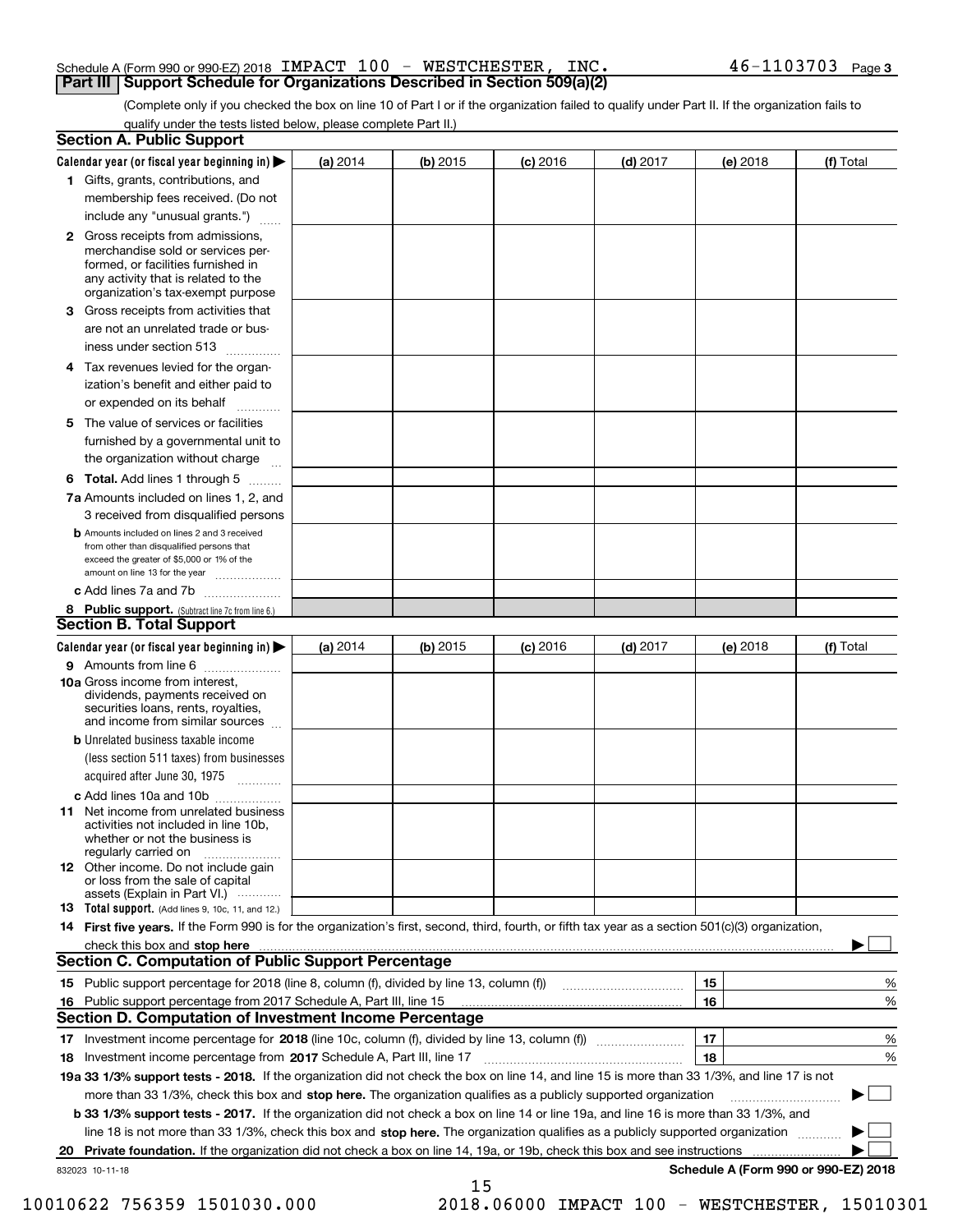**1**

**2**

**3a**

**3b**

**3c**

**4a**

**4b**

**4c**

**5a**

**5b5c**

**6**

**7**

**8**

**9a**

**9b**

**9c**

**10a**

**10b**

**YesNo**

### **Part IV Supporting Organizations**

(Complete only if you checked a box in line 12 on Part I. If you checked 12a of Part I, complete Sections A and B. If you checked 12b of Part I, complete Sections A and C. If you checked 12c of Part I, complete Sections A, D, and E. If you checked 12d of Part I, complete Sections A and D, and complete Part V.)

### **Section A. All Supporting Organizations**

- **1** Are all of the organization's supported organizations listed by name in the organization's governing documents? If "No," describe in **Part VI** how the supported organizations are designated. If designated by *class or purpose, describe the designation. If historic and continuing relationship, explain.*
- **2** Did the organization have any supported organization that does not have an IRS determination of status under section 509(a)(1) or (2)? If "Yes," explain in Part VI how the organization determined that the supported *organization was described in section 509(a)(1) or (2).*
- **3a** Did the organization have a supported organization described in section 501(c)(4), (5), or (6)? If "Yes," answer *(b) and (c) below.*
- **b** Did the organization confirm that each supported organization qualified under section 501(c)(4), (5), or (6) and satisfied the public support tests under section 509(a)(2)? If "Yes," describe in **Part VI** when and how the *organization made the determination.*
- **c**Did the organization ensure that all support to such organizations was used exclusively for section 170(c)(2)(B) purposes? If "Yes," explain in **Part VI** what controls the organization put in place to ensure such use.
- **4a***If* Was any supported organization not organized in the United States ("foreign supported organization")? *"Yes," and if you checked 12a or 12b in Part I, answer (b) and (c) below.*
- **b** Did the organization have ultimate control and discretion in deciding whether to make grants to the foreign supported organization? If "Yes," describe in **Part VI** how the organization had such control and discretion *despite being controlled or supervised by or in connection with its supported organizations.*
- **c** Did the organization support any foreign supported organization that does not have an IRS determination under sections 501(c)(3) and 509(a)(1) or (2)? If "Yes," explain in **Part VI** what controls the organization used *to ensure that all support to the foreign supported organization was used exclusively for section 170(c)(2)(B) purposes.*
- **5a** Did the organization add, substitute, or remove any supported organizations during the tax year? If "Yes," answer (b) and (c) below (if applicable). Also, provide detail in **Part VI,** including (i) the names and EIN *numbers of the supported organizations added, substituted, or removed; (ii) the reasons for each such action; (iii) the authority under the organization's organizing document authorizing such action; and (iv) how the action was accomplished (such as by amendment to the organizing document).*
- **b** Type I or Type II only. Was any added or substituted supported organization part of a class already designated in the organization's organizing document?
- **cSubstitutions only.**  Was the substitution the result of an event beyond the organization's control?
- **6** Did the organization provide support (whether in the form of grants or the provision of services or facilities) to **Part VI.** *If "Yes," provide detail in* support or benefit one or more of the filing organization's supported organizations? anyone other than (i) its supported organizations, (ii) individuals that are part of the charitable class benefited by one or more of its supported organizations, or (iii) other supporting organizations that also
- **7**Did the organization provide a grant, loan, compensation, or other similar payment to a substantial contributor *If "Yes," complete Part I of Schedule L (Form 990 or 990-EZ).* regard to a substantial contributor? (as defined in section 4958(c)(3)(C)), a family member of a substantial contributor, or a 35% controlled entity with
- **8** Did the organization make a loan to a disqualified person (as defined in section 4958) not described in line 7? *If "Yes," complete Part I of Schedule L (Form 990 or 990-EZ).*
- **9a** Was the organization controlled directly or indirectly at any time during the tax year by one or more in section 509(a)(1) or (2))? If "Yes," *provide detail in* <code>Part VI.</code> disqualified persons as defined in section 4946 (other than foundation managers and organizations described
- **b** Did one or more disqualified persons (as defined in line 9a) hold a controlling interest in any entity in which the supporting organization had an interest? If "Yes," provide detail in P**art VI**.
- **c**Did a disqualified person (as defined in line 9a) have an ownership interest in, or derive any personal benefit from, assets in which the supporting organization also had an interest? If "Yes," provide detail in P**art VI.**
- **10a** Was the organization subject to the excess business holdings rules of section 4943 because of section supporting organizations)? If "Yes," answer 10b below. 4943(f) (regarding certain Type II supporting organizations, and all Type III non-functionally integrated
- **b** Did the organization have any excess business holdings in the tax year? (Use Schedule C, Form 4720, to *determine whether the organization had excess business holdings.)*

16

832024 10-11-18

**Schedule A (Form 990 or 990-EZ) 2018**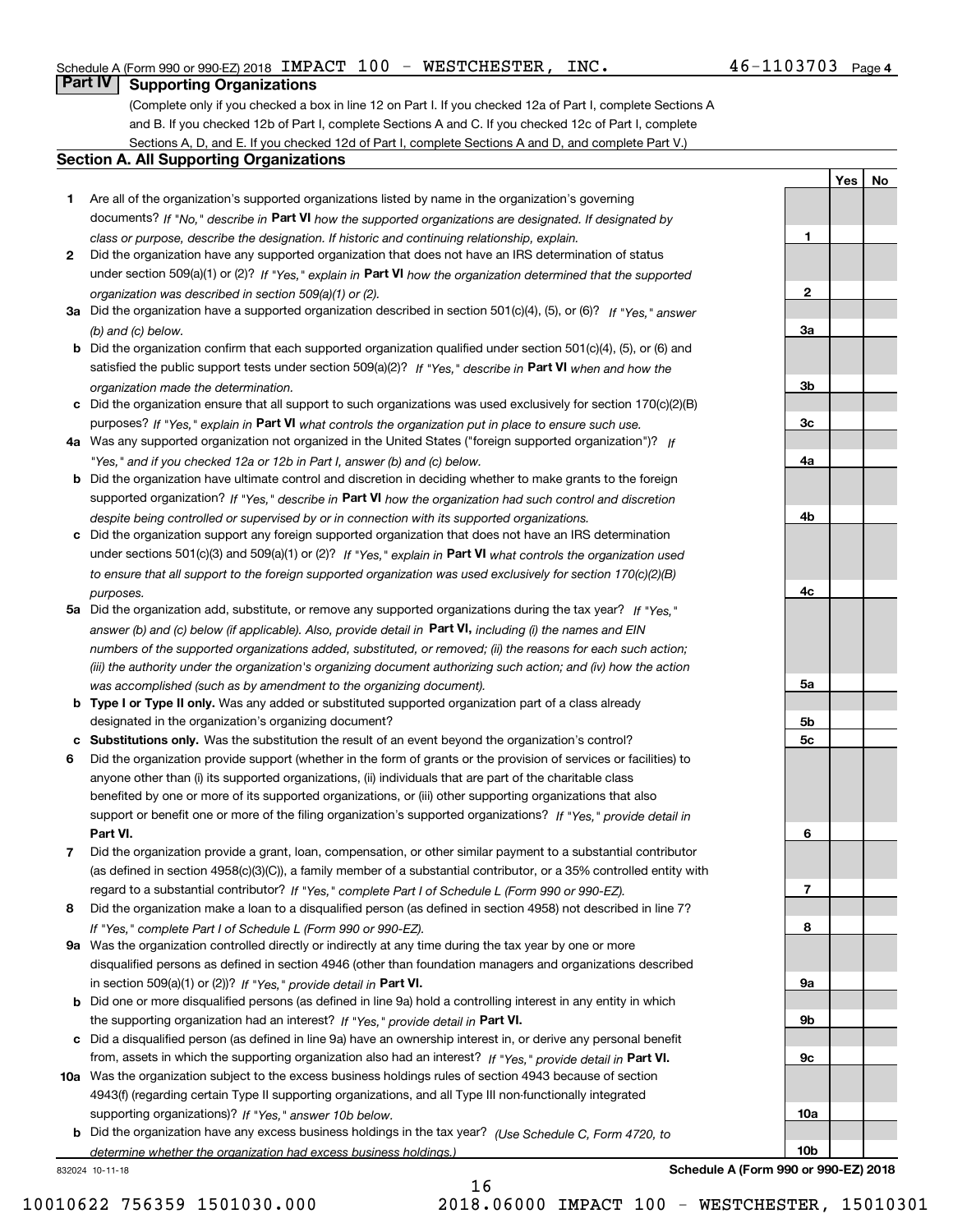### Schedule A (Form 990 or 990-EZ) 2018 Page IMPACT 100 - WESTCHESTER, INC. 46-1103703

|              | Part IV<br><b>Supporting Organizations (continued)</b>                                                                            |              |     |    |
|--------------|-----------------------------------------------------------------------------------------------------------------------------------|--------------|-----|----|
|              |                                                                                                                                   |              | Yes | No |
| 11           | Has the organization accepted a gift or contribution from any of the following persons?                                           |              |     |    |
|              | a A person who directly or indirectly controls, either alone or together with persons described in (b) and (c)                    |              |     |    |
|              | below, the governing body of a supported organization?                                                                            | 11a          |     |    |
|              | <b>b</b> A family member of a person described in (a) above?                                                                      | 11b          |     |    |
|              | c A 35% controlled entity of a person described in (a) or (b) above? If "Yes" to a, b, or c, provide detail in Part VI.           | 11c          |     |    |
|              | <b>Section B. Type I Supporting Organizations</b>                                                                                 |              |     |    |
|              |                                                                                                                                   |              | Yes | No |
| 1            | Did the directors, trustees, or membership of one or more supported organizations have the power to                               |              |     |    |
|              | regularly appoint or elect at least a majority of the organization's directors or trustees at all times during the                |              |     |    |
|              | tax year? If "No," describe in Part VI how the supported organization(s) effectively operated, supervised, or                     |              |     |    |
|              | controlled the organization's activities. If the organization had more than one supported organization,                           |              |     |    |
|              | describe how the powers to appoint and/or remove directors or trustees were allocated among the supported                         |              |     |    |
|              | organizations and what conditions or restrictions, if any, applied to such powers during the tax year.                            | 1            |     |    |
| $\mathbf{2}$ | Did the organization operate for the benefit of any supported organization other than the supported                               |              |     |    |
|              | organization(s) that operated, supervised, or controlled the supporting organization? If "Yes," explain in                        |              |     |    |
|              | Part VI how providing such benefit carried out the purposes of the supported organization(s) that operated,                       |              |     |    |
|              | supervised, or controlled the supporting organization.                                                                            | 2            |     |    |
|              | <b>Section C. Type II Supporting Organizations</b>                                                                                |              |     |    |
|              |                                                                                                                                   |              | Yes | No |
| 1            | Were a majority of the organization's directors or trustees during the tax year also a majority of the directors                  |              |     |    |
|              | or trustees of each of the organization's supported organization(s)? If "No," describe in Part VI how control                     |              |     |    |
|              | or management of the supporting organization was vested in the same persons that controlled or managed                            |              |     |    |
|              | the supported organization(s).                                                                                                    | 1            |     |    |
|              | <b>Section D. All Type III Supporting Organizations</b>                                                                           |              |     |    |
|              |                                                                                                                                   |              | Yes | No |
| 1            | Did the organization provide to each of its supported organizations, by the last day of the fifth month of the                    |              |     |    |
|              | organization's tax year, (i) a written notice describing the type and amount of support provided during the prior tax             |              |     |    |
|              | year, (ii) a copy of the Form 990 that was most recently filed as of the date of notification, and (iii) copies of the            |              |     |    |
|              | organization's governing documents in effect on the date of notification, to the extent not previously provided?                  | 1            |     |    |
| 2            | Were any of the organization's officers, directors, or trustees either (i) appointed or elected by the supported                  |              |     |    |
|              | organization(s) or (ii) serving on the governing body of a supported organization? If "No," explain in Part VI how                |              |     |    |
|              | the organization maintained a close and continuous working relationship with the supported organization(s).                       | $\mathbf{2}$ |     |    |
| 3            | By reason of the relationship described in (2), did the organization's supported organizations have a                             |              |     |    |
|              | significant voice in the organization's investment policies and in directing the use of the organization's                        |              |     |    |
|              | income or assets at all times during the tax year? If "Yes," describe in Part VI the role the organization's                      |              |     |    |
|              | supported organizations played in this regard.                                                                                    | 3            |     |    |
|              | Section E. Type III Functionally Integrated Supporting Organizations                                                              |              |     |    |
| 1            | Check the box next to the method that the organization used to satisfy the Integral Part Test during the year (see instructions). |              |     |    |
| a            | The organization satisfied the Activities Test. Complete line 2 below.                                                            |              |     |    |
| b            | The organization is the parent of each of its supported organizations. Complete line 3 below.                                     |              |     |    |
| C            | The organization supported a governmental entity. Describe in Part VI how you supported a government entity (see instructions),   |              |     |    |
| 2            | Activities Test. Answer (a) and (b) below.                                                                                        |              | Yes | No |
| a            | Did substantially all of the organization's activities during the tax year directly further the exempt purposes of                |              |     |    |
|              | the supported organization(s) to which the organization was responsive? If "Yes," then in Part VI identify                        |              |     |    |
|              | those supported organizations and explain how these activities directly furthered their exempt purposes,                          |              |     |    |
|              | how the organization was responsive to those supported organizations, and how the organization determined                         |              |     |    |
|              | that these activities constituted substantially all of its activities.                                                            | 2a           |     |    |
| b            | Did the activities described in (a) constitute activities that, but for the organization's involvement, one or more               |              |     |    |
|              | of the organization's supported organization(s) would have been engaged in? If "Yes," explain in Part VI the                      |              |     |    |
|              | reasons for the organization's position that its supported organization(s) would have engaged in these                            |              |     |    |
|              | activities but for the organization's involvement.                                                                                | 2b           |     |    |
| 3            | Parent of Supported Organizations. Answer (a) and (b) below.                                                                      |              |     |    |
| а            | Did the organization have the power to regularly appoint or elect a majority of the officers, directors, or                       |              |     |    |
|              | trustees of each of the supported organizations? Provide details in Part VI.                                                      | За           |     |    |
|              | <b>b</b> Did the organization exercise a substantial degree of direction over the policies, programs, and activities of each      |              |     |    |
|              | of its supported organizations? If "Yes," describe in Part VI the role played by the organization in this regard                  | Зb           |     |    |
|              | Schedule A (Form 990 or 990-EZ) 2018<br>832025 10-11-18                                                                           |              |     |    |

17

**Schedule A (Form 990 or 990-EZ) 2018**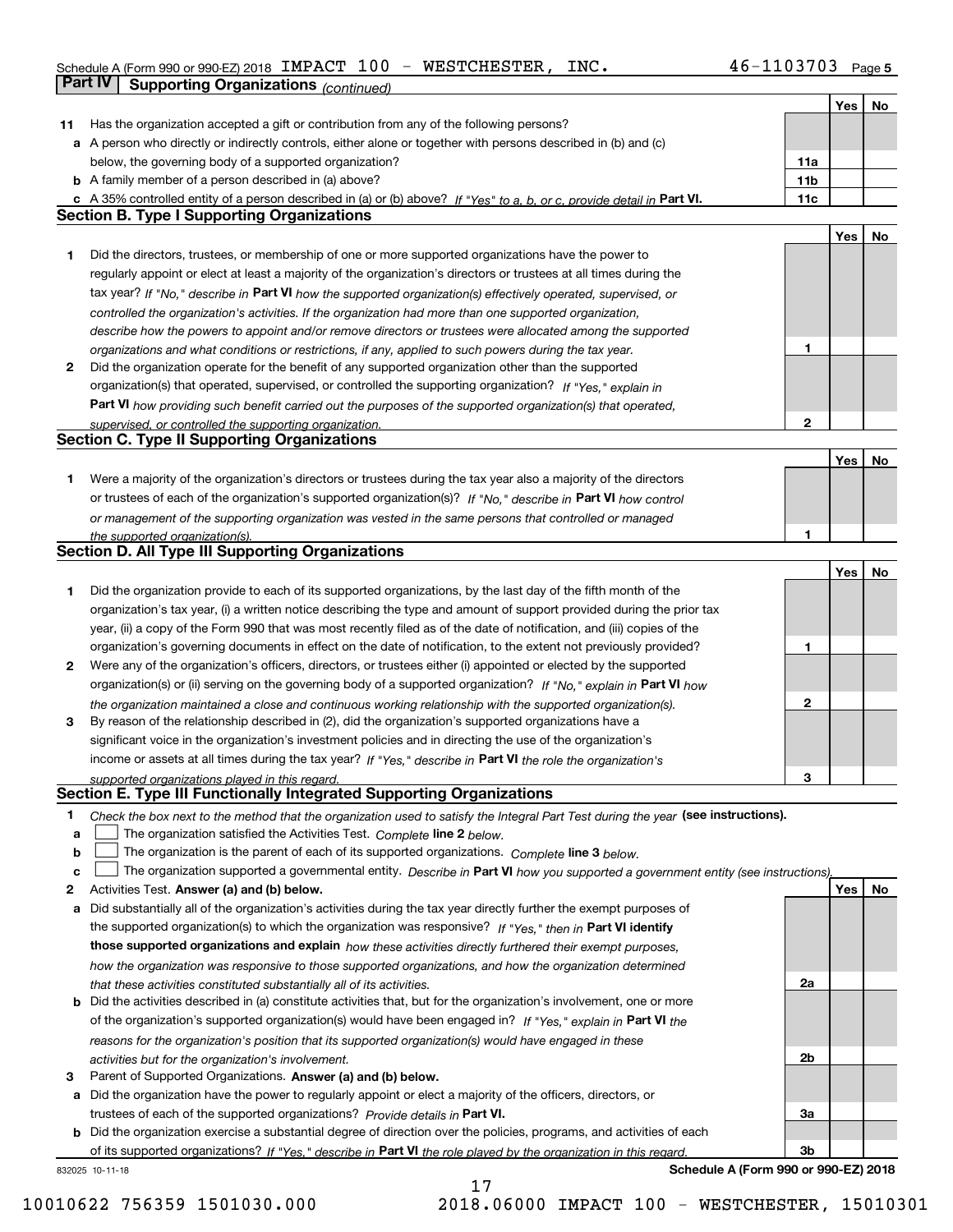|              | other Type III non-functionally integrated supporting organizations must complete Sections A through E.    |                |                                                      |                                |
|--------------|------------------------------------------------------------------------------------------------------------|----------------|------------------------------------------------------|--------------------------------|
|              | Section A - Adjusted Net Income                                                                            |                | (A) Prior Year                                       | (B) Current Year<br>(optional) |
| $\mathbf{1}$ | Net short-term capital gain                                                                                | 1              |                                                      |                                |
| 2            | Recoveries of prior-year distributions                                                                     | $\mathbf{2}$   |                                                      |                                |
| 3            | Other gross income (see instructions)                                                                      | 3              |                                                      |                                |
| 4            | Add lines 1 through 3                                                                                      | 4              |                                                      |                                |
| 5            | Depreciation and depletion                                                                                 | 5              |                                                      |                                |
| 6            | Portion of operating expenses paid or incurred for production or                                           |                |                                                      |                                |
|              | collection of gross income or for management, conservation, or                                             |                |                                                      |                                |
|              | maintenance of property held for production of income (see instructions)                                   | 6              |                                                      |                                |
| 7            | Other expenses (see instructions)                                                                          | $\overline{7}$ |                                                      |                                |
| 8            | Adjusted Net Income (subtract lines 5, 6, and 7 from line 4)                                               | 8              |                                                      |                                |
|              | <b>Section B - Minimum Asset Amount</b>                                                                    |                | (A) Prior Year                                       | (B) Current Year<br>(optional) |
| 1            | Aggregate fair market value of all non-exempt-use assets (see                                              |                |                                                      |                                |
|              | instructions for short tax year or assets held for part of year):                                          |                |                                                      |                                |
|              | a Average monthly value of securities                                                                      | 1a             |                                                      |                                |
|              | <b>b</b> Average monthly cash balances                                                                     | 1 <sub>b</sub> |                                                      |                                |
|              | c Fair market value of other non-exempt-use assets                                                         | 1 <sub>c</sub> |                                                      |                                |
|              | d Total (add lines 1a, 1b, and 1c)                                                                         | 1d             |                                                      |                                |
|              | e Discount claimed for blockage or other                                                                   |                |                                                      |                                |
|              | factors (explain in detail in Part VI):                                                                    |                |                                                      |                                |
| 2            | Acquisition indebtedness applicable to non-exempt-use assets                                               | $\mathbf{2}$   |                                                      |                                |
| 3            | Subtract line 2 from line 1d                                                                               | 3              |                                                      |                                |
| 4            | Cash deemed held for exempt use. Enter 1-1/2% of line 3 (for greater amount,                               |                |                                                      |                                |
|              | see instructions)                                                                                          | 4              |                                                      |                                |
| 5            | Net value of non-exempt-use assets (subtract line 4 from line 3)                                           | 5              |                                                      |                                |
| 6            | Multiply line 5 by .035                                                                                    | 6              |                                                      |                                |
| 7            | Recoveries of prior-year distributions                                                                     | 7              |                                                      |                                |
| 8            | Minimum Asset Amount (add line 7 to line 6)                                                                | 8              |                                                      |                                |
|              | <b>Section C - Distributable Amount</b>                                                                    |                |                                                      | <b>Current Year</b>            |
| $\mathbf{1}$ | Adjusted net income for prior year (from Section A, line 8, Column A)                                      | $\mathbf{1}$   |                                                      |                                |
| 2            | Enter 85% of line 1                                                                                        | $\mathbf{2}$   |                                                      |                                |
| 3            | Minimum asset amount for prior year (from Section B, line 8, Column A)                                     | 3              |                                                      |                                |
| 4            | Enter greater of line 2 or line 3                                                                          | 4              |                                                      |                                |
| 5            | Income tax imposed in prior year                                                                           | 5              |                                                      |                                |
| 6            | <b>Distributable Amount.</b> Subtract line 5 from line 4, unless subject to                                |                |                                                      |                                |
|              | emergency temporary reduction (see instructions)                                                           | 6              |                                                      |                                |
|              | Objects because if they recompand concert in the companishment and final are a more functionally circle of |                | وجار ومناجبا ومرومين ومناجره ومربورا الرميزي المحاجر |                                |

1 Check here if the organization satisfied the Integral Part Test as a qualifying trust on Nov. 20, 1970 (explain in Part VI.) See instructions. All

**7**Check here if the current year is the organization's first as a non-functionally integrated Type III supporting organization (see instructions).

**Schedule A (Form 990 or 990-EZ) 2018**

832026 10-11-18

**1**

### Schedule A (Form 990 or 990-EZ) 2018 Page IMPACT 100 - WESTCHESTER, INC. 46-1103703 **Part V Type III Non-Functionally Integrated 509(a)(3) Supporting Organizations**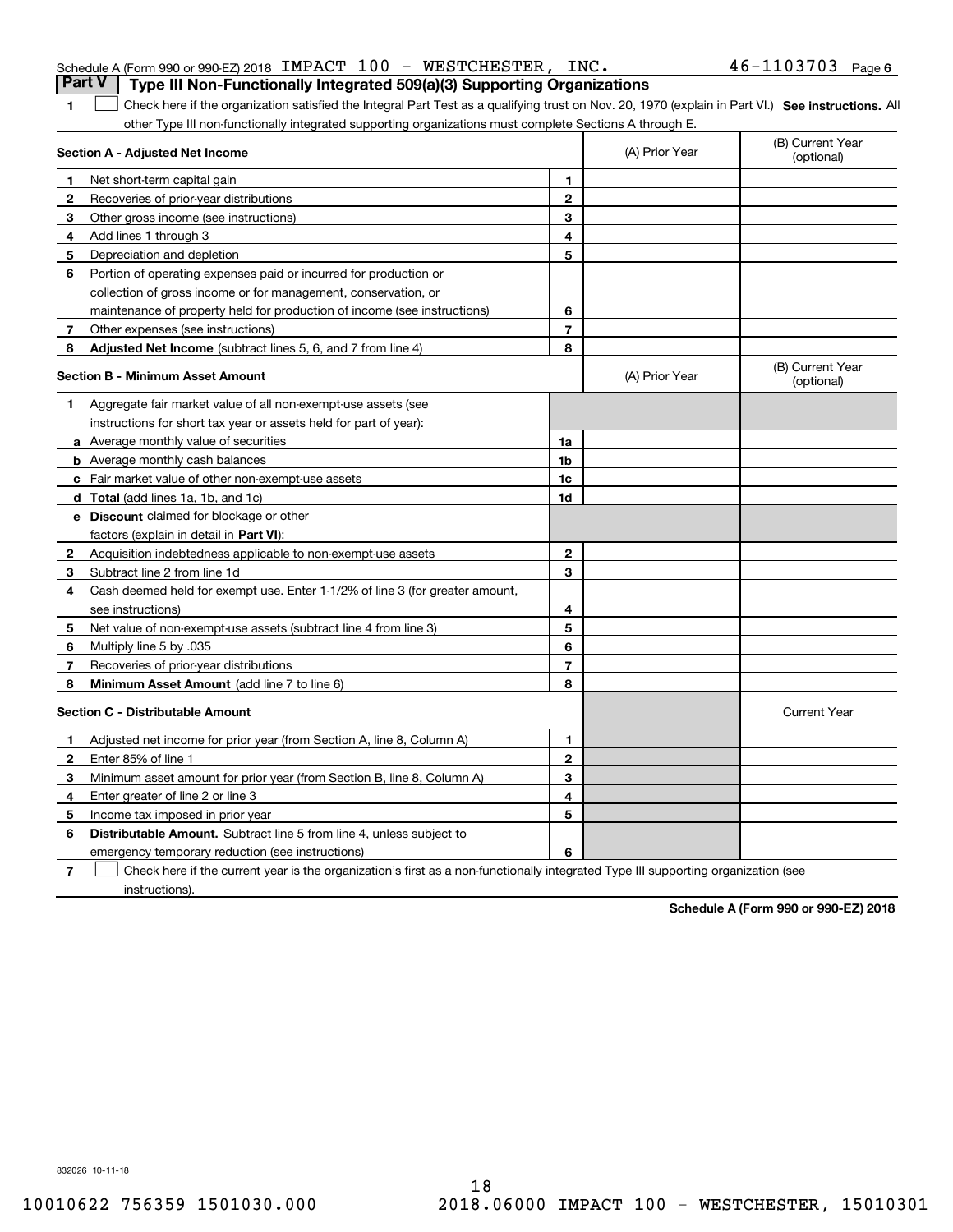### Schedule A (Form 990 or 990-EZ) 2018 Page IMPACT 100 - WESTCHESTER, INC. 46-1103703

| Part V | Type III Non-Functionally Integrated 509(a)(3) Supporting Organizations                    |                             | (continued)                           |                                         |  |  |  |  |  |
|--------|--------------------------------------------------------------------------------------------|-----------------------------|---------------------------------------|-----------------------------------------|--|--|--|--|--|
|        | <b>Section D - Distributions</b>                                                           |                             |                                       | <b>Current Year</b>                     |  |  |  |  |  |
| 1      | Amounts paid to supported organizations to accomplish exempt purposes                      |                             |                                       |                                         |  |  |  |  |  |
| 2      | Amounts paid to perform activity that directly furthers exempt purposes of supported       |                             |                                       |                                         |  |  |  |  |  |
|        | organizations, in excess of income from activity                                           |                             |                                       |                                         |  |  |  |  |  |
| з      | Administrative expenses paid to accomplish exempt purposes of supported organizations      |                             |                                       |                                         |  |  |  |  |  |
| 4      | Amounts paid to acquire exempt-use assets                                                  |                             |                                       |                                         |  |  |  |  |  |
| 5      | Qualified set-aside amounts (prior IRS approval required)                                  |                             |                                       |                                         |  |  |  |  |  |
| 6      | Other distributions (describe in Part VI). See instructions.                               |                             |                                       |                                         |  |  |  |  |  |
| 7      | <b>Total annual distributions.</b> Add lines 1 through 6.                                  |                             |                                       |                                         |  |  |  |  |  |
| 8      | Distributions to attentive supported organizations to which the organization is responsive |                             |                                       |                                         |  |  |  |  |  |
|        | (provide details in Part VI). See instructions.                                            |                             |                                       |                                         |  |  |  |  |  |
| 9      | Distributable amount for 2018 from Section C, line 6                                       |                             |                                       |                                         |  |  |  |  |  |
| 10     | Line 8 amount divided by line 9 amount                                                     |                             |                                       |                                         |  |  |  |  |  |
|        |                                                                                            | (i)                         | (iii)                                 | (iii)                                   |  |  |  |  |  |
|        | <b>Section E - Distribution Allocations</b> (see instructions)                             | <b>Excess Distributions</b> | <b>Underdistributions</b><br>Pre-2018 | <b>Distributable</b><br>Amount for 2018 |  |  |  |  |  |
| 1      | Distributable amount for 2018 from Section C, line 6                                       |                             |                                       |                                         |  |  |  |  |  |
| 2      | Underdistributions, if any, for years prior to 2018 (reason-                               |                             |                                       |                                         |  |  |  |  |  |
|        | able cause required- explain in Part VI). See instructions.                                |                             |                                       |                                         |  |  |  |  |  |
| з      | Excess distributions carryover, if any, to 2018                                            |                             |                                       |                                         |  |  |  |  |  |
|        | <b>a</b> From 2013                                                                         |                             |                                       |                                         |  |  |  |  |  |
|        | $b$ From 2014                                                                              |                             |                                       |                                         |  |  |  |  |  |
|        | c From 2015                                                                                |                             |                                       |                                         |  |  |  |  |  |
|        | d From 2016                                                                                |                             |                                       |                                         |  |  |  |  |  |
|        | e From 2017                                                                                |                             |                                       |                                         |  |  |  |  |  |
|        | Total of lines 3a through e                                                                |                             |                                       |                                         |  |  |  |  |  |
|        | <b>g</b> Applied to underdistributions of prior years                                      |                             |                                       |                                         |  |  |  |  |  |
|        | <b>h</b> Applied to 2018 distributable amount                                              |                             |                                       |                                         |  |  |  |  |  |
|        | Carryover from 2013 not applied (see instructions)                                         |                             |                                       |                                         |  |  |  |  |  |
|        | Remainder. Subtract lines 3g, 3h, and 3i from 3f.                                          |                             |                                       |                                         |  |  |  |  |  |
| 4      | Distributions for 2018 from Section D,                                                     |                             |                                       |                                         |  |  |  |  |  |
|        | line $7:$                                                                                  |                             |                                       |                                         |  |  |  |  |  |
|        | <b>a</b> Applied to underdistributions of prior years                                      |                             |                                       |                                         |  |  |  |  |  |
|        | <b>b</b> Applied to 2018 distributable amount                                              |                             |                                       |                                         |  |  |  |  |  |
| с      | Remainder. Subtract lines 4a and 4b from 4.                                                |                             |                                       |                                         |  |  |  |  |  |
| 5      | Remaining underdistributions for years prior to 2018, if                                   |                             |                                       |                                         |  |  |  |  |  |
|        | any. Subtract lines 3g and 4a from line 2. For result greater                              |                             |                                       |                                         |  |  |  |  |  |
|        | than zero, explain in Part VI. See instructions.                                           |                             |                                       |                                         |  |  |  |  |  |
| 6      | Remaining underdistributions for 2018. Subtract lines 3h                                   |                             |                                       |                                         |  |  |  |  |  |
|        | and 4b from line 1. For result greater than zero, explain in                               |                             |                                       |                                         |  |  |  |  |  |
|        | Part VI. See instructions.                                                                 |                             |                                       |                                         |  |  |  |  |  |
| 7      | Excess distributions carryover to 2019. Add lines 3j                                       |                             |                                       |                                         |  |  |  |  |  |
|        | and 4c.                                                                                    |                             |                                       |                                         |  |  |  |  |  |
| 8      | Breakdown of line 7:                                                                       |                             |                                       |                                         |  |  |  |  |  |
|        | a Excess from 2014                                                                         |                             |                                       |                                         |  |  |  |  |  |
|        | <b>b</b> Excess from 2015                                                                  |                             |                                       |                                         |  |  |  |  |  |
|        | c Excess from 2016                                                                         |                             |                                       |                                         |  |  |  |  |  |
|        | d Excess from 2017                                                                         |                             |                                       |                                         |  |  |  |  |  |
|        | e Excess from 2018                                                                         |                             |                                       |                                         |  |  |  |  |  |
|        |                                                                                            |                             |                                       |                                         |  |  |  |  |  |

**Schedule A (Form 990 or 990-EZ) 2018**

832027 10-11-18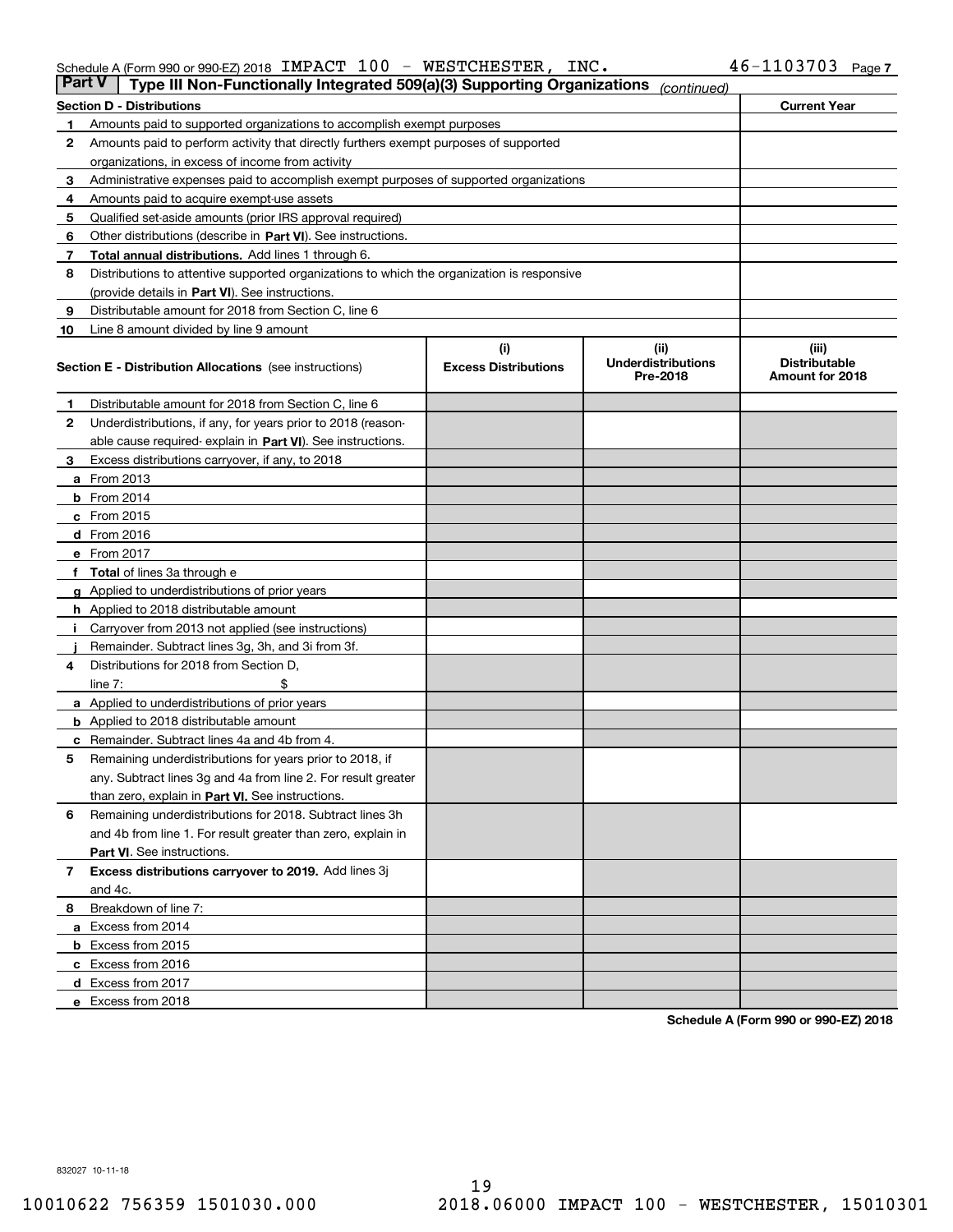|                | Schedule A (Form 990 or 990-EZ) 2018 IMPACT 100 - WESTCHESTER, INC. |  |  | $46 - 1103703$ Page 8                                                                                                                                                                                                                                                                                                                                                                                                                                                                                                         |  |
|----------------|---------------------------------------------------------------------|--|--|-------------------------------------------------------------------------------------------------------------------------------------------------------------------------------------------------------------------------------------------------------------------------------------------------------------------------------------------------------------------------------------------------------------------------------------------------------------------------------------------------------------------------------|--|
| <b>Part VI</b> | (See instructions.)                                                 |  |  | <b>Supplemental Information.</b> Provide the explanations required by Part II, line 10; Part II, line 17a or 17b; Part III, line 12;<br>Part IV, Section A, lines 1, 2, 3b, 3c, 4b, 4c, 5a, 6, 9a, 9b, 9c, 11a, 11b, and 11c; Part IV,<br>line 1; Part IV, Section D, lines 2 and 3; Part IV, Section E, lines 1c, 2a, 2b, 3a, and 3b; Part V, line 1; Part V, Section B, line 1e; Part V,<br>Section D, lines 5, 6, and 8; and Part V, Section E, lines 2, 5, and 6. Also complete this part for any additional information. |  |
|                |                                                                     |  |  |                                                                                                                                                                                                                                                                                                                                                                                                                                                                                                                               |  |
|                |                                                                     |  |  |                                                                                                                                                                                                                                                                                                                                                                                                                                                                                                                               |  |
|                |                                                                     |  |  |                                                                                                                                                                                                                                                                                                                                                                                                                                                                                                                               |  |
|                |                                                                     |  |  |                                                                                                                                                                                                                                                                                                                                                                                                                                                                                                                               |  |
|                |                                                                     |  |  |                                                                                                                                                                                                                                                                                                                                                                                                                                                                                                                               |  |
|                |                                                                     |  |  |                                                                                                                                                                                                                                                                                                                                                                                                                                                                                                                               |  |
|                |                                                                     |  |  |                                                                                                                                                                                                                                                                                                                                                                                                                                                                                                                               |  |
|                |                                                                     |  |  |                                                                                                                                                                                                                                                                                                                                                                                                                                                                                                                               |  |
|                |                                                                     |  |  |                                                                                                                                                                                                                                                                                                                                                                                                                                                                                                                               |  |
|                |                                                                     |  |  |                                                                                                                                                                                                                                                                                                                                                                                                                                                                                                                               |  |
|                |                                                                     |  |  |                                                                                                                                                                                                                                                                                                                                                                                                                                                                                                                               |  |
|                |                                                                     |  |  |                                                                                                                                                                                                                                                                                                                                                                                                                                                                                                                               |  |
|                |                                                                     |  |  |                                                                                                                                                                                                                                                                                                                                                                                                                                                                                                                               |  |
|                |                                                                     |  |  |                                                                                                                                                                                                                                                                                                                                                                                                                                                                                                                               |  |
|                |                                                                     |  |  |                                                                                                                                                                                                                                                                                                                                                                                                                                                                                                                               |  |
|                |                                                                     |  |  |                                                                                                                                                                                                                                                                                                                                                                                                                                                                                                                               |  |
|                |                                                                     |  |  |                                                                                                                                                                                                                                                                                                                                                                                                                                                                                                                               |  |
|                |                                                                     |  |  |                                                                                                                                                                                                                                                                                                                                                                                                                                                                                                                               |  |
|                |                                                                     |  |  |                                                                                                                                                                                                                                                                                                                                                                                                                                                                                                                               |  |
|                |                                                                     |  |  |                                                                                                                                                                                                                                                                                                                                                                                                                                                                                                                               |  |
|                |                                                                     |  |  |                                                                                                                                                                                                                                                                                                                                                                                                                                                                                                                               |  |
|                |                                                                     |  |  |                                                                                                                                                                                                                                                                                                                                                                                                                                                                                                                               |  |
|                |                                                                     |  |  |                                                                                                                                                                                                                                                                                                                                                                                                                                                                                                                               |  |
|                |                                                                     |  |  |                                                                                                                                                                                                                                                                                                                                                                                                                                                                                                                               |  |
|                |                                                                     |  |  |                                                                                                                                                                                                                                                                                                                                                                                                                                                                                                                               |  |
|                |                                                                     |  |  |                                                                                                                                                                                                                                                                                                                                                                                                                                                                                                                               |  |
|                |                                                                     |  |  |                                                                                                                                                                                                                                                                                                                                                                                                                                                                                                                               |  |
|                |                                                                     |  |  |                                                                                                                                                                                                                                                                                                                                                                                                                                                                                                                               |  |
|                |                                                                     |  |  |                                                                                                                                                                                                                                                                                                                                                                                                                                                                                                                               |  |
|                |                                                                     |  |  |                                                                                                                                                                                                                                                                                                                                                                                                                                                                                                                               |  |
|                |                                                                     |  |  |                                                                                                                                                                                                                                                                                                                                                                                                                                                                                                                               |  |
|                |                                                                     |  |  |                                                                                                                                                                                                                                                                                                                                                                                                                                                                                                                               |  |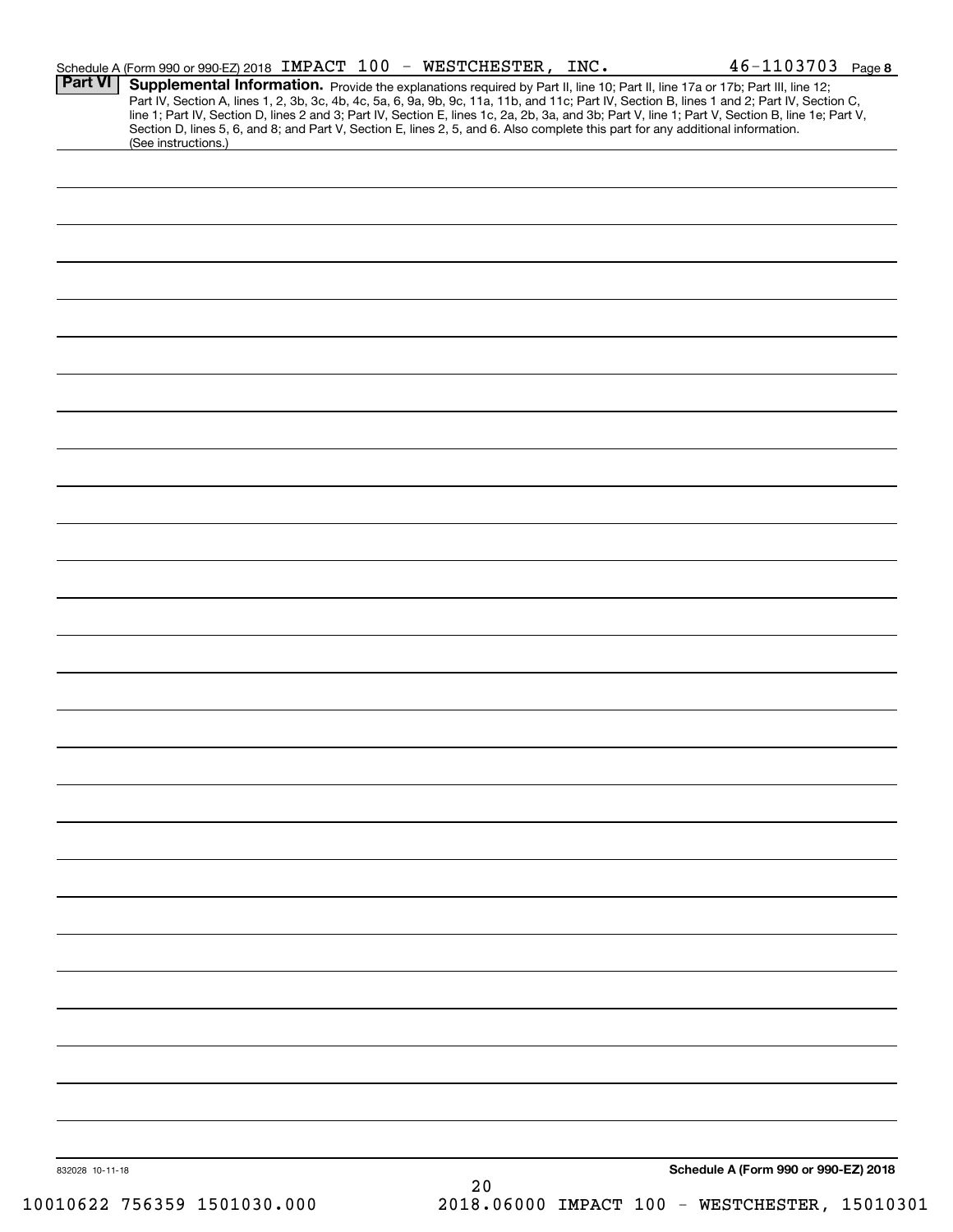|   |                                                                                                                                                                                                                               |                                                                                                                                                           | <b>Supplemental Financial Statements</b>                               |  |    | OMB No. 1545-0047                                   |
|---|-------------------------------------------------------------------------------------------------------------------------------------------------------------------------------------------------------------------------------|-----------------------------------------------------------------------------------------------------------------------------------------------------------|------------------------------------------------------------------------|--|----|-----------------------------------------------------|
|   | <b>SCHEDULE D</b><br>(Form 990)                                                                                                                                                                                               |                                                                                                                                                           |                                                                        |  |    |                                                     |
|   | Department of the Treasury<br>Internal Revenue Service                                                                                                                                                                        |                                                                                                                                                           | <b>Open to Public</b><br>Inspection                                    |  |    |                                                     |
|   | Name of the organization                                                                                                                                                                                                      |                                                                                                                                                           | Go to www.irs.gov/Form990 for instructions and the latest information. |  |    | <b>Employer identification number</b><br>46-1103703 |
|   | Part I                                                                                                                                                                                                                        | IMPACT 100 - WESTCHESTER, INC.<br>Organizations Maintaining Donor Advised Funds or Other Similar Funds or Accounts. Complete if the                       |                                                                        |  |    |                                                     |
|   |                                                                                                                                                                                                                               | organization answered "Yes" on Form 990, Part IV, line 6.                                                                                                 |                                                                        |  |    |                                                     |
|   |                                                                                                                                                                                                                               |                                                                                                                                                           | (a) Donor advised funds                                                |  |    | (b) Funds and other accounts                        |
| 1 |                                                                                                                                                                                                                               |                                                                                                                                                           |                                                                        |  |    |                                                     |
| 2 |                                                                                                                                                                                                                               | Aggregate value of contributions to (during year)                                                                                                         |                                                                        |  |    |                                                     |
| З |                                                                                                                                                                                                                               |                                                                                                                                                           |                                                                        |  |    |                                                     |
| 4 |                                                                                                                                                                                                                               |                                                                                                                                                           |                                                                        |  |    |                                                     |
| 5 |                                                                                                                                                                                                                               | Did the organization inform all donors and donor advisors in writing that the assets held in donor advised funds                                          |                                                                        |  |    |                                                     |
|   |                                                                                                                                                                                                                               |                                                                                                                                                           |                                                                        |  |    | Yes<br>No                                           |
| 6 |                                                                                                                                                                                                                               | Did the organization inform all grantees, donors, and donor advisors in writing that grant funds can be used only                                         |                                                                        |  |    |                                                     |
|   |                                                                                                                                                                                                                               | for charitable purposes and not for the benefit of the donor or donor advisor, or for any other purpose conferring                                        |                                                                        |  |    |                                                     |
|   | impermissible private benefit?                                                                                                                                                                                                |                                                                                                                                                           |                                                                        |  |    | Yes<br>No                                           |
|   | Part II                                                                                                                                                                                                                       | Conservation Easements. Complete if the organization answered "Yes" on Form 990, Part IV, line 7.                                                         |                                                                        |  |    |                                                     |
| 1 |                                                                                                                                                                                                                               | Purpose(s) of conservation easements held by the organization (check all that apply).                                                                     |                                                                        |  |    |                                                     |
|   |                                                                                                                                                                                                                               | Preservation of land for public use (e.g., recreation or education)                                                                                       | Preservation of a historically important land area                     |  |    |                                                     |
|   |                                                                                                                                                                                                                               | Protection of natural habitat                                                                                                                             | Preservation of a certified historic structure                         |  |    |                                                     |
|   |                                                                                                                                                                                                                               | Preservation of open space                                                                                                                                |                                                                        |  |    |                                                     |
| 2 | day of the tax year.                                                                                                                                                                                                          | Complete lines 2a through 2d if the organization held a qualified conservation contribution in the form of a conservation easement on the last            |                                                                        |  |    | Held at the End of the Tax Year                     |
| а |                                                                                                                                                                                                                               |                                                                                                                                                           |                                                                        |  | 2a |                                                     |
|   | Total number of conservation easements<br>Total acreage restricted by conservation easements                                                                                                                                  |                                                                                                                                                           |                                                                        |  |    |                                                     |
| с |                                                                                                                                                                                                                               |                                                                                                                                                           | 2b<br>2c                                                               |  |    |                                                     |
| d | Number of conservation easements included in (c) acquired after 7/25/06, and not on a historic structure                                                                                                                      |                                                                                                                                                           |                                                                        |  |    |                                                     |
|   | listed in the National Register [111] Marshall Register [11] Marshall Register [11] Marshall Register [11] Marshall Register [11] Marshall Register [11] Marshall Register [11] Marshall Register [11] Marshall Register [11] |                                                                                                                                                           |                                                                        |  |    |                                                     |
| 3 |                                                                                                                                                                                                                               | Number of conservation easements modified, transferred, released, extinguished, or terminated by the organization during the tax                          |                                                                        |  |    |                                                     |
|   | $\vee$ ear                                                                                                                                                                                                                    |                                                                                                                                                           |                                                                        |  |    |                                                     |
| 4 |                                                                                                                                                                                                                               | Number of states where property subject to conservation easement is located >                                                                             |                                                                        |  |    |                                                     |
| 5 |                                                                                                                                                                                                                               | Does the organization have a written policy regarding the periodic monitoring, inspection, handling of                                                    |                                                                        |  |    |                                                     |
|   |                                                                                                                                                                                                                               | violations, and enforcement of the conservation easements it holds?                                                                                       |                                                                        |  |    | Yes<br>No                                           |
| 6 |                                                                                                                                                                                                                               | Staff and volunteer hours devoted to monitoring, inspecting, handling of violations, and enforcing conservation easements during the year                 |                                                                        |  |    |                                                     |
|   |                                                                                                                                                                                                                               | Amount of expenses incurred in monitoring, inspecting, handling of violations, and enforcing conservation easements during the year                       |                                                                        |  |    |                                                     |
| 7 | ▶ \$                                                                                                                                                                                                                          |                                                                                                                                                           |                                                                        |  |    |                                                     |
| 8 |                                                                                                                                                                                                                               | Does each conservation easement reported on line 2(d) above satisfy the requirements of section 170(h)(4)(B)(i)                                           |                                                                        |  |    |                                                     |
|   | and section $170(h)(4)(B)(ii)?$                                                                                                                                                                                               |                                                                                                                                                           |                                                                        |  |    | Yes<br><b>No</b>                                    |
| 9 |                                                                                                                                                                                                                               | In Part XIII, describe how the organization reports conservation easements in its revenue and expense statement, and balance sheet, and                   |                                                                        |  |    |                                                     |
|   |                                                                                                                                                                                                                               | include, if applicable, the text of the footnote to the organization's financial statements that describes the organization's accounting for              |                                                                        |  |    |                                                     |
|   | conservation easements.                                                                                                                                                                                                       |                                                                                                                                                           |                                                                        |  |    |                                                     |
|   | Part III                                                                                                                                                                                                                      | Organizations Maintaining Collections of Art, Historical Treasures, or Other Similar Assets.                                                              |                                                                        |  |    |                                                     |
|   |                                                                                                                                                                                                                               | Complete if the organization answered "Yes" on Form 990, Part IV, line 8.                                                                                 |                                                                        |  |    |                                                     |
|   |                                                                                                                                                                                                                               | 1a If the organization elected, as permitted under SFAS 116 (ASC 958), not to report in its revenue statement and balance sheet works of art,             |                                                                        |  |    |                                                     |
|   |                                                                                                                                                                                                                               | historical treasures, or other similar assets held for public exhibition, education, or research in furtherance of public service, provide, in Part XIII, |                                                                        |  |    |                                                     |
|   |                                                                                                                                                                                                                               | the text of the footnote to its financial statements that describes these items.                                                                          |                                                                        |  |    |                                                     |
| b |                                                                                                                                                                                                                               | If the organization elected, as permitted under SFAS 116 (ASC 958), to report in its revenue statement and balance sheet works of art, historical         |                                                                        |  |    |                                                     |
|   |                                                                                                                                                                                                                               | treasures, or other similar assets held for public exhibition, education, or research in furtherance of public service, provide the following amounts     |                                                                        |  |    |                                                     |
|   | relating to these items:                                                                                                                                                                                                      |                                                                                                                                                           |                                                                        |  |    |                                                     |
|   |                                                                                                                                                                                                                               |                                                                                                                                                           |                                                                        |  |    |                                                     |
|   |                                                                                                                                                                                                                               | (ii) Assets included in Form 990, Part X                                                                                                                  |                                                                        |  |    |                                                     |
| 2 |                                                                                                                                                                                                                               | If the organization received or held works of art, historical treasures, or other similar assets for financial gain, provide                              |                                                                        |  |    |                                                     |
|   |                                                                                                                                                                                                                               | the following amounts required to be reported under SFAS 116 (ASC 958) relating to these items:                                                           |                                                                        |  |    |                                                     |
| а |                                                                                                                                                                                                                               |                                                                                                                                                           |                                                                        |  |    | $\frac{1}{2}$                                       |
|   |                                                                                                                                                                                                                               |                                                                                                                                                           |                                                                        |  |    |                                                     |

| LHA For Paperwork Reduction Act Notice, see the Instructions for Form 990. | Schedule D (Form 990) 2018 |
|----------------------------------------------------------------------------|----------------------------|
| 832051 10-29-18                                                            |                            |

| Schedule D (Form 990) 2018 |  |  |  |
|----------------------------|--|--|--|
|                            |  |  |  |

21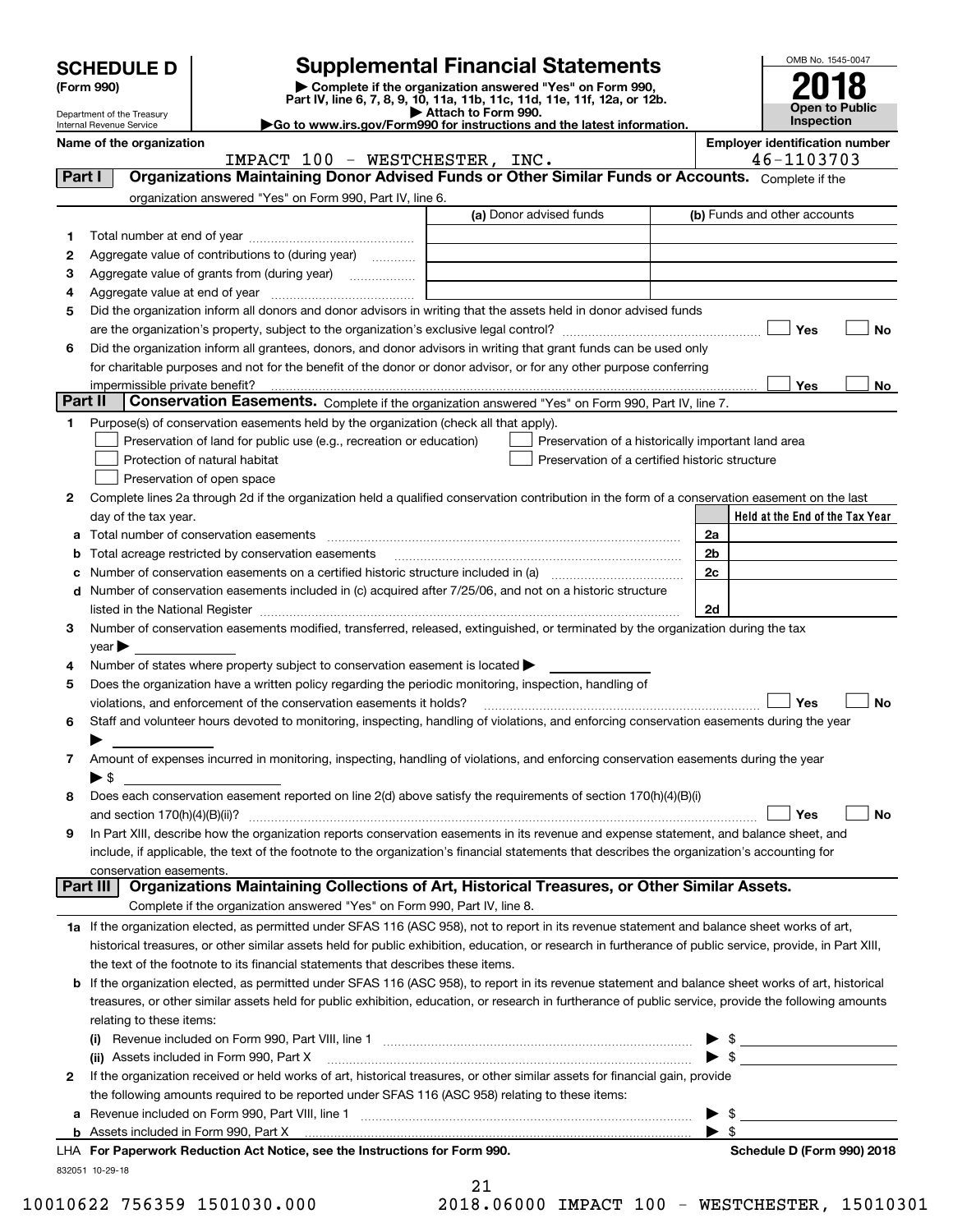|        | Schedule D (Form 990) 2018                                                                                                                                                                                                          | IMPACT 100 - WESTCHESTER, INC.          |   |                |                                    |                                 | $46 - 1103703$ Page 2      |                     |     |       |
|--------|-------------------------------------------------------------------------------------------------------------------------------------------------------------------------------------------------------------------------------------|-----------------------------------------|---|----------------|------------------------------------|---------------------------------|----------------------------|---------------------|-----|-------|
|        | Part III<br>Organizations Maintaining Collections of Art, Historical Treasures, or Other Similar Assets (continued)                                                                                                                 |                                         |   |                |                                    |                                 |                            |                     |     |       |
| 3      | Using the organization's acquisition, accession, and other records, check any of the following that are a significant use of its collection items                                                                                   |                                         |   |                |                                    |                                 |                            |                     |     |       |
|        | (check all that apply):                                                                                                                                                                                                             |                                         |   |                |                                    |                                 |                            |                     |     |       |
| а      | Public exhibition                                                                                                                                                                                                                   | d                                       |   |                | Loan or exchange programs          |                                 |                            |                     |     |       |
| b      | Scholarly research                                                                                                                                                                                                                  | e                                       |   |                |                                    |                                 |                            |                     |     |       |
| с      | Preservation for future generations                                                                                                                                                                                                 |                                         |   |                |                                    |                                 |                            |                     |     |       |
| 4      | Provide a description of the organization's collections and explain how they further the organization's exempt purpose in Part XIII.                                                                                                |                                         |   |                |                                    |                                 |                            |                     |     |       |
| 5      | During the year, did the organization solicit or receive donations of art, historical treasures, or other similar assets                                                                                                            |                                         |   |                |                                    |                                 |                            |                     |     |       |
|        | to be sold to raise funds rather than to be maintained as part of the organization's collection?                                                                                                                                    |                                         |   |                |                                    |                                 |                            | Yes                 |     | No    |
|        | Escrow and Custodial Arrangements. Complete if the organization answered "Yes" on Form 990, Part IV, line 9, or<br><b>Part IV</b><br>reported an amount on Form 990, Part X, line 21.                                               |                                         |   |                |                                    |                                 |                            |                     |     |       |
|        | 1a Is the organization an agent, trustee, custodian or other intermediary for contributions or other assets not included                                                                                                            |                                         |   |                |                                    |                                 |                            |                     |     |       |
|        |                                                                                                                                                                                                                                     |                                         |   |                |                                    |                                 |                            | Yes                 |     | No    |
|        | b If "Yes," explain the arrangement in Part XIII and complete the following table:                                                                                                                                                  |                                         |   |                |                                    |                                 |                            |                     |     |       |
|        |                                                                                                                                                                                                                                     |                                         |   |                |                                    |                                 |                            | Amount              |     |       |
|        |                                                                                                                                                                                                                                     |                                         |   |                |                                    | 1c                              |                            |                     |     |       |
| c      | Beginning balance <b>contract to the contract of the contract of the contract of the contract of the contract of t</b>                                                                                                              |                                         |   |                |                                    | 1d                              |                            |                     |     |       |
|        | d Additions during the year measurement contains and a state of the year measurement of the year measurement of                                                                                                                     |                                         |   |                |                                    |                                 |                            |                     |     |       |
|        | e Distributions during the year manufactured and an according to the distributions during the year manufactured and the state of the state of the state of the state of the state of the state of the state of the state of th      |                                         |   |                |                                    | 1e<br>1f                        |                            |                     |     |       |
|        | 2a Did the organization include an amount on Form 990, Part X, line 21, for escrow or custodial account liability?                                                                                                                  |                                         |   |                |                                    |                                 |                            | Yes                 |     | No    |
|        | <b>b</b> If "Yes," explain the arrangement in Part XIII. Check here if the explanation has been provided on Part XIII                                                                                                               |                                         |   |                |                                    |                                 |                            |                     |     |       |
| Part V | Endowment Funds. Complete if the organization answered "Yes" on Form 990, Part IV, line 10.                                                                                                                                         |                                         |   |                |                                    |                                 |                            |                     |     |       |
|        |                                                                                                                                                                                                                                     | (a) Current year                        |   | (b) Prior year | (c) Two years back                 |                                 | (d) Three years back       | (e) Four years back |     |       |
|        | 1a Beginning of year balance                                                                                                                                                                                                        |                                         |   |                |                                    |                                 |                            |                     |     |       |
|        |                                                                                                                                                                                                                                     |                                         |   |                |                                    |                                 |                            |                     |     |       |
| b      |                                                                                                                                                                                                                                     |                                         |   |                |                                    |                                 |                            |                     |     |       |
| c      | Net investment earnings, gains, and losses                                                                                                                                                                                          |                                         |   |                |                                    |                                 |                            |                     |     |       |
|        |                                                                                                                                                                                                                                     |                                         |   |                |                                    |                                 |                            |                     |     |       |
|        | e Other expenditures for facilities                                                                                                                                                                                                 |                                         |   |                |                                    |                                 |                            |                     |     |       |
|        | and programs                                                                                                                                                                                                                        |                                         |   |                |                                    |                                 |                            |                     |     |       |
|        |                                                                                                                                                                                                                                     |                                         |   |                |                                    |                                 |                            |                     |     |       |
| g      |                                                                                                                                                                                                                                     |                                         |   |                |                                    |                                 |                            |                     |     |       |
| 2      | Provide the estimated percentage of the current year end balance (line 1g, column (a)) held as:                                                                                                                                     |                                         |   |                |                                    |                                 |                            |                     |     |       |
| а      | Board designated or quasi-endowment > ______                                                                                                                                                                                        |                                         | % |                |                                    |                                 |                            |                     |     |       |
| b      | Permanent endowment                                                                                                                                                                                                                 | %                                       |   |                |                                    |                                 |                            |                     |     |       |
| c      | Temporarily restricted endowment $\blacktriangleright$                                                                                                                                                                              | %                                       |   |                |                                    |                                 |                            |                     |     |       |
|        | The percentages on lines 2a, 2b, and 2c should equal 100%.                                                                                                                                                                          |                                         |   |                |                                    |                                 |                            |                     |     |       |
|        | 3a Are there endowment funds not in the possession of the organization that are held and administered for the organization                                                                                                          |                                         |   |                |                                    |                                 |                            |                     |     |       |
|        | by:                                                                                                                                                                                                                                 |                                         |   |                |                                    |                                 |                            |                     | Yes | No    |
|        | (i)                                                                                                                                                                                                                                 |                                         |   |                |                                    |                                 |                            | 3a(i)               |     |       |
|        | (ii) related organizations <b>constructions</b> and construction of the construction of the construction of the construction of the construction of the construction of the construction of the construction of the construction of |                                         |   |                |                                    |                                 |                            | 3a(ii)              |     |       |
|        |                                                                                                                                                                                                                                     |                                         |   |                |                                    |                                 |                            | 3b                  |     |       |
| 4      | Describe in Part XIII the intended uses of the organization's endowment funds.<br>Land, Buildings, and Equipment.<br><b>Part VI</b>                                                                                                 |                                         |   |                |                                    |                                 |                            |                     |     |       |
|        |                                                                                                                                                                                                                                     |                                         |   |                |                                    |                                 |                            |                     |     |       |
|        | Complete if the organization answered "Yes" on Form 990, Part IV, line 11a. See Form 990, Part X, line 10.                                                                                                                          |                                         |   |                |                                    |                                 |                            |                     |     |       |
|        | Description of property                                                                                                                                                                                                             | (a) Cost or other<br>basis (investment) |   |                | (b) Cost or other<br>basis (other) | (c) Accumulated<br>depreciation |                            | (d) Book value      |     |       |
|        |                                                                                                                                                                                                                                     |                                         |   |                |                                    |                                 |                            |                     |     |       |
|        |                                                                                                                                                                                                                                     |                                         |   |                |                                    |                                 |                            |                     |     |       |
| b      |                                                                                                                                                                                                                                     |                                         |   |                |                                    |                                 |                            |                     |     |       |
| с      |                                                                                                                                                                                                                                     |                                         |   |                |                                    |                                 |                            |                     |     |       |
|        |                                                                                                                                                                                                                                     |                                         |   |                |                                    |                                 |                            |                     |     |       |
|        |                                                                                                                                                                                                                                     |                                         |   |                |                                    |                                 |                            |                     |     | $0$ . |
|        |                                                                                                                                                                                                                                     |                                         |   |                |                                    |                                 | Schedule D (Form 990) 2018 |                     |     |       |
|        |                                                                                                                                                                                                                                     |                                         |   |                |                                    |                                 |                            |                     |     |       |

832052 10-29-18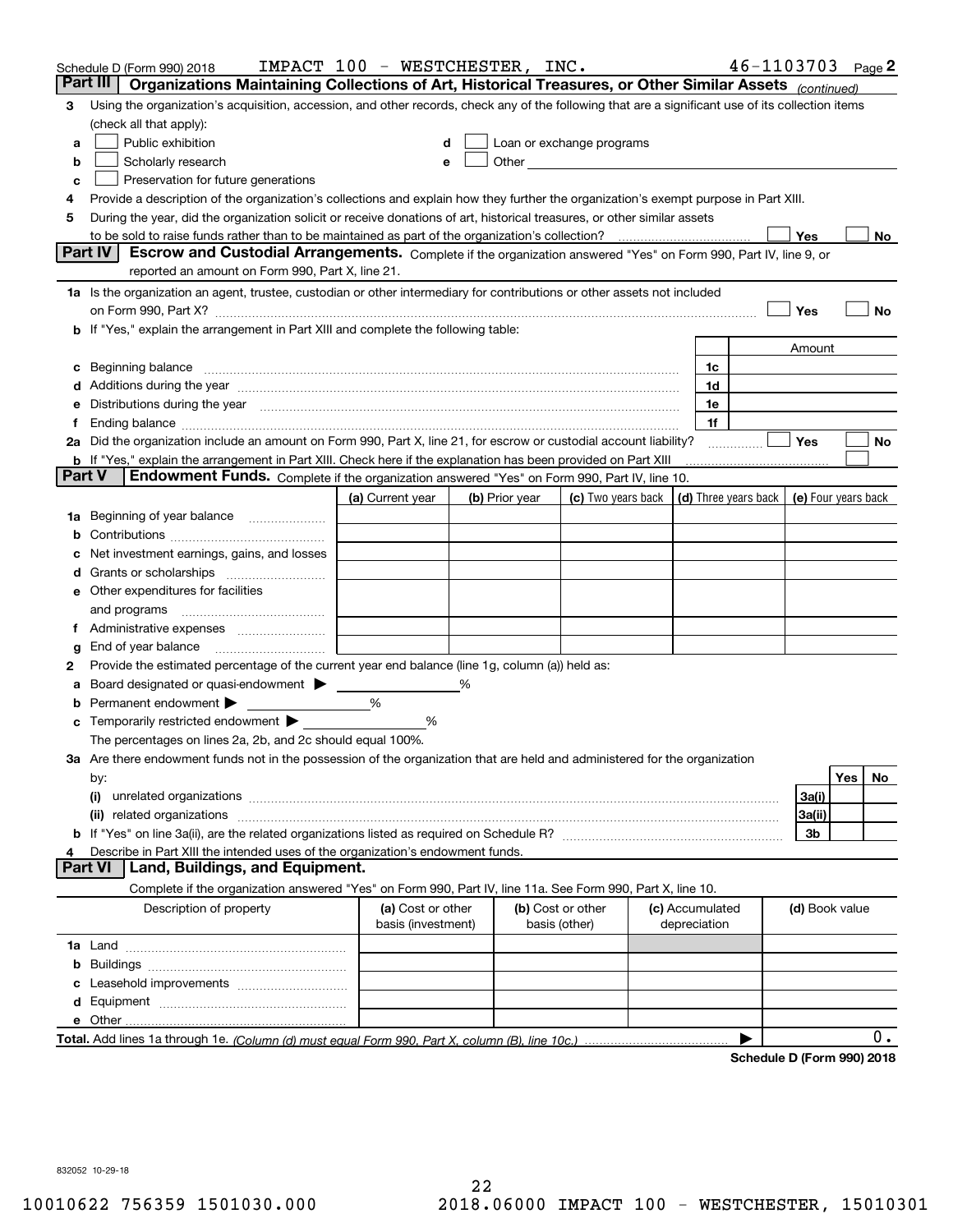| IMPACT<br>-1 J<br>chedule D (Form 990) 2018 |
|---------------------------------------------|
|---------------------------------------------|

|             | Schedule D (Form 990) 2018    | IMPACT 100                                                                                                        | $\sim$<br>WESTCHESTER, | INC.           | 46-1103703<br>Page $3$                                                                                                                               |
|-------------|-------------------------------|-------------------------------------------------------------------------------------------------------------------|------------------------|----------------|------------------------------------------------------------------------------------------------------------------------------------------------------|
|             |                               | Part VII Investments - Other Securities.                                                                          |                        |                |                                                                                                                                                      |
|             |                               | Complete if the organization answered "Yes" on Form 990, Part IV, line 11b. See Form 990, Part X, line 12.        |                        |                |                                                                                                                                                      |
|             |                               | (a) Description of security or category (including name of security)                                              | (b) Book value         |                | (c) Method of valuation: Cost or end-of-year market value                                                                                            |
|             | (1) Financial derivatives     |                                                                                                                   |                        |                |                                                                                                                                                      |
|             |                               |                                                                                                                   |                        |                |                                                                                                                                                      |
| $(3)$ Other |                               |                                                                                                                   |                        |                |                                                                                                                                                      |
| (A)         |                               |                                                                                                                   |                        |                |                                                                                                                                                      |
| (B)         |                               |                                                                                                                   |                        |                |                                                                                                                                                      |
| (C)         |                               |                                                                                                                   |                        |                |                                                                                                                                                      |
| (D)         |                               |                                                                                                                   |                        |                |                                                                                                                                                      |
| (E)         |                               |                                                                                                                   |                        |                |                                                                                                                                                      |
| (F)         |                               |                                                                                                                   |                        |                |                                                                                                                                                      |
| (G)         |                               |                                                                                                                   |                        |                |                                                                                                                                                      |
| (H)         |                               |                                                                                                                   |                        |                |                                                                                                                                                      |
|             |                               | Total. (Col. (b) must equal Form 990, Part X, col. (B) line 12.)                                                  |                        |                |                                                                                                                                                      |
|             |                               | Part VIII Investments - Program Related.                                                                          |                        |                |                                                                                                                                                      |
|             |                               | Complete if the organization answered "Yes" on Form 990, Part IV, line 11c. See Form 990, Part X, line 13.        |                        |                |                                                                                                                                                      |
|             | (a) Description of investment |                                                                                                                   | (b) Book value         |                | (c) Method of valuation: Cost or end-of-year market value                                                                                            |
| (1)         |                               |                                                                                                                   |                        |                |                                                                                                                                                      |
| (2)         |                               |                                                                                                                   |                        |                |                                                                                                                                                      |
| (3)         |                               |                                                                                                                   |                        |                |                                                                                                                                                      |
| (4)         |                               |                                                                                                                   |                        |                |                                                                                                                                                      |
| (5)         |                               |                                                                                                                   |                        |                |                                                                                                                                                      |
| (6)         |                               |                                                                                                                   |                        |                |                                                                                                                                                      |
| (7)         |                               |                                                                                                                   |                        |                |                                                                                                                                                      |
| (8)         |                               |                                                                                                                   |                        |                |                                                                                                                                                      |
| (9)         |                               |                                                                                                                   |                        |                |                                                                                                                                                      |
|             |                               | Total. (Col. (b) must equal Form 990, Part X, col. (B) line 13.)                                                  |                        |                |                                                                                                                                                      |
| Part IX     | <b>Other Assets.</b>          |                                                                                                                   |                        |                |                                                                                                                                                      |
|             |                               | Complete if the organization answered "Yes" on Form 990, Part IV, line 11d. See Form 990, Part X, line 15.        |                        |                |                                                                                                                                                      |
|             |                               |                                                                                                                   | (a) Description        |                | (b) Book value                                                                                                                                       |
| (1)         |                               |                                                                                                                   |                        |                |                                                                                                                                                      |
|             |                               |                                                                                                                   |                        |                |                                                                                                                                                      |
| (2)         |                               |                                                                                                                   |                        |                |                                                                                                                                                      |
| (3)         |                               |                                                                                                                   |                        |                |                                                                                                                                                      |
| (4)         |                               |                                                                                                                   |                        |                |                                                                                                                                                      |
| (5)         |                               |                                                                                                                   |                        |                |                                                                                                                                                      |
| (6)         |                               |                                                                                                                   |                        |                |                                                                                                                                                      |
| (7)         |                               |                                                                                                                   |                        |                |                                                                                                                                                      |
| (8)         |                               |                                                                                                                   |                        |                |                                                                                                                                                      |
| (9)         |                               |                                                                                                                   |                        |                |                                                                                                                                                      |
|             | <b>Other Liabilities.</b>     | Total. (Column (b) must equal Form 990. Part X, col. (B) line 15.)                                                |                        |                |                                                                                                                                                      |
| Part X      |                               |                                                                                                                   |                        |                |                                                                                                                                                      |
|             |                               | Complete if the organization answered "Yes" on Form 990, Part IV, line 11e or 11f. See Form 990, Part X, line 25. |                        |                |                                                                                                                                                      |
| 1.          |                               | (a) Description of liability                                                                                      |                        | (b) Book value |                                                                                                                                                      |
| (1)         | Federal income taxes          |                                                                                                                   |                        |                |                                                                                                                                                      |
| (2)         |                               |                                                                                                                   |                        |                |                                                                                                                                                      |
| (3)         |                               |                                                                                                                   |                        |                |                                                                                                                                                      |
| (4)         |                               |                                                                                                                   |                        |                |                                                                                                                                                      |
| (5)         |                               |                                                                                                                   |                        |                |                                                                                                                                                      |
| (6)         |                               |                                                                                                                   |                        |                |                                                                                                                                                      |
| (7)         |                               |                                                                                                                   |                        |                |                                                                                                                                                      |
| (8)         |                               |                                                                                                                   |                        |                |                                                                                                                                                      |
| (9)         |                               |                                                                                                                   |                        |                |                                                                                                                                                      |
|             |                               | Total. (Column (b) must equal Form 990, Part X, col. (B) line 25.)                                                |                        |                |                                                                                                                                                      |
|             |                               |                                                                                                                   |                        |                | 2. Liability for uncertain tax positions. In Part XIII, provide the text of the footnote to the organization's financial statements that reports the |

organization's liability for uncertain tax positions under FIN 48 (ASC 740). Check here if the text of the footnote has been provided in Part XIII  $~\boxed{\rm X}$ 

**Schedule D (Form 990) 2018**

832053 10-29-18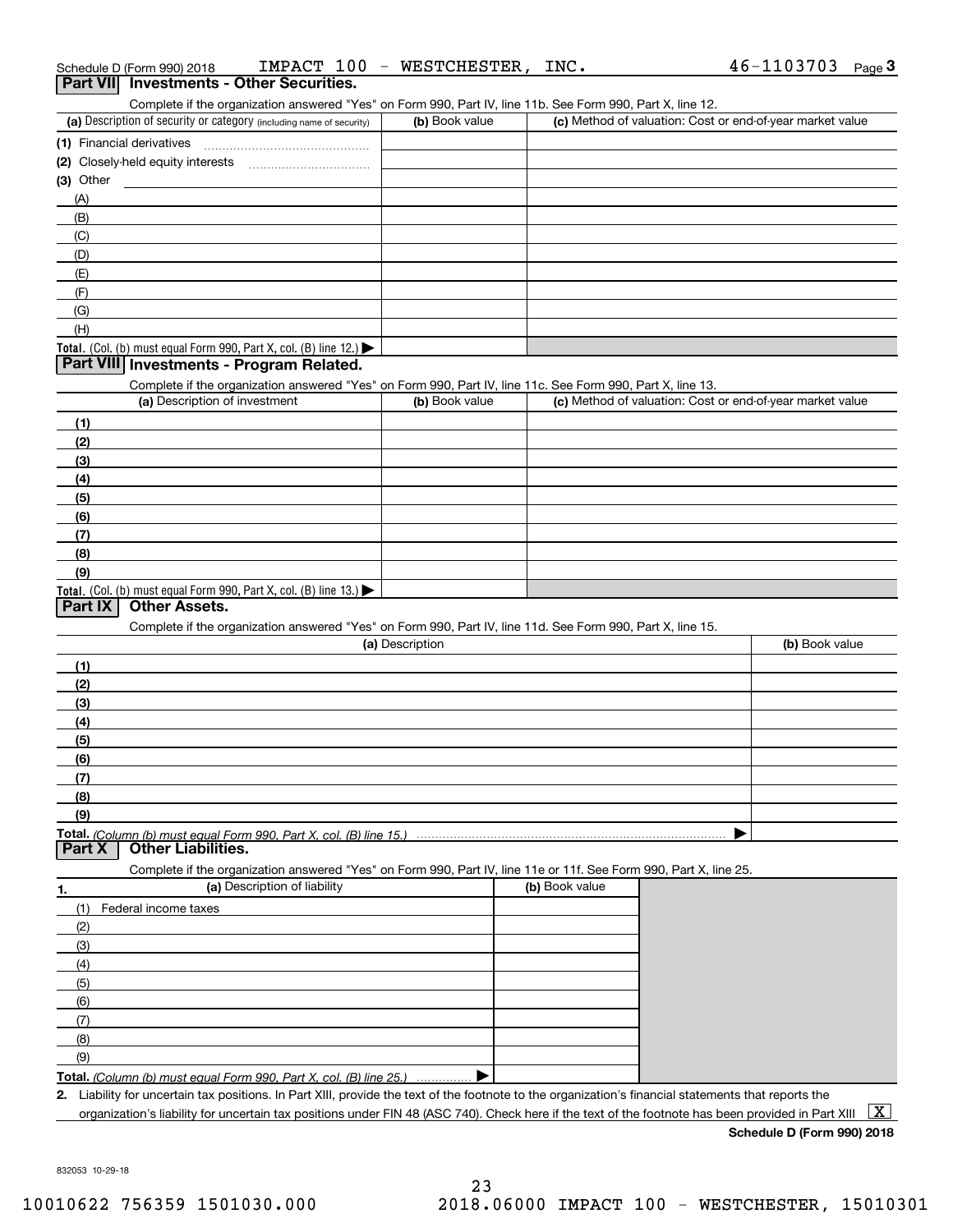|    | Schedule D (Form 990) 2018<br>IMPACT 100 - WESTCHESTER, INC.                                                                                                                                                                        |                | 46-1103703<br>Page 4 |
|----|-------------------------------------------------------------------------------------------------------------------------------------------------------------------------------------------------------------------------------------|----------------|----------------------|
|    | Reconciliation of Revenue per Audited Financial Statements With Revenue per Return.<br><b>Part XI</b>                                                                                                                               |                |                      |
|    | Complete if the organization answered "Yes" on Form 990, Part IV, line 12a.                                                                                                                                                         |                |                      |
| 1  | Total revenue, gains, and other support per audited financial statements                                                                                                                                                            |                | $\blacksquare$       |
| 2  | Amounts included on line 1 but not on Form 990, Part VIII, line 12:                                                                                                                                                                 |                |                      |
| a  | Net unrealized gains (losses) on investments [11] matter contracts and the unrealized gains (losses) on investments                                                                                                                 | 2a             |                      |
|    |                                                                                                                                                                                                                                     | 2 <sub>b</sub> |                      |
| c  |                                                                                                                                                                                                                                     | 2c             |                      |
| d  | Other (Describe in Part XIII.) [2000] [2010] [2010] [2010] [2010] [2010] [2010] [2010] [2010] [2010] [2010] [2010] [2010] [2010] [2010] [2010] [2010] [2010] [2010] [2010] [2010] [2010] [2010] [2010] [2010] [2010] [2010] [2      | 2d             |                      |
| е  | Add lines 2a through 2d <b>continuum continuum contract and continuum contract a</b> through 2d continuum contract and continuum contract a term of the contract and contract a term of the contract and contract a term of the con |                | 2e                   |
| 3  |                                                                                                                                                                                                                                     |                | 3                    |
| 4  | Amounts included on Form 990, Part VIII, line 12, but not on line 1:                                                                                                                                                                |                |                      |
| a  | Investment expenses not included on Form 990, Part VIII, line 7b [100] [100] [100] [100] [100] [100] [100] [10                                                                                                                      | 4a             |                      |
| b  | Other (Describe in Part XIII.) <b>Construction Contract Construction</b> Chemical Construction Chemical Chemical Chemical Chemical Chemical Chemical Chemical Chemical Chemical Chemical Chemical Chemical Chemical Chemical Chemic | 4 <sub>b</sub> |                      |
|    | Add lines 4a and 4b                                                                                                                                                                                                                 | 4с             |                      |
| 5  |                                                                                                                                                                                                                                     |                |                      |
|    | Part XII   Reconciliation of Expenses per Audited Financial Statements With Expenses per Return.                                                                                                                                    |                |                      |
|    | Complete if the organization answered "Yes" on Form 990, Part IV, line 12a.                                                                                                                                                         |                |                      |
| 1. | Total expenses and losses per audited financial statements [11] [12] contain an intervention and contain a statements [13] [13] and the statements [13] [13] and the statements [13] and the statements [13] and the statement      |                | $\mathbf{1}$         |
| 2  | Amounts included on line 1 but not on Form 990, Part IX, line 25:                                                                                                                                                                   |                |                      |
| a  |                                                                                                                                                                                                                                     | 2a             |                      |
| b  |                                                                                                                                                                                                                                     | 2 <sub>b</sub> |                      |
|    |                                                                                                                                                                                                                                     | 2c             |                      |
|    | Other (Describe in Part XIII.) (2000) (2000) (2000) (2000) (2000) (2000) (2000) (2000) (2000) (2000) (2000) (2000) (2000) (2000) (2000) (2000) (2000) (2000) (2000) (2000) (2000) (2000) (2000) (2000) (2000) (2000) (2000) (2      | 2d             |                      |
| е  | Add lines 2a through 2d <b>must be a constructed as the constant of the constant of the constant of the construction</b>                                                                                                            |                | 2e                   |
| 3  |                                                                                                                                                                                                                                     |                | 3                    |
| 4  | Amounts included on Form 990, Part IX, line 25, but not on line 1:                                                                                                                                                                  |                |                      |
| a  |                                                                                                                                                                                                                                     | 4a             |                      |
|    |                                                                                                                                                                                                                                     | 4 <sub>b</sub> |                      |
|    | c Add lines 4a and 4b                                                                                                                                                                                                               |                | 4c                   |
|    |                                                                                                                                                                                                                                     |                | 5                    |
|    | Part XIII Supplemental Information.                                                                                                                                                                                                 |                |                      |

Provide the descriptions required for Part II, lines 3, 5, and 9; Part III, lines 1a and 4; Part IV, lines 1b and 2b; Part V, line 4; Part X, line 2; Part XI, lines 2d and 4b; and Part XII, lines 2d and 4b. Also complete this part to provide any additional information.

### PART X, LINE 2:

|  |          |  |  |  |  |  |                                                                            |  |  |  |  |  | THE ORGANIZATION RECOGNIZES THE EFFECT OF TAX POSITIONS ONLY WHEN THEY ARE |  |
|--|----------|--|--|--|--|--|----------------------------------------------------------------------------|--|--|--|--|--|----------------------------------------------------------------------------|--|
|  |          |  |  |  |  |  | MORE LIKELY THAN NOT TO BE SUSTAINED. MANAGEMENT HAS DETERMINED THAT THE   |  |  |  |  |  |                                                                            |  |
|  |          |  |  |  |  |  | ORGANIZATION HAD NO UNCERTAIN TAX POSITIONS THAT WOULD REQUIRE FINANCIAL   |  |  |  |  |  |                                                                            |  |
|  |          |  |  |  |  |  | STATEMENT RECOGNITION OR DISCLOSURE. THE ORGANIZATION IS NO LONGER SUBJECT |  |  |  |  |  |                                                                            |  |
|  |          |  |  |  |  |  | TO EXAMINATIONS BY APPLICABLE TAXING JURISDICTIONS FOR THE PERIODS PRIOR   |  |  |  |  |  |                                                                            |  |
|  | TO 2016. |  |  |  |  |  |                                                                            |  |  |  |  |  |                                                                            |  |
|  |          |  |  |  |  |  |                                                                            |  |  |  |  |  |                                                                            |  |
|  |          |  |  |  |  |  |                                                                            |  |  |  |  |  |                                                                            |  |

832054 10-29-18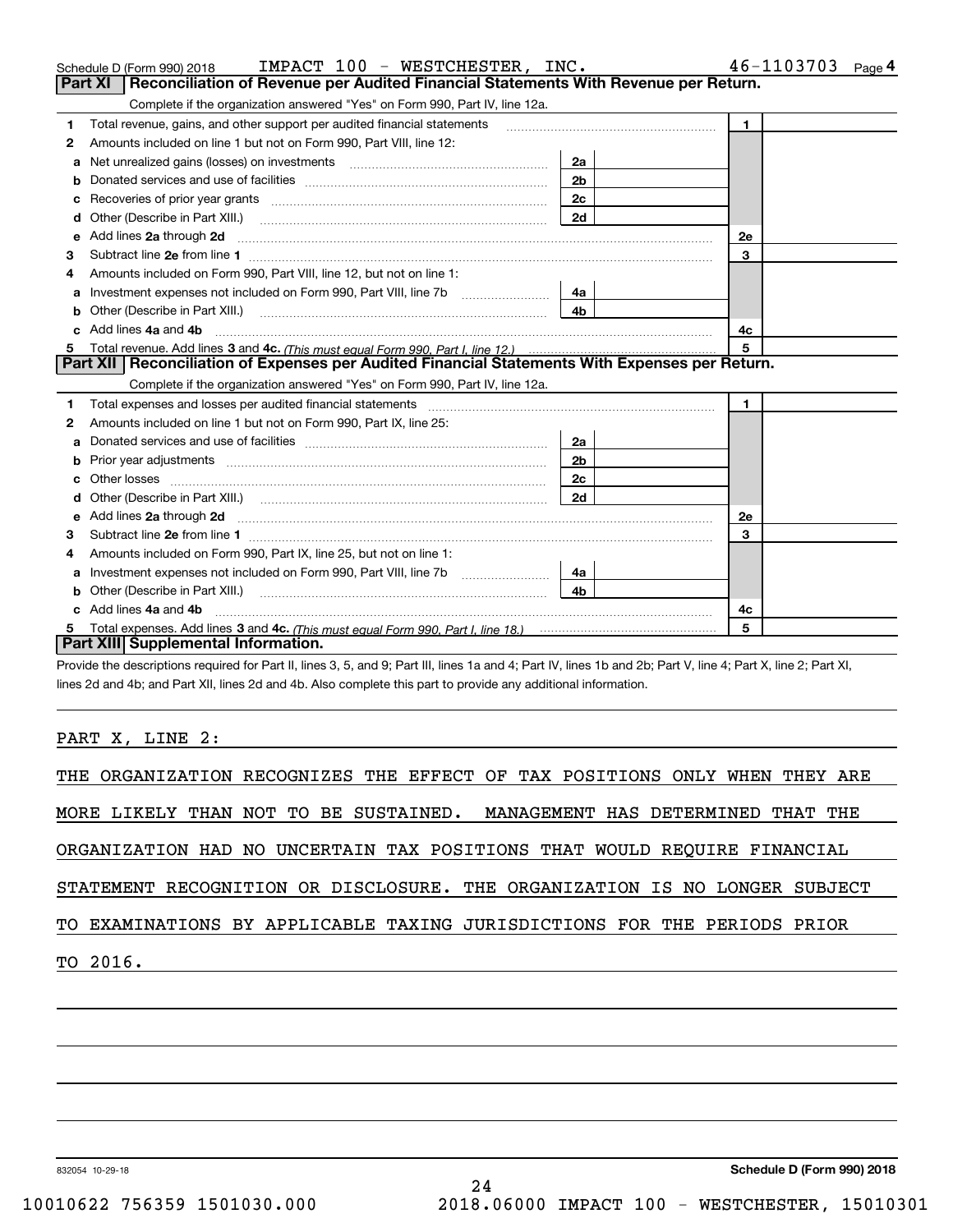| <b>SCHEDULE I</b>                                                                                                                                                              |                                                                                                                   | <b>Grants and Other Assistance to Organizations,</b> |                                                       |                                         |                                                                |                                          | OMB No. 1545-0047                                                      |  |  |
|--------------------------------------------------------------------------------------------------------------------------------------------------------------------------------|-------------------------------------------------------------------------------------------------------------------|------------------------------------------------------|-------------------------------------------------------|-----------------------------------------|----------------------------------------------------------------|------------------------------------------|------------------------------------------------------------------------|--|--|
| (Form 990)<br>Governments, and Individuals in the United States<br>Complete if the organization answered "Yes" on Form 990, Part IV, line 21 or 22.                            |                                                                                                                   |                                                      |                                                       |                                         |                                                                |                                          |                                                                        |  |  |
| Attach to Form 990.<br><b>Open to Public</b><br>Department of the Treasury                                                                                                     |                                                                                                                   |                                                      |                                                       |                                         |                                                                |                                          |                                                                        |  |  |
| Internal Revenue Service                                                                                                                                                       |                                                                                                                   |                                                      | Go to www.irs.gov/Form990 for the latest information. |                                         |                                                                |                                          | Inspection                                                             |  |  |
|                                                                                                                                                                                | <b>Employer identification number</b><br>Name of the organization<br>46-1103703<br>IMPACT 100 - WESTCHESTER, INC. |                                                      |                                                       |                                         |                                                                |                                          |                                                                        |  |  |
| General Information on Grants and Assistance<br>Part I                                                                                                                         |                                                                                                                   |                                                      |                                                       |                                         |                                                                |                                          |                                                                        |  |  |
| Does the organization maintain records to substantiate the amount of the grants or assistance, the grantees' eligibility for the grants or assistance, and the selection<br>1. |                                                                                                                   |                                                      |                                                       |                                         |                                                                |                                          | $\sqrt{X}$ Yes<br>$ $ No                                               |  |  |
| 2 Describe in Part IV the organization's procedures for monitoring the use of grant funds in the United States.                                                                |                                                                                                                   |                                                      |                                                       |                                         |                                                                |                                          |                                                                        |  |  |
| Part II<br>Grants and Other Assistance to Domestic Organizations and Domestic Governments. Complete if the organization answered "Yes" on Form 990, Part IV, line 21, for any  |                                                                                                                   |                                                      |                                                       |                                         |                                                                |                                          |                                                                        |  |  |
| recipient that received more than \$5,000. Part II can be duplicated if additional space is needed.                                                                            |                                                                                                                   |                                                      |                                                       |                                         |                                                                |                                          |                                                                        |  |  |
| 1 (a) Name and address of organization<br>or government                                                                                                                        | $(b)$ EIN                                                                                                         | (c) IRC section<br>(if applicable)                   | (d) Amount of<br>cash grant                           | (e) Amount of<br>non-cash<br>assistance | (f) Method of<br>valuation (book,<br>FMV, appraisal,<br>other) | (g) Description of<br>noncash assistance | (h) Purpose of grant<br>or assistance                                  |  |  |
| GILDA'S CLUB WESTCHESTER<br>80 MAPLE AVENUE<br>WHITE PLAINS, NY 10601                                                                                                          | $13-3939823$ $501(C)(3)$                                                                                          |                                                      | 100,000,                                              | $\mathbf{0}$                            |                                                                |                                          | TO BUILD TEEN CANCER<br>CENTER                                         |  |  |
| MAKE THE ROAD NEW YORK<br>301 GROVE STREET<br>BROOKLYN, NY 11237                                                                                                               | $11-3344389$ 501(C)(3)                                                                                            |                                                      | 100,000                                               | $\mathbf{0}$                            |                                                                |                                          | TO RENOVATE SPACE TO<br>CREATE IMMIGRANT FAMILIES<br>CENTER            |  |  |
| WESTCHESTER JEWISH COMMUNITY<br>SERVICES - 845 NORTH BROADWAY -<br>WHITE PLAINS, NY 10603                                                                                      | $13-1740071$ 501(C)(3)                                                                                            |                                                      | 100,000.                                              | $\mathbf{0}$                            |                                                                |                                          | TO CREATE A YOUTH PRIDE<br>CURRICULUM FOR CENTER<br>LANE PRIDE PROGRAM |  |  |
| PRISON COMMUNITIES INTERNATIONAL<br>735 ANDERSON HILL ROAD<br>PURCHASE, NY 10577                                                                                               | 13-4112770 $501(C)(3)$                                                                                            |                                                      | 15,000                                                | $\mathbf{0}$                            |                                                                |                                          | GENERAL SUPPORT                                                        |  |  |
| HUDSON VALLEY COMMUNITY SERVICES<br>40 SAW MILL RIVER ROAD<br>$13 - 3322100$ 501(C)(3)<br>12,333.<br>0.<br>GENERAL SUPPORT<br>HAWTHORNE, NY 10532                              |                                                                                                                   |                                                      |                                                       |                                         |                                                                |                                          |                                                                        |  |  |
| LIFTING UP WESTCHESTER INC.<br><b>35 ORCHARD STREET</b><br>WHITE PLAINS, NY 10603                                                                                              | $13 - 3121606$ 501(C)(3)                                                                                          |                                                      | 12,333.                                               | 0.                                      |                                                                |                                          | GENERAL SUPPORT                                                        |  |  |
| Enter total number of section $501(c)(3)$ and government organizations listed in the line 1 table<br>$\mathbf{2}$                                                              |                                                                                                                   |                                                      |                                                       |                                         |                                                                |                                          | 7.                                                                     |  |  |
| Enter total number of other organizations listed in the line 1 table<br>3                                                                                                      |                                                                                                                   |                                                      |                                                       |                                         |                                                                |                                          |                                                                        |  |  |

**For Paperwork Reduction Act Notice, see the Instructions for Form 990. Schedule I (Form 990) (2018)** LHA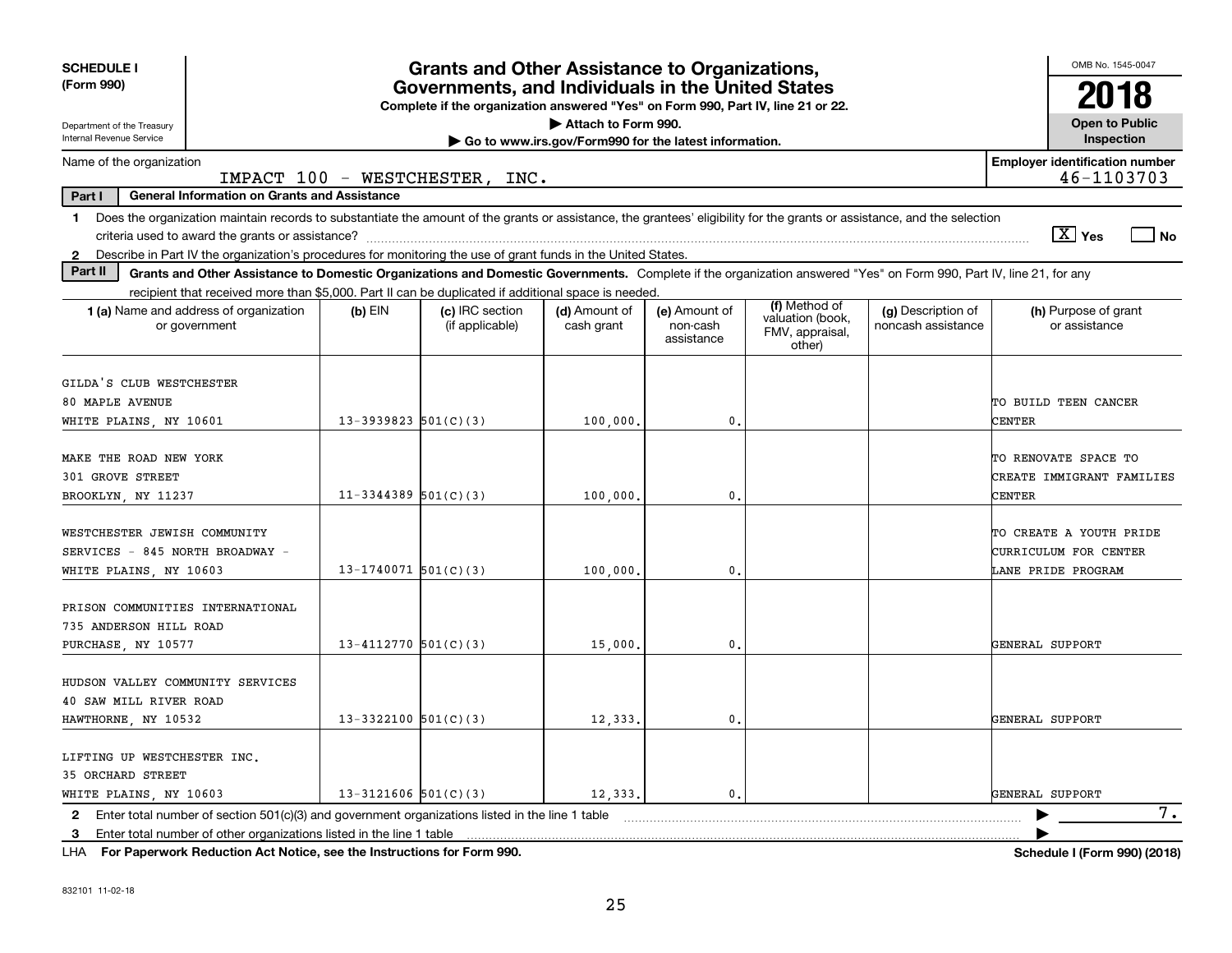### Schedule I (Form 990) <code>IMPACT 100 – WESTCHESTER, INC</code> And the state of the state of the state of the state of the state of the state of the state of the state of the state of the state of the state of the state of the sta

organization or government

**Part II Continuation of Grants and Other Assistance to Governments and Organizations in the United States**  (Schedule I (Form 990), Part II.)

if applicable

 $(b)$  EIN  $(c)$  IRC section

**(a) (b) (c) (d) (e) (f) (g) (h)** Name and address of

(d) Amount of cash grant

(e) Amount of non-cashassistance

(f) Method of valuation (book, FMV, appraisal, other)

(g) Description of non-cash assistance

| YMCA WHITE PLAINS & CENTRAL     |                            |         |                 |  |                 |
|---------------------------------|----------------------------|---------|-----------------|--|-----------------|
| WESTCHESTER INC. - 515 NORTH    |                            |         |                 |  |                 |
| STREET - WHITE PLAINS, NY 10605 | $13 - 1740519$ $501(C)(3)$ | 12,333. | $\mathfrak o$ . |  | GENERAL SUPPORT |
|                                 |                            |         |                 |  |                 |
|                                 |                            |         |                 |  |                 |
|                                 |                            |         |                 |  |                 |
|                                 |                            |         |                 |  |                 |
|                                 |                            |         |                 |  |                 |
|                                 |                            |         |                 |  |                 |
|                                 |                            |         |                 |  |                 |
|                                 |                            |         |                 |  |                 |
|                                 |                            |         |                 |  |                 |
|                                 |                            |         |                 |  |                 |
|                                 |                            |         |                 |  |                 |
|                                 |                            |         |                 |  |                 |
|                                 |                            |         |                 |  |                 |
|                                 |                            |         |                 |  |                 |
|                                 |                            |         |                 |  |                 |
|                                 |                            |         |                 |  |                 |
|                                 |                            |         |                 |  |                 |
|                                 |                            |         |                 |  |                 |
|                                 |                            |         |                 |  |                 |
|                                 |                            |         |                 |  |                 |
|                                 |                            |         |                 |  |                 |
|                                 |                            |         |                 |  |                 |
|                                 |                            |         |                 |  |                 |
|                                 |                            |         |                 |  |                 |
|                                 |                            |         |                 |  |                 |

**Schedule I (Form 990)**

46-1103703

(h) Purpose of grant or assistance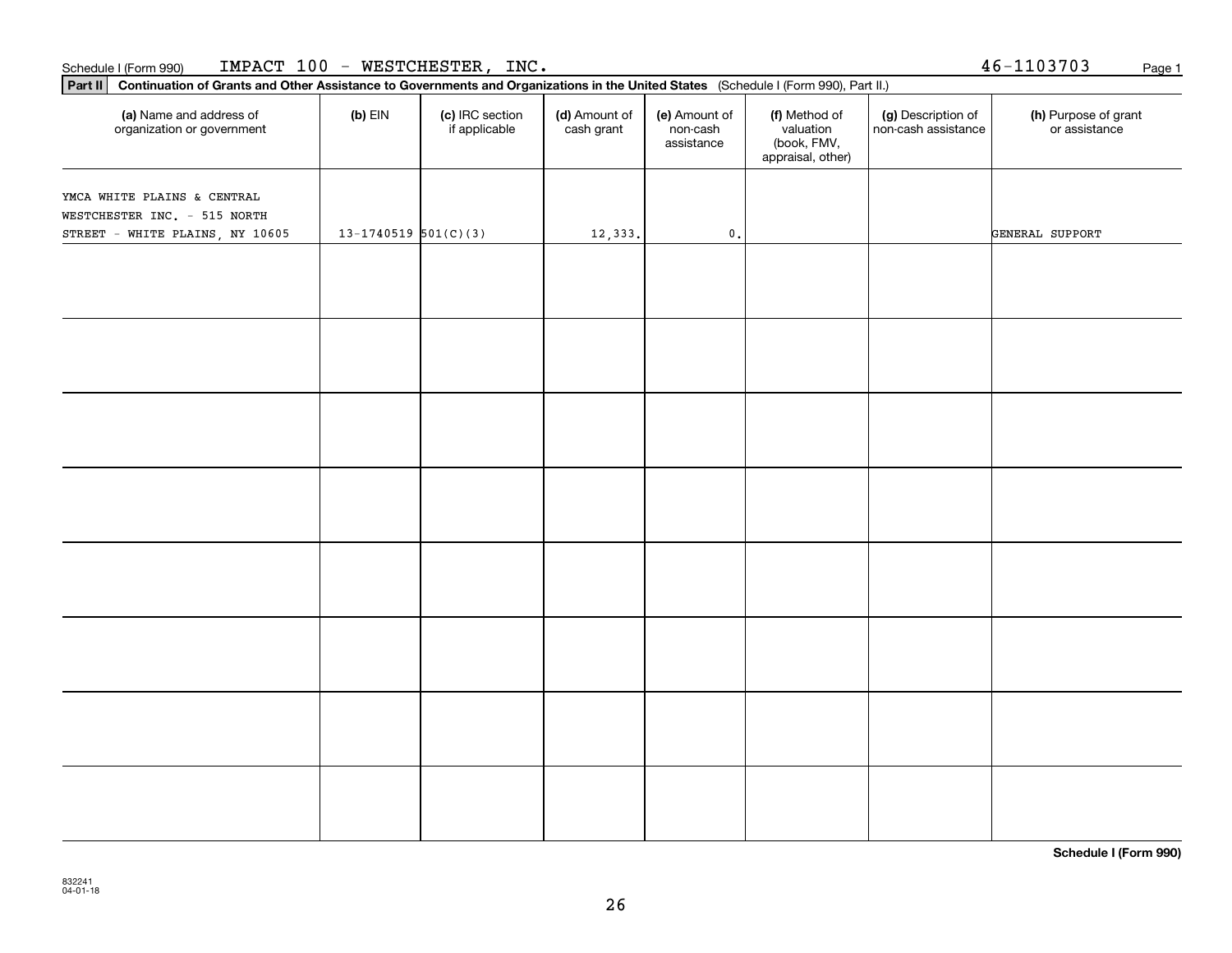### Schedule I (Form 990) (2018) <code>IMPACT 100 – WESTCHESTER</code> , <code>INC</code> . And the state of the state of the state of the state of the state of the state of the state of the state of the state of the state of the state of the s

(a) Type of grant or assistance **Audity Commet Audio Commet Commet Commet Commet Commet Commet Commet Commet Comme** Part III can be duplicated if additional space is needed. (e) Method of valuation (book, FMV, appraisal, other) recipients(c) Amount of cash grant (d) Amount of noncash assistance **(f)** Description of noncash assistance

Part IV | Supplemental Information. Provide the information required in Part I, line 2; Part III, column (b); and any other additional information.

**Part III** | Grants and Other Assistance to Domestic Individuals. Complete if the organization answered "Yes" on Form 990, Part IV, line 22.

PART I, LINE 2:

THE PROJECT AND OPERATING GRANTS ARE AWARDED BASED UPON A TALLY OF THE

MEMBERSHIP VOTES AT THE ANNUAL MEETING. A DETAILED LEGAL AGREEMENT IS DRAWN

UP FOR EACH PROJECT GRANT. THE PROJECT GRANT AGREEMENT INCLUDES SPECIFIC

TERMS FOR THE TIMING AND REPORTING REQUIREMENTS RELATED TO THE DISTRIBUTION

OF FUNDS. FUNDS MUST BE SPENT AS SPECIFIED IN THE APPROVED PROJECT GRANT

AGREEMENT. REGULAR REPORTING AND MONITORING OF THE PROJECT AND ALL RELATED

EXPENDITURES CONTINUES THROUGH THE GRANT PERIOD.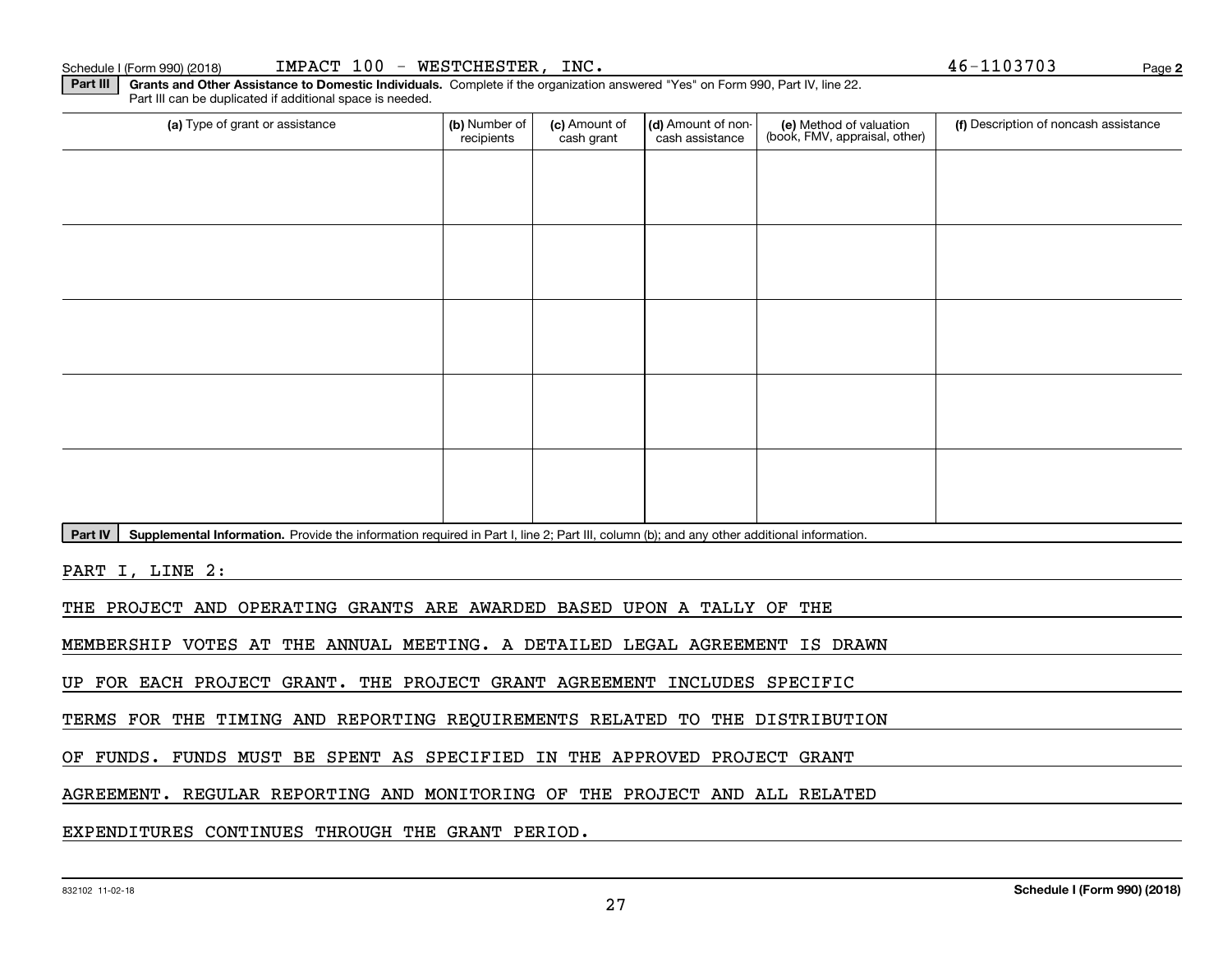**(Form 990 or 990-EZ)**

Department of the Treasury Internal Revenue Service Name of the organization

OMB No. 1545-0047 **SCHEDULE O Supplemental Information to Form 990 or 990-EZ**

**Complete to provide information for responses to specific questions on Form 990 or 990-EZ or to provide any additional information. | Attach to Form 990 or 990-EZ. | Go to www.irs.gov/Form990 for the latest information.**



IMPACT 100 - WESTCHESTER, INC. 46-1103703

FORM 990, PART I, LINE 1, DESCRIPTION OF ORGANIZATION MISSION:

THE PRIMARY SOURCE OF REVENUE IS CONTRIBUTIONS FROM MEMBERS, WHICH ARE

COLLECTED ANNUALLY.

FORM 990, PART VI, SECTION A, LINE 6:

THE ORGANIZATION SHALL HAVE NO LESS THAN THREE (3) PERMANENT MEMBERS AND NO

MAXIMUM NUMBER OF MEMBERS.

FORM 990, PART VI, SECTION B, LINE 11B:

THE ORGANIZATION HAS ITS FORM 990 PREPARED BY AN OUTSIDE ACCOUNTING FIRM AND HAS ESTABLISHED THE FOLLOWING REVIEW PROCESS TO ENSURE THAT THE INFORMATION REPORTED IS COMPLETE AND ACCURATE. WHEN THE FORM 990 HAS BEEN PREPARED, REVIEWED BY MANAGEMENT AND IS READY TO BE FILED WITH THE INTERNAL REVENUE SERVICE, IT IS ELECTRONICALLY SENT TO THE BOARD FOR APPROVAL. ONCE THE BOARD HAS APPROVED THE RETURN IT IS FILED WITH THE INTERNAL REVENUE SERVICE.

832211 10-10-18 LHA For Paperwork Reduction Act Notice, see the Instructions for Form 990 or 990-EZ. Schedule O (Form 990 or 990-EZ) (2018) FORM 990, PART VI, SECTION B, LINE 12C: MEMBERS OF THE BOARD OF DIRECTORS, EXECUTIVE BOARD OFFICERS AND KEY PERSONS OF THE CORPORATION HAVE FIDUCIARY OBLIGATIONS TO REACH DECISIONS THAT BENEFIT THE CORPORATION AND TO ACT WITHOUT PERSONAL INTEREST OR BENEFIT AND WITHOUT THE INTEREST OR BENEFIT OF ANY RELATED PARTY. PRIOR TO ELECTION OR APPOINTMENT TO THE BOARD, ALL DIRECTORS SHALL COMPLETE AND SIGN THE CONFLICT OF INTEREST FORM. IN ADDITION, IMMEDIATELY UPON LEARNING OF AN ACTUAL OR POSSIBLE CONFLICT OF INTEREST BETWEEN THE CORPORATION AND A MANAGING PERSON OR ANY OTHER RELATED PARTY, THE PERSON SHALL PROMPTLY

28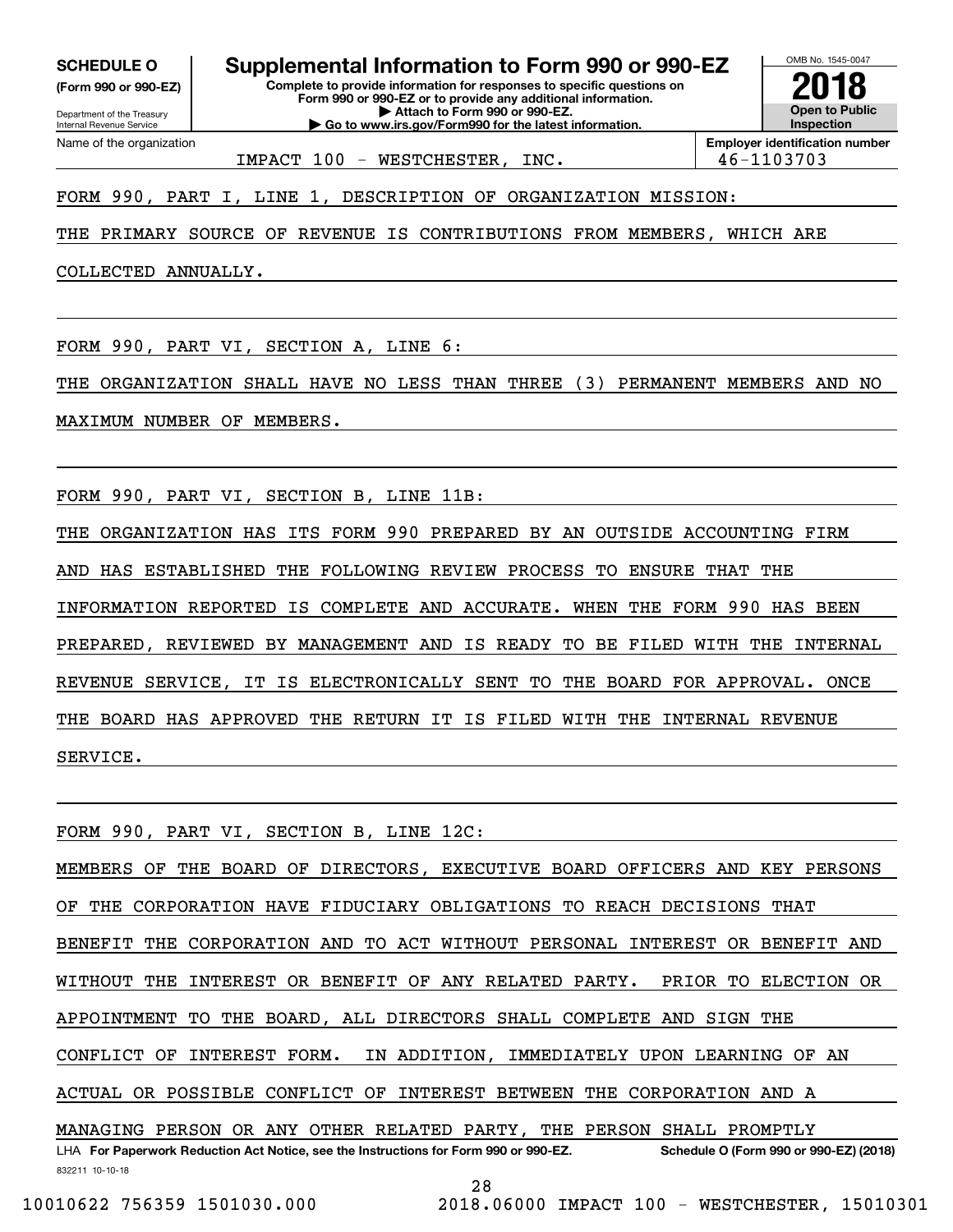| <b>Employer identification number</b><br>Name of the organization<br>IMPACT 100 - WESTCHESTER,<br>46-1103703<br>INC.<br>DISCLOSE IN GOOD FAITH ALL RELEVANT MATERIAL FACT OF<br>THE<br>ACTUAL OR POSSIBLE<br>CONFLICT.<br>EACH MANAGING PERSON SHALL ANNUAL SIGN A STATEMENT THAT AFFIRMS<br>THE POLICY, HAS READ AND UNDERSTANDS THE<br>SUCH PERSON HAS RECEIVED A COPY OF<br>TO COMPLY WITH THE POLICY.<br>A POTENTIAL CONFLICT OF<br>POLICY AND HAS AGREED<br>INTEREST MAY EXIST WHEN AN INTEREST PARTY SERVES AS DIRECTOR, OFFICER, OR<br>STAFF MEMBER OF AN ORGANIZATION, WHICH COMPETES WITH THE CORPORATION OR<br>WHEN AN INTEREST PARTY OR RELATED PARTY AID, FINANCIALLY OR OTHERWISE, SUCH<br>IF ANY QUESTION MAY ARISE IN THE MIND<br>COMPETING ORGANIZATION.<br>OF ANY<br>DIRECTOR OR OFFICER OF THE CORPORATION AS TO A POTENTIAL CONFLICT BETWEEN<br>OWN INDIVIDUAL INTEREST, THOSE OF AN IMMEDIATE FAMILY MEMBER,<br>OR THOSE<br>HЕ<br>THE INTEREST OF THE CORPORATION, FULL DISCLOSURE OF<br>A RELATED PARTY AND<br>ОF<br>ALL FACTS PERTAINING TO SUCH POTENTIAL CONFLICT SHALL BE MADE TO<br>THE BOARD<br>DIRECTORS. FACT-GATHERING AND SUBSEQUENT REVIEW BY THE BOARD OF<br>ΟF<br>DIRECTORS WILL DETERMINE WHETHER OR NOT AN ACTUAL CONFLICT EXISTS OR WOULD<br>THE EXECUTIVE BOARD SHALL INVESTIGATE ANY POTENTIAL CONFLICT OF<br>OCCUR.<br>DIRECTOR OR OFFICER TO WHOM THE POTENTIAL CONFLICT OF<br>INTEREST.<br>THE<br>INTEREST RELATES MAY OFFER FACTUAL INFORMATION TO THE EXECUTIVE BOARD, BUT<br>NO SUCH DIRECTOR OR OFFICER SHALL VOTE ON SUCH MATTER. THE EXECUTIVE BOARD<br>MAY ASK ANY SUCH DIRECTOR OR OFFICER NOT TO PARTICIPATE IN ANY DISCUSSION<br>RELATING TO THE CONFLICT, OR TO LEAVE THE ROOM IN WHICH SUCH DISCUSSION IS<br>CARRIED ON; PROVIDED, HOWEVER, THAT THE INTERESTED DIRECTOR MAY PARTICIPATE<br>IN ANY DISCUSSION REGARDING HER EXCLUSION. AFTER CONDUCTING DUE DILIGENCE,<br>THE EXECUTIVE BOARD SHALL DETERMINE, BY A MAJORITY VOTE, WHETHER THE<br>TRANSACTION OR ARRANGEMENT IS IN THE CORPORATION'S BEST INTEREST AND FOR<br>ITS OWN BENEFIT AND WHETHER THE TRANSACTION IS FAIR AND REASONABLE TO THE<br>CORPORATION AND SHALL MAKE ITS DECISION AS TO WHETHER TO ENTER INTO OR<br>ALLOW THE TRANSACTION OR ARRANGEMENT IN CONFORMITY WITH SUCH DETERMINATION. | Schedule O (Form 990 or 990-EZ) (2018) | Page 2 |  |  |  |  |  |
|------------------------------------------------------------------------------------------------------------------------------------------------------------------------------------------------------------------------------------------------------------------------------------------------------------------------------------------------------------------------------------------------------------------------------------------------------------------------------------------------------------------------------------------------------------------------------------------------------------------------------------------------------------------------------------------------------------------------------------------------------------------------------------------------------------------------------------------------------------------------------------------------------------------------------------------------------------------------------------------------------------------------------------------------------------------------------------------------------------------------------------------------------------------------------------------------------------------------------------------------------------------------------------------------------------------------------------------------------------------------------------------------------------------------------------------------------------------------------------------------------------------------------------------------------------------------------------------------------------------------------------------------------------------------------------------------------------------------------------------------------------------------------------------------------------------------------------------------------------------------------------------------------------------------------------------------------------------------------------------------------------------------------------------------------------------------------------------------------------------------------------------------------------------------------------------------------------------------------------------------------------------------------------------------------------------------|----------------------------------------|--------|--|--|--|--|--|
|                                                                                                                                                                                                                                                                                                                                                                                                                                                                                                                                                                                                                                                                                                                                                                                                                                                                                                                                                                                                                                                                                                                                                                                                                                                                                                                                                                                                                                                                                                                                                                                                                                                                                                                                                                                                                                                                                                                                                                                                                                                                                                                                                                                                                                                                                                                        |                                        |        |  |  |  |  |  |
|                                                                                                                                                                                                                                                                                                                                                                                                                                                                                                                                                                                                                                                                                                                                                                                                                                                                                                                                                                                                                                                                                                                                                                                                                                                                                                                                                                                                                                                                                                                                                                                                                                                                                                                                                                                                                                                                                                                                                                                                                                                                                                                                                                                                                                                                                                                        |                                        |        |  |  |  |  |  |
|                                                                                                                                                                                                                                                                                                                                                                                                                                                                                                                                                                                                                                                                                                                                                                                                                                                                                                                                                                                                                                                                                                                                                                                                                                                                                                                                                                                                                                                                                                                                                                                                                                                                                                                                                                                                                                                                                                                                                                                                                                                                                                                                                                                                                                                                                                                        |                                        |        |  |  |  |  |  |
|                                                                                                                                                                                                                                                                                                                                                                                                                                                                                                                                                                                                                                                                                                                                                                                                                                                                                                                                                                                                                                                                                                                                                                                                                                                                                                                                                                                                                                                                                                                                                                                                                                                                                                                                                                                                                                                                                                                                                                                                                                                                                                                                                                                                                                                                                                                        |                                        |        |  |  |  |  |  |
|                                                                                                                                                                                                                                                                                                                                                                                                                                                                                                                                                                                                                                                                                                                                                                                                                                                                                                                                                                                                                                                                                                                                                                                                                                                                                                                                                                                                                                                                                                                                                                                                                                                                                                                                                                                                                                                                                                                                                                                                                                                                                                                                                                                                                                                                                                                        |                                        |        |  |  |  |  |  |
|                                                                                                                                                                                                                                                                                                                                                                                                                                                                                                                                                                                                                                                                                                                                                                                                                                                                                                                                                                                                                                                                                                                                                                                                                                                                                                                                                                                                                                                                                                                                                                                                                                                                                                                                                                                                                                                                                                                                                                                                                                                                                                                                                                                                                                                                                                                        |                                        |        |  |  |  |  |  |
|                                                                                                                                                                                                                                                                                                                                                                                                                                                                                                                                                                                                                                                                                                                                                                                                                                                                                                                                                                                                                                                                                                                                                                                                                                                                                                                                                                                                                                                                                                                                                                                                                                                                                                                                                                                                                                                                                                                                                                                                                                                                                                                                                                                                                                                                                                                        |                                        |        |  |  |  |  |  |
|                                                                                                                                                                                                                                                                                                                                                                                                                                                                                                                                                                                                                                                                                                                                                                                                                                                                                                                                                                                                                                                                                                                                                                                                                                                                                                                                                                                                                                                                                                                                                                                                                                                                                                                                                                                                                                                                                                                                                                                                                                                                                                                                                                                                                                                                                                                        |                                        |        |  |  |  |  |  |
|                                                                                                                                                                                                                                                                                                                                                                                                                                                                                                                                                                                                                                                                                                                                                                                                                                                                                                                                                                                                                                                                                                                                                                                                                                                                                                                                                                                                                                                                                                                                                                                                                                                                                                                                                                                                                                                                                                                                                                                                                                                                                                                                                                                                                                                                                                                        |                                        |        |  |  |  |  |  |
|                                                                                                                                                                                                                                                                                                                                                                                                                                                                                                                                                                                                                                                                                                                                                                                                                                                                                                                                                                                                                                                                                                                                                                                                                                                                                                                                                                                                                                                                                                                                                                                                                                                                                                                                                                                                                                                                                                                                                                                                                                                                                                                                                                                                                                                                                                                        |                                        |        |  |  |  |  |  |
|                                                                                                                                                                                                                                                                                                                                                                                                                                                                                                                                                                                                                                                                                                                                                                                                                                                                                                                                                                                                                                                                                                                                                                                                                                                                                                                                                                                                                                                                                                                                                                                                                                                                                                                                                                                                                                                                                                                                                                                                                                                                                                                                                                                                                                                                                                                        |                                        |        |  |  |  |  |  |
|                                                                                                                                                                                                                                                                                                                                                                                                                                                                                                                                                                                                                                                                                                                                                                                                                                                                                                                                                                                                                                                                                                                                                                                                                                                                                                                                                                                                                                                                                                                                                                                                                                                                                                                                                                                                                                                                                                                                                                                                                                                                                                                                                                                                                                                                                                                        |                                        |        |  |  |  |  |  |
|                                                                                                                                                                                                                                                                                                                                                                                                                                                                                                                                                                                                                                                                                                                                                                                                                                                                                                                                                                                                                                                                                                                                                                                                                                                                                                                                                                                                                                                                                                                                                                                                                                                                                                                                                                                                                                                                                                                                                                                                                                                                                                                                                                                                                                                                                                                        |                                        |        |  |  |  |  |  |
|                                                                                                                                                                                                                                                                                                                                                                                                                                                                                                                                                                                                                                                                                                                                                                                                                                                                                                                                                                                                                                                                                                                                                                                                                                                                                                                                                                                                                                                                                                                                                                                                                                                                                                                                                                                                                                                                                                                                                                                                                                                                                                                                                                                                                                                                                                                        |                                        |        |  |  |  |  |  |
|                                                                                                                                                                                                                                                                                                                                                                                                                                                                                                                                                                                                                                                                                                                                                                                                                                                                                                                                                                                                                                                                                                                                                                                                                                                                                                                                                                                                                                                                                                                                                                                                                                                                                                                                                                                                                                                                                                                                                                                                                                                                                                                                                                                                                                                                                                                        |                                        |        |  |  |  |  |  |
|                                                                                                                                                                                                                                                                                                                                                                                                                                                                                                                                                                                                                                                                                                                                                                                                                                                                                                                                                                                                                                                                                                                                                                                                                                                                                                                                                                                                                                                                                                                                                                                                                                                                                                                                                                                                                                                                                                                                                                                                                                                                                                                                                                                                                                                                                                                        |                                        |        |  |  |  |  |  |
|                                                                                                                                                                                                                                                                                                                                                                                                                                                                                                                                                                                                                                                                                                                                                                                                                                                                                                                                                                                                                                                                                                                                                                                                                                                                                                                                                                                                                                                                                                                                                                                                                                                                                                                                                                                                                                                                                                                                                                                                                                                                                                                                                                                                                                                                                                                        |                                        |        |  |  |  |  |  |
|                                                                                                                                                                                                                                                                                                                                                                                                                                                                                                                                                                                                                                                                                                                                                                                                                                                                                                                                                                                                                                                                                                                                                                                                                                                                                                                                                                                                                                                                                                                                                                                                                                                                                                                                                                                                                                                                                                                                                                                                                                                                                                                                                                                                                                                                                                                        |                                        |        |  |  |  |  |  |
|                                                                                                                                                                                                                                                                                                                                                                                                                                                                                                                                                                                                                                                                                                                                                                                                                                                                                                                                                                                                                                                                                                                                                                                                                                                                                                                                                                                                                                                                                                                                                                                                                                                                                                                                                                                                                                                                                                                                                                                                                                                                                                                                                                                                                                                                                                                        |                                        |        |  |  |  |  |  |
|                                                                                                                                                                                                                                                                                                                                                                                                                                                                                                                                                                                                                                                                                                                                                                                                                                                                                                                                                                                                                                                                                                                                                                                                                                                                                                                                                                                                                                                                                                                                                                                                                                                                                                                                                                                                                                                                                                                                                                                                                                                                                                                                                                                                                                                                                                                        |                                        |        |  |  |  |  |  |
|                                                                                                                                                                                                                                                                                                                                                                                                                                                                                                                                                                                                                                                                                                                                                                                                                                                                                                                                                                                                                                                                                                                                                                                                                                                                                                                                                                                                                                                                                                                                                                                                                                                                                                                                                                                                                                                                                                                                                                                                                                                                                                                                                                                                                                                                                                                        |                                        |        |  |  |  |  |  |
|                                                                                                                                                                                                                                                                                                                                                                                                                                                                                                                                                                                                                                                                                                                                                                                                                                                                                                                                                                                                                                                                                                                                                                                                                                                                                                                                                                                                                                                                                                                                                                                                                                                                                                                                                                                                                                                                                                                                                                                                                                                                                                                                                                                                                                                                                                                        |                                        |        |  |  |  |  |  |
|                                                                                                                                                                                                                                                                                                                                                                                                                                                                                                                                                                                                                                                                                                                                                                                                                                                                                                                                                                                                                                                                                                                                                                                                                                                                                                                                                                                                                                                                                                                                                                                                                                                                                                                                                                                                                                                                                                                                                                                                                                                                                                                                                                                                                                                                                                                        |                                        |        |  |  |  |  |  |
|                                                                                                                                                                                                                                                                                                                                                                                                                                                                                                                                                                                                                                                                                                                                                                                                                                                                                                                                                                                                                                                                                                                                                                                                                                                                                                                                                                                                                                                                                                                                                                                                                                                                                                                                                                                                                                                                                                                                                                                                                                                                                                                                                                                                                                                                                                                        |                                        |        |  |  |  |  |  |
|                                                                                                                                                                                                                                                                                                                                                                                                                                                                                                                                                                                                                                                                                                                                                                                                                                                                                                                                                                                                                                                                                                                                                                                                                                                                                                                                                                                                                                                                                                                                                                                                                                                                                                                                                                                                                                                                                                                                                                                                                                                                                                                                                                                                                                                                                                                        |                                        |        |  |  |  |  |  |
|                                                                                                                                                                                                                                                                                                                                                                                                                                                                                                                                                                                                                                                                                                                                                                                                                                                                                                                                                                                                                                                                                                                                                                                                                                                                                                                                                                                                                                                                                                                                                                                                                                                                                                                                                                                                                                                                                                                                                                                                                                                                                                                                                                                                                                                                                                                        |                                        |        |  |  |  |  |  |
|                                                                                                                                                                                                                                                                                                                                                                                                                                                                                                                                                                                                                                                                                                                                                                                                                                                                                                                                                                                                                                                                                                                                                                                                                                                                                                                                                                                                                                                                                                                                                                                                                                                                                                                                                                                                                                                                                                                                                                                                                                                                                                                                                                                                                                                                                                                        |                                        |        |  |  |  |  |  |
|                                                                                                                                                                                                                                                                                                                                                                                                                                                                                                                                                                                                                                                                                                                                                                                                                                                                                                                                                                                                                                                                                                                                                                                                                                                                                                                                                                                                                                                                                                                                                                                                                                                                                                                                                                                                                                                                                                                                                                                                                                                                                                                                                                                                                                                                                                                        |                                        |        |  |  |  |  |  |

29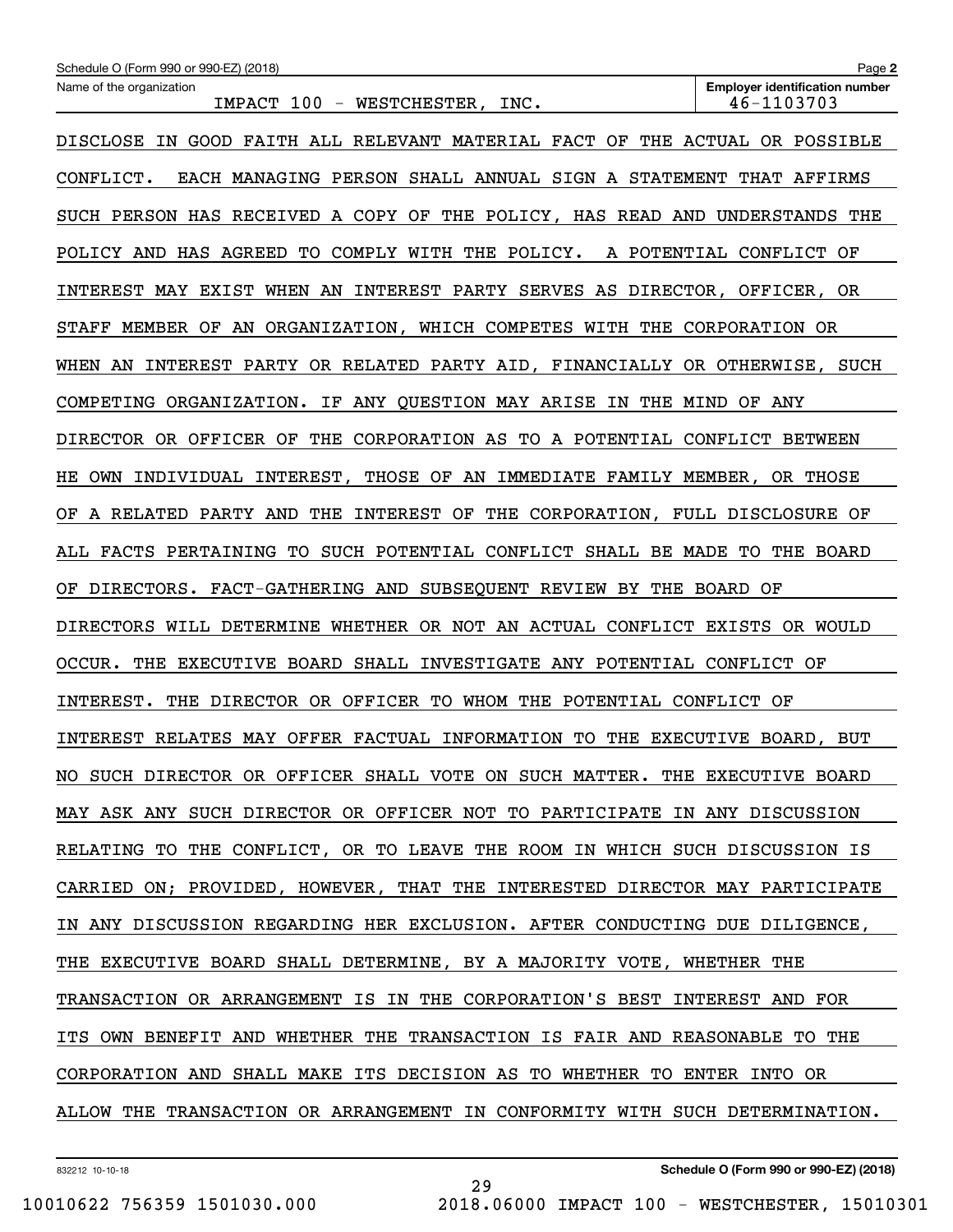| Name of the organization<br>IMPACT 100 - WESTCHESTER, INC.                | <b>Employer identification number</b><br>46-1103703 |
|---------------------------------------------------------------------------|-----------------------------------------------------|
| FORM 990, PART VI, SECTION C, LINE 19:                                    |                                                     |
| THE ORGANIZATION MAKES ITS FORM 990 AVAILABLE FOR PUBLIC INSPECTION AS    |                                                     |
| REQUIRED UNDER SECTION 6104 OF THE INTERNAL REVENUE CODE. THE RETURN IS   |                                                     |
| POSTED ON GUIDESTAR.ORG AND OTHER SIMILAR TYPES OF WEBSITES. IN ADDITION, |                                                     |
| THE FINANCIAL STATEMENTS, CONFLICT OF INTEREST POLICY, ARTICLES OF        |                                                     |
| INCORPORATION AND BY-LAWS ARE ALSO AVAILABLE UPON WRITTEN REQUEST AT P.O. |                                                     |
| BOX 634, HARTSDALE, NY 10530-0634 OR BY CALLING THE ORGANIZATION DIRECTLY |                                                     |
| AT (914) 262-4863.                                                        |                                                     |
|                                                                           |                                                     |
|                                                                           |                                                     |
|                                                                           |                                                     |
|                                                                           |                                                     |
|                                                                           |                                                     |
|                                                                           |                                                     |
|                                                                           |                                                     |
|                                                                           |                                                     |
|                                                                           |                                                     |
|                                                                           |                                                     |
|                                                                           |                                                     |
|                                                                           |                                                     |
|                                                                           |                                                     |
|                                                                           |                                                     |
|                                                                           |                                                     |
|                                                                           |                                                     |
|                                                                           |                                                     |
|                                                                           |                                                     |
|                                                                           |                                                     |
|                                                                           |                                                     |
|                                                                           |                                                     |
| 832212 10-10-18                                                           | Schedule O (Form 990 or 990-EZ) (2018)              |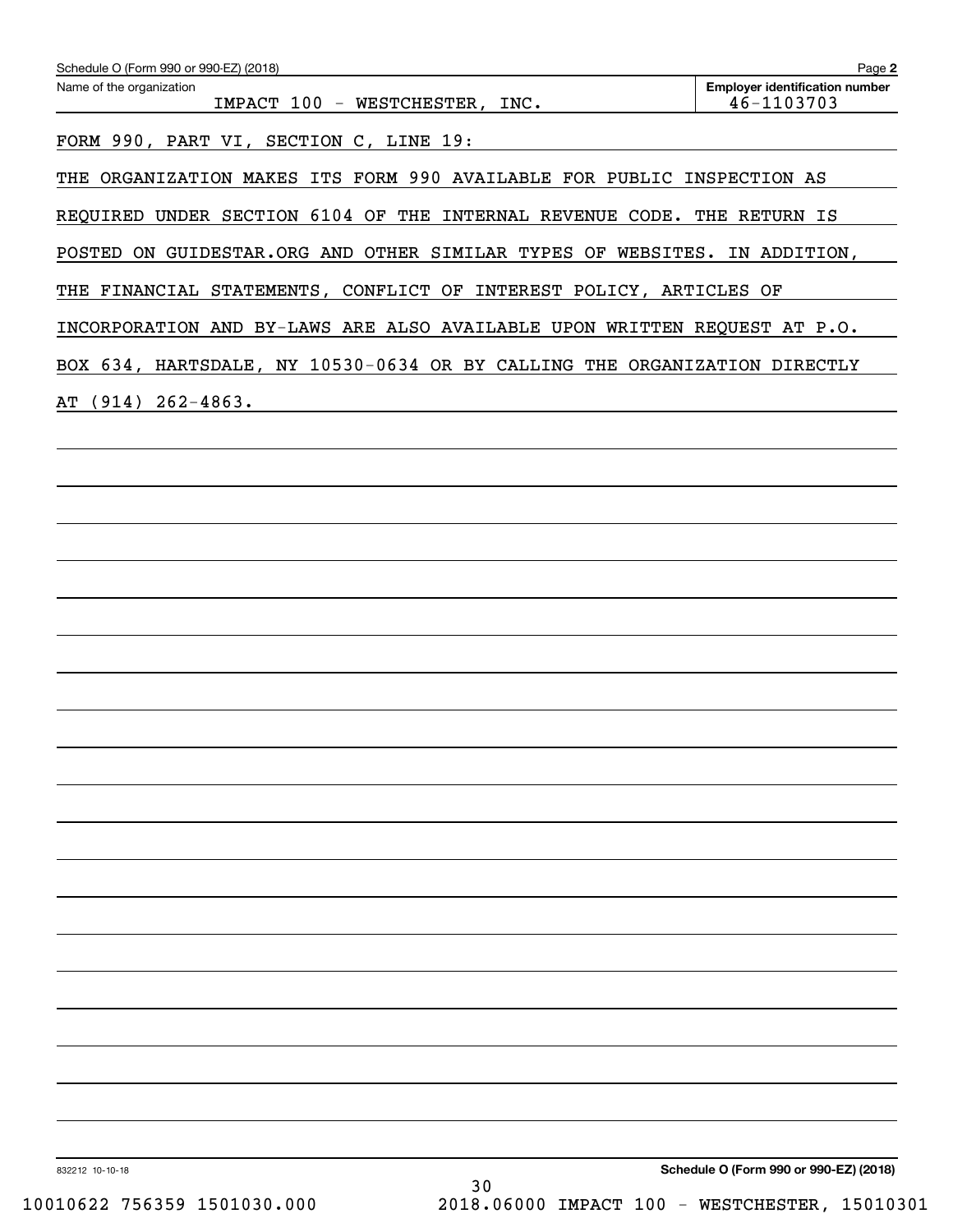(Rev. January 2019)

## **Application for Automatic Extension of Time To File an Exempt Organization Return**

**Enter filer's identifying number**

Department of the Treasury Internal Revenue Service

**| File a separate application for each return.**

**| Go to www.irs.gov/Form8868 for the latest information.**

**Electronic filing (e-file).**  You can electronically file Form 8868 to request a 6-month automatic extension of time to file any of the filing of this form, visit www.irs.gov/e-file-providers/e-file-for-charities-and-non-profits. forms listed below with the exception of Form 8870, Information Return for Transfers Associated With Certain Personal Benefit Contracts, for which an extension request must be sent to the IRS in paper format (see instructions). For more details on the electronic

**Automatic 6-Month Extension of Time.** Only submit original (no copies needed).

All corporations required to file an income tax return other than Form 990-T (including 1120-C filers), partnerships, REMICs, and trusts must use Form 7004 to request an extension of time to file income tax returns.

|                                                                                                                                          |                                                                                                                                                    |                                         |                                                                                |                              | Effer the stuerunging number |                                              |  |
|------------------------------------------------------------------------------------------------------------------------------------------|----------------------------------------------------------------------------------------------------------------------------------------------------|-----------------------------------------|--------------------------------------------------------------------------------|------------------------------|------------------------------|----------------------------------------------|--|
| Type or                                                                                                                                  | Name of exempt organization or other filer, see instructions.                                                                                      | Employer identification number (EIN) or |                                                                                |                              |                              |                                              |  |
| print                                                                                                                                    |                                                                                                                                                    |                                         |                                                                                |                              |                              |                                              |  |
| File by the                                                                                                                              | 46-1103703<br>IMPACT 100 - WESTCHESTER, INC.                                                                                                       |                                         |                                                                                |                              |                              |                                              |  |
| due date for<br>filing your                                                                                                              | Number, street, and room or suite no. If a P.O. box, see instructions.                                                                             |                                         |                                                                                | Social security number (SSN) |                              |                                              |  |
| return. See                                                                                                                              | P.O. BOX 634                                                                                                                                       |                                         |                                                                                |                              |                              |                                              |  |
| City, town or post office, state, and ZIP code. For a foreign address, see instructions.<br>instructions.<br>10530-0634<br>HARTSDALE, NY |                                                                                                                                                    |                                         |                                                                                |                              |                              |                                              |  |
|                                                                                                                                          | Enter the Return Code for the return that this application is for (file a separate application for each return)                                    |                                         |                                                                                |                              |                              | $\mathbf{0}$<br>1                            |  |
| <b>Application</b>                                                                                                                       |                                                                                                                                                    | Return                                  | <b>Application</b>                                                             |                              |                              | Return                                       |  |
| Is For                                                                                                                                   |                                                                                                                                                    | Code                                    | Is For                                                                         |                              |                              | Code                                         |  |
|                                                                                                                                          | Form 990 or Form 990-EZ                                                                                                                            | 01                                      | Form 990-T (corporation)                                                       |                              |                              | 07                                           |  |
| Form 990-BL                                                                                                                              |                                                                                                                                                    | 02                                      | Form 1041-A                                                                    | 08                           |                              |                                              |  |
|                                                                                                                                          | Form 4720 (individual)                                                                                                                             | 03                                      | Form 4720 (other than individual)                                              | 09                           |                              |                                              |  |
| Form 990-PF                                                                                                                              |                                                                                                                                                    | 04                                      | Form 5227                                                                      |                              |                              | 10                                           |  |
|                                                                                                                                          | Form 990-T (sec. 401(a) or 408(a) trust)                                                                                                           | 05                                      | Form 6069                                                                      |                              |                              | 11                                           |  |
|                                                                                                                                          | Form 990-T (trust other than above)                                                                                                                | 06                                      | Form 8870                                                                      |                              |                              | 12                                           |  |
|                                                                                                                                          | <b>LAURA ROTTER</b>                                                                                                                                |                                         |                                                                                |                              |                              |                                              |  |
|                                                                                                                                          | $\bullet$ The books are in the care of $\blacktriangleright$ 11 WINSLOW ROAD - WHITE PLAINS, NY 10606                                              |                                         |                                                                                |                              |                              |                                              |  |
|                                                                                                                                          | Telephone No. $\triangleright$ 914-393-6506                                                                                                        |                                         | Fax No. $\blacktriangleright$                                                  |                              |                              |                                              |  |
|                                                                                                                                          |                                                                                                                                                    |                                         |                                                                                |                              |                              |                                              |  |
|                                                                                                                                          | If this is for a Group Return, enter the organization's four digit Group Exemption Number (GEN) If this is for the whole group, check this         |                                         |                                                                                |                              |                              |                                              |  |
| $box \blacktriangleright$                                                                                                                | . If it is for part of the group, check this box $\blacktriangleright$                                                                             |                                         | and attach a list with the names and EINs of all members the extension is for. |                              |                              |                                              |  |
|                                                                                                                                          |                                                                                                                                                    |                                         |                                                                                |                              |                              |                                              |  |
| 1.                                                                                                                                       | I request an automatic 6-month extension of time until                                                                                             |                                         | MAY 15, 2020                                                                   |                              |                              | , to file the exempt organization return for |  |
|                                                                                                                                          | the organization named above. The extension is for the organization's return for:                                                                  |                                         |                                                                                |                              |                              |                                              |  |
|                                                                                                                                          | calendar year _______ or                                                                                                                           |                                         |                                                                                |                              |                              |                                              |  |
|                                                                                                                                          | $\blacktriangleright$ $\lfloor \overline{X} \rfloor$ tax year beginning $\lfloor \overline{J} U L \rfloor$ 1, 2018                                 |                                         | , and ending $JUN$ 30, 2019                                                    |                              |                              |                                              |  |
|                                                                                                                                          |                                                                                                                                                    |                                         |                                                                                |                              |                              |                                              |  |
| $\mathbf{2}$                                                                                                                             | If the tax year entered in line 1 is for less than 12 months, check reason:                                                                        |                                         | Initial return                                                                 | Final return                 |                              |                                              |  |
|                                                                                                                                          | Change in accounting period                                                                                                                        |                                         |                                                                                |                              |                              |                                              |  |
|                                                                                                                                          |                                                                                                                                                    |                                         |                                                                                |                              |                              |                                              |  |
| За                                                                                                                                       | If this application is for Forms 990-BL, 990-PF, 990-T, 4720, or 6069, enter the tentative tax, less                                               |                                         |                                                                                |                              |                              |                                              |  |
|                                                                                                                                          | 3a<br>\$<br>any nonrefundable credits. See instructions.                                                                                           |                                         |                                                                                |                              |                              |                                              |  |
| b                                                                                                                                        | If this application is for Forms 990-PF, 990-T, 4720, or 6069, enter any refundable credits and                                                    |                                         |                                                                                |                              |                              |                                              |  |
| estimated tax payments made. Include any prior year overpayment allowed as a credit.<br>Зb<br>\$                                         |                                                                                                                                                    |                                         |                                                                                |                              | 0.                           |                                              |  |
| <b>Balance due.</b> Subtract line 3b from line 3a. Include your payment with this form, if required, by<br>c                             |                                                                                                                                                    |                                         |                                                                                |                              |                              |                                              |  |
|                                                                                                                                          | 3 <sub>c</sub><br>using EFTPS (Electronic Federal Tax Payment System). See instructions.<br>\$                                                     |                                         |                                                                                |                              |                              |                                              |  |
|                                                                                                                                          | Caution: If you are going to make an electronic funds withdrawal (direct debit) with this Form 8868, see Form 8453-EO and Form 8879-EO for payment |                                         |                                                                                |                              |                              |                                              |  |
| instructions.                                                                                                                            |                                                                                                                                                    |                                         |                                                                                |                              |                              |                                              |  |
| LHA                                                                                                                                      | For Privacy Act and Paperwork Reduction Act Notice, see instructions.                                                                              |                                         |                                                                                |                              |                              | Form 8868 (Rev. 1-2019)                      |  |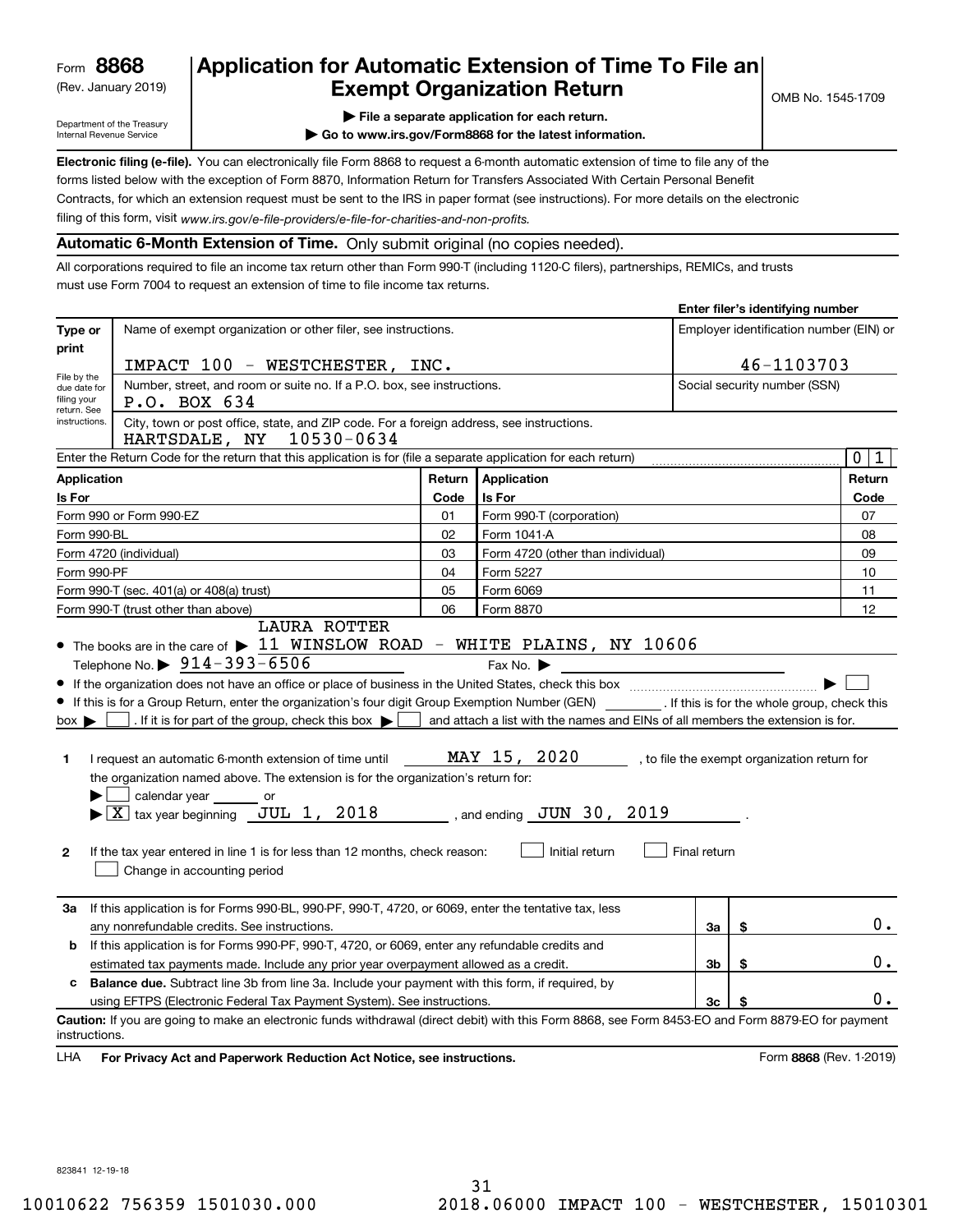## **TAX RETURN FILING INSTRUCTIONS**

NEW YORK FORM CHAR500

### **FOR THE YEAR ENDING**

JUNE 30, 2019

### **PREPARED FOR:**

IMPACT 100 - WESTCHESTER, INC. P.O. BOX 634 HARTSDALE, NY 10530-0634

### **PREPARED BY:**

PKF O'CONNOR DAVIES, LLP 500 MAMARONECK AVENUE HARRISON, NY 10528-1633

### **AMOUNT OF TAX:**

BALANCE DUE OF \$75

### **MAKE CHECK PAYABLE TO:**

DEPARTMENT OF LAW

### **MAIL TAX RETURN TO:**

NYS OFFICE OF ATTORNEY GENERAL CHARITIES BUREAU REGISTRATION SECTION 28 LIBERTY STREET NEW YORK, NY 10005

### **RETURN MUST BE MAILED ON OR BEFORE:**

PLEASE MAIL AS SOON AS POSSIBLE.

### **SPECIAL INSTRUCTIONS:**

THE REPORT SHOULD BE SIGNED AND DATED BY AN AUTHORIZED INDIVIDUAL(S).

THE ATTACHED COPY OF THE FEDERAL FORM 990 MUST BE PROPERLY SIGNED AND DATED.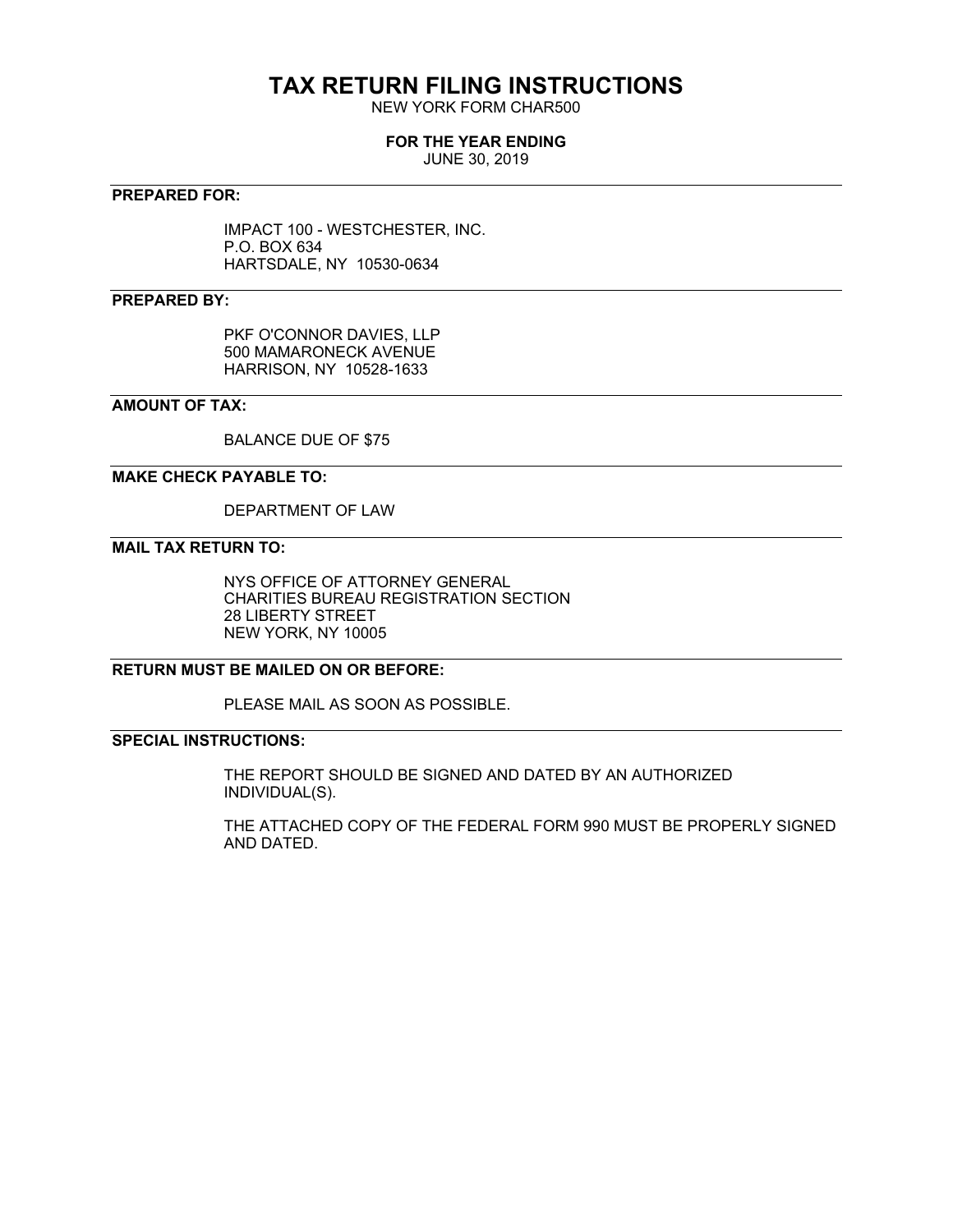NYS Annual Filing for Charitable Organizations www.CharitiesNYS.com

**Inspection**

| <b>1. General Information</b>                                                                                                                       |                                                                                                                                                                |                                      |                                    |                                                                                                                                                            |  |  |  |  |
|-----------------------------------------------------------------------------------------------------------------------------------------------------|----------------------------------------------------------------------------------------------------------------------------------------------------------------|--------------------------------------|------------------------------------|------------------------------------------------------------------------------------------------------------------------------------------------------------|--|--|--|--|
| For Fiscal Year Beginning (mm/dd/yyyy)                                                                                                              | 07/01/2018                                                                                                                                                     |                                      | and Ending (mm/dd/yyyy) 06/30/2019 |                                                                                                                                                            |  |  |  |  |
| Check if Applicable:                                                                                                                                | Name of Organization:                                                                                                                                          |                                      |                                    | Employer Identification Number (EIN):                                                                                                                      |  |  |  |  |
| Address Change                                                                                                                                      | IMPACT 100 - WESTCHESTER,<br>46-1103703<br>INC.                                                                                                                |                                      |                                    |                                                                                                                                                            |  |  |  |  |
| Name Change                                                                                                                                         | Mailing Address:                                                                                                                                               |                                      |                                    |                                                                                                                                                            |  |  |  |  |
| <b>Initial Filing</b>                                                                                                                               | P.O. BOX 634                                                                                                                                                   |                                      |                                    |                                                                                                                                                            |  |  |  |  |
| <b>Final Filing</b>                                                                                                                                 | City / State / ZIP:                                                                                                                                            |                                      |                                    | Telephone:                                                                                                                                                 |  |  |  |  |
| <b>Amended Filing</b>                                                                                                                               | HARTSDALE,<br>NY                                                                                                                                               | 10530-0634                           |                                    | 914 262-4863                                                                                                                                               |  |  |  |  |
| Reg ID Pending<br>Website:<br>Email:<br>WWW.IMPACT100WESTCHESTER.WILDAPRICOT.OR                                                                     |                                                                                                                                                                |                                      |                                    |                                                                                                                                                            |  |  |  |  |
| Check your organization's                                                                                                                           |                                                                                                                                                                |                                      |                                    |                                                                                                                                                            |  |  |  |  |
| registration category:                                                                                                                              | EPTL only<br>7A only                                                                                                                                           | $\lfloor X \rfloor$ DUAL (7A & EPTL) | EXEMPT*                            | Confirm your Registration Category in the<br>Charities Registry at www.CharitiesNYS.com.                                                                   |  |  |  |  |
| 2. Certification                                                                                                                                    |                                                                                                                                                                |                                      |                                    |                                                                                                                                                            |  |  |  |  |
|                                                                                                                                                     |                                                                                                                                                                |                                      |                                    | See instructions for certification requirements. Improper certification is a violation of law that may be subject to penalties. The certification requires |  |  |  |  |
| two signatories.                                                                                                                                    |                                                                                                                                                                |                                      |                                    |                                                                                                                                                            |  |  |  |  |
|                                                                                                                                                     | they are true, correct and complete in accordance with the laws of the State of New York applicable to this report.                                            |                                      |                                    | We certify under penalties of perjury that we reviewed this report, including all attachments, and to the best of our knowledge and belief,                |  |  |  |  |
| President or Authorized Officer:                                                                                                                    |                                                                                                                                                                |                                      | SAMANTHA SCHWAM<br>CO-PRESIDENT    |                                                                                                                                                            |  |  |  |  |
|                                                                                                                                                     |                                                                                                                                                                |                                      | <b>Print Name and Title</b>        |                                                                                                                                                            |  |  |  |  |
|                                                                                                                                                     | Signature                                                                                                                                                      |                                      | <b>LAURA ROTTER</b>                | Date                                                                                                                                                       |  |  |  |  |
| Chief Financial Officer or Treasurer:                                                                                                               |                                                                                                                                                                |                                      | <b>TREASURER</b>                   |                                                                                                                                                            |  |  |  |  |
|                                                                                                                                                     | Signature                                                                                                                                                      |                                      | <b>Print Name and Title</b>        | Date                                                                                                                                                       |  |  |  |  |
|                                                                                                                                                     |                                                                                                                                                                |                                      |                                    |                                                                                                                                                            |  |  |  |  |
| 3. Annual Reporting Exemption                                                                                                                       |                                                                                                                                                                |                                      |                                    |                                                                                                                                                            |  |  |  |  |
| Check the exemption(s) that apply to your filing. If your organization is claiming an exemption under one category (7A or EPTL only filers) or both |                                                                                                                                                                |                                      |                                    |                                                                                                                                                            |  |  |  |  |
|                                                                                                                                                     |                                                                                                                                                                |                                      |                                    | categories (DUAL filers) that apply to your registration, complete only parts 1, 2, and 3, and submit the certified Char500. No fee, schedules, or         |  |  |  |  |
|                                                                                                                                                     |                                                                                                                                                                |                                      |                                    | additional attachments are required. If you cannot claim an exemption or are a DUAL filer that claims only one exemption, you must file applicable         |  |  |  |  |
|                                                                                                                                                     | schedules and attachments and pay applicable fees.                                                                                                             |                                      |                                    |                                                                                                                                                            |  |  |  |  |
|                                                                                                                                                     |                                                                                                                                                                |                                      |                                    |                                                                                                                                                            |  |  |  |  |
|                                                                                                                                                     |                                                                                                                                                                |                                      |                                    | 3a. 7A filing exemption: Total contributions from NY State including residents, foundations, government agencies, etc. did not                             |  |  |  |  |
|                                                                                                                                                     |                                                                                                                                                                |                                      |                                    | exceed \$25,000 and the organization did not engage a professional fund raiser (PFR) or fund raising counsel (FRC) to solicit                              |  |  |  |  |
|                                                                                                                                                     | contributions during the fiscal year.                                                                                                                          |                                      |                                    |                                                                                                                                                            |  |  |  |  |
|                                                                                                                                                     |                                                                                                                                                                |                                      |                                    |                                                                                                                                                            |  |  |  |  |
|                                                                                                                                                     |                                                                                                                                                                |                                      |                                    | 3b. EPTL filing exemption: Gross receipts did not exceed \$25,000 and the market value of assets did not exceed \$25,000 at any time                       |  |  |  |  |
| during the fiscal year.                                                                                                                             |                                                                                                                                                                |                                      |                                    |                                                                                                                                                            |  |  |  |  |
| 4. Schedules and Attachments                                                                                                                        |                                                                                                                                                                |                                      |                                    |                                                                                                                                                            |  |  |  |  |
|                                                                                                                                                     |                                                                                                                                                                |                                      |                                    |                                                                                                                                                            |  |  |  |  |
| See the following page                                                                                                                              |                                                                                                                                                                |                                      |                                    |                                                                                                                                                            |  |  |  |  |
|                                                                                                                                                     | $\boxed{\text{X}}$ No<br>Yes<br>4a. Did your organization use a professional fund raiser, fund raising counsel or commercial co-venturer<br>for a checklist of |                                      |                                    |                                                                                                                                                            |  |  |  |  |
| for fund raising activity in NY State? If yes, complete Schedule 4a.<br>schedules and                                                               |                                                                                                                                                                |                                      |                                    |                                                                                                                                                            |  |  |  |  |
| attachments to                                                                                                                                      |                                                                                                                                                                |                                      |                                    |                                                                                                                                                            |  |  |  |  |
| $ X $ No<br>Yes<br>4b. Did the organization receive government grants? If yes, complete Schedule 4b.<br>complete your filing.                       |                                                                                                                                                                |                                      |                                    |                                                                                                                                                            |  |  |  |  |
| <b>5. Fee</b>                                                                                                                                       |                                                                                                                                                                |                                      |                                    |                                                                                                                                                            |  |  |  |  |
| See the checklist on the                                                                                                                            | 7A filing fee:                                                                                                                                                 | EPTL filing fee:                     | Total fee:                         |                                                                                                                                                            |  |  |  |  |
| next page to calculate your                                                                                                                         |                                                                                                                                                                |                                      |                                    | Make a single check or money order                                                                                                                         |  |  |  |  |
| fee(s). Indicate fee(s) you                                                                                                                         | payable to:                                                                                                                                                    |                                      |                                    |                                                                                                                                                            |  |  |  |  |

CHAR500 Annual Filing for Charitable Organizations (Updated January 2019)

\$

\*The "Exempt" category refers to an organization's NYS registration status. It does not refer to its IRS tax designation.

25.  $\frac{1}{3}$  50.  $\frac{1}{3}$ 

868451 01-15-19 1019

are submitting here:

Page 1

**"Department of Law"**

1

 $50.$  | \$ 75.